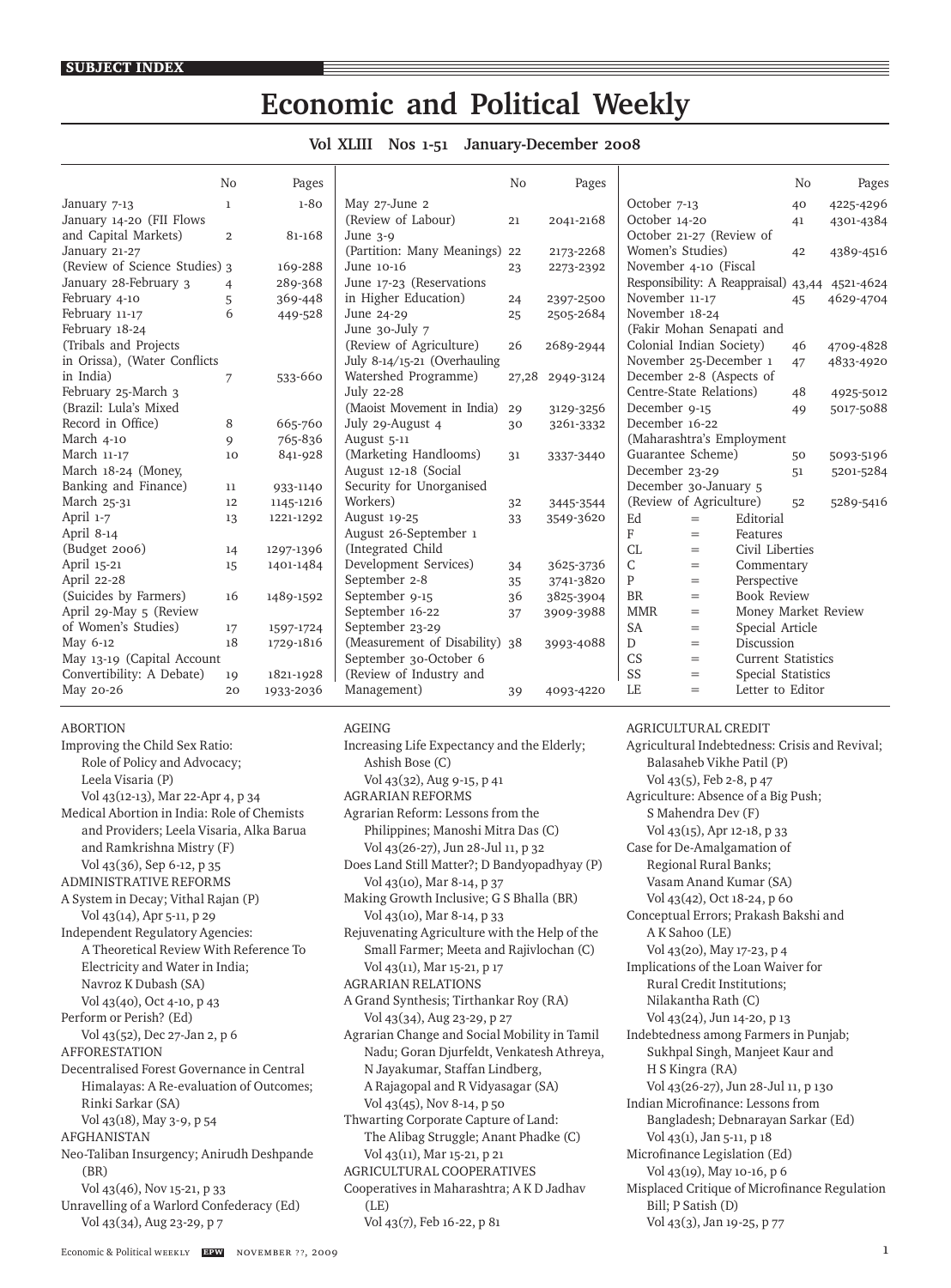NABARD and Microfinance; P Chattopadhyay (LE) Vol 43(8), Feb 23-29, p 82 NABARD and Microfinance; N P Mohapatra (LE) Vol 43(14), Apr 5-11, p 74 Programme Design and Impact Assessments: 'Success' of Microfinance in Perspective; Sayantan Bera (SA) Vol 43(32), Aug 9-15, p 77 Rejuvenating Agriculture with the Help of the Small Farmer; Meeta and Rajivlochan (C) Vol 43(11), Mar 15-21, p 17 Rural Distress and Government Policy; Kripa Shankar (LE) Vol 43(24), Jun 14-20, p 4 Rural Short-term Cooperative Credit Structure; Mandira Sarma and Rajiv Kumar (C) Vol 43(9), Mar 1-7, p 13 The Loan Waiver Scheme; EPW Research Foundation (MMR) Vol 43(11), Mar 15-21, p 28 AGRICULTURAL GROWTH AND DEVELOPMENT The Dragon and the Elephant: Learning from Agricultural and Rural Reforms in China and India; Shenggen Fan and Ashok Gulati (RA) Vol 43(26-27), Jun 28-Jul 11, p 137 AGRICULTURAL LABOUR Changing Terms and Conditions of Employment of Agricultural Labourers in West Bengal; Rathindra Nath Pramanik (SA) Vol 43(15), Apr 12-18, p 73 Kerala's Agricultural Labourers: Victims of a Crisis; S Mohanakumar (C) Vol 43(19), May 10-16, p 27 AGRICULTURAL LAND Failure of the Left; Satya Sivaraman (BR) Vol 43(47), Nov 22-28, p 49 Improving Land Access for India's Rural Poor; Tim Hanstad, T Haque and Robin Nielsen (SA) Vol 43(10), Mar 8-14, p 49 Nailing the Himachal Pradesh Government's Lies; Tikender Singh Panwar (C) Vol 43(50), Dec 13-19, p 14 Ownership Holdings of Land in Rural India: Putting the Record Straight; Vikas Rawal (SA) Vol 43(10), Mar 8-14, p 43 Special Economic Zones in India; Preeti Sampat (C) Vol 43(28), Jul 12-18, p 25 Tata Motors in Singur: A Step towards Industrialisation or Pauperisation?; Nirmal Kumar Chandra (SA) Vol 43(50), Dec 13-19, p 36 The Other Side of Soviet Industrialisation; Arup Kumar Sen (LE) Vol 43(11), Mar 15-21, p 4 Thwarting Corporate Capture of Land: The Alibag Struggle; Anant Phadke (C) Vol 43(11), Mar 15-21, p 21 AGRICULTURAL PLANNING AND POLICY Agricultural Indebtedness: Crisis and Revival; Balasaheb Vikhe Patil (P) Vol 43(5), Feb 2-8, p 47 Agricultural R&D Policy and Institutional Reforms: Learning from the Experiences of India and China; Suresh Pal (RA) Vol 43(26-27), Jun 28-Jul 11, p 145

Agriculture: Absence of a Big Push; S Mahendra Dev (F) Vol 43(15), Apr 12-18, p 33 Demonstrating a 'New Political Budget Cycle'; Mala Lalvani (F) Vol 43(15), Apr 12-18, p 25 Rejuvenating Agriculture with the Help of the Small Farmer; Meeta and Rajivlochan (C) Vol 43(11), Mar 15-21, p 17 Targeting Regulation in Indian Agriculture; Kavitha Kuruganti (C) Vol 43(48), Nov 29-Dec 5, p 19 The Dragon and the Elephant: Learning from Agricultural and Rural Reforms in China and India; Shenggen Fan and Ashok Gulati (RA) Vol 43(26-27), Jun 28-Jul 11, p 137 AGRICULTURAL PRICES The Accumulation Process in the Period of Globalisation; Prabhat Patnaik (P) Vol 43(26-27), Jun 28-Jul 11, p 18 Is Higher Demand for Biofuels Fuelling Food Prices?; Anil Sharma (C) Vol 43(32), Aug 9-15, p 37 AGRICULTURAL PRODUCTION Does Land Still Matter?; D Bandyopadhyay (P) Vol 43(10), Mar 8-14, p 37 Global Crisis in Food (Ed) Vol 43(17), Apr 26-May 2, p 5 Imagining an Economy of Plenty in Kerala; Pulapre Balakrishnan (C) Vol 43(20), May 17-23, p 14 Threat of Arsenic to Agriculture in India, Bangladesh and Nepal; Hugh Brammer (F) Vol 43(47), Nov 22-28, p 79 AGRICULTURAL REFORMS Agricultural R&D Policy and Institutional Reforms: Learning from the Experiences of India and China; Suresh Pal (RA) Vol 43(26-27), Jun 28-Jul 11, p 145 The Dragon and the Elephant: Learning from Agricultural and Rural Reforms in China and India; Shenggen Fan and Ashok Gulati (RA) Vol 43(26-27), Jun 28-Jul 11, p 137 AGRICULTURAL RESEARCH Agricultural R&D Policy and Institutional Reforms: Learning from the Experiences of India and China; Suresh Pal (RA) Vol 43(26-27), Jun 28-Jul 11, p 145 AGRICULTURAL SECTOR Agriculture: Absence of a Big Push; S Mahendra Dev (F) Vol 43(15), Apr 12-18, p 33 Behind the July Failure of the WTO Talks on Doha; Martin Khor (F) Vol 43(33), Aug 16-22, p 35 Democracy and Economic Transformation in India; Partha Chatterjee (SA) Vol 43(16), Apr 19-25, p 53 End of the 'Development' Round (Ed) Vol 43(32), Aug 9-15, p 5 Gerrymandering, Poverty and Flooding: A Perennial Story of Bihar; J Albert Rorabacher (SA) Vol 43(7), Feb 16-22, p 45

AGRICULTURAL STATISTICS The Economy of West Bengal; Ratan Khasnabis (SA) Vol 43(52), Dec 27-Jan 2, p 13 AGRICULTURAL SUBSIDY In Whose Interests? (Ed) Vol 43(17), Apr 26-May 2, p 7 AGRICULTURAL TECHNOLOGY National Biotechnology Regulatory Authority; Kavitha Kuruganti (LE) Vol 43(36), Sep 6-12, p 4 AGRICULTURAL WAGES Bank Payments: End of Corruption in NREGA?; Anish Vanaik and Siddhartha (F) Vol 43(17), Apr 26-May 2, p 33 Kerala's Agricultural Labourers: Victims of a Crisis; S Mohanakumar (C) Vol 43(19), May 10-16, p 27 AGRICULTURE-COSTS Changing Pattern of Input Use and Cost of Cultivation; M Raghavan (RA) Vol 43(26-27), Jun 28-Jul 11, p 123 AIDS What Lies Behind the Fall in the HIV Population in India?; Arvind Pandey, D C S Reddy and M Thomas (C) Vol 43(52), Dec 27-Jan 2, p 15 AIR POLLUTION Cooking Stoves, Indoor Air Pollution and Respiratory Health in Rural Orissa; Esther Duflo, Michael Greenstone and Rema Hanna (SA) Vol 43(32), Aug 9-15, p 71 Improving Air Quality in Asia's Cities; Murad Qureshi A M (LE) Vol 43(51), Dec 20-26, p 4 The Global Warming Regime after 212: Towards a New Focus; Philippe Cullet (SA) Vol 43(28), Jul 12-18, p 19 AIR TRANSPORT Economic Liberalisation and Civil Aviation Industry; S C Bansal, M N Khan and V R Dutt (F) Vol 43(34), Aug 23-29, p 71 Governance in India's Public Transport Systems: Comparing Indian Railways and Airlines; Ashima Goyal (SA) Vol 43(28), Jul 12-18, p 119 AIRPORTS Economic Liberalisation and Civil Aviation Industry; S C Bansal, M N Khan and V R Dutt (F) Vol 43(34), Aug 23-29, p 71 Nailing the Himachal Pradesh Government's Lies; Tikender Singh Panwar (C) Vol 43(50), Dec 13-19, p 14 ANDHRA PRADESH Andhra Dumps Humanities; Alex George (LE) Vol 43(26-27), Jun 28-Jul 11, p 4 Can Community Monitoring Improve the Accountability of Public Officials?; Farzana Afridi (F) Vol 43(42), Oct 18-24, p 35 Chiranjeevi and the Coming Polls in Andhra Pradesh; K Rama Rayalu (C) Vol 43(48), Nov 29-Dec 5, p 16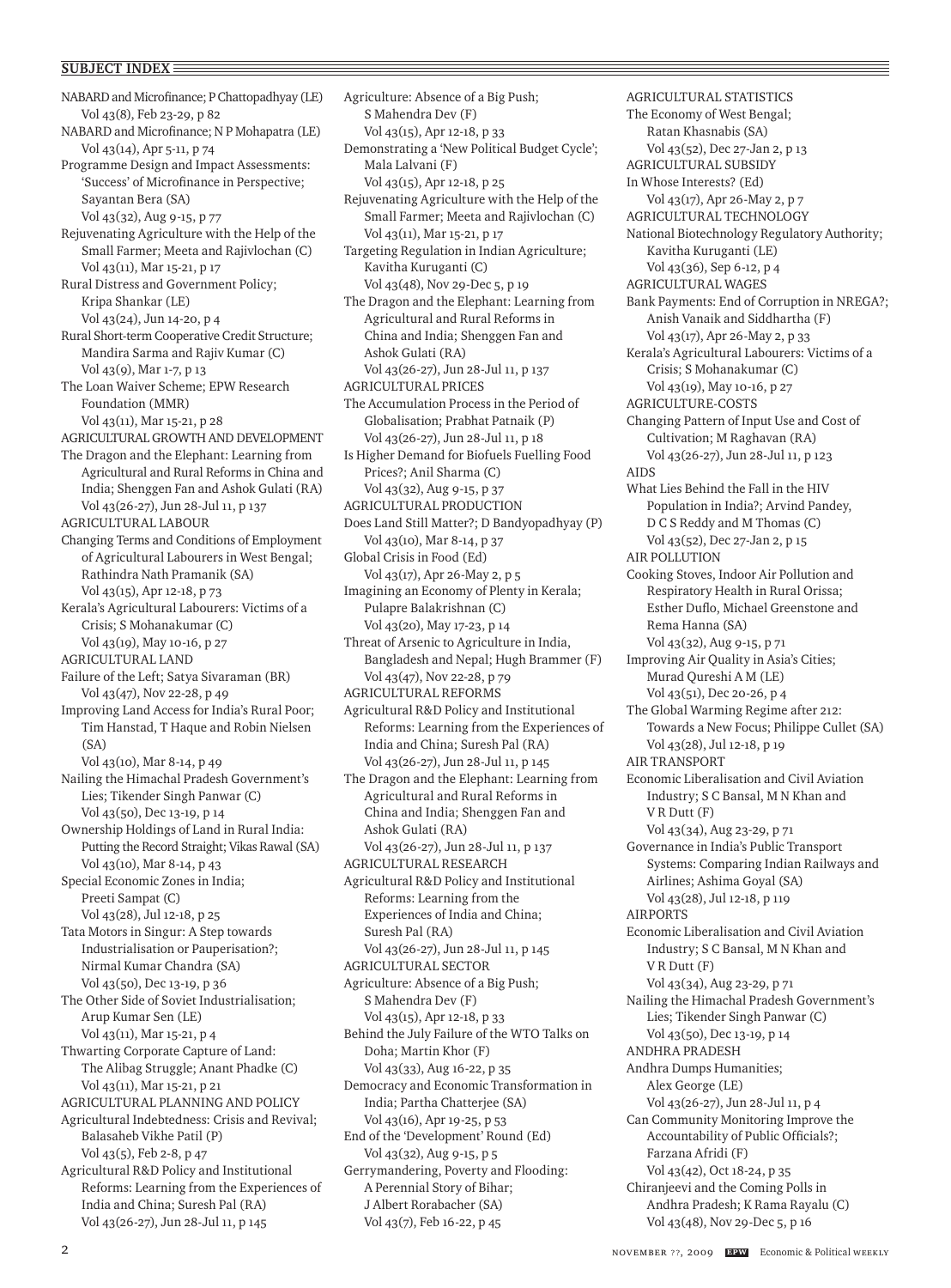## $\equiv$  SUBJECT INDEX

Chiranjeevi's Entry into Andhra Pradesh Politics; K Rama Rayalu (C) Vol 43(41), Oct 11-17, p 17 Economics of Handloom Weaving: A Field Study in Andhra Pradesh; S Mahendra Dev, S Galab, P Prudhvikar Reddy and Soumya Vinayan (SA) Vol 43(21), May 24-30, p 43 Mainstreaming Gender, Engendering Development: Reflections on a Case Study; Padmini Swaminathan and J Jeyaranjan (RA) Vol 43(17), Apr 26-May 2, p 77 Social Audit of Midday Meal Scheme in AP; Dipa Sinha (F) Vol 43(44), Nov 1-7, p 57 The Magic Mountain Revisited: History of the Madanapalle TB Sanatorium; Sheela Prasad and B Venkat Raju (SA) Vol 43(33), Aug 16-22, p 32 Why and Where Are the Krishna Waters Disappearing?; Jean-Philippe Venot (C) Vol 43(6), Feb 9-15, p 15 ANGLO-INDIANS A Major Intervention; Barbara N Ramusack (BR) Vol 43(26-27), Jun 28-Jul 11, p 81 ANTHROPOLOGISTS The Mapping of the Adivasi Social: Colonial Anthropology and Adivasis; Bhangya Bhukya (SA) Vol 43(39), Sep 27-Oct 3, p 13 ANTHROPOLOGY The Mapping of the Adivasi Social: Colonial Anthropology and Adivasis; Bhangya Bhukya (SA) Vol 43(39), Sep 27-Oct 3, p 13 ARCHAEOLOGY Kosambi's Archaeology; Shereen Ratnagar (F) Vol 43(30), Jul 26-Aug 1, p 71 ART AND ARCHITECTURE Politics of Art; GPD (F) Vol 43(20), May 17-23, p 8 ARTISANS Sustainability of Rural Artisans; S S Solanki (C) Vol 43(19), May 10-16, p 24 ARTISTS Chiranjeevi's Entry into Andhra Pradesh Politics; K Rama Rayalu (C) Vol 43(41), Oct 11-17, p 17 Monopolising Periyar (Ed) Vol 43(39), Sep 27-Oct 3, p 7 Remembering Tendulkar; G P Deshpande (C) Vol 43(22), May 31-Jun 6, p 19 The Novelist as Conjuror: The Power of Make-Believe Worlds; Ruby Lal (BR) Vol 43(41), Oct 11-17, p 33 ASIA Gateway to Central Asia (Ed) Vol 43(23), Jun 7-13, p 6 ASSAM Anthology-Making, the Nation, and the Shillong Poets; Prasanta Das (C) Vol 43(42), Oct 18-24, p 19 Black Thursday in Assam (Ed) Vol 43(45), Nov 8-14, p 5 Of Human Rights and Wrongs; Hiren Gohain (C) Vol 43(14), Apr 5-11, p 13

On Adivasi Protests in Assam; Hiren Gohain (LE) Vol 43(5), Feb 2-8, p 4 Once More on Ethnicity and the North-east; Hiren Gohain (C) Vol 43(21), May 24-30, p 18 Remembering Sylhet: A Forgotten Story of India's 1947 Partition; Anindita Dasgupta  $(C)$ Vol 43(31), Aug 2-8, p 18 Violence in Bodoland (Ed) Vol 43(41), Oct 11-17, p 6 AUSTRALIA Australian Apology (Ed) Vol 43(10), Mar 8-14, p 7 AUTOMOBILE INDUSTRY Of Nanos and Cities (Ed) Vol 43(3), Jan 19-25, p 5 Tata Motors in Singur: A Step towards Industrialisation or Pauperisation ?; Nirmal Kumar Chandra (SA) Vol 43(50), Dec 13-19, p 36 The Nano-I; Ramakrishna Bantu (LE) Vol 43(5), Feb 2-8, p 4 The Nano-II; Udit Chaudhuri (LE) Vol 43(5), Feb 2-8, p 4 The Nano and Good Governance in Gujarat; Nikita Sud (C) Vol 43(50), Dec 13-19, p 13 AUTOMOBILES Of Nanos and Cities (Ed) Vol 43(3), Jan 19-25, p 5 The Nano-I; Ramakrishna Bantu (LE) Vol 43(5), Feb 2-8, p 4 The Nano-II; Udit Chaudhuri (LE) Vol 43(5), Feb 2-8, p 4 AYODHYA DISPUTE The Cyber Presence of Babri Masjid: History, Politics and Difference in Online Indian Islam; Rohit Chopra (SA) Vol 43(3), Jan 19-25, p 47 BACKWARD CLASSES After the OBC Judgment (Ed) Vol 43(16), Apr 19-25, p 5 Challenges before the Reservation Discourse; Suhas Palshikar (C) Vol 43(17), Apr 26-May 2, p 8 Formulation of Inclusive Policies in Parliament; Narender Kumar (F) Vol 43(29), Jul 19-25, p 80 Lived-in Experience; Sharad Patil (LE) Vol 43(28), Jul 12-18, p 4 New Vistas of Analysis; P Chattopadhyay (LE) Vol 43(34), Aug 23-29, p 4 Reading *A K Thakur vs Union of India*: Legal Effect and Significance; Sudhir Krishnaswamy and Madhav Khosla (SA) Vol 43(29), Jul 19-25, p 53 BAJRANG DAL Why Ban the Bajrang Dal?; Harish Dhawan and Nagraj Adve (LE) Vol 43(42), Oct 18-24, p 4 BALANCE OF PAYMENTS 50 Years Ago (9 February 208) (Ed) Vol 43(6), Feb 9-15, p 7 Data Withdrawn; Kripa Shankar (LE) Vol 43(1), Jan 5-11, p 74

India's Foreign Exchange Reserves: A Shield of Comfort or an Albatross?; Nirmal Kumar Chandra (SA) Vol 43(14), Apr 5-11, p 39 Keeping the Rupee Competitive; EPW Research Foundation (MMR) Vol 43(25), Jun 21-27, p 32 Trouble Ahead on the Balance of Payments? (Ed) Vol 43(35), Aug 30-Sep 5, p 5 BALI Negotiations and Agreements on Climate Change at Bali; Gautam Dutt and Fabian Gaioli (C) Vol 43(3), Jan 19-25, p 11 The Bali Execution; Prasenjit Biswas (LE) Vol 43(46), Nov 15-21, p 98 **BANDHS** Communal Violence in Indore; Jaya Mehta and Vineet Tiwari (C) Vol 43(30), Jul 26-Aug 1, p 10 BANGALORE Class in Industrial Disputes: Case Studies from Bangalore; Supriya RoyChowdhury (RA) Vol 43(22), May 31-Jun 6, p 28 On Flat and Round Worlds: Deaf Communities in Bangalore; Michele Friedner (C) Vol 43(38), Sep 20-26, p 17 Pensioners' Paradise to IT: The Fallacy That Is Bangalore; Suchitra, J Y and C K Nandakumar (C) Vol 43(3), Jan 19-25, p 16 BANGLADESH Accelerated Media and the 1971 Civil War in Bangladesh; Naeem Mohaiemen (P) Vol 43(4), Jan 26-Feb 1, p 36 Back to Square One in Bangladesh; Zafar Sobhan (F) Vol 43(39), Sep 27-Oct 3, p 8 Finishing Line in Sight in Bangladesh?; Zafar Sobhan (F) Vol 43(47), Nov 22-28, p 8 'Genocide', Not 'Civil War'; Naeem Mohaiemen  $(I.E)$ Vol 43(6), Feb 9-15, p 82 India and the Bangladesh War; Antara Datta  $(LE)$ Vol 43(14), Apr 5-11, p 4 On a Bumpy Road to Elections; Farid Bakht (F) Vol 43(22), May 31-Jun 6, p 8 Reassessing Transaction Costs of Trade at the India-Bangladesh Border; Prabir De and Buddhadeb Ghosh (SA) Vol 43(29), Jul 19-25, p 69 Will There Be Elections in Bangladesh This Year?; Farid Bakht (F) Vol 43(4), Jan 26-Feb 1, p 8 BANK MANAGEMENT Preparedness of Indian Banks in Managing Operational Risk; D Tripati Rao and Prodipta Ghosh (SA) Vol 43(18), May 3-9, p 47 BANKING REFORMS Lessons for Mr Subbarao from the International Credit Crisis; Avinash D Persaud (F) Vol 43(37), Sep 13-19, p 12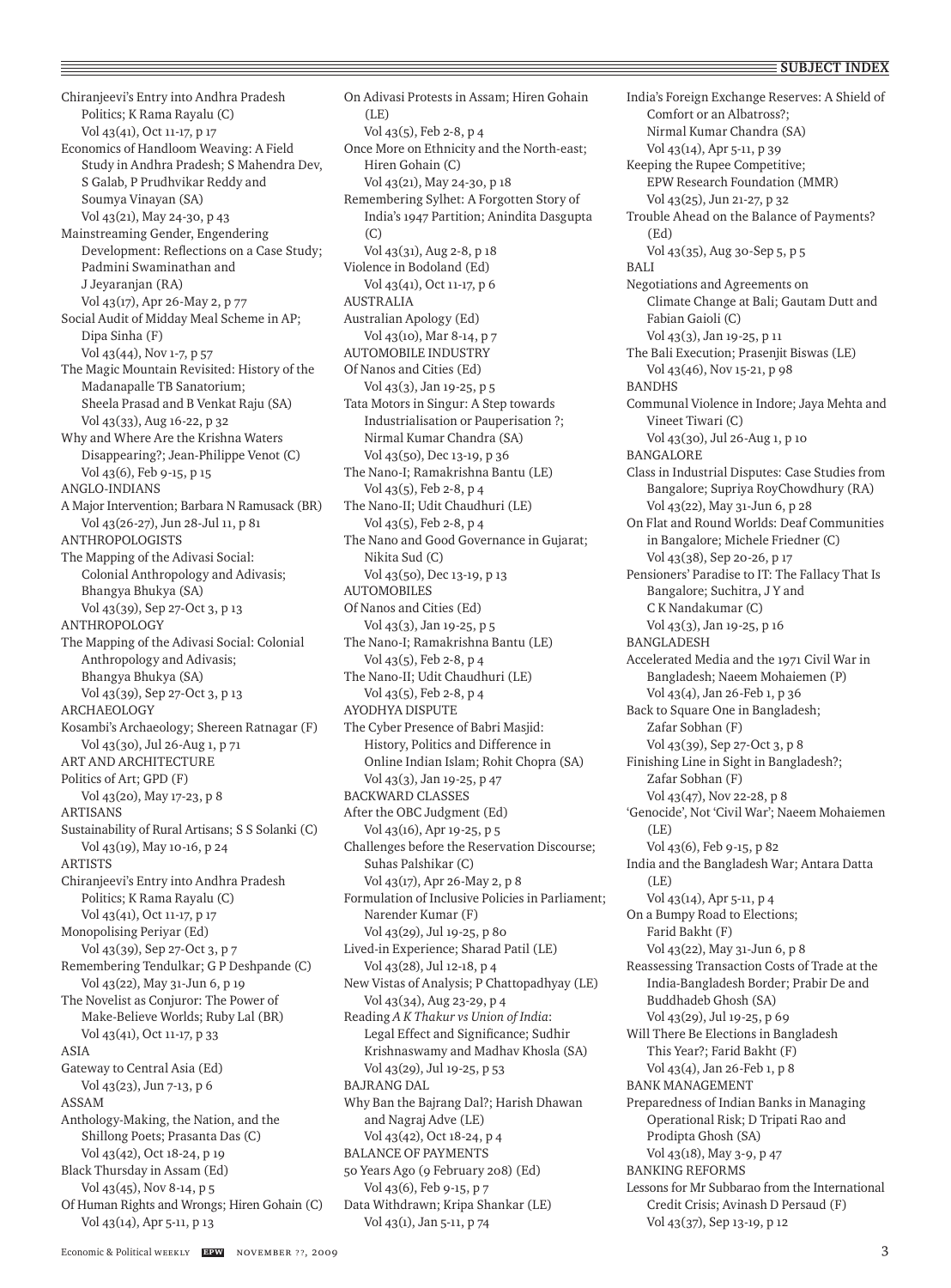Reforming the Banking Sector; T T Ram Mohan (F) Vol 43(32), Aug 9-15, p 28 BANKS AND BANKING Beyond Basel for Banking Regulation; C P Chandrasekhar (F) Vol 43(50), Dec 13-19, p 8 Estimating Loss Given Default for Indian Markets; Soumya Kanti Ghosh and Sanjeev Newar (C) Vol 43(29), Jul 19-25, p 27 Exotic Derivative Contracts; EPW Research Foundation (MMR) Vol 43(17), Apr 26-May 2, p 22 Gender Inequality in Banking Services; Pallavi Chavan (C) Vol 43(47), Nov 22-28, p 18 India's Sub-prime Fears; C P Chandrasekhar (F) Vol 43(32), Aug 9-15, p 8 Lessons for Mr Subbarao from the International Credit Crisis; Avinash D Persaud (F) Vol 43(37), Sep 13-19, p 12 Preparedness of Indian Banks in Managing Operational Risk; D Tripati Rao and Prodipta Ghosh (SA) Vol 43(18), May 3-9, p 47 Reforming the Banking Sector; T T Ram Mohan (F) Vol 43(32), Aug 9-15, p 28 Sahara, a Tougher Nut to Crack (Ed) Vol 43(28), Jul 12-18, p 6 The Credit Crisis: Where It Came From, What Happened, and How It Might End; Arjun Jayadev and Anush Kapadia (F) Vol 43(49), Dec 6-12, p 33 The State and Global Finance (Ed) Vol 43(38), Sep 20-26, p 5 Wall Street: Hoist With Its Own Petard; D N Ghosh (C) Vol 43(39), Sep 27-Oct 3, p 10 BASTAR An Appeal for Peace in South Bastar (LE) Vol 43(43), Oct 25-31, p 4 BENGAL A Relook at the Bengal Famine; Debarshi Das  $(SA)$ Vol 43(31), Aug 2-8, p 59 'An Awful, Unseen Visitant': The Return of Burdwan Fever; Rohan Deb Roy (F) Vol 43(12-13), Mar 22-Apr 4, p 62 Environmental Thoughts and Malaria in Colonial Bengal: A Study in Social Response; Sujata Mukherjee (F) Vol 43(12-13), Mar 22-Apr 4, p 54 BHUTAN Bearing Better Witness in Bhutan; Nitasha Kaul (D) Vol 43(37), Sep 13-19, p 67 Bhutan: 'Democracy' from Above; Mathew Joseph C (C) Vol 43(19), May 10-16, p 29 Democracy from Above (Ed) Vol 43(14), Apr 5-11, p 6 BIFR Rise and Fall of Securitised Structured Finance; Alok Sheel and Meeta Ganguly (P) Vol 43(16), Apr 19-25, p 44

BIHAR Bihar Floods: The Inevitable Has Happened; Dinesh Kumar Mishra (C) Vol 43(36), Sep 6-12, p 8 Black Fever in Bihar: Experiences and Responses; Achintya Kumar Dutta (F) Vol 43(12-13), Mar 22-Apr 4, p 47 Floods, Himalayan Rivers, Nepal: Some Heresies; Ramaswamy R Iyer (F) Vol 43(46), Nov 15-21, p 37 Gerrymandering, Poverty and Flooding: A Perennial Story of Bihar; J Albert Rorabacher (SA) Vol 43(7), Feb 16-22, p 45 Kosi: Rising Waters, Dynamic Channels and Human Disasters; Rajiv Sinha (F) Vol 43(46), Nov 15-21, p 42 Management of Floods in Bihar; C P Sinha (F) Vol 43(46), Nov 15-21, p 40 Number of Deaths; Ramaswamy R Iyer (LE) Vol 43(48), Nov 29-Dec 5, p 4 Perennial Misery (Ed) Vol 43(36), Sep 6-12, p 5 The Kosi and the Embankment Story; Dinesh Kumar Mishra (F) Vol 43(46), Nov 15-21, p 47 BILATERAL RELATIONS India Viewed from France; Jean-Joseph Boillot and Gopal Rajan (LE) Vol 43(7), Feb 16-22, p 4 India-China Relations: Towards a 'Shared Vision'; Alka Acharya (C) Vol 43(4), Jan 26-Feb 1, p 10 The Discreet Charm of India; Jayadeva Uyangoda (F) Vol 43(8), Feb 23-29, p 8 BIOGAS Fuel for Thought (Ed) Vol 43(18), May 3-9, p 6 BIOGRAPHY AND AUTOBIOGRAPHY Amaresh Bagchi: A Tribute; D N Ghosh (C) Vol 43(9), Mar 1-7, p 27 –: Public Finance Economist Par Excellence; M Govinda Rao (C) Vol 43(10), Mar 8-14, p 10 D D Kosambi: The Scholar and the Man; Meera Kosambi (F) Vol 43(30), Jul 26-Aug 1, p 34 From 50 Years Ago (Ed) Vol 43(21), May 24-30, p 7 Harassment; Shahabuddin (LE) Vol 43(45), Nov 8-14, p 82 Homage to 'Red Rosa'; Sumanta Banerjee (BR) Vol 43(23), Jun 7-13, p 27 Obama, Indian Americans and a Conversation about Race; Sonalde Desai (C) Vol 43(14), Apr 5-11, p 23 P R Gopinathan Nair; S Irudaya Rajan (LE) Vol 43(33), Aug 16-22, p 4 Rajendra Vora; Rajeshwari Deshpande (LE) Vol 43(12-13), Mar 22-Apr 4, p 4 Sib Narayan Ray; Ravela Somayya (LE) Vol 43(16), Apr 19-25, p 4 Story of a Rebel Poet; Sajal Nag (BR) Vol 43(26-27), Jun 28-Jul 11, p 84

The Gandhi Everyone Loves to Hate; Vinay Lal (SA) Vol 43(40), Oct 4-10, p 55 The Song of the Mahatma; Divya Dwivedi and Shaj Mohan (BR) Vol 43(29), Jul 19-25, p 34 Y D Phadke (1931-208): Scholar and Public Intellectual; Suhas Palshikar (C) Vol 43(5), Feb 2-8, p 18 BIOMASS ENERGY Is Higher Demand for Biofuels Fuelling Food Prices?; Anil Sharma (C) Vol 43(32), Aug 9-15, p 37 BIOTECHNOLOGY National Biotechnology Regulatory Authority; Kavitha Kuruganti (LE) Vol 43(36), Sep 6-12, p 4 **BJP** A Heady Mix: Gujarati and Hindu Pride; A M Shah, Pravin J Patel and Lancy Lobo (C) Vol 43(8), Feb 23-29, p 19 Caste, Capital and Captaincy in the Karnataka Elections; A R Vasavi (C) Vol 43(24), Jun 14-20, p 10 Grounds for Concern in Karnataka (Ed) Vol 43(22), May 31-Jun 6, p 5 The BJP Worsted (Ed) Vol 43(50), Dec 13-19, p 5 BOLIVIA Bolivia at the Crossroads; R Tathagatan (C) Vol 43(26-27), Jun 28-Jul 11, p 35 Crisis in Bolivia (Ed) Vol 43(40), Oct 4-10, p 7 Where Is the 'Right' in Latin America's Left Turn?; Sujatha Fernandes (F) Vol 43(20), May 24-30, p 8 BOMBAY Bombay, the Cinematic City; M S S Pandian (BR) Vol 43(8), Feb 23-29, p 33 Ostensible Poverty, Beggary and the Law; Usha Ramanathan (SA) Vol 43(44), Nov 1-7, p 33 Women Physicians as Vital Intermediaries in Colonial Bombay; Mridula Ramanna (F) Vol 43(12-13), Mar 22-Apr 4, p 71 BOOKS REVIEWED Advani, L K: *My Country My Life* Vol 43(30), Jul 26-Aug 1, p 31 Alam, Aniket: *Becoming India: Western Himalayas under British Rule* Vol 43(48), Nov 29-Dec 5, p 26 Ali, Tariq: *Pirates of the Caribbean: Axis of Hope* Vol 43(12-13), Mar 22-Apr 4, p 27 Arrighi, Giovanni: *Adam Smith in Beijing: Lineages of the Twenty-First Century* Vol 43(16), Apr 19-25, p 27 Babu, Sharath and Rashmi Shetty: *Social Justice and Labour Jurisprudence: Justice V R Krishna Iyer's Contributions* Vol 43(12-13), Mar 22-Apr 4, p 28 Ballantyne, Tony (ed.): *Textures of the Sikh Past: New Historical Perspectives* Vol 43(19), May 10-16, p 32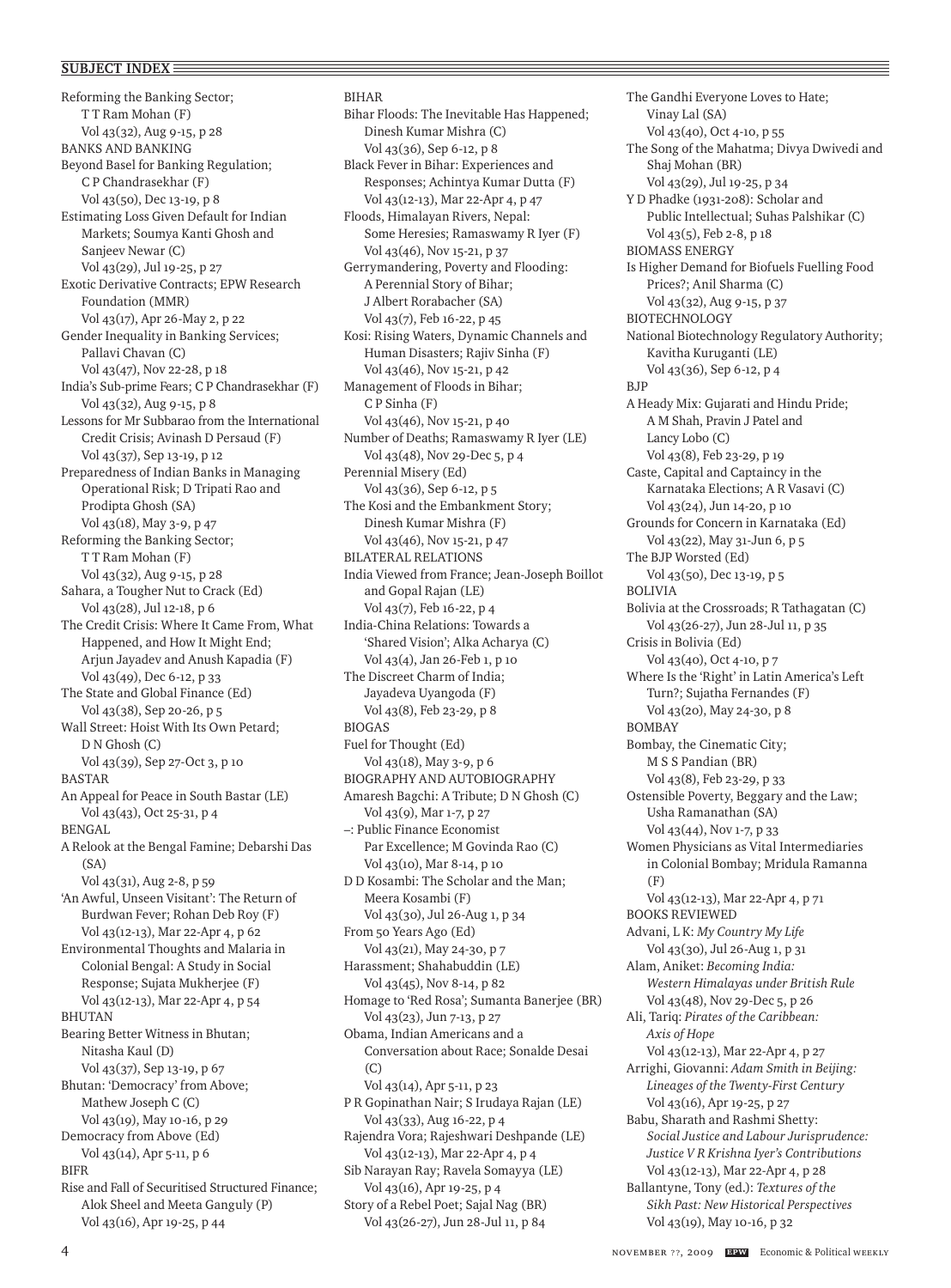Hiroichi, Yamaguchi: *Japan* Vol 43(4), Jan 26-Feb 1, p 33 Iyer, Ramaswamy R: *Towards Water Wisdom:* 

*North India*

*Mining Fields*

*Limits, Justice, Harmony* Vol 43(7), Feb 16-22, p 32

Vol 43(45), Nov 8-14, p 37 Kalshian, Rakesh (ed.): *Caterpillar and the Mahua Flower: Tremors in India's* 

Vol 43(28), Jul 12-18, p 33 Khan, Lal: *Crisis in the Subcontinent: Partition, Can It Be Undone?* Vol 43(5), Feb 2-8, p 45

Khatkhate, Deena: *Ruminations of a Gadfly: Persons, Places, Perceptions* Vol 43(26-27), Jun 28-Jul 11, p 83 Kumar, Krishna: *Battle for Peace* Vol 43(33), Aug 16-22, p 27

Jeffrey, Craig; Patricia Jeffery and Roger Jeffery: *Degrees without Freedom? Education, Masculinities, and Unemployment in* 

Banik, Dan: *Starvation and India's Democracy* Vol 43(30), Jul 26-Aug 1, p 32 Basu, Amrita and Srirupa Roy (ed.): *Violence and Democracy in India* Vol 43(22), May 31-Jun 6, p 23 Bear, Laura: *Lines of the Nation: Indian Railway Workers, Bureaucracy, and the Intimate Historical Self* Vol 43(26-27), Jun 28-Jul 11, p 81 Beckerlegge, Gwilym (ed.): *Colonialism, Modernity and Religious Identities: Religious Reform Movements in South Asia* Vol 43(38), Sep 20-26, p 29 Bhagavan, Manu and Anne Eldhaus (ed.): *Speaking Truth to Power: Religion, Caste and the Subaltern Question in India (Vol I)* Vol 43(52), Dec 27-Jan 2, p 22 –: *Claiming Power from Below: Dalit and the Subalern Question in India (Vol II)* Vol 43(52), Dec 27-Jan 2, p 22 Bhouraskar, Digambar: *United Nations Development Aid: A Study in History and Politics* Vol 43(1), Jan 5-11, p 25 Biswas, Moinak (ed.): *Apu and After: Re-visiting Ray's Cinema* Vol 43(3), Jan 19-25, p 28 Bouillon, Markus E; David M Malone and Ben Rowswell (eds): *Iraq, Preventing a New Generation of Conflict* Vol 43(4), Jan 26-Feb 1, p 31 Bowles, Paul; Henry V Weltmeyer, Scarlet Cornelissen, Noela Invernizzi and Kong-leung Tang (eds): *National Perspectives on Globalisation* Vol 43(18), May 3-9, p 29 Chakravarti, Robi: *Terrorism and Other Themes: Politics, Principles and Practice* Vol 43(8), Feb 23-29, p 34 Chakrabarty, Dipesh; Rochona Majumdar and Andrew Sartori (eds): *From the Colonial to the Postcolonial: India and Pakistan in Transition* Vol 43(7), Feb 16-22, p 35 Chanda, Nayan: *Bound Together: How Traders, Preachers, Adventurers, and Warriors Shaped Globalisation* Vol 43(9), Mar 1-7, p 29 Chaudhry, Praveen K and Matra Vanduzer-Snow: *The United States and India: A History Through Archives, the Formative Years* Vol 43(47), Nov 22-28, p 47 Common Wealth Secretariat: *Civil Paths to Peace: Report of the Commonwealth Commission on Respect and Understanding* Vol 43(43), Oct 25-31, p 28 Connelly, Matthew: *Fatal Misconception: The Struggle to Control World Population* Vol 43(40), Oct 4-10, p 28 Cook, Harold J: *Matters of Exchange: Commerce, Medicine and Science in the Age of Empire* Vol 43(16), Apr 19-25, p 33 Dabydeen, David, Jonathen Morley, Brinsley Samaroo Samaroo, Amir Wahab and Brigid Wells (eds): *The First Crossing* 

*Ship's Surgeon Aboard the Hesperus, 1837-38* Vol 43(52), Dec 27-Jan 2, p 24

Dalmia, Vasudha and Heinrich von Stietencron (eds): *The Oxford India Hinduism Reader* Vol 43(37), Sep 13-19, p 29

Dasgupta, Sanjukta and Malashri Lal (eds): *The Indian Family in Transition: Reading Literary and Cultural Texts* Vol 43(43), Oct 25-31, p 30

Datta, Rajat (ed.): *Rethinking a Millennium – Perspectives on Indian History from the Eighth to the Eighteenth Century – Essays for Harbans Mukhia* Vol 43(48), Nov 29-Dec 5, p 24

Day, Richard J F: *Gramsci Is Dead: Anarchist Currents in the Newest Social Movements* Vol 43(50), Dec 13-19, p 25

Deshpande, Ashwini (ed.): *Globalisation and Development – A Handbook of New Perspectives* Vol 43(24), Jun 14-20, p 29

Dirks, Nicholas B: *The Scandal of Empire: India and the Creation of Imperial Britain* Vol 43(3), Jan 19-25, p 32

Farooqi, Mehr Afshan (ed.): *The Oxford India Anthology of Modern Urdu Literature, Poetry and Prose Miscellany* Vol 43(18), May 3-9, p 28

Fernandes, Leela: *India's New Middle Class: Democratic Politics in an Era of Economic Reform* Vol 43(21), May 24-30, p 23

Gangoli, Geetanjali: *Indian Feminisms: Law, Patriarchies and Violence in India* Vol 43(39), Sep 27-Oct 3, p 36 Geetha, V: *Patriarchy*

Vol 43(32), Aug 9-15, p 52 Ghosh, Anindita: *Power in Print: Popular Publishing and the Politics of Language and Culture in a Colonial Society, 1778-195* Vol 43(15), Apr 12-18, p 44

Ghosh, D N: *Governance and Accountability: Essays on the Indian Financial and Corporate Sectors* Vol 43(2), Jan 12-18, p 31

Ghosh, Durba: *Sex and the Family in Colonial India: The Making of Empire* Vol 43(51), Dec 20-26, p 32

Giustozzi, Antonio: *Koran, Kalashnikov and Laptop: The Neo-Taliban Insurgency in Afghanistan* Vol 43(46), Nov 15-21, p 33

Goa Foundation: *Goa Sweet Land of Mine* Vol 43(45), Nov 8-14, p 39

Guha-Khanobis; Basudev, Shabd S Acharya and Benjamin Davis (ed.): *Food Insecurity, Vulnerability and Human Rights Failure* Vol 43(20), May 17-23, p 35

Harris-White, Barbara and Anushree Sinha (ed.): *Trade Liberalisation and India's Informal Economy* Vol 43(14), Apr 5-11, p 27

Heredia, Rudolf C: *Changing Gods: Rethinking Conversion in India* Vol 43(25), Jun 21-27, p 29

*Being the Diary of Theophilus Richmond,* 

–: *A Pedagogue's Romance: Reflections on Schooling* Vol 43(36), Sep 6-12, p 32 Laquian, Aprodicio A; Vinod Tewari and Lisa M Hanley (eds): *The Inclusive City – Infrastructure and Public Services for the Urban Poor in Asia* Vol 43(5), Feb 2-8, p 42 Leonard, Karen Isaksen: *Locating Home: Hyderabadis Abroad* Vol 43(25), Jun 21-27, p 27 Lindstrom, Lars; Mats Wirn and Bjorn Beckman (eds): *Globalisation, Imperialism, and Resistance* Vol 43(49), Dec 6-12, p 42 Maddison, Angus: *The World Economy* Vol 43(16), Apr 19-25, p 29 Mahmood, Tahir (ed.): *Politics of Minority Educational Institutions: Law and Reality in the Subcontinent* Vol 43(12-13), Mar 22-Apr 4, p 30 Mazumdar, Indrani: *Women Workers and Globalisation: Emergent Contradictions in India* Vol 43(23), Jun 7-13, p 25 Mazumdar, Ranjani: *Bombay Cinema: An Archive of the City* Vol 43(8), Feb 23-29, p 33 Mehrotra, Santosh and Mario Biggeri: *Asian Informal Workers: Global Risks, Local Protection* Vol 43(35), Aug 30-Sep 5, p 31 Mishra, Smita (ed.): *Engendering Governance Institutions: State, Market and Civil Society* Vol 43(42), Oct 18-24, p 32 Mitra, Priti Kumar: *The Dissent of Nazrul Islam: Poetry and History* Vol 43(26-27), Jun 28-Jul 11, p 84 Mukherji, Rahul (ed.): *India's Economic Transition, The Politics of Reform* Vol 43(12-13), Mar 22-Apr 4, p 32 Munshi, Indra: *Adivasi Life Stories, Context, Constraint, Choices* Vol 43(11), Mar 15-21, p 37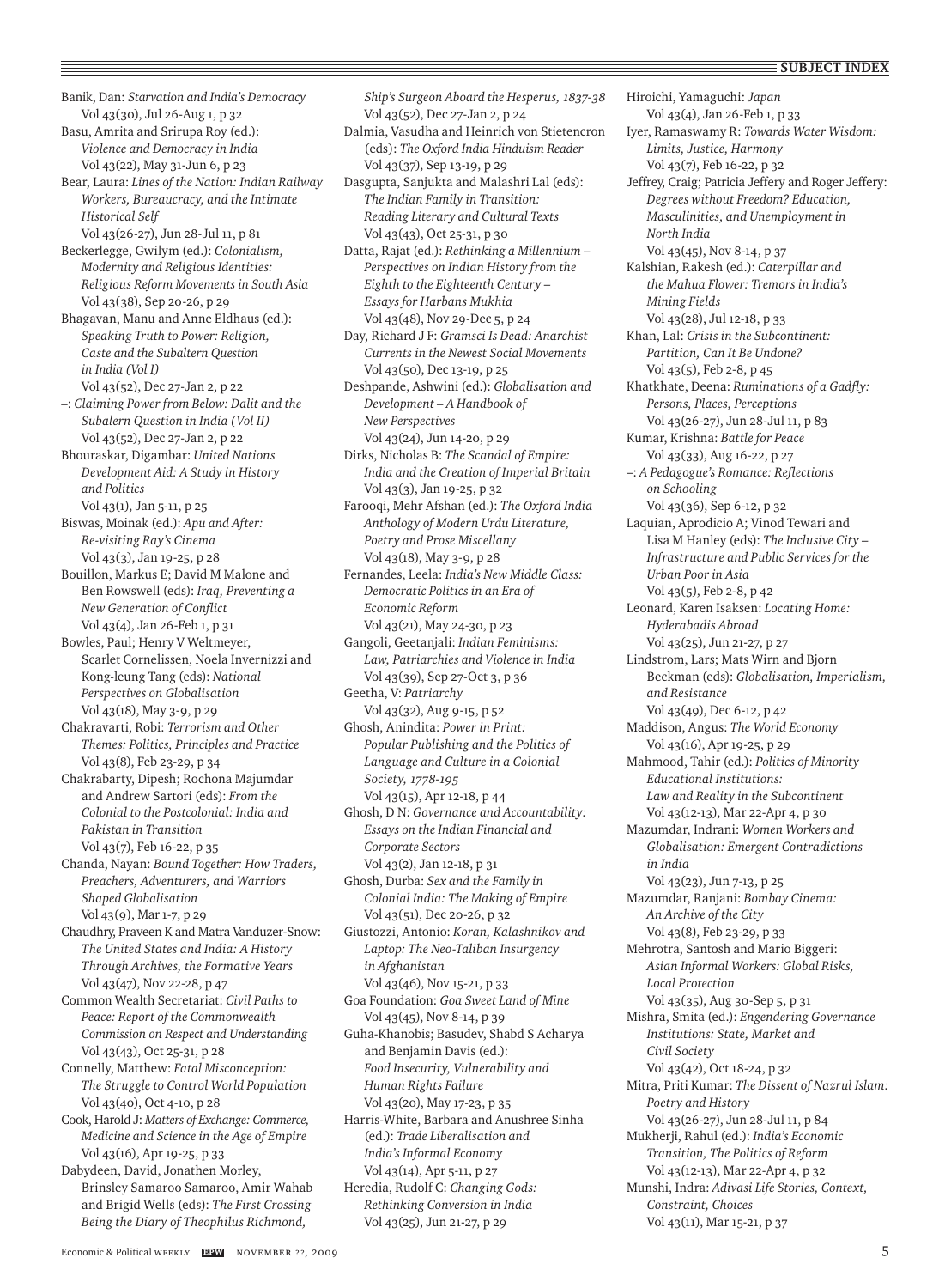Nagesh Kumar and K J Joseph (eds): *International Competitiveness and Knowledge-based Industries in India (207)* Vol 43(19), May 10-16, p 34 Nair, K N, Antonyto Paul and Vineetha Menon: *Water Insecurity, Institutions and Livelihood Dynamics: A Study in Plachimada, Kerala, India*  Vol 43(46), Nov 15-21, p 35 Odaka, Konosuke and Yukihiko Kiyokawa (eds): *Small and Medium Scale Industry in India and the Model of Japan* Vol 43(40), Oct 4-10, p 31 Panagariya, Arvind: *India: The Emerging Giant* Vol 43(32), Aug 9-15, p 50 Parel, Anthony J: *Gandhi's Philosophy and the Quest for Harmony* Vol 43(29), Jul 19-25, p 34 Patel, Sujata and Kushal Deb (eds): *Urban Studies* Vol 43(8), Feb 23-29, p 37 People's Tribunal on Nandigram: *Nandigram – What Really Happened?* Vol 43(37), Sep 13-19, p 31 Peterson, George E and Clarke Aneez Patricia (eds): *Financing Cities – Fiscal Responsibility and Urban Infrastructure in Brazil, China, India, Poland and South Africa* Vol 43(24), Jun 14-20, p 32 Pinto, Rochelle: *Between Empires: Print and Politics in Goa* Vol 43(33), Aug 16-22, p 31 Prashad, Vijay: *The Darker Nations: Biography of the Short-Lived Third World* Vol 43(23), Jun 7-13, p 29 Radhakrishna, R (ed): *India Development Report, 208* Vol 43(10), Mar 8-14, p 33 Raju, Saraswati and M Satish Kumar: *Colonial and Post-Colonial Geographies of India* Vol 43(2), Jan 12-18, p 33 Ray, Gautam: *Nandigram and beyond* Vol 43(47), Nov 22-28, p 49 Ray, Nirmal: *Rosa Luxemburg: A Revolutionary Socialist* Vol 43(23), Jun 7-13, p 27 Raza, Rosemary: *In Their Own Words: British Women Writers and India, 1740-1857* Vol 43(17), Apr 26-May 2, p 31 Reinert, Eric S: *How Rich Countries Got Rich... and Why Poor Countries Stay Poor* Vol 43(17), Apr 26-May 2, p 29 Robinson, Francis: *Islam, South Asia and the West* Vol 43(44), Nov 1-7, p 25 Rodrik, Dani: *One Economics, Many Recipes: Globalisation, Institutions and Economic Growth* Vol 43(11), Mar 15-21, p 35 Roy, Ananya: *Calcutta Requiem: Gender and the Politics of Poverty* Vol 43(22), May 31-Jun 6, p 21 Rushdie, Salman: *The Enchantress of Florence* Vol 43(41), Oct 11-17, p 33 Sahi, Paramjit S (ed): *India-Eurasia: The Way Ahead (With Special Focus on the Caucasus)* Vol 43(44), Nov 1-7, p 29

Samuelson, Paul and William Barnett (eds): *Inside the Economist's Mind: Conversations with Eminent Economists* Vol 43(29), Jul 19-25, p 31 Sen, Sunanda: *Globalisation and Development* Vol 43(38), Sep 20-26, p 30 Sengupta, Saswati; Shampa Roy and Purkayastha Sharmila: *Towards Freedom: Critical Essays on Rabindranath Tagore's Ghare Baire/The Home and the World* Vol 43(50), Dec 13-19, p 23 Shah, Ghanshyam et al (eds): *Untouchability in Rural India* Vol 43(28), Jul 12-18, p 31 Sharif al Mujahid: *In Quest of Jinnah Diary: Notes and Correspondence of Hector Bolitho* Vol 43(9), Mar 1-7, p 33 Shaw, Annapurna (ed): *Indian Cities in Transition* Vol 43(10), Mar 8-14, p 26 Shiller, Robert J: *The Subprime Solution: How Today's Global Financial Crisis Happened, and What To Do About It* Vol 43(42), Oct 18-24, p 29 Sonpar, Shobna: *Violent Activism: A Psychological Study of Ex-Militants in Jammu and Kashmir* Vol 43(15), Apr 12-18, p 46 Srinivasaraju, Sugata: *Keeping Faith with the Mother Tongue: The Anxieties of Local Culture* Vol 43(33), Aug 16-22, p 30 Study of Developing Societies: *State of Democracy in South Asia* Vol 43(35), Aug 30-Sep 5, p 29 Subramanian, Arvind: *India's Turn: Understanding the Economic Transformation* Vol 43(41), Oct 11-17, p 31 Subramanian, K R: *Political Violence and the Police in India* Vol 43(9), Mar 1-7, p 31 The Perspectives Team: *Abandoned: Development and Displacement* Vol 43(11), Mar 15-21, p 41 Thomas, David; David Carlton and Anne Etienne: *Theatre Censorship: From Walpole to Wilson* Vol 43(10), Mar 8-14, p 31 Trivedi, Harish et al (eds): *The Nation across the World: Postcolonial Literary Representations* Vol 43(21), May 24-30, p 25 Unger, Roberto Mangabeira: *Free Trade Reimagined: The World Division of Labour and the Method of Economics* Vol 43(36), Sep 6-12, p 28 Vaitheespara, Ravi: *Theorising the National Crisis: Sanmugathasan, the Left and the Ethnic Conflict in Sri Lanka* Vol 43(20), May 17-23, p 37 Vijayasree, C et al (eds): *Nation in Imagination: Essays on Nationalism, Sub-nationalisms, and Narration* Vol 43(31), Aug 2-8, p 23 Weis, Tony: *The Global Food Economy: The Battle for the Future of Farming* Vol 43(31), Aug 2-8, p 25

Wilson, Amrit: *Dreams, Questions, Struggles: South Asian Women in Britain* Vol 43(16), Apr 19-25, p 31 Yechury, Sitaram (ed): *The Great Revolt: A Left Appraisal* Vol 43(39), Sep 27-Oct 3, p 39 Yhome, K: *Myanmar: Can the Generals Resist Change?* Vol 43(38), Sep 20-26, p 32 BORDER DISPUTES The Case for Restraint on Tibet; Srinath Raghavan (Ed) Vol 43(14), Apr 5-11, p 11 BPO Employee Voice and Collective Formation in Indian ITES-BPO Industry; Philip Taylor, Ernesto Noronha, Dora Scholarios and Premilla D'Cruz (RA) Vol 43(22), May 31-Jun 6, p 37 **BRITAIN** South Asian Women in Britain; Uma Chakravarti (BR) Vol 43(16), Apr 19-25, p 31 BRITISH RULE A Glimpse of Writings of Colonial Women; Indrani Sen (BR) Vol 43(17), Apr 26-May 2, p 31 A Wide Gamut of Relationships; Sumanta Banerjee (BR) Vol 43(51), Dec 20-26, p 32 British Imperial Railways in Nineteenth Century South Asia; Laxman D Satya (SA) Vol 43(47), Nov 22-28, p 69 Clues to Understanding Jinnah; Balraj Puri (BR) Vol 43(9), Mar 1-7, p 33 Ecology as Constraint on British Rule; Rohan D'Souza (BR) Vol 43(48), Nov 29-Dec 5, p 26 Geographies Do Matter; Ad de Bruijne (BR) Vol 43(2), Jan 12-18, p 33 Imperialist Appropriation and Disciplining the Indian Mind (1857-1917): Whose History?; Aravind Ganachari (SA) Vol 43(5), Feb 2-8, p 77 Justifying 'Empire': Then and Now; Laxman D Satya (BR) Vol 43(3), Jan 19-25, p 32 Story of a Rebel Poet; Sajal Nag (BR) Vol 43(26-27), Jun 28-Jul 11, p 84 Tryst with Postcolonial Destiny; Debjani Ganguli (BR) Vol 43(7), Feb 16-22, p 35 Two Responses to 1857 in the Centenary Year; Rudrangshu Mukherjee (SA) Vol 43(24), Jun 14-20, p 51 Witch-hunting in 1857; Ata Mallick (D) Vol 43(39), Sep 27-Oct 3, p 118 BUDDHISM The Lily and the Mud: D D Kosambi on Religion; Kunal Chakrabarti (F) Vol 43(30), Jul 26-Aug 1, p 60 **BUDGET** Is the Union Budget a Federal Budget? (Ed) Vol 43(10), Mar 8-14, p 5 BUDGET, UNION Is the Union Budget a Federal Budget? (Ed) Vol 43(10), Mar 8-14, p 5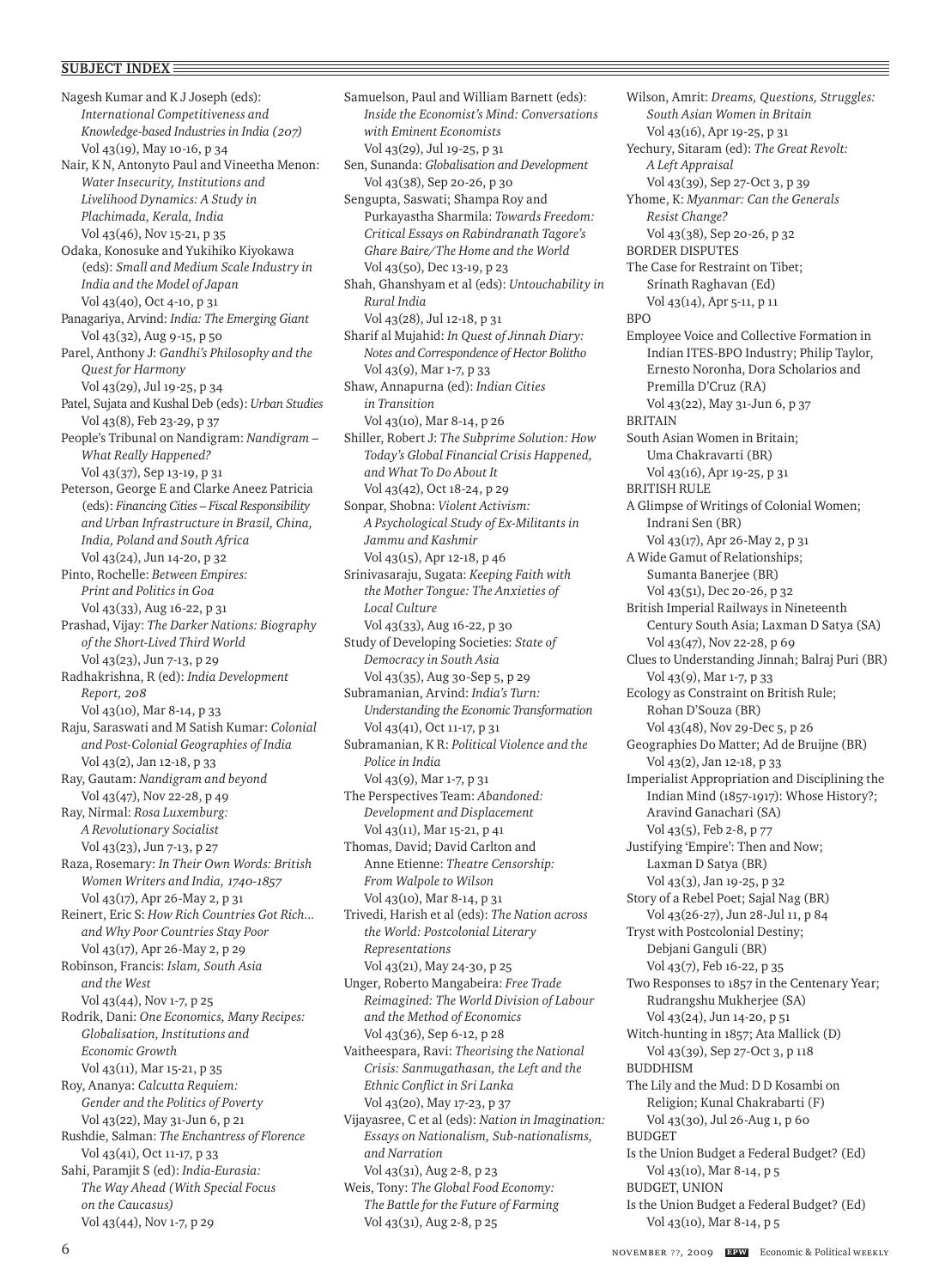BUDGET, UNION-208-209 'A Second Car or a Holiday Abroad...?' (Ed) Vol 43(9), Mar 1-7, p 5 Commodity Transaction Tax: A Recipe for Disaster; Madhoo Pavaskar and Nilanjan Ghosh (C) Vol 43(39), Sep 27-Oct 3, p 17 Demonstrating a 'New Political Budget Cycle'; Mala Lalvani (F) Vol 43(15), Apr 12-18, p 25 Education in 208-9 Union Budget; Jandhyala B G Tilak (F) Vol 43(20), May 17-23, p 49 Social Sector: Continuation of Past Priorities; Himanshu (F) Vol 43(15), Apr 12-18, p 29 The Case for Direct Cash Transfers to the Poor; Devesh Kapur, Partha Mukhopadhyay and Arvind Subramanian (F) Vol 43(15), Apr 12-18, p 37 BUREAUCRACY A System in Decay; Vithal Rajan (P) Vol 43(14), Apr 5-11, p 29 Corruption in Driving Licensing Process in Delhi; Marianne Bertrand (et al) (SA) Vol 43(5), Feb 2-8, p 71 Haksar and the IAS; Chakravarthi Raghavan  $(LE)$ Vol 43(17), Apr 26-May 2, p 4 Harassing a Kashmiri; Sabha Hussein (LE) Vol 43(12-13), Mar 22-Apr 4, p 113 BURMA Burma and Western Precepts of Democracy; Sunjay Chandiramani (C) Vol 43(39), Sep 27-Oct 3, p 25 The Burmese Junta; Vithal Rajan (BR) Vol 43(38), Sep 20-26, p 32 BUSINESS AND POLITICS The Nano and Good Governance in Gujarat; Nikita Sud (C) Vol 43(50), Dec 13-19, p 13 CAPITAL ACCOUNT CONVERTIBILITY Committee on Financial Sector Reforms: A Critique; D M Nachane (F) Vol 43(32), Aug 9-15, p 14 CAPITALISM The Communists and the Building of Capitalism; Prabhat Patnaik (C) Vol 43(5), Feb 2-8, p 8 Reading Patnaik; Arup Kumar Sen (LE) Vol 43(5), Feb 2-8, p 90 Shifting Focus to the East; David Ludden (BR) Vol 43(16), Apr 19-25, p 27 Smooth Narrative, Spotty Scholarship; Amiya Kumar Bagchi (BR) Vol 43(9), Mar 1-7, p 29 Socialism, Capitalism, and Class Struggle: The Political Economy of Modern China; Minqi Li (F) Vol 43(52), Dec 27-Jan 2, p 77 Then and Now in US Capitalism (Ed) Vol 43(48), Nov 29-Dec 5, p 6 Where Is China Going? (Ed) Vol 43(52), Dec 27-Jan 2, p 5 CASTE CONFLICTS Caste Is Dead, Long Live Caste; GPD (C) Vol 43(4), Jan 26-Feb 1, p 16

Crime of Vigilante Justice; Meena Radhakrishna (C) Vol 43(2), Jan 12-18, p 16 Is Rajasthan Heading towards Caste War?; Sunil Ray (C) Vol 43(10), Mar 8-14, p 19 'So Are They All, All Honourable Men' (ed) Vol 43(38), Sep 20-26, p 6 Violence against Nomadic Tribes; Sanjay Kolekar (D) Vol 43(26-27), Jun 28-Jul 11, p 569 CASTES AND CASTE SYSTEM After the OBC Judgment (Ed) Vol 43(16), Apr 19-25, p 5 Caste and Landlessness in Kerala: Signals from Chengara; K T Rammohan (C) Vol 43(37), Sep 13-19, p 14 Caste Is Dead, Long Live Caste; GPD (C) Vol 43(4), Jan 26-Feb 1, p 16 Confronting Untouchability; Gopal Guru (BR) Vol 43(28), Jul 12-18, p 31 Declining Simplistic Narratives; Satish Deshpande (F) Vol 43(5), Feb 2-8, p 25 Kosambi and Questions of Caste; Kumkum Roy (F) Vol 43(30), Jul 26-Aug 1, p 78 Kosambi, Marxism and Indian History; Irfan Habib (F) Vol 43(30), Jul 26-Aug 1, p 85 Making the Forked Tongue Speak...: An Ethnography of the Self; Kalpana Kannabiran (SA) Vol 43(16), Apr 19-25, p 63 Memory's Fatal Lure: The Left, the Congress and 'Jeevan' in Kerala; J Devika (C) Vol 43(30), Jul 26-Aug 1, p 13 Occupational Mobility: How Much Does Caste Matter?; Rajeshwari Deshpande and Suhas Palshikar (SA) Vol 43(34), Aug 23-29, p 61 Structures of Power in Indian Society: A Response; Mihir Shah (D) Vol 43(46), Nov 15-21, p 78 Subalternism vs Dalitism; Anand Teltumbde (BR) Vol 43(52), Dec 27-Jan 2, p 22 The Mapping of the Adivasi Social: Colonial Anthropology and Adivasis; Bhangya Bhukya (SA) Vol 43(39), Sep 27-Oct 3, p 13 Understanding the Paradox of Changes among Dalits in Punjab; Paramjit S Judge and Gurpreet Bal (SA) Vol 43(41), Oct 11-17, p 49 **CENSORSHIP** Films and Free Speech; A G Noorani (CL) Vol 43(18), May 3-9, p 11 The Constitution and Censorship of Plays; A G Noorani (BR) Vol 43(10), Mar 8-14, p 31 **CENSUS** From 50 Years Ago (15 November 208) (Ed) Vol 43(46), Nov 15-21, p 7 Improving the Child Sex Ratio: Role of Policy and Advocacy; Leela Visaria (P) Vol 43(12-13), Mar 22-Apr 4, p 34

Making the 211 Census a Tool for Good Governance; Ashish Bose (C) Vol 43(51), Dec 20-26, p 18 CENSUS-201 Accuracy of the 201 Census: Highlights of Post-Enumeration Survey; Ashish Bose (C) Vol 43(22), May 31-Jun 6, p 14 CENTRE-STATE FINANCIAL RELATIONS Guiding Role of Central Finance Commission Regarding State Counterparts; D Bandyopadhyay (P) Vol 43(22), May 31-Jun 6, p 25 Intergovernmental Transfers: Disquieting Trends and the Thirteenth Finance Commission; T M Thomas Isaac and Pinaki Chakraborty (SA) Vol 43(43), Oct 25-31, p 86 Issues before the Thirteenth Finance Commission; M Govinda Rao, Tapas Kumar Sen and Pratap R Jena (SA) Vol 43(36), Sep 6-12, p 41 Reforming India's Fiscal Transfer System: Resolving Vertical and Horizontal Imbalances; C Rangarajan and D K Srivastava (SA) Vol 43(23), Jun 7-13, p 47 Strengthening Links between Central and State Finance Commissions; A C Minocha (D) Vol 43(38), Sep 20-26, p 70 CHHATTISGARH Communalism: Narratives in Chhattisgarh; Saumya (P) Vol 43(2), Jan 12-18, p 38 Detention of Dr Binayak Sen; Sandeep Pandey, Arvind Kejriwal, Manoranjan Mohanty, Uma Chakravarty and Gabriele Dietrich (LE) Vol 43(6), Feb 9-15, p 4 The Prose of Counter-Insurgency; Arup Kumar Sen (LE) Vol 43(26-27), Jun 28-Jul 11, p 574 Right to Recall Legislators: The Chhattisgarh Experiment; Vinod Bhanu (C) Vol 43(40), Oct 4-10, p 15 CHILD LABOUR Girl Children in the Care Economy: Domestics in West Bengal; Deepita Chakravarty and Ishita Chakravarty (SA) Vol 43(48), Nov 29-Dec 5, p 93 Soccer Ball Production for Nike in Pakistan; Karin Astrid Siegmann (RA) Vol 43(22), May 31-Jun 6, p 57 CHILDREN Childern's Mental Health: Role of Schools; Namita Ranganathan (C) Vol 43(20), May 17-23, p 19 Dealing with Child Sexual Abuse (Ed) Vol 43(32), Aug 9-15, p 6 Flaws in Child Nutrition and Health Governance; Arun Gupta and Navdeep Singh Khaira (C) Vol 43(17), Apr 26-May 2, p 17 Full Meal or Package Deal?; Rama V Baru, Rajib Dasgupta, Mita Deshpande and Aparna Mohanty (C) Vol 43(24), Jun 14-20, p 20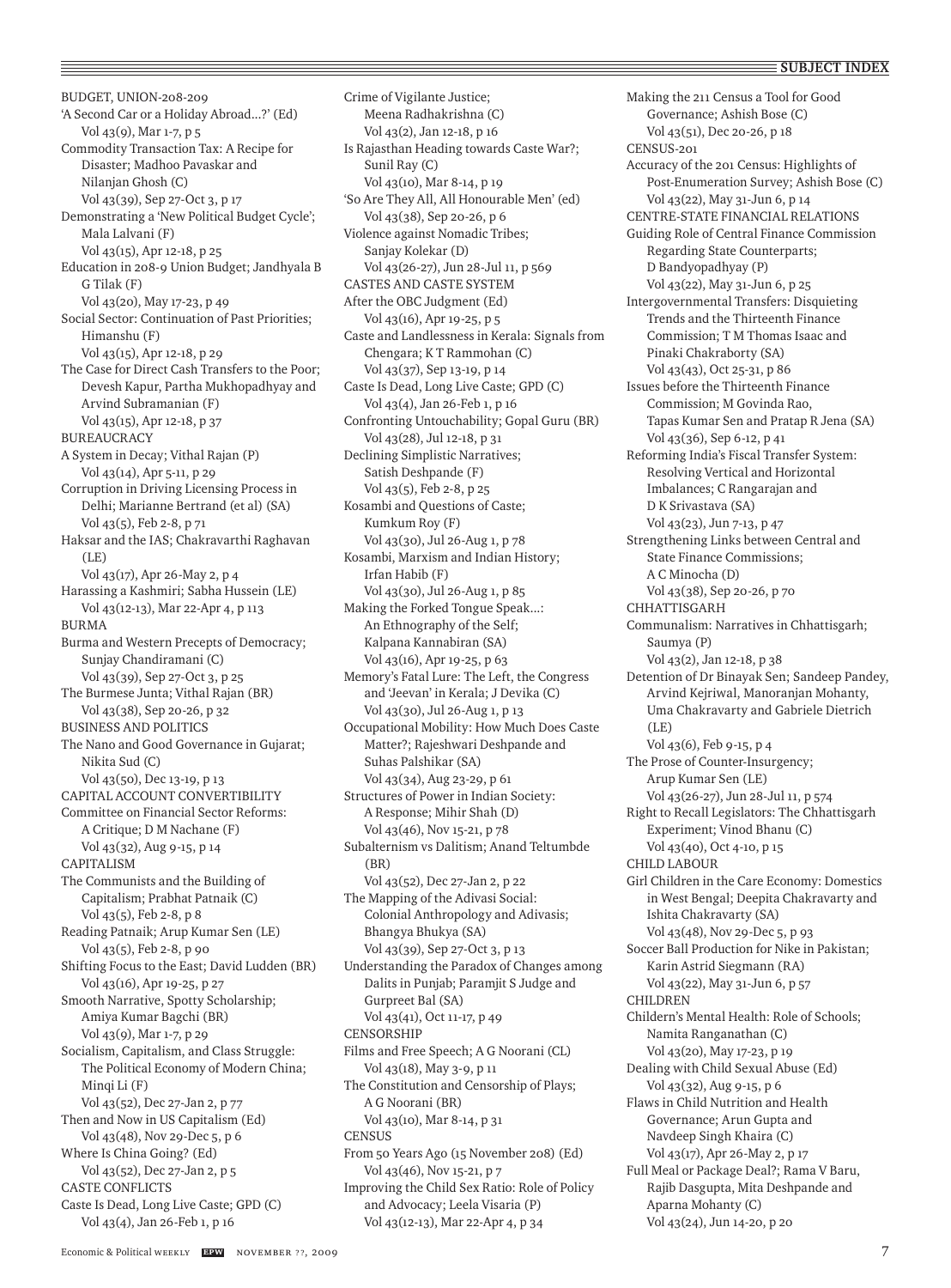Girl Children in the Care Economy: Domestics in West Bengal; Deepita Chakravarty and Ishita Chakravarty (SA) Vol 43(48), Nov 29-Dec 5, p 93 Growing Up Hindu and Muslim: How Early Does It Happen?; Latika Gupta (P) Vol 43(6), Feb 9-15, p 35 Social Audit of Midday Meal Scheme in AP; Dipa Sinha (F) Vol 43(44), Nov 1-7, p 57 When Words Are Not Enough (Ed) Vol 43(22), May 31-Jun 6, p 7 CHINA A House Divided: China after 30 Years of 'Reforms'; Robert Weil (F) Vol 43(52), Dec 27-Jan 2, p 61 Agricultural R&D Policy and Institutional Reforms: Learning from the Experiences of India and China; Suresh Pal (RA) Vol 43(26-27), Jun 28-Jul 11, p 145 China's Olympic Troubles (Ed) Vol 43(16), Apr 19-25, p 7 China's Rural Reform: Crisis and Ongoing Debate; Dale Jiajun Wen (F) Vol 43(52), Dec 27-Jan 2, p 86 China's Uighur 'Problem' (Ed) Vol 43(33), Aug 16-22, p 6 Double Movement in China; Shaoguang Wang (F) Vol 43(52), Dec 27-Jan 2, p 51 Globalisation Meets Its Match: Lessons from China's Economic Transformation; Dic Lo and Yu Zhang (F) Vol 43(52), Dec 27-Jan 2, p 97 Inequality and Its Enemies in Revolutionary and Reform China; Ching Kwan Lee and Mark Selden (F) Vol 43(52), Dec 27-Jan 2, p 27 Light and Shadow of an Inarticulate Age: Reflections on China's Reform; Pun Ngai (F) Vol 43(52), Dec 27-Jan 2, p 70 Property Rights and the Social Costs of Transition and Development in China; Carl Riskin (F) Vol 43(52), Dec 27-Jan 2, p 37 Rural Industrialisation and Spatial Inequality in China, 1978-206; Chris Bramall (F) Vol 43(52), Dec 27-Jan 2, p 43 Shifting Focus to the East; David Ludden (BR) Vol 43(16), Apr 19-25, p 27 Socialism, Capitalism, and Class Struggle: The Political Economy of Modern China; Minqi Li (F) Vol 43(52), Dec 27-Jan 2, p 77 The Dragon and the Elephant: Learning from Agricultural and Rural Reforms in China and India; Shenggen Fan and Ashok Gulati (RA) Vol 43(26-27), Jun 28-Jul 11, p 137 The Growth Miracle, Institutional Reforms and Employment in China; Ajit K Ghose (RA) Vol 43(22), May 31-Jun 6, p 47 Tibetans in Exile in a Changing Global Political Climate; Denis J Burke (F) Vol 43(15), Apr 12-18, p 79 Where Is China Going? (Ed) Vol 43(52), Dec 27-Jan 2, p 5

CHRISTIANITY The Sanity of Religious Disarmament; Suguna Ramanathan (BR) Vol 43(25), Jun 21-27, p 29 CHRISTIANS Communal Violence in Orissa (Ed) Vol 43(1), Jan 5-11, p 6 Hindutva's Fury against Christians in Orissa; Pralay Kanungo (C) Vol 43(37), Sep 13-19, p 16 Secularism in Peril (Ed) Vol 43(42), Oct 18-24, p 6 Violence against Christians; C Sathyamala et al  $(I.E)$ Vol 43(42), Oct 18-24, p 4 CIVIL SOCIETY Honourable Liberalism; Achin Vanaik (BR) Vol 43(43), Oct 25-31, p 28 CIVIL WAR A Labour of Recovery; Radhika Desai (BR) Vol 43(20), May 17-23, p 37 Accelerated Media and the 1971 Civil War in Bangladesh; Naeem Mohaiemen (P) Vol 43(4), Jan 26-Feb 1, p 36 Democracy as Solution to Sri Lanka's Ethnic Crisis; Rohini Hensman (C) Vol 43(32), Aug 9-15, p 46 From 50 Years Ago (3 May 208) (Ed) Vol 43(18), May 3-9, p 7 'Genocide', Not 'Civil War'; Naeem Mohaiemen (LE) Vol 43(6), Feb 9-15, p 82 Humanitarian Crisis in Sri Lanka's 'Final Battle' (Ed) Vol 43(42), Oct 18-24, p 7 Sri Lanka's Conflict at the Crossroads; Jayadeva Uyangoda (F) Vol 43(26-27), Jun 28-Jul 11, p 8 Sri Lanka: A Distant Dream (Ed) Vol 43(29), Jul 19-25, p 6 Sri Lanka: The State Changes Face; Jayadeva Uyangoda (F) Vol 43(43), Oct 25-31, p 8 Terrorism and Democratic Regression in Sri Lanka; Neil DeVotta (C) Vol 43(14), Apr 5-11, p 15 The Discreet Charm of India; Jayadeva Uyangoda (F) Vol 43(8), Feb 23-29, p 8 The Janatha Vimukthi Peramuna Split; Jayadeva Uyangoda (F) Vol 43(18), May 3-9, p 8 When Reconciliation Is the Object, Does the Truth Matter?; Sukumar Muralidharan (BR) Vol 43(4), Jan 26-Feb 1, p 31 CIVILISATION Kosambi's Archaeology; Shereen Ratnagar (F) Vol 43(30), Jul 26-Aug 1, p 71 CLIMATE CHANGE Climate Change: Not Vision, Not Plan (Ed) Vol 43(28), Jul 12-18, p 5 Negotiations and Agreements on Climate Change at Bali; Gautam Dutt and Fabian Gaioli (C)

Vol 43(3), Jan 19-25, p 11

Sustainable Development Perspective of Climate Change; Mukul Sanwal (P) Vol 43(15), Apr 12-18, p 49 The G-8 and India's National Action Plan on Climate Change; Mukul Sanwal (C) Vol 43(29), Jul 19-25, p 17 The Global Warming Regime after 212: Towards a New Focus; Philippe Cullet  $(SA)$ Vol 43(28), Jul 12-18, p 19 CLIMATOLOGY The Global Warming Regime after 212: Towards a New Focus; Philippe Cullet (SA) Vol 43(28), Jul 12-18, p 19 COAL Community Participation in Monitoring Coal Production; Amarendra Das and William Joe (D) Vol 43(6), Feb 9-15, p 77 COAL INDUSTRY Community Participation in Monitoring Coal Production; Amarendra Das and William Joe (D) Vol 43(6), Feb 9-15, p 77 COLONIAL RULE Tryst with Postcolonial Destiny; Debjani Ganguli (BR) Vol 43(7), Feb 16-22, p 35 COLONIALISM Colonial Voyages; Nalini Natarajan (BR) Vol 43(52), Dec 27-Jan 2, p 24 Colonialist Nationalism in the Critical Practice of Indian Writing in English: A Critique; G N Saibaba (SA) Vol 43(23), Jun 7-13, p 61 Imagination Is (Almost) Everything; Anu Kumar (BR) Vol 43(36), Sep 6-12, p 32 Justifying 'Empire': Then and Now; Laxman D Satya (BR) Vol 43(3), Jan 19-25, p 32 Tryst with Postcolonial Destiny; Debjani Ganguli (BR) Vol 43(7), Feb 16-22, p 35 COLUMBIA Where Is the 'Right' in Latin America's Left Turn?; Sujatha Fernandes (F) Vol 43(21), May 24-30, p 8 COMMERCIAL POLICY Cricket, Excesses and Market Mania; Srinivasan Ramani (C) Vol 43(10), Mar 8-14, p 13 COMMITTEES AND COMMISSIONS Analysing the Raghuram Rajan Committee Report on Financial Sector Reforms; Lekha Chakraborty (C) Vol 43(25), Jun 21-27, p 11 Fair Paying Job (Ed) Vol 43(34), Aug 23-29, p 6 Fiscal Space with States and the Sixth Pay Commission; Ravindra H Dholakia and Astha Govil (C) Vol 43(19), May 10-16, p 16 Groundwater Management and Ownership: Rejoinder; Tushaar Shah (D) Vol 43(17), Apr 26-May 2, p 116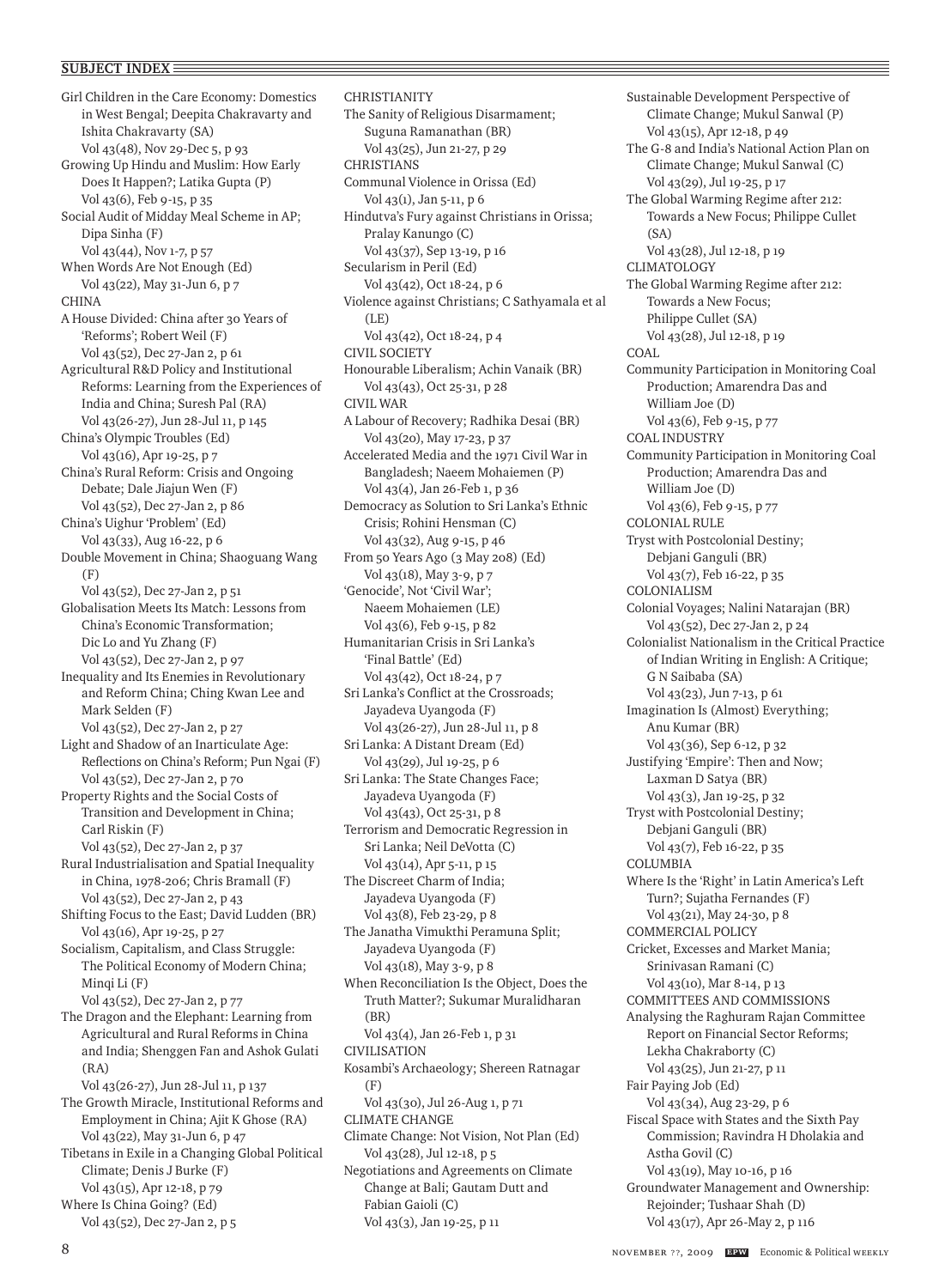IIM Review Committee Report: A Critical Examination; T Krishna Kumar (C) Vol 43(52), Dec 27-Jan 2, p 17 Pay Structure in Higher Education: Some Issues; T Ravi Kumar and Vijender Sharma (C) Vol 43(16), Apr 19-25, p 19 Perform or Perish? (Ed) Vol 43(52), Dec 27-Jan 2, p 6 The NHRC on Salwa Judum: A Most Friendly Inquiry; K Balagopal (C) Vol 43(51), Dec 20-26, p 10 Widening Debate on the Naxalite Movement: Who Will Heed a Government Committee that Has Discarded the "Security-Centric" View of Naxalism? (Ed) Vol 43(19), May 10-16, p 5 COMMODITY PRICES Expert Committee on Commodity Futures: Agreements and Disagreements; Tulsi Lingareddy (F) Vol 43(34), Aug 23-29, p 35 Impact of Futures Trading on Commodity Prices; Golaka C Nath and Tulsi Lingareddy (C) Vol 43(3), Jan 19-25, p 18 More on Futures Trading and Commodity Prices; Madhoo Pavaskar, Nilanjan Ghosh (D) Vol 43(10), Mar 8-14, p 78 Nature of Current Inflation in Food Prices; R Sthanumoorthy (C) Vol 43(40), Oct 4-10, p 17 Price Indices and Inflation Rates; T N Srinivasan (SA) Vol 43(26-27), Jun 28-Jul 11, p 217 The Accumulation Process in the Period of Globalisation; Prabhat Patnaik (P) Vol 43(26-27), Jun 28-Jul 11, p 18 The Global Food Crisis: Causes, Severity and Outlook; Ramesh Chand (RA) Vol 43(26-27), Jun 28-Jul 11, p 115 COMMON PROPERTY RESOURCES Nature of Household Dependence on Common Pool Resources: An Empirical Study; Kanchan Chopra and Purnamita Dasgupta (SA) Vol 43(8), Feb 23-29, p 58 COMMUNAL RELATIONS Neglected Regional Aspirations in Jammu and Kashmir; Balraj Puri (C) Vol 43(1), Jan 5-11, p 13 COMMUNAL VIOLENCE A Cauldron of Communal Violence (Ed) Vol 43(35), Aug 30-Sep 5, p 6 Communal Violence in Indore; Jaya Mehta and Vineet Tiwari (C) Vol 43(30), Jul 26-Aug 1, p 10 Communal Violence in Orissa (Ed) Vol 43(1), Jan 5-11, p 6 Doing a *Rashomon* on the Hindutva Cases; Vinay Sitapati (F) Vol 43(10), Mar 8-14, p 72 Gujarat: The Meaning of Modi's Victory; Christophe Jaffrelot (C) Vol 43(15), Apr 12-18, p 12 Hindutva's Fury against Christians in Orissa; Pralay Kanungo (C) Vol 43(37), Sep 13-19, p 16

Neglected Regional Aspirations in Jammu and Kashmir; Balraj Puri (C) Vol 43(1), Jan 5-11, p 13 Normalcy Far from Returning to Kandhamal; Pramodini Pradhan and Ranjana Padhi (C) Vol 43(44), Nov 1-7, p 11 Religion, Identity and Riots; Hiren Gohain (LE) Vol 43(48), Nov 29-Dec 5, p 114 Violence against Christians; C Sathyamala et al  $(I.E)$ Vol 43(42), Oct 18-24, p 4 'What Do We Know of Cricket Who Only Cricket Know?'; Kalpana Kannabiran (BR) Vol 43(22), May 31-Jun 6, p 23 COMMUNALISM Communalism: Narratives in Chhattisgarh; Saumya (P) Vol 43(2), Jan 12-18, p 38 Gramsci is Dead But Resurrected; Arun Kumar Patnaik (BR) Vol 43(50), Dec 13-19, p 25 Spitting on Democracy; Khan Yasir (LE) Vol 43(45), Nov 8-14, p 82 The Cyber Presence of Babri Masjid: History, Politics and Difference in Online Indian Islam; Rohit Chopra (SA) Vol 43(3), Jan 19-25, p 47 COMMUNICATION MEDIA Manufacturing Confusion (Ed) Vol 43(49), Dec 6-12, p 7 Media: Bashed from Outside and Flawed from Within; Sumanta Banerjee (C) Vol 43(31), Aug 2-8, p 10 Mumbai, Militarism and the Media; Sukumar Muralidharan (C) Vol 43(49), Dec 6-12, p 15 COMMUNISM An Embedded Politics of Civil Society?; Gilbert Sebastian (D) Vol 43(18), May 3-9, p 68 Communists and Capitalism; Prabin Baishya (LE) Vol 43(15), Apr 12-18, p 4 Latin America Looks towards European Union; Sujatha Fernandes (F) Vol 43(32), Aug 9-15, p 12 COMMUNIST PARTIES A Political Cul-de-sac: CPI(M)'s Tragic Denouement; Sumanta Banerjee (C) Vol 43(42), Oct 18-24, p 12 Alternative Path; Samuel Paul (LE) Vol 43(21), May 24-30, p 4 An Embedded Politics of Civil Society?; Gilbert Sebastian (D) Vol 43(18), May 3-9, p 68 Bereft of an Alternative Path (Ed) Vol 43(15), Apr 12-18, p 6 Communists and Capitalism; Prabin Baishya (LE) Vol 43(15), Apr 12-18, p 4 Congress Suffers in North-East (Ed) Vol 43(11), Mar 15-21, p 5 Eyeless in Bengal; AM (C) Vol 43(8), Feb 23-29, p 10 Goodbye Socialism; Sumanta Banerjee (C) Vol 43(4), Jan 26-Feb 1, p 13 Incorrect Teleology; Kaushik Roy (BR) Vol 43(39), Sep 27-Oct 3, p 39

It Isn't Going to Come Easy (Ed) Vol 43(36), Sep 6-12, p 6 Nepal Political Diary – II; Srinivasan Ramani (C) Vol 43(25), Jun 21-27, p 23 The Left and the United Progressive Alliance (Ed) Vol 43(29), Jul 19-25, p 5 The Communists and the Building of Capitalism; Prabhat Patnaik (C) Vol 43(5), Feb 2-8, p 8 **COMMUNISTS** Incorrect Teleology; Kaushik Roy (BR) Vol 43(39), Sep 27-Oct 3, p 39 COMMUNITY DEVELOPMENT Community Sanitation Campaign: A Study in Haryana; Vikas Gupta and Mahi Pal (C) Vol 43(33), Aug 16-22, p 20 CONGRESS PARTY Congress Suffers in North-East (Ed) Vol 43(11), Mar 15-21, p 5 From 50 Years Ago (12 July 208) (Ed) Vol 43(28), Jul 12-18, p 7 From 50 Years Ago (19 January 208) (Ed) Vol 43(3), Jan 19-25, p 7 From 50 Years Ago (5 April 208) (Ed) Vol 43(14), Apr 5-11, p 7 Letting a Winnable Election Slip Away: Congress in Karnataka; James Manor (C) Vol 43(41), Oct 11-17, p 23 CONSTITUTION OF INDIA Constitutional Morality; Andre Béteille (P) Vol 43(40), Oct 4-10, p 35 Equalising Transfers through the Finance Commission; N J Kurian (P) Vol 43(29), Jul 19-25, p 37 Formulation of Inclusive Policies in Parliament; Narender Kumar (F) Vol 43(29), Jul 19-25, p 80 From 50 Years Ago (12 January 208): Language Controversy – The New Phase (Ed) Vol 43(2), Jan 12-18, p 7 From 50 Years Ago (16 February 208) (Ed) Vol 43(7), Feb 16-22, p 7 India Needs a Refugee Law; Saurabh Bhattacharjee (F) Vol 43(9), Mar 1-7, p 71 Textbooks and the Constitution; A G Noorani (F) Vol 43(29), Jul 19-25, p 9 The Armed Forces Tribunal Act, 207: A Critical Analysis; U C Jha (C) Vol 43(11), Mar 15-21, p 25 The (Con)fidence Vote; Admiral Tahiliani, Shanti Bhushan, P M Bhargava, P Madhu Bhaduri and Prashant Bhushan and others (LE) Vol 43(30), Jul 26-Aug 1, p 4 CONSTITUTIONS Bolivia at the Crossroads; R Tathagatan (C) Vol 43(26-27), Jun 28-Jul 11, p 35 Democracy in the Subcontinent; Sanjeeb Mukherjee (BR) Vol 43(35), Aug 30-Sep 5, p 29 CONSTRUCTION WORKERS State Apathy towards Construction Workers (Ed) Vol 43(21), May 24-30, p 5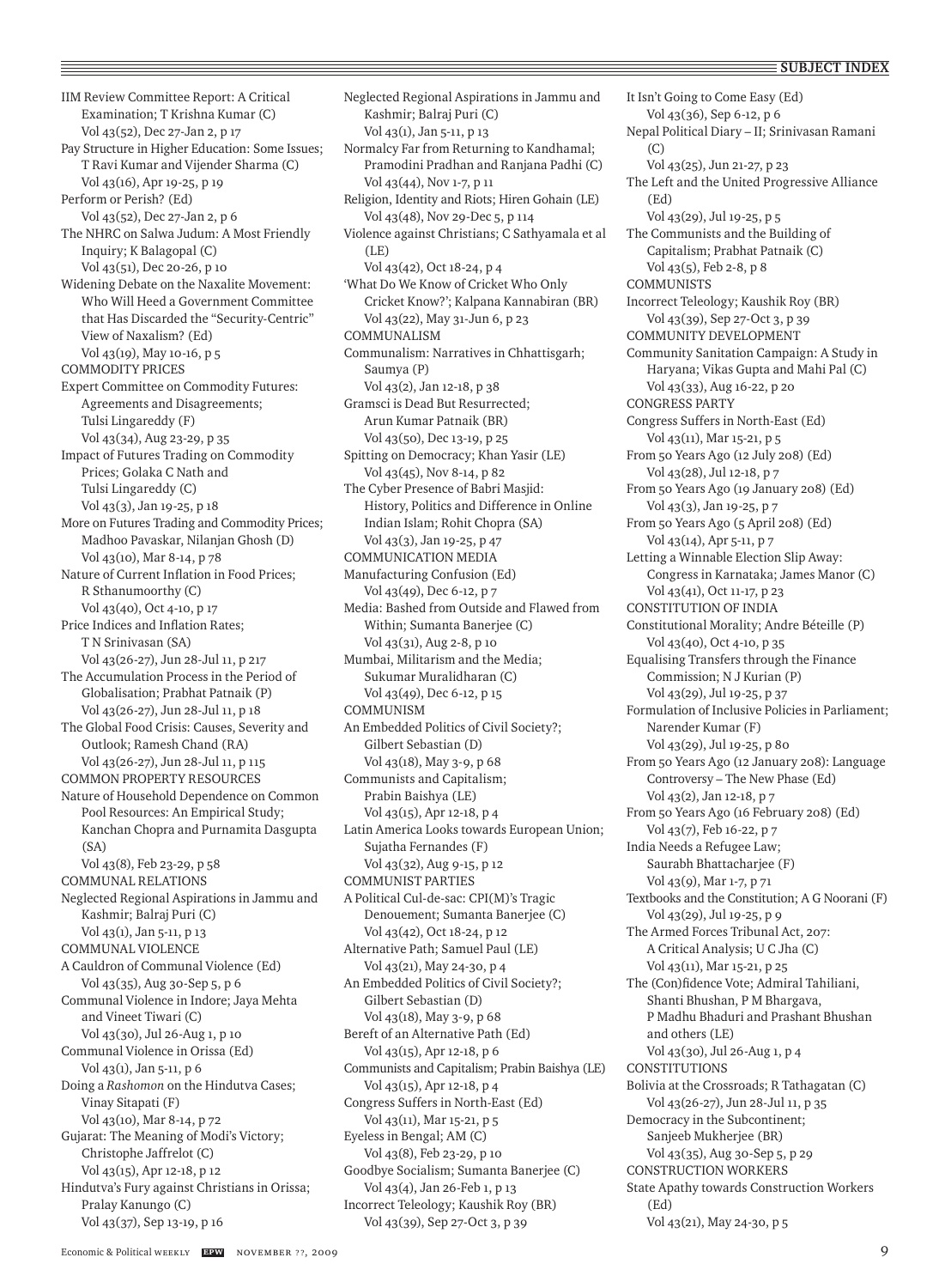CONSUMER PROTECTION India's Citizen's Charters: In Search of a Champion; Samuel Paul (F) Vol 43(7), Feb 16-22, p 67 **CONSUMERS** Consumerism and Tradition; Rangan Chakravarty (LE) Vol 43(48), Nov 29-Dec 5, p 4 CONSUMPTION India's Common People: Who Are They, How Many Are They and How Do They Live?; Arjun Sengupta, K P Kannan and G Raveendran (SA) Vol 43(11), Mar 15-21, p 49 COOPERATIVE BANKS Rural Short-term Cooperative Credit Structure; Mandira Sarma and Rajiv Kumar (C) Vol 43(9), Mar 1-7, p 13 COOPERATIVE CREDIT Conceptual Errors; Prakash Bakshi and A K Sahoo (LE) Vol 43(20), May 17-23, p 4 Microfinance Regulation Bill: A Rejoinder; Nilakantha Rath (D) Vol 43(19), May 10-16, p 84 Rural Short-term Cooperative Credit Structure; Mandira Sarma and Rajiv Kumar (C) Vol 43(9), Mar 1-7, p 13 COOPERATIVES Producer Companies as New Generation Cooperatives; Sukhpal Singh (C) Vol 43(20), May 17-23, p 22 CORPORATE GOVERNANCE An Insider's Perspective on Matters Financial; T T Ram Mohan (BR) Vol 43(2), Jan 12-18, p 31 Trends and Perspectives on Corporate Mergers in Contemporary India; P L Beena (RM) Vol 43(39), Sep 27-Oct 3, p 48 Type of Merger and Impact on Operating Performance: The Indian Experience; Pramod Mantravadi and A Vidyadhar Reddy (RA) Vol 43(39), Sep 27-Oct 3, p 66 CORPORATE SECTOR An Insider's Perspective on Matters Financial; T T Ram Mohan (BR) Vol 43(2), Jan 12-18, p 31 Tata Motors in Singur: A Step towards Industrialisation or Pauperisation?; Nirmal Kumar Chandra (SA) Vol 43(50), Dec 13-19, p 36 **CORRUPTION** Cash for Votes Sham (Ed) Vol 43(51), Dec 20-26, p 7 Corruption in Driving Licensing Process in Delhi; Marianne Bertrand (et al) (SA) Vol 43(5), Feb 2-8, p 71 COST OF LIVING Pensioners' Paradise to IT: The Fallacy That Is Bangalore; J Y Suchitra and C K Nandakumar (C) Vol 43(3), Jan 19-25, p 16 COTTON TEXTILE INDUSTRY Labour Institutions, Japanese Competition, and the Crisis of Cotton Mills in Interwar

Mumbai; Tirthankar Roy (SA) Vol 43(1), Jan 5-11, p 37 COURIER SERVICES Policy Framework for Regulation of Courier Services; B B Dave (C) Vol 43(3), Jan 19-25, p 24 CREDIT India's Sub-prime Fears; C P Chandrasekhar (F) Vol 43(32), Aug 9-15, p 8 Programme Design and Impact Assessments: 'Success' of Microfinance in Perspective; Sayantan Bera (SA) Vol 43(32), Aug 9-15, p 77 Rise and Fall of Securitised Structured Finance; Alok Sheel and Meeta Ganguly (P) Vol 43(16), Apr 19-25, p 44 The Credit Crisis: Where It Came From, What Happened, and How It Might End; Anush Kapadia and Arjun Jayadev (F) Vol 43(49), Dec 6-12, p 33 CREDIT POLICY Estimating Loss Given Default for Indian Markets; Soumya Kanti Ghosh and Sanjeev Newar (C) Vol 43(29), Jul 19-25, p 27 Implications of the Loan Waiver for Rural Credit Institutions; Nilakantha Rath (C) Vol 43(24), Jun 14-20, p 13 Monetary Measures Lack Developmental Focus: EPW Research Foundation (MMR) Vol 43(47), Nov 22-28, p 25 CRICKET Cricket Hysteria (Ed) Vol 43(2), Jan 12-18, p 6 Cricket, Excesses and Market Mania; Srinivasan Ramani (C) Vol 43(10), Mar 8-14, p 13 CRIMINAL LAW Crime in India (Ed) Vol 43(3), Jan 19-25, p 6 Narco-Analysis and the Indian Criminal Justice System; P A Sebastian (C) Vol 43(36), Sep 6-12, p 19 **CUBA** Cuba: Transitions without End; Frederic F Clairmont (C) Vol 43(15), Apr 12-18, p 21 Despite a Myriad Obstacles (Ed) Vol 43(12-13), Mar 22-Apr 4, p 7 CULTURAL STUDIES An Exercise in Nostalgia; Vithal Rajan (BR) Vol 43(25), Jun 21-27, p 27 The Story of 'Battala'; Sumanta Banerjee (BR) Vol 43(15), Apr 12-18, p 44 DALITS Caste and Landlessness in Kerala: Signals from Chengara; K T Rammohan (C) Vol 43(37), Sep 13-19, p 14 Confronting Untouchability; Gopal Guru (BR) Vol 43(28), Jul 12-18, p 31 From Ambedkar to Thakkar and Beyond: Towards a Genealogy of Our Activisms; R Srivatsan (SA) Vol 43(39), Sep 27-Oct 3, p 96 Gandhi, Dalits and Feminists: Recovering the Convergence; Ajay Gudavarthy (SA) Vol 43(22), May 31-Jun 6, p 83

Interrogating the Thesis of 'Irrational Deification'; Sharmila Rege (C) Vol 43(7), Feb 16-22, p 16 'Lived-in Experience'; Sharad Patil (LE) Vol 43(28), Jul 12-18, p 4 Response to 'From Ambedkar to Thakkar and Beyond'; Arnab Chatterjee (D) Vol 43(51), Dec 20-26, p 73 'So Are They All, All Honourable Men' (Ed) Vol 43(38), Sep 20-26, p 6 Subalternism vs Dalitism; Anand Teltumbde (BR) Vol 43(52), Dec 27-Jan 2, p 22 The Political and the Social in the Dalit Movement Today; Harish S Wankhede  $(SA)$ Vol 43(6), Feb 9-15, p 50 Understanding the Paradox of Changes among Dalits in Punjab; Paramjit S Judge and Gurpreet Bal (SA) Vol 43(41), Oct 11-17, p 49 Violence against Nomadic Tribes; Sanjay Kolekar (D) Vol 43(26-27), Jun 28-Jul 11, p 569 Writing Ordinary Lives; M S S Pandian (P) Vol 43(38), Sep 20-26, p 34 **DAMS** Big Dams, Big Floods: On Predatory Development; Hiren Gohain (C) Vol 43(30), Jul 26-Aug 1, p 19 Functioning of the Drinking Water Component of the Narmada Pipeline Project in Gujarat; Indira Hirway and Subhrangsu Goswami (SA) Vol 43(9), Mar 1-7, p 51 Why Posco Should Leave; Debaranjan (LE) Vol 43(25), Jun 21-27, p 4 DEBT Indebtedness among Farmers in Punjab; Sukhpal Singh, Manjeet Kaur and H S Kingra (RA) Vol 43(26-27), Jun 28-Jul 11, p 130 DEFENCE EXPENDITURE Capital Concentration in the US Military; Peter Custers (C) Vol 43(12-13), Mar 22-Apr 4, p 25 DELHI Analysis of New Legal Discourse behind Delhi's Slum Demolitions; D Asher Ghertner (SA) Vol 43(20), May 17-23, p 57 Corruption in Driving Licensing Process in Delhi; Marianne Bertrand et al  $(SA)$ Vol 43(5), Feb 2-8, p 71 Likely Impact of Reforming Water Supply and Sewerage Services in Delhi; Smita Misra and Biswanath Goldar (SA) Vol 43(41), Oct 11-17, p 57 Ostensible Poverty, Beggary and the Law; Usha Ramanathan (SA) Vol 43(44), Nov 1-7, p 33 Slum Demolitions in Delhi since the 1990s: An Appraisal; Véronique Dupont (SA) Vol 43(28), Jul 12-18, p 79 Spitting on Democracy; Khan Yasir (LE) Vol 43(45), Nov 8-14, p 82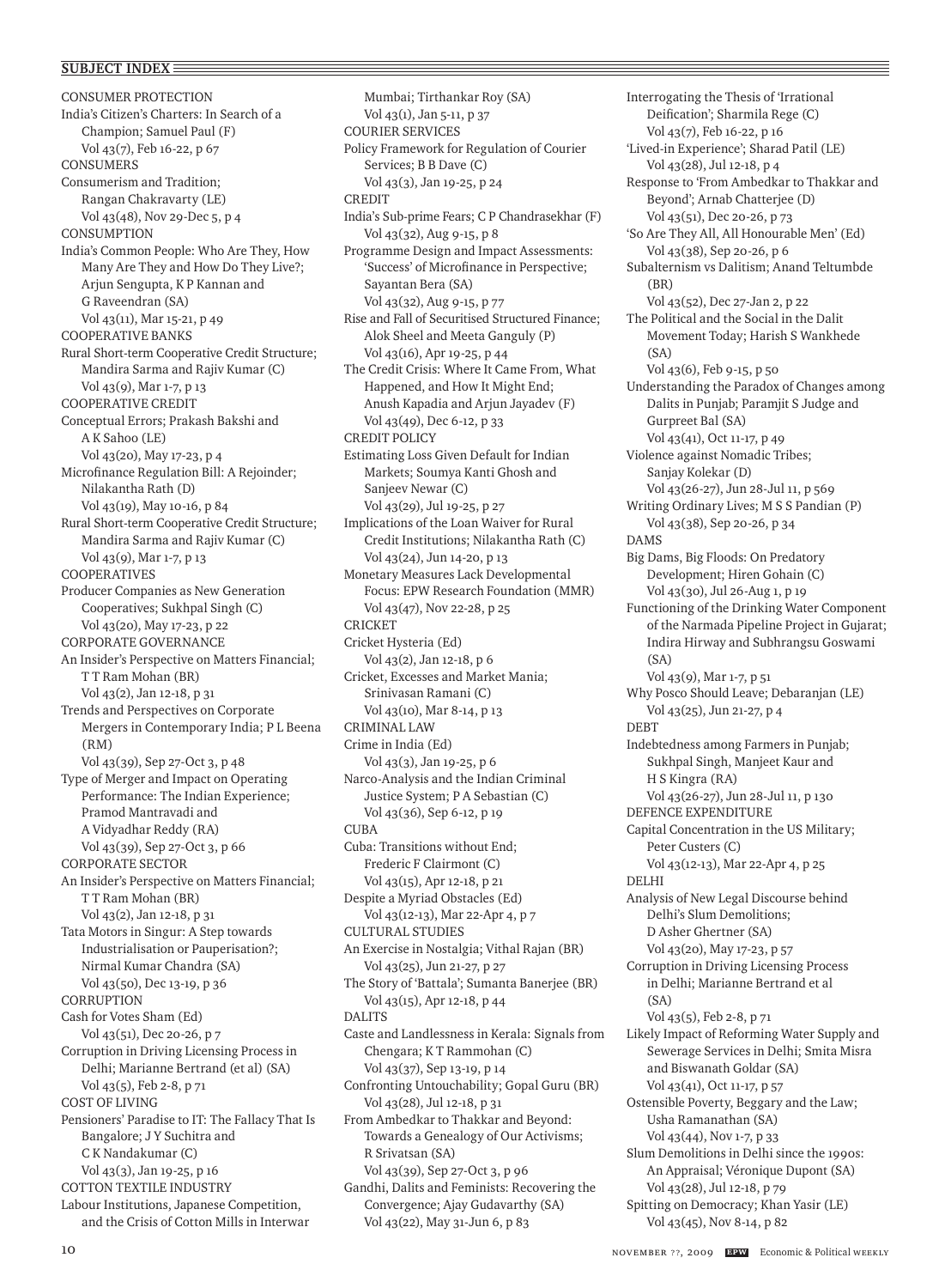DEMOCRACY An Incomplete Transition in Pakistan; S Akbar Zaidi (F) Vol 43(45), Nov 8-14, p 10 Bearing Better Witness in Bhutan; Nitasha Kaul (D) Vol 43(37), Sep 13-19, p 67 Bhutan: 'Democracy' from Above; Mathew Joseph C (C) Vol 43(19), May 10-16, p 29 Burma and Western Precepts of Democracy; Sunjay Chandiramani (C) Vol 43(39), Sep 27-Oct 3, p 25 Civilian Dictatorship and Praetorian Democracy; S Akbar Zaidi (F) Vol 43(37), Sep 13-19, p 8 Classes, Capital and Indian Democracy; Partha Chatterjee (D) Vol 43(46), Nov 15-21, p 89 Constitutional Morality; Andre Beteille (P) Vol 43(40), Oct 4-10, p 35 Credibility at Stake (Ed) Vol 43(6), Feb 9-15, p 6 Democracy as Revenge; S Akbar Zaidi (Ed) Vol 43(2), Jan 12-18, p 8 Democracy as Solution to Sri Lanka's Ethnic Crisis; Rohini Hensman (C) Vol 43(32), Aug 9-15, p 46 Democracy from Above (Ed) Vol 43(14), Apr 5-11, p 6 Democracy in the Subcontinent; Sanjeeb Mukherjee (BR) Vol 43(35), Aug 30-Sep 5, p 29 Democracy versus Economic Transformation?; Amita Baviskar and Nandini Sundar  $(D)$ Vol 43(46), Nov 15-21, p 87 Dissonance between Economic Reforms and Democracy; Ashutosh Kumar (SA) Vol 43(1), Jan 5-11, p 54 Jayaprakash Narayan and the Problem of Representative Democracy; Ranabir Samaddar (SA) Vol 43(31), Aug 2-8, p 49 Pakistan and Nepal: Concerns of a South Asian; Jayadeva Uyangoda (F) Vol 43(35), Aug 30-Sep 5, p 26 Resident Welfare Associations; Rao Chelikani  $(I.E)$ Vol 43(1), Jan 5-11, p 4 Socialism, Freedom, Democracy: Some Issues; Paresh Chattopadhyay (D) Vol 43(2), Jan 12-18, p 74 Thailand: Fighting over Democracy; Pasuk Phongpaichit and Chris Baker (C) Vol 43(50), Dec 13-19, p 18 Theorising the Present: Problems and Possibilities; Mary E John and Satish Despande (D) Vol 43(46), Nov 15-21, p 83 Transition to Multiparty Democracy (Ed) Vol 43(47), Nov 22-28, p 7 DEMOGRAPHY Accuracy of the 201 Census: Highlights of Post-Enumeration Survey;

Demographic Transition or Demographic Trepidation? The Case of Parsis in India; Sayeed Unisa, R B Bhagat, T K Roy and R B Upadhyay (SA) Vol 43(1), Jan 5-11, p 61 Glorifying Malthus: Current Debate on 'Demographic Dividend' in India; K S James (SA) Vol 43(25), Jun 21-27, p 63 Playing God: The Global Population Control Movement; Mohan Rao (BR) Vol 43(40), Oct 4-10, p 28 Post-Demographic Transition Research on Childcare in Kerala; J Devika (C) Vol 43(5), Feb 2-8, p 15 Religious Differentials in Fertility in India: Is There a Convergence?; Manoj Alagarajan and P M Kulkarni (F) Vol 43(48), Nov 29-Dec 5, p 44 Sibling-Linked Data in the Demographic and Health Surveys; Sonia Bhalotra (F) Vol 43(48), Nov 29-Dec 5, p 39 DEVELOPING COUNTRIES Critique of Neoliberalism; Rajah Rasiah (BR) Vol 43(17), Apr 26-May 2, p 29 DEVELOPMENT AID Global Poverty, Inequality, and Aid Flows: A Rough Guide to Some Simple Justice; S Subramanian (SA) Vol 43(46), Nov 15-21, p 53 The Political Economy of Aid; Anand Chandavarkar (BR) Vol 43(1), Jan 5-11, p 25 DEVELOPMENT ECONOMICS Estimating Costs of Achieving Global Goals; Sanjay Reddy and Antoine Heuty (Ed) Vol 43(6), Feb 9-15, p 68 DISARMAMENT A Body Blow to Nuclear Disarmament (Ed) Vol 43(37), Sep 13-19, p 6 Nuclear Non-Proliferation Treaty: The 'Greatest Con Game'; N D Jayaprakash (C) Vol 43(32), Aug 9-15, p 43 DISASTER MANAGEMENT Big Dams, Big Floods: On Predatory Development; Hiren Gohain (C) Vol 43(30), Jul 26-Aug 1, p 19 Gender Budgeting in Disaster Relief: Need for a New Methodology; Meenakshi Thorat (RA) Vol 43(17), Apr 26-May 2, p 73 DISASTERS, NATURAL A Relook at the Bengal Famine; Debarshi Das (SA) Vol 43(31), Aug 2-8, p 59 Big Dams, Big Floods: On Predatory Development; Hiren Gohain (C) Vol 43(30), Jul 26-Aug 1, p 19 Inaccurate Criticism of Tsunami Relief; C V Sankar (D) Vol 43(20), May 17-23, p 94 Number of Deaths; Ramaswamy R Iyer (LE) Vol 43(48), Nov 29-Dec 5, p 4 Post-Tsunami Housing in Tamil Nadu; R Pavananthi Vembulu, R John Suresh Kumar and C Sathyamala (C) Vol 43(16), Apr 19-25, p 39

Reconfiguring the Coast; Ajit Menon, Subramanian Karuppiah and Johny Stephen (C) Vol 43(16), Apr 19-25, p 35 DISCRIMINATION Caste, Higher Education and Senthil's 'Suicide'; Senthilkumar Solidarity Committee (C) Vol 43(33), Aug 16-22, p 10 DISPLACEMENT Accumulation by Dispossession in India; Ramaa Vasudevan (BR) Vol 43(11), Mar 15-21, p 41 Special Economic Zones in India; Preeti Sampat (C) Vol 43(28), Jul 12-18, p 25 Where Is Displacement?; Preeti Sampat (LE) Vol 43(19), May 10-16, p 4 DIVORCE A Home of Her Own (Ed) Vol 43(48), Nov 29-Dec 5, p 7 DOMESTIC VIOLENCE Feminist Engagements with Law in India; Suneetha Achyuta (BR) Vol 43(39), Sep 27-Oct 3, p 36 Violence against Women in India: Is Empowerment a Protective Factor?; Leela Visaria (F) Vol 43(48), Nov 29-Dec 5, p 60 DRINKING WATER 24/7, 'Privatisation' and Water Reform: Insights from Hubli-Dharwad; Priya Sangameswaran, Roopa Madhava and Clifton Rozario (SA) Vol 43(14), Apr 5-11, p 60 A Plea for Unpopular Wisdom; Jasveen Jairath (BR) Vol 43(7), Feb 16-22, p 32 Functioning of the Drinking Water Component of the Narmada Pipeline Project in Gujarat; Indira Hirway and Subhrangsu Goswami (SA) Vol 43(9), Mar 1-7, p 51 Likely Impact of Reforming Water Supply and Sewerage Services in Delhi; Smita Misra and Goldar (SA) Vol 43(41), Oct 11-17, p 57 Threat of Arsenic to Agriculture in India, Bangladesh and Nepal; Hugh Brammer (F) Vol 43(47), Nov 22-28, p 79 DRUG ADDICTION Sordid Sports (Ed) Vol 43(33), Aug 16-22, p 6 EARTHQUAKES More on Tsunami Relief; R Pavananthi Vembulu, R John Suresh Kumar and C Sathyamala (D) Vol 43(25), Jun 21-27, p 136 ECONOMIC GROWTH AND DEVELOPMENT A Gripping Account, But without Literature; Partha Sen (BR) Vol 43(32), Aug 9-15, p 50 A House Divided: China after 30 Years of Reforms; Robert Weil (F) Vol 43(52), Dec 27-Jan 2, p 61 A Skewed Global Order; Rahul Varman (BR) Vol 43(38), Sep 20-26, p 30

Ashish Bose (C)

Vol 43(22), May 31-Jun 6, p 14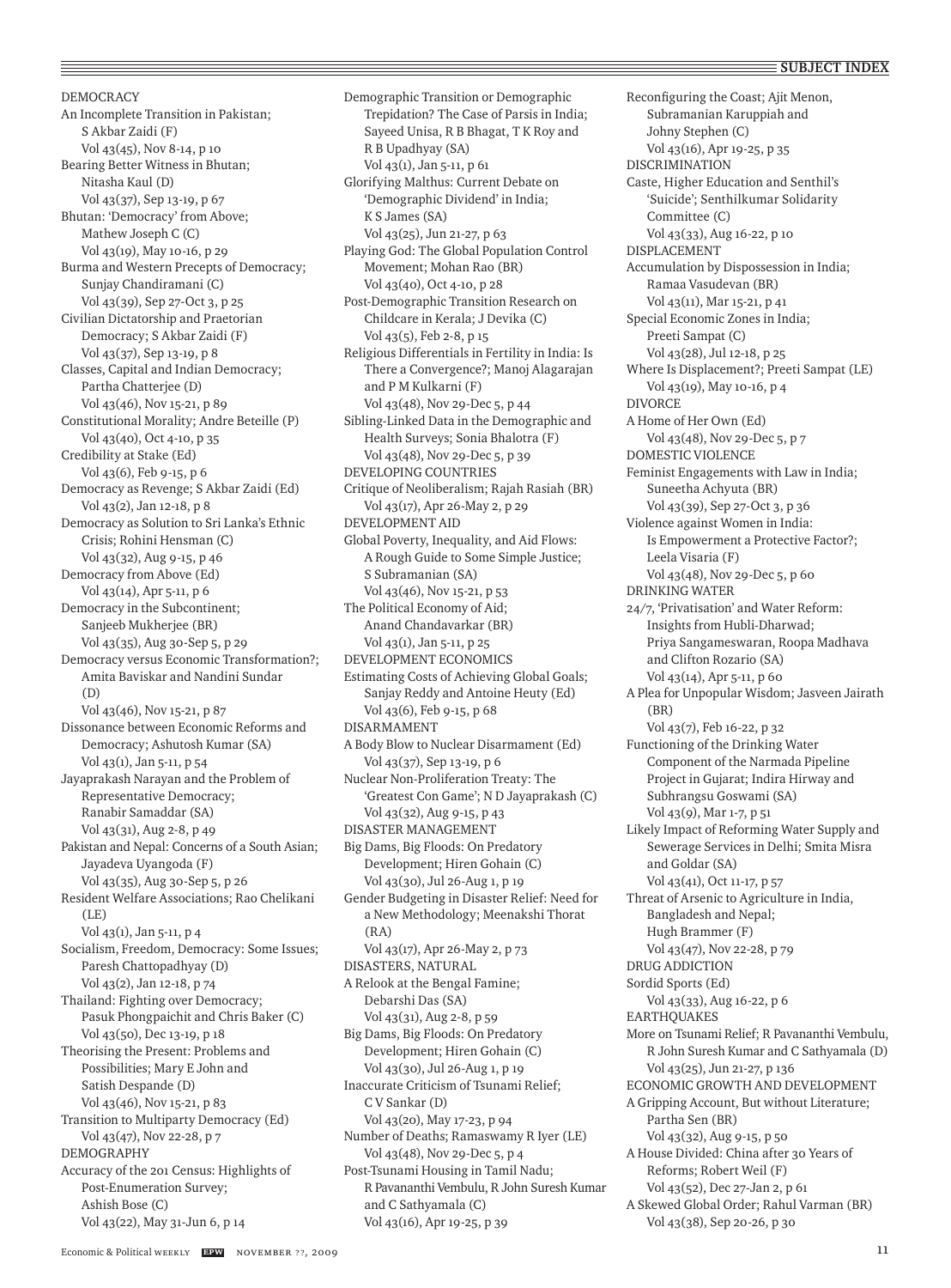Challenges of a Different Hue (Ed) Vol 43(9), Mar 1-7, p 6 China's Rural Reform: Crisis and Ongoing Debate; Dale Jiajun Wen (F) Vol 43(52), Dec 27-Jan 2, p 86 Classes, Capital and Indian Democracy; Partha Chatterjee (D) Vol 43(46), Nov 15-21, p 89 Critique of Neoliberalism; Rajah Rasiah (BR) Vol 43(17), Apr 26-May 2, p 29 Data Withdrawn; Kripa Shankar (LE) Vol 43(1), Jan 5-11, p 74 Democracy versus Economic Transformation?; Amita Baviskar and Nandini Sundar (D) Vol 43(46), Nov 15-21, p 87 Denying the Devil Its Due; Sugata Marjit (BR) Vol 43(24), Jun 14-20, p 29 Diversity of Policies for Growth; Jaime Ros (BR) Vol 43(11), Mar 15-21, p 35 Economic Development and Patenting Behaviour; Biswajit Dhar and C Niranjan Rao (SA) Vol 43(23), Jun 7-13, p 39 Economic Growth; Pulapre Balakrishnan and M Parameswaran (LE) Vol 43(2), Jan 12-18, p 4 Economic Growth and Regional Inequality in India; Gaurav Nayyar (SA) Vol 43(6), Feb 9-15, p 58 Explaining the Japanese Enigma; Partha S Ghosh (BR) Vol 43(4), Jan 26-Feb 1, p 33 Failure of Governance; Richard Kohl (LE) Vol 43(50), Dec 13-19, p 4 Faltering National and Global Growth Prospects; Arun Kumar (C) Vol 43(28), Jul 12-18, p 15 For a New Sustainable Economic Order (Ed) Vol 43(44), Nov 1-7, p 7 From 50 Years Ago (28 June 208) (Ed) Vol 43(26-27), Jun 28-Jul 11, p 7 Globalisation Meets Its Match: Lessons from China's Economic Transformation; Dic Lo and Yu Zhang (F) Vol 43(52), Dec 27-Jan 2, p 97 Globalisation's Underbelly: Capital Flows and Indian Economy; Errol D'Souza (P) Vol 43(35), Aug 30-Sep 5, p 34 Glorifying Malthus: Current Debate on 'Demographic Dividend' in India; K S James (SA) Vol 43(25), Jun 21-27, p 63 Growth and Poverty: Policy Implications for Lagging States; Arvind Virmani (SA) Vol 43(2), Jan 12-18, p 54 Growth Record of the Indian Economy, 1950-208: A Story of Sustained Savings and Investment; Rakesh Mohan (SA) Vol 43(19), May 10-16, p 61 India and Bretton Woods II; Aaditya Mattoo and Arvind Subramanian (SA) Vol 43(45), Nov 8-14, p 62 India's Common People: Who Are They, How Many Are They and How Do They Live?; Arjun Sengupta, K P Kannan and G Raveendran (SA) Vol 43(11), Mar 15-21, p 49

India's Economic Growth Dissected; Aditya Bhattacharjea (BR) Vol 43(41), Oct 11-17, p 31 India's Recent Economic Growth: A Closer Look; R Nagaraj (SA) Vol 43(15), Apr 12-18, p 55 Investment and Growth in India under Liberalisation: Asymmetries and Instabilities; Surajit Mazumdar (SA) Vol 43(49), Dec 6-12, p 68 Language, Growth and Intra-State Disparities; Mahesh Gavaskar (LE) Vol 43(36), Sep 6-12, p 4 Languages of Valuation; J Martinez Alier (F) Vol 43(48), Nov 29-Dec 5, p 28 Linguistic Diversity and Disparate Regional Growth; Papia Sengupta and T Ravi Kumar (C) Vol 43(33), Aug 16-22, p 8 Making Growth Inclusive; G S Bhalla (BR) Vol 43(10), Mar 8-14, p 33 Many Sides of Growth (Ed) Vol 43(6), Feb 9-15, p 5 Predatory Growth; Amit Bhaduri (C) Vol 43(16), Apr 19-25, p 10 Predatory Growth: A Rejoinder; C S Deshpande (D) Vol 43(21), May 24-30, p 70 Shifting Focus to the East; David Ludden (BR) Vol 43(16), Apr 19-25, p 27 Space Relations of Capital and Significance of New Economic Enclaves: SEZs in India; Swapna Banerjee-Guha (SA) Vol 43(47), Nov 22-28, p 51 The Economy of West Bengal; Ratan Khasnabis (SA) Vol 43(52), Dec 27-Jan 2, p 13 The Growth Miracle, Institutional Reforms and Employment in China; Ajit K Ghose (RA) Vol 43(22), May 31-Jun 6, p 47 The Shift to City-Centric Growth Strategies: Perspectives from Hyderabad and Mumbai; Loraine Kennedy and Marie-Helene Zerah (SA) Vol 43(39), Sep 27-Oct 3, p 110 The Unrelenting Contrarian; Anu Kumar (BR) Vol 43(1), Jan 5-11, p 27 Theorising the Present: Problems and Possibilities; Mary E John and Satish Despande (D) Vol 43(46), Nov 15-21, p 83 United Nations as a Forum for Reform of Global Institutions; Barry Herman (C) Vol 43(45), Nov 8-14, p 15 What Is Exclusive About 'Inclusive Growth'?; M H Suryanarayana (SA) Vol 43(43), Oct 25-31, p 93 Where Is the Rethinking? (Ed) Vol 43(47), Nov 22-28, p 5 World History in Statistics; Tirthankar Roy (BR) Vol 43(16), Apr 19-25, p 29 ECONOMIC HISTORY From 50 Years Ago (1 November 208) (Ed) Vol 43(44), Nov 1-7, p 7

Work, Ideology and Reflexivity within the Frame of Globalisation: Comparative Perspectives; Monique Selim (SA) Vol 43(42), Oct 18-24, p 49 ECONOMIC INDICATORS Data Withdrawn; Kripa Shankar (LE) Vol 43(1), Jan 5-11, p 74 Economic Growth; Pulapre Balakrishnan and M Parameswaran (LE) Vol 43(2), Jan 12-18, p 4 Reforms and the Kerala Model; M A Oommen (Ed) Vol 43(2), Jan 12-18, p 22 ECONOMIC INEQUALITY Growth and Poverty: Policy Implications for Lagging States; Arvind Virmani (SA) Vol 43(2), Jan 12-18, p 54 Inequality and Its Enemies in Revolutionary and Reform China; Ching Kwan Lee and Mark Selden (F) Vol 43(52), Dec 27-Jan 2, p 27 Language, Growth and Intra-State Disparities; Mahesh Gavaskar (LE) Vol 43(36), Sep 6-12, p 4 ECONOMIC POLICY A Monetised Deficit for Sustaining Growth Amidst the Meltdown; Arjun Sengupta (C) Vol 43(42), Oct 18-24, p 10 'A Second Car or a Holiday Abroad...?' (Ed) Vol 43(9), Mar 1-7, p 5 Critique of Neoliberalism; Rajah Rasiah (BR) Vol 43(17), Apr 26-May 2, p 29 Diversity of Policies for Growth; Jaimi Ros (BR) Vol 43(11), Mar 15-21, p 35 Economic Growth; Pulapre Balakrishnan and M Parameswaran (LE) Vol 43(2), Jan 12-18, p 4 From 50 Years Ago (2 February 208) (Ed) Vol 43(5), Feb 2-8, p 7 From 50 Years Ago (24 May 208) (Ed) Vol 43(29), Jul 19-25, p 7 Growth and Poverty: Policy Implications for Lagging States; Arvind Virmani (SA) Vol 43(2), Jan 12-18, p 54 How Reforms became Acceptable; Sarah Joseph (BR) Vol 43(12-13), Mar 22-Apr 4, p 32 How the State Changed Its Mind: Power, Politics and the Origins of India's Market Reforms; Mitu Sengupta (SA) Vol 43(21), May 24-30, p 35 Impact of Anti-Inflation Measures (MGFM) Vol 43(19), May 10-16, p 89 India's Dilemmas: The Political Economy of Policymaking in a Globalised World; Kaushik Basu (SA) Vol 43(5), Feb 2-8, p 53 Inflation and Public Policy: Contemporary Dilemmas; Sugata Marjit (C) Vol 43(36), Sep 6-12, p 12 Languages of Valuation; J Martinez Alier (F) Vol 43(48), Nov 29-Dec 5, p 28 Making Growth Inclusive; G S Bhalla (BR) Vol 43(10), Mar 8-14, p 33 Many Sides of Growth (Ed) Vol 43(6), Feb 9-15, p 5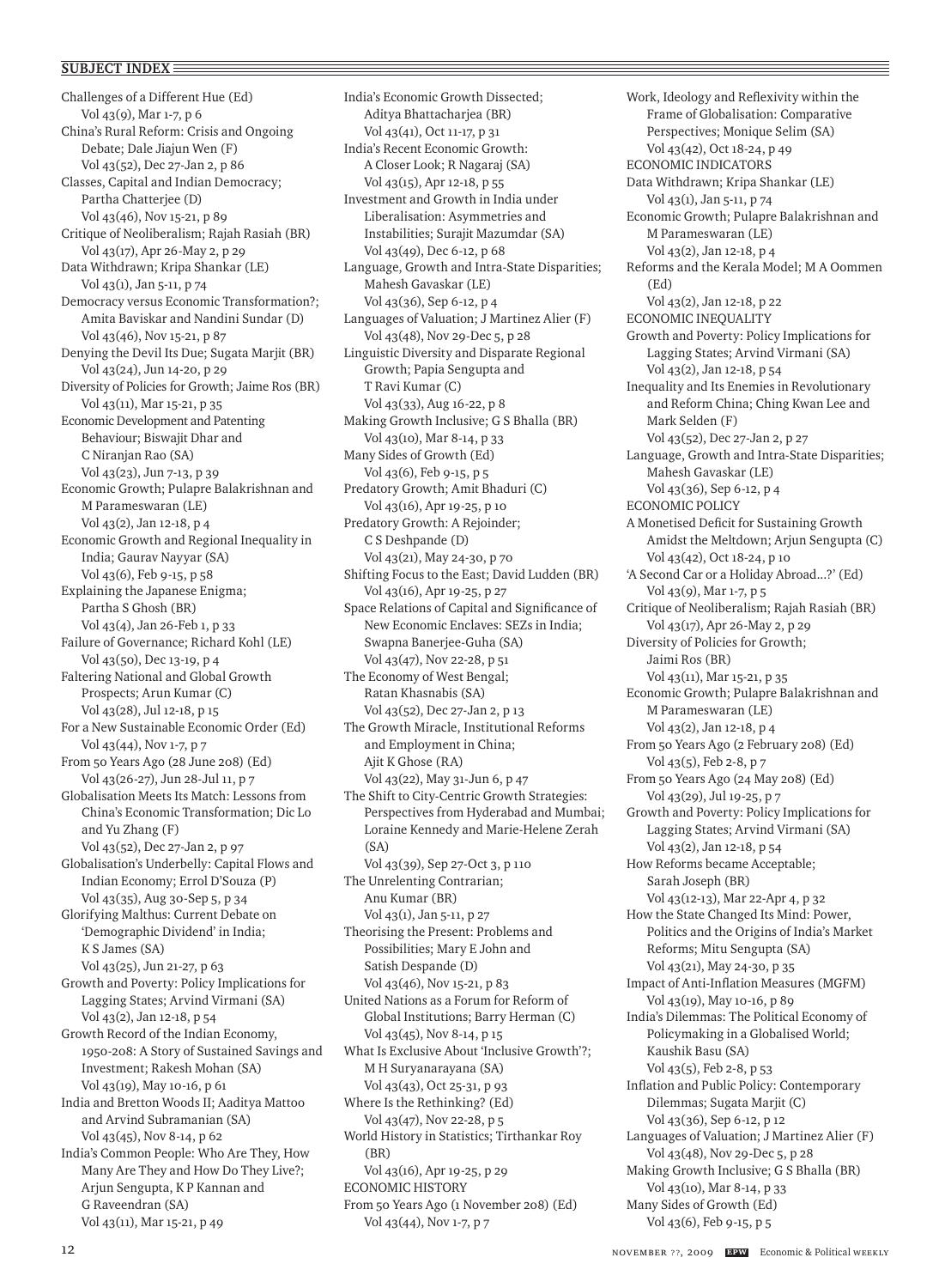## $\equiv$  **SUBJECT INDEX**

No Economic Dissent but Plenty of Contest; Haris Gazdar (F) Vol 43(24), Jun 14-20, p 8 Overcoming Economic Insecurity; Richard Kozul Wright (C) Vol 43(40), Oct 4-10, p 23 Predatory Growth: A Rejoinder; C S Deshpande (D) Vol 43(21), May 24-30, p 70 Reforms and the Kerala Model; M A Oommen (Ed) Vol 43(2), Jan 12-18, p 22 Russia's New President (Ed) Vol 43(11), Mar 15-21, p 7 Tepid Stimulus (Ed) Vol 43(50), Dec 13-19, p 7 The Shift to City-Centric Growth Strategies: Perspectives from Hyderabad and Mumbai; Loraine Kennedy and Marie-Helene Zerah (SA) Vol 43(39), Sep 27-Oct 3, p 110 Then and Now in US Capitalism (Ed) Vol 43(48), Nov 29-Dec 5, p 6 What Is Exclusive About 'Inclusive Growth'?; M H Suryanarayana (SA) Vol 43(43), Oct 25-31, p 93 ECONOMIC RECESSION A Monetised Deficit for Sustaining Growth amidst the Meltdown; Arjun Sengupta (C) Vol 43(42), Oct 18-24, p 10 Asia and the Meltdown of American Finance; R Taggart Murphy (F) Vol 43(46), Nov 15-21, p 25 Dealing with the Crisis in India (Ed) Vol 43(45), Nov 8-14, p 6 Political Economy of the Financial Crisis: A World-Historical Perspective; Farshad Araghi (F) Vol 43(45), Nov 8-14, p 30 Where Is All This Leading to? (Ed) Vol 43(44), Nov 1-7, p 6 Zimbabwe: A Time of Turbulence; Parvathi Vasudevan (C) Vol 43(20), May 17-23, p 25 ECONOMIC REFORMS A House Divided: China after 30 Years of 'Reforms'; Robert Weil (F) Vol 43(52), Dec 27-Jan 2, p 61 Dissonance between Economic Reforms and Democracy; Ashutosh Kumar (SA) Vol 43(1), Jan 5-11, p 54 Double Movement in China; Shaoguang Wang (F) Vol 43(52), Dec 27-Jan 2, p 51 Economic Growth and Regional Inequality in India; Gaurav Nayyar (SA) Vol 43(6), Feb 9-15, p 58 Economic Liberalisation and Civil Aviation Industry; S C Bansal, M N Khan and V R Dutt (F) Vol 43(34), Aug 23-29, p 71 Financial Sector Reforms; Gurbachan Singh (D) Vol 43(36), Sep 6-12, p 70 Have Economic Reforms Affected Exchange Rate Pass-Through to Prices in India?; Jeevan Kumar Khundrakpam (SA) Vol 43(16), Apr 19-25, p 71

How Reforms became Acceptable; Sarah Joseph (BR) Vol 43(12-13), Mar 22-Apr 4, p 32 How the State Changed Its Mind: Power, Politics and the Origins of India's Market Reforms; Mitu Sengupta (SA) Vol 43(21), May 24-30, p 35 IMF at the Crossroads (Ed) Vol 43(11), Mar 15-21, p 6 India's Dilemmas: The Political Economy of Policymaking in a Globalised World; Kaushik Basu (SA) Vol 43(5), Feb 2-8, p 53 Investment and Growth in India under Liberalisation: Asymmetries and Instabilities; Surajit Mazumdar (SA) Vol 43(49), Dec 6-12, p 68 Light and Shadow of an Inarticulate Age: Reflections on China's Reform; Pun Ngai (F) Vol 43(52), Dec 27-Jan 2, p 70 Socialism, Capitalism, and Class Struggle: The Political Economy of Modern China; Minqi Li (F) Vol 43(52), Dec 27-Jan 2, p 77 The Growth Miracle, Institutional Reforms and Employment in China; Ajit K Ghose (RA) Vol 43(22), May 31-Jun 6, p 47 The New Middle Class; Kamala Visweswaran (BR) Vol 43(21), May 24-30, p 23 Trade Liberalisation for Development? Who Gains? Who Loses?; K S Jomo and Rudiger von Arnim (C) Vol 43(48), Nov 29-Dec 5, p 11 Understanding Globalisation; Dev Nathan (BR) Vol 43(18), May 3-9, p 29 Untreated Morbidity and Demand for Healthcare in India: An Analysis of National Sample Survey Data; Anit N Mukherjee and Krishanu Karmakar (SA) Vol 43(46), Nov 15-21, p 71 Where Is the Rethinking? (Ed) Vol 43(47), Nov 22-28, p 5 Women Workers and Neoliberalism; Rohini Hensman (BR) Vol 43(23), Jun 7-13, p 25 ECONOMIC SURVEYS Early Warnings of Inflation in India; Rudrani Bhattacharya, Ila Patnaik and Ajay Shah (SA) Vol 43(49), Dec 6-12, p 62 **ECONOMICS** Economists Speak; Prakash Loungani (BR) Vol 43(29), Jul 19-25, p 31 Nurksian Contributions and Development Economics Curriculum; G Visakh Varma (F) Vol 43(28), Jul 12-18, p 186 Teaching Economics in Schools; Sukanya Bose and Arvind Sardana (P) Vol 43(32), Aug 9-15, p 54 Teaching Economics: A Comment; M V Srinivasan (D) Vol 43(42), Oct 18-24, p 77 Transformations, Then and Now: The Appeal of Karl Polanyi; Ajit Karnik (Sa) Vol 43(48), Nov 29-Dec 5, p 11

The Unity of Science Principle and the 'Unreasonable Effectiveness' of Neoclassical Economics; D M Nachane (SA) Vol 43(12-13), Mar 22-Apr 4, p 79 ECONOMISTS Amaresh Bagchi: A Tribute; D N Ghosh (C) Vol 43(9), Mar 1-7, p 27 Amaresh Bagchi: Public Finance Economist Par Excellence; M Govinda Rao (C) Vol 43(10), Mar 8-14, p 10 Economists Speak; Prakash Loungani (BR) Vol 43(29), Jul 19-25, p 31 Entertaining Reflections; K S Krishnaswamy (BR) Vol 43(26-27), Jun 28-Jul 11, p 83 Glorifying Malthus: Current Debate on 'Demographic Dividend' in India; K S James (SA) Vol 43(25), Jun 21-27, p 63 India and Bretton Woods II; Aaditya Mattoo and Arvind Subramanian (SA) Vol 43(45), Nov 8-14, p 62 Krugman's Economics: An Introduction; Aditya Bhattacharjea (F) Vol 43(49), Dec 6-12, p 24 Nurksian Contributions and Development Economics Curriculum; G Visakh Varma (F) Vol 43(28), Jul 12-18, p 186 Risk in Attributing Authorship to Quotes; Deena Khatkhate (LE) Vol 43(34), Aug 23-29, p 82 Trade Theory Status Quo Despite Krugman; K S Jomo and Rudiger von Arnim (F) Vol 43(49), Dec 6-12, p 29 The Unity of Science Principle and the 'Unreasonable Effectiveness' of Neoclassical Economics; D M Nachane (SA) Vol 43(12-13), Mar 22-Apr 4, p 79 Yashpal Chibber; K G Kannabiran (LE) Vol 43(49), Dec 6-12, p 82 EDUCATION Access to Education; Andre Beteille (P) Vol 43(20), May 17-23, p 40 Education in 208-9 Union Budget; Jandhyala B G Tilak (F) Vol 43(20), May 17-23, p 49 Education Policy and Practice: Case Studies from Delhi and Mumbai; Radhika Iyengar and Sharmi Surianarain (F) Vol 43(38), Sep 20-26, p 63 Experience and Science in Geography Education; Yemuna Sunny (F) Vol 43(24), Jun 14-20, p 45 From 50 Years Ago (16 February 208) (Ed) Vol 43(7), Feb 16-22, p 7 Growing Up Hindu and Muslim: How Early Does it Happen?; Latika Gupta (P) Vol 43(6), Feb 9-15, p 35 Higher Education: For a Different Paradigm Foreign (Ed) Vol 43(12-13), Mar 22-Apr 4, p 5 Imperialist Appropriation and Disciplining the Indian Mind (1857-1917): Whose History?; Aravind Ganachari (SA) Vol 43(5), Feb 2-8, p 77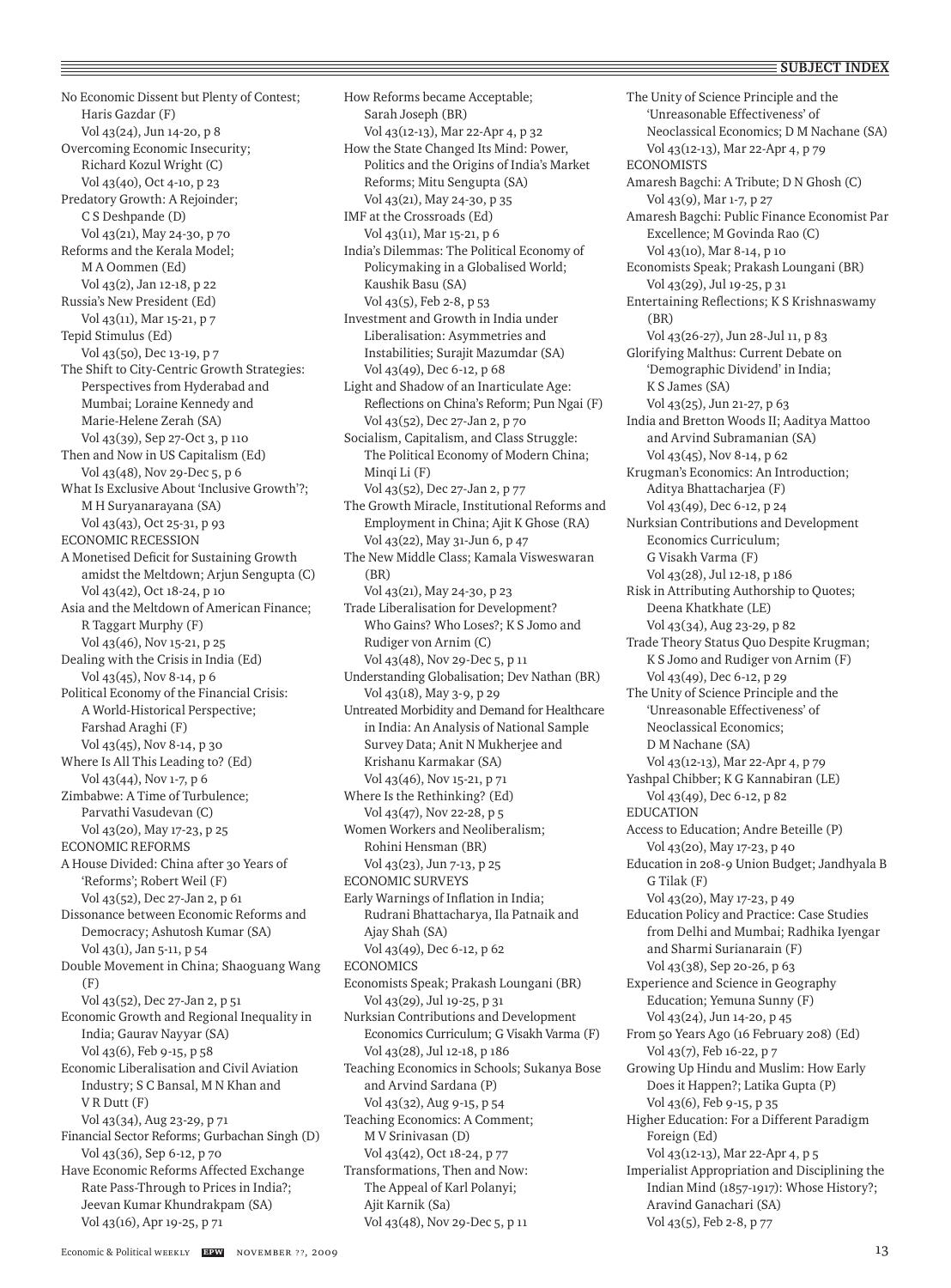India's Language Debates and Education of Linguistic Minorities; S Srinivasa Rao (SA) Vol 43(36), Sep 6-12, p 63 Partners in Education?; Krishna Kumar (C ) Vol 43(3), Jan 19-25, p 8 Reforming Traditional Muslim Education; Yoginder Sikand (C) Vol 43(29), Jul 19-25, p 19 Science Research; S Ganesh (LE) Vol 43(28), Jul 12-18, p 4 Teaching Economics in Schools; Sukanya Bose and Arvind Sardana (P) Vol 43(32), Aug 9-15, p 54 The Minus Degrees; Carol Upadhya (BR) Vol 43(45), Nov 8-14, p 37 Universities, National Laboratories and Scientific Research; M Bapuji (LE) Vol 43(30), Jul 26-Aug 1, p 138 EDUCATION AND RELIGION Legal Dynamics of Minority Educational Institutions; Arshad Amanullah (BR) Vol 43(12-13), Mar 22-Apr 4, p 30 Reflections on Deoband's Anti-Terrorism Convention; Yoginder Sikand (C) Vol 43(12-13), Mar 22-Apr 4, p 13 Reforming Traditional Muslim Education; Yoginder Sikand (C) Vol 43(29), Jul 19-25, p 19 EDUCATION POLICY AND REFORMS Demonstrating a 'New Political Budget Cycle'; Mala Lalvani (F) Vol 43(15), Apr 12-18, p 25 Education Policy and Practice: Case Studies from Delhi and Mumbai; Radhika Iyengar and Sharmi Surianarain (F) Vol 43(38), Sep 20-26, p 63 Partners in Education?; Krishna Kumar (C ) Vol 43(3), Jan 19-25, p 8 EDUCATIONAL FINANCING Access to Education; Andre Beteille (P) Vol 43(20), May 17-23, p 40 Traditional Sources of Financing Higher Education; K R Shah (D) Vol 43(7), Feb 16-22, p 74 EDUCATIONAL INSTITUTIONS Legal Dynamics of Minority Educational Institutions; Arshad Amanullah (BR) Vol 43(12-13), Mar 22-Apr 4, p 30 Science Research in India: Universities, Research Institutes and Everything In-between; Anita Mehta (D) Vol 43(41), Oct 11-17, p 67 The Scholar and the Manager; Supriya RoyChowdhury (C) Vol 43(7), Feb 16-22, p 10 EDUCATIONAL POLICY AND REFORMS Access to Education; Andre Beteille (P) Vol 43(20), May 17-23, p 40 Andhra Dumps Humanities; Alex George (LE) Vol 43(26-27), Jun 28-Jul 11, p 4 Childern's Mental Health: Role of Schools; Namita Ranganathan (C) Vol 43(20), May 17-23, p 19 From 50 Years Ago (26 April 208) (Ed) Vol 43(17), Apr 26-May 2, p 6

Higher Education; K Laxminarayana (LE) Vol 43(2), Jan 12-18, p 4 Higher Education: For a Different Paradigm Foreign (Ed) Vol 43(12-13), Mar 22-Apr 4, p 5 Imagination Is (Almost) Everything; Anu Kumar (BR) Vol 43(36), Sep 6-12, p 32 Pay Structure in Higher Education: Some Issues; T Ravi Kumar and Vijender Sharma (C) Vol 43(16), Apr 19-25, p 19 PhD Scholarships at ICSSR Institutes; ICSSR (LE) Vol 43(16), Apr 19-25, p 4 Role of Chance in Objective Type Competitive Examinations; Pramod Srivastava and Shobhit Mahajan (C) Vol 43(51), Dec 20-26, p 21 EDUCATIONAL RESEARCH Social Science Education and Higher Education System: Need for a Wider Debate; T Krishna Kumar (D) Vol 43(14), Apr 5-11, p 68 ELECTION COMMISSION Delimitation: A Tale of Missed Opportunities (Ed) Vol 43(24), Jun 14-20, p 5 ELECTIONS A Heady Mix: Gujarati and Hindu Pride; A M Shah, Pravin J Patel and Lancy Lobo (C) Vol 43(8), Feb 23-29, p 19 Aftermath of the Kenyan Crisis; Renuka Modi and Seema Shekhawat (C) Vol 43(18), May 3-9, p 25 An Incomplete Transition in Pakistan; S Akbar Zaidi (F) Vol 43(45), Nov 8-14, p 10 Baburam Bhattarai: For a 'New Nepal'; Stephen Mikesell and Mary Des Chene (C) Vol 43(19), May 10-16, p 11 Back to Square One in Bangladesh; Zafar Sobhan (F) Vol 43(39), Sep 27-Oct 3, p 8 Ballad of the Bullet and Ballot (Ed) Vol 43(16), Apr 19-25, p 6 Bearing Better Witness in Bhutan; Nitasha Kaul (D) Vol 43(37), Sep 13-19, p 67 Bhutan: 'Democracy' from Above; Mathew Joseph C (C) Vol 43(19), May 10-16, p 29 Black Man/White House; Sankaran Krishna (F) Vol 43(11), Mar 15-21, p 10 Cash for Votes Sham (Ed) Vol 43(51), Dec 20-26, p 7 Caste, Capital and Captaincy in the Karnataka Elections; A R Vasavi (C) Vol 43(24), Jun 14-20, p 10 Chinks in the Left Front Armour (Ed) Vol 43(21), May 24-30, p 6 Chiranjeevi and the Coming Polls in Andhra Pradesh; K Rama Rayalu (C ) Vol 43(48), Nov 29-Dec 5, p 16 Civilian Dictatorship and Praetorian Democracy; S Akbar Zaidi (F) Vol 43(37), Sep 13-19, p 8

Congress Suffers in North-East (Ed) Vol 43(11), Mar 15-21, p 5 Constituent Assembly and the Revolutionary Left in Nepal; Mahesh Maskey and Mary Des Chene (C) Vol 43(12-13), Mar 22-Apr 4, p 9 Crisis in Bolivia (Ed) Vol 43(40), Oct 4-10, p 7 Deepening the Social Divide (Ed) Vol 43(22), May 31-Jun 6, p 6 Democracy from Above (Ed) Vol 43(14), Apr 5-11, p 6 Democracy Interrupted?; S Akbar Zaidi (F) Vol 43(11), Mar 15-21, p 8 Electioneering in Kashmir: Overlap between Separatist and Mainstream Political Space; Rekha Chowdhary (C) Vol 43(28), Jul 12-18, p 22 Elephant in the Room; Sankaran Krishna (F) Vol 43(41), Oct 11-17, p 10 Exit Mbeki (Ed) Vol 43(39), Sep 27-Oct 3, p 6 Finishing Line in Sight in Bangladesh?; Zafar Sobhan (F) Vol 43(47), Nov 22-28, p 8 Fourth Delimitation of Constituencies: An Appraisal; A K Verma (C) Vol 43(11), Mar 15-21, p 12 From 50 Years Ago (12 April 208) (Ed) Vol 43(15), Apr 12-18, p 7 From 50 Years Ago (21 June 208) (Ed) Vol 43(25), Jun 21-27, p 7 From 50 Years Ago (22 November 208) (Ed) Vol 43(47), Nov 22-27, p 7 Grounds for Concern in Karnataka (Ed) Vol 43(22), May 31-Jun 6, p 5 Guess Who's Calling Us for Dinner?; Sumanta Banerjee (C) Vol 43(46), Nov 15-21, p 22 Gujarat: The Meaning of Modi's Victory; Christophe Jaffrelot (C) Vol 43(15), Apr 12-18, p 12 Hegde and Gowda Paved the Way; K S Dakshina Murthy (C) Vol 43(24), Jun 14-20, p 11 Himachal Pradesh Elections: An Analysis; Prem R Bhardwaj (Ed) Vol 43(2), Jan 12-18, p 13 JNU Students' Elections and the Lyngdoh Recommendations; Albeena Shakil (C) Vol 43(50), Dec 13-19, p 15 Kenya: How Much More of Troubled Times?; Parvathi Vasudevan (C) Vol 43(9), Mar 1-7, p 24 Letting a Winnable Election Slip Away: Congress in Karnataka; James Manor (C) Vol 43(41), Oct 11-17, p 23 Liberalism Betrayed?; Saroj Giri (C) Vol 43(23), Jun 7-13, p 9 Modi and Gujarati 'Asmita'; Tridip Suhrud (Ed) Vol 43(1), Jan 5-11, p 11 Nepal Political Diary-I; Srinivasan Ramani (C) Vol 43(24), Jun 14-20, p 26 Nepal Political Diary-II; Srinivasan Ramani (C) Vol 43(25), Jun 21-27, p 23 Nepal Political Diary-III; Srinivasan Ramani (C) Vol 43(26-27), Jun 28-Jul 11, p 25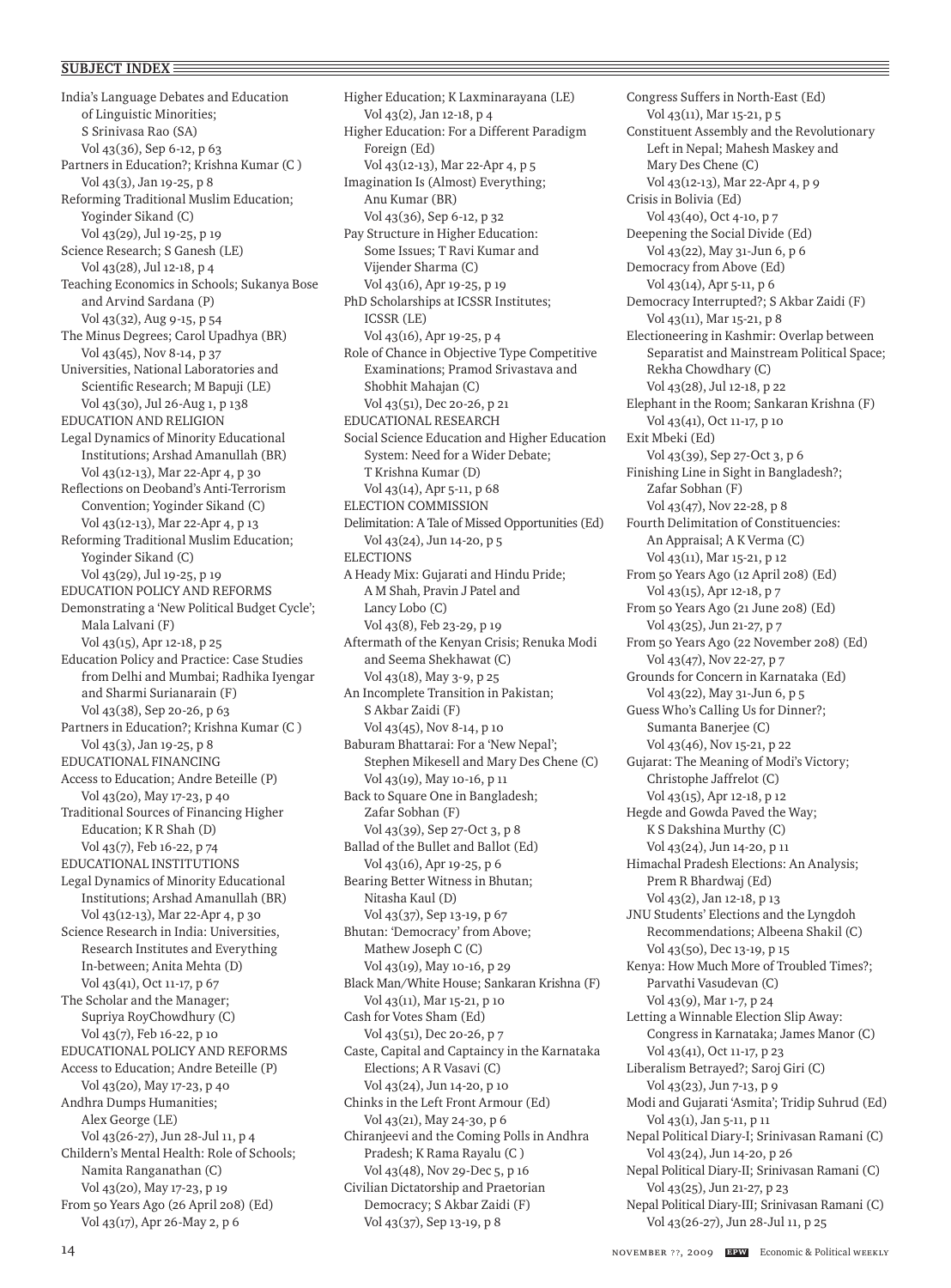Oil Prices and the US Election (Ed) Vol 43(30), Jul 26-Aug 1, p 7 On a Bumpy Road to Elections; Farid Bakht (F) Vol 43(22), May 31-Jun 6, p 8 Pakistan's Precious Parties; Haris Gazdar (Ed) Vol 43(6), Feb 9-15, p 8 Right to Recall Legislators: The Chhattisgarh Experiment; Vinod Bhanu (C) Vol 43(40), Oct 4-10, p 15 Right, Left and Centre (Ed) Vol 43(23), Jun 7-13, p 5 Russia's New President (Ed) Vol 43(11), Mar 15-21, p 7 Strains in Kenya (Ed) Vol 43(4), Jan 26-Feb 1, p 6 The BJP Worsted (Ed) Vol 43(50), Dec 13-19, p 5 The Technician in the Establishment: Obama's America and the World; Vinay Lal (C) Vol 43(44), Nov 1-7, p 14 The Third Front Mirage Again; V Krishna Ananth (C) Vol 43(32), Aug 9-15, p 32 Time to Do Deals?; Farid Bakht (F) Vol 43(31), Aug 2-8, p 8 Too Close to Call? Maybe Not; Sankaran Krishna (F) Vol 43(37), Sep 13-19, p 10 Towards the Fourth Knock or an Interlude?; GPD (F) Vol 43(9), Mar 1-7, p 8 Two-Party Rotation Himachal (Ed) Vol 43(2), Jan 12-18, p 6 Vive la République (Ed) Vol 43(23), Jun 7-13, p 6 Where Is the 'Right' in Latin America's Left Turn?; Sujatha Fernandes (F) Vol 43(20), May 24-30, p 8 Will There Be Elections in Bangladesh This Year?; Farid Bakht (F) Vol 43(4), Jan 26-Feb 1, p 8 Zimbabwe: A Time of Turbulence; Parvathi Vasudevan (C) Vol 43(20), May 17-23, p 25 ELECTORAL REFORMS An Embedded Politics of Civil Society?; Gilbert Sebastian (D) Vol 43(18), May 3-9, p 68 Baburam Bhattarai: For a 'New Nepal'; Stephen Mikesell and Mary Des Chene (C) Vol 43(19), May 10-16, p 11 Deepening the Social Divide (Ed) Vol 43(22), May 31-Jun 6, p 6 Divide to Rule; C P Bhambhri (D) Vol 43(9), Mar 1-7, p 77 Goodbye Socialism; Sumanta Banerjee (C) Vol 43(4), Jan 26-Feb 1, p 13 Kenya: How Much More of Troubled Times?; Parvathi Vasudevan (C) Vol 43(9), Mar 1-7, p 24 Russia's New President (Ed) Vol 43(11), Mar 15-21, p 7 ELECTRIC POWER Decomposition Analysis of Electricity Consumption: A State-wise Assessment; Shrabani Mukherjee (SA) Vol 43(3), Jan 19-25, p 57

Haksar and the IAS; Chakravathi Raghavan (LE) Vol 43(17), Apr 26-May 2, p 4 EMPLOYMENT Demographic and Social Changes: Issues for the Sixth Central Pay Commission; Mukesh Anand and Saswata Chaudhury (SA) Vol 43(7), Feb 16-22, p 54 Employment, Wages and Poverty in the Non-Agricultural Sector: All-India, 2000-5; K Sundaram (SA) Vol 43(22), May 31-Jun 6, p 91 Labour Regulation and Employment Protection in Europe: Some Reflections for Developing Countries; A V Jose (RA) Vol 43(22), May 31-Jun 6, p 65 Making Growth Inclusive; G S Bhalla (BR) Vol 43(10), Mar 8-14, p 33 The Growth Miracle, Institutional Reforms and Employment in China; Ajit K Ghose (RA) Vol 43(22), May 31-Jun 6, p 47 The Minus Degrees; Carol Upadhya (BR) Vol 43(45), Nov 8-14, p 37 EMPLOYMENT POLICY Bank Payments: End of Corruption in NREGA?; Anish Vanaik and Siddhartha (F) Vol 43(17), Apr 26-May 2, p 33 Recruitment and Weeding Out Process; Arun Kumar (D) Vol 43(8), Feb 23-29, p 77 EMPLOYMENT PROGRAMMES CAG Report on NREGA: Fact and Fiction; Siddhartha and Anish Vanaik (F) Vol 43(25), Jun 21-27, p 39 Can Community Monitoring Improve the Accountability of Public Officials?; Farzana Afridi (F) Vol 43(42), Oct 18-24, p 35 Direct Cash Transfers: No Magic Bullet; Mihir Shah (D) Vol 43(34), Aug 23-29, p 77 Dissecting India's Unorganised Sector; Dipak Mazumdar (RA) Vol 43(6), Feb 9-15, p 27 Empowerment Guarantee Act; Reetika Khera (C) Vol 43(35), Aug 30-Sep 5, p 8 From 50 Years Ago (23 February 208) (Ed) Vol 43(8), Feb 23-29, p 7 Manual Labour and Growth; Mihir Shah (LE) Vol 43(51), Dec 20-26, p 4 NREGA and the Death of Tapas Soren; Anish Vanik (C) Vol 43(30), Jul 26-Aug 1, p 8 Radicalism of NREGA; Mihir Shah (LE) Vol 43(23), Jun 7-13, p 4 Struggle for the Right to Employment (Ed) Vol 43(31), Aug 2-8, p 6 ENERGY Gateway to Central Asia (Ed) Vol 43(23), Jun 7-13, p 6 ENERGY CONSUMPTION Decomposition Analysis of Electricity Consumption: A State-wise Assessment; Shrabani Mukherjee (SA) Vol 43(3), Jan 19-25, p 57

**EMERGENCY** 

ENERGY PLANNING AND POLICY Need for an Integrated Energy Modelling Institution in India; Ananth Chikkatur and Shoibal Chakravarty (F) Vol 43(21), May 24-30, p 64 ENERGY RESOURCES Prospects of Solar Power in India under Global Warming; Deb Kumar Bose (C) Vol 43(47), Nov 22-28, p 14 The Economics of Iran-Pakistan-India Natural Gas Pipeline; Anoop Singh (SA) Vol 43(37), Sep 13-19, p 57 ENGLISH LANGUAGE Imperialist Appropriation and Disciplining the Indian Mind (1857-1917): Whose History?; Aravind Ganachari (SA) Vol 43(5), Feb 2-8, p 77 ENTREPRENEURSHIP Bringing Academic Rigour to the Field of Entrepreneurship in India; Abhijit Bhattacharya (RA) Vol 43(39), Sep 27-Oct 3, p 87 ENVIRONMENT Re-engineering the Legal and Policy Regimes on Environment; Manju Menon and Kanchi Kohli (C) Vol 43(23), Jun 7-13, p 14 ENVIRONMENTAL DEGRADATION Gandhigiri in Sikkim; Vibha Arora (C) Vol 43(38), Sep 20-26, p 27 Sustainable Development Perspective of Climate Change; Mukul Sanwal (P) Vol 43(15), Apr 12-18, p 49 ENVIRONMENTAL LAW Potential of a Carbon Finance Fund; Rajeev Singh (C) Vol 43(44), Nov 1-7, p 17 Re-engineering the Legal and Policy Regimes on Environment; Manju Menon and Kanchi Kohli (C) Vol 43(23), Jun 7-13, p 14 ENVIRONMENTAL PLANNING AND POLICY Negotiations and Agreements on Climate Change at Bali; Gautam Dutt and Fabian Gaioli (C) Vol 43(3), Jan 19-25, p 11 Re-engineering the Legal and Policy Regimes on Environment; Manju Menon and Kanchi Kohli (C) Vol 43(23), Jun 7-13, p 14 The G-8 and India's National Action Plan on Climate Change; Mukul Sanwal (C) Vol 43(29), Jul 19-25, p 17 Violating Letter and Spirit: Environmental Clearances for Koodankulam Reactors; Divya Badami Rao and M V Ramana (C) Vol 43(51), Dec 20-26, p 14 EPIDEMICS 'An Awful, Unseen Visitant': The Return of Burdwan Fever; Rohan Deb Roy (F) Vol 43(12-13), Mar 22-Apr 4, p 62 Black Fever in Bihar: Experiences and Responses; Achintya Kumar (F) Vol 43(12-13), Mar 22-Apr 4, p 47 Environmental Thoughts and Malaria in Colonial Bengal: A Study in Social Response; Sujata Mukherjee (F) Vol 43(12-13), Mar 22-Apr 4, p 54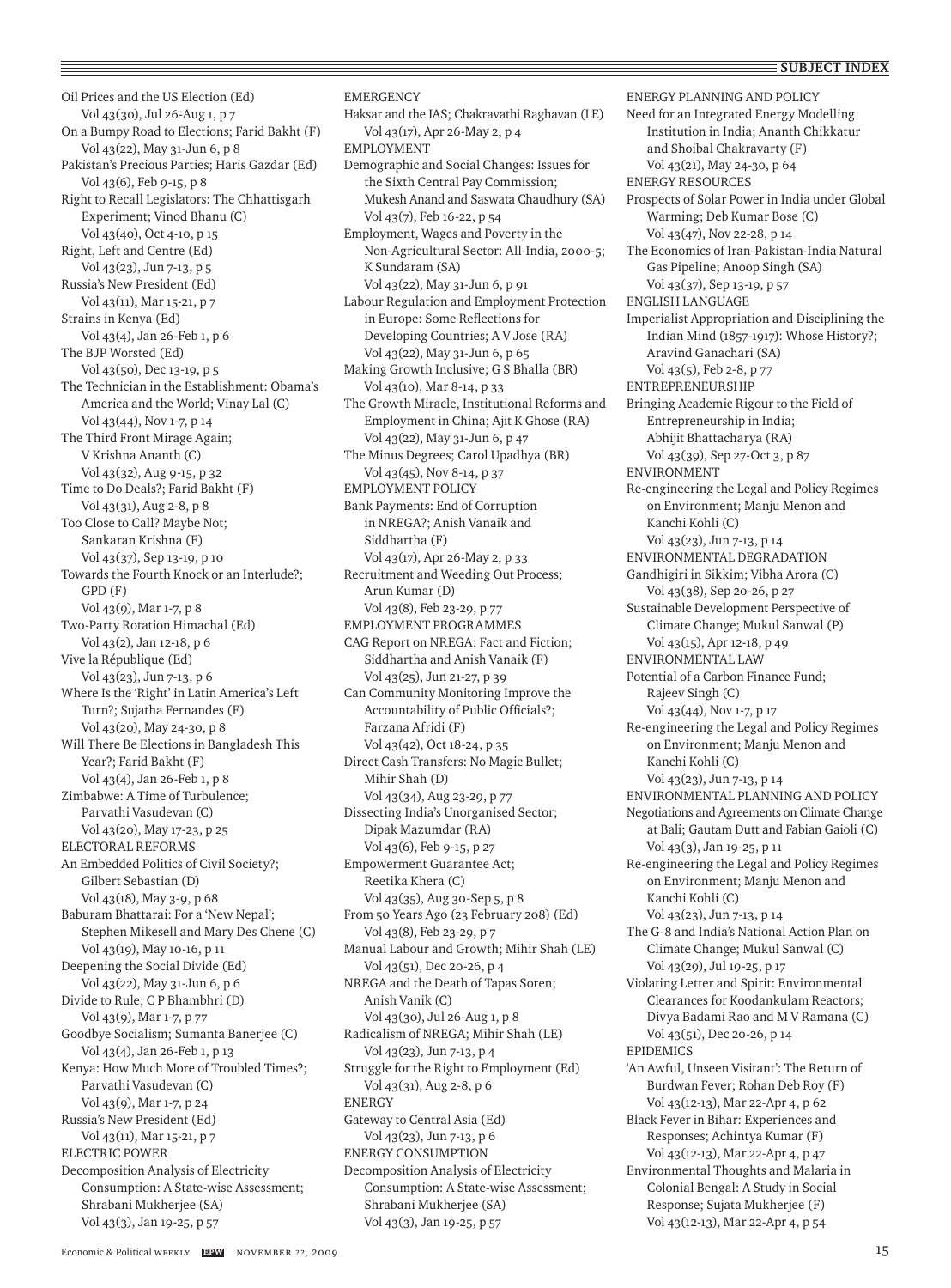Introduction; Sanjoy Bhattacharya (F) Vol 43(12-13), Mar 22-Apr 4, p 39 Mapping of Fevers and Colonising the Body in British Ceylon; Kalinga Tudor Silva (F) Vol 43(12-13), Mar 22-Apr 4, p 41 ETHNIC CONFLICTS Darfur: Primary Accumulation and Genocide; Dev Nathan (C) Vol 43(35), Aug 30-Sep 5, p 23 Democracy as Solution to Sri Lanka's Ethnic Crisis; Rohini Hensman (C) Vol 43(32), Aug 9-15, p 46 Ethnic Protests in Malaysia (Ed) Vol 43(1), Jan 5-11, p 7 India's Violent Internal Dissent; Namrata Goswami and Jason Miklian (C) Vol 43(21), May 24-30, p 21 Law and Disorder; Janaki Nair (C) Vol 43(15), Apr 12-18, p 17 Once More on Etnicity and the North-east; Hiren Gohain (C) Vol 43(21), May 24-30, p 18 Violence in Bodoland (Ed) Vol 43(41), Oct 11-17, p 6 ETHNOGRAPHY Ethnographies of the Global Information Economy: Research Strategies and Methods; Carol Upadhya (RA) Vol 43(17), Apr 26-May 2, p 64 Ex-Criminal Tribes of Punjab; Birinder Pal Singh (SA) Vol 43(51), Dec 20-26, p 58 The Kosambi Effect: A Hermeneutic Turn That Shook Indian Historiography; Rajan Gurukkal (F) Vol 43(30), Jul 26-Aug 1, p 89 **EUROPE** Labour Regulation and Employment Protection in Europe: Some Reflections for Developing Countries; A V Jose (RA) Vol 43(22), May 31-Jun 6, p 65 EXCHANGE RATES 50 Years Ago (9 February 208) (Ed) Vol 43(6), Feb 9-15, p 7 Have Economic Reforms Affected Exchange Rate Pass-Through to Prices in India?; Jeevan Kumar Khundrakpam (SA) Vol 43(16), Apr 19-25, p 71 Impact of Exchange Rate Appreciation on India's Exports; C Veeramani (C) Vol 43(22), May 31-Jun 6, p 10 Macroeconomic Framework and Financial Sector Development: A Commentary; Benu Schneider (F) Vol 43(32), Aug 9-15, p 19 Risk Premium in Foreign Exchange Market; Subhalakshmi Sircar (SA) Vol 43(24), Jun 14-20, p 66 EXPORT EARNINGS Impact of Exchange Rate Appreciation on India's Exports; C Veeramani (C) Vol 43(22), May 31-Jun 6, p 10 EXPORTS Foreign Ownership and Subsidiary Performance: Impact on Research and Exports?;

Pradeep K Ray and Sunil Venaik (RA) Vol 43(39), Sep 27-Oct 3, p 57 Impact of Exchange Rate Appreciation on India's Exports; C Veeramani (C) Vol 43(22), May 31-Jun 6, p 10 EXTERNAL DEBT Sustainability of External Liabilities; EPW Research Foundation (MMR) Vol 43(34), Aug 23-29, p 19 FAMILY Changing Families; Durba Ghosh (BR) Vol 43(43), Oct 25-31, p 30 Patriarchy 11; Vinay Bahl (BR) Vol 43(32), Aug 9-15, p 52 A Wide Gamut of Relationships; Sumanta Banerjee (BR) Vol 43(51), Dec 20-26, p 32 FAMILY BUDGET The 205 Global Report on Purchasing Power Parity Estimates: A Preliminary Review; Alan Heston (SA) Vol 43(11), Mar 15-21, p 65 FAMILY PLANNING From 50 Years Ago (7 June 208) (Ed) Vol 43(23), Jun 7-13, p 7 Saving the Girl Child; Pavan Nair (LE) Vol 43(12-13), Mar 22-Apr 4, p 113 FAMINE A Relook at the Bengal Famine; Debarshi Das (SA) Vol 43(31), Aug 2-8, p 59 FEMINISM A Glimpse of Writings of Colonial Women; Indrani Sen (BR) Vol 43(17), Apr 26-May 2, p 31 Body as Space, Body as Site: Bodily Integrity and Women's Empowerment in India; Kanchan Mathur (RA) Vol 43(17), Apr 26-May 2, p 54 Charting the Transformation in Poland's Feminist Movement; Joanna Erbel (SA) Vol 43(51), Dec 20-26, p 50 English Literary Studies, Women's Studies and Feminism in India; Rajeswari Sunder Rajan (SA) Vol 43(43), Oct 25-31, p 66 Feminist Engagements with Law in India; Suneetha Achyuta (BR) Vol 43(39), Sep 27-Oct 3, p 36 The Troubled Relationship of Feminism and History; Janaki Nair (SA) Vol 43(43), Oct 25-31, p 57 The 'Virtuous Woman': Law, Language and Activism; Kanchana Mahadevan (RA) Vol 43(17), Apr 26-May 2, p 45 FERTILITIY Religious Differentials in Fertility in India: Is There a Convergence?; Manoj Alagarajan and P M Kulkarni (F) Vol 43(48), Nov 29-Dec 5, p 44 FILM INDUSTRY Communalism, Secularism and Indian Historical Films (1940-46); Urvi Mukhopadhyay (SA) Vol 43(15), Apr 12-18, p 63 Satyajit Ray: A Revalution; M Prasad Madhava (BR) Vol 43(3), Jan 19-25, p 28

FINANCE COMMISSION Equalising Transfers through the Finance Commission; N J Kurian (P) Vol 43(29), Jul 19-25, p 37 The Finance Commission and the Third Tier; M A Oommen (C) Vol 43(33), Aug 16-22, p 17 Strengthening Links between Central and State Finance Commissions; A C Minocha (D) Vol 43(38), Sep 20-26, p 70 FINANCE COMMISSION-205-210 Reforming India's Fiscal Transfer System: Resolving Vertical and Horizontal Imbalances; C Rangarajan and D K Srivastava (SA) Vol 43(23), Jun 7-13, p 47 FINANCE COMMISSION-210-215 Intergovernmental Transfers: Disquieting Trends and the Thirteenth Finance Commission; T M Thomas Isaac and Pinaki Chakraborty (SA) Vol 43(43), Oct 25-31, p 86 Issues before the Thirteenth Finance Commission; M Govinda Rao, Tapan Kumar Sen and Pratap R Jena (SA) Vol 43(36), Sep 6-12, p 41 FINANCE COMMISSION-211-215 Guiding Role of Central Finance Commission Regarding State Counterparts; D Bandyopadhyay (P) Vol 43(22), May 31-Jun 6, p 25 Issues before the Thirteenth Finance Commission: Correction of Horizontal and Vertical Imbalances; Kumudini S Hajra, P B Rakhe and Dhirendra Gajbhiye (SA) Vol 43(12-13), Mar 22-Apr 4, p 89 FINANCES, STATES Fiscal Sustainability Analysis of Tamil Nadu; Swati Raju (D) Vol 43(30), Jul 26-Aug 1, p 131 Fiscal Sustainability of Tamil Nadu; M Suresh Babu (D) Vol 43(11), Mar 15-21, p 76 Indian States' Fiscal Correction: An Unfinished Agenda; V J Ravishankar, Farah Zahir and Neha Kaul (SA) Vol 43(38), Sep 20-26, p 57 Strengthening Links between Central and State Finance Commissions; A C Minocha  $(D)$ Vol 43(38), Sep 20-26, p 70 Tepid Stimulus (Ed) Vol 43(50), Dec 13-19, p 7 FINANCIAL DERIVATIVES Exotic Derivative Contracts; EPW Research Foundation (MMR) Vol 43(17), Apr 26-May 2, p 27 FINANCIAL INSTITUTIONS Bretton Woods Institutions and the Rule of Law; Kunibert Raffer (SA) Vol 43(38), Sep 20-26, p 49 Contemporary Global Capitalism: Multipronged Crises; Pritam Singh (P) Vol 43(41), Oct 11-17, p 36 From 50 Years Ago (22 March 208) (Ed) Vol 43(12-13), Mar 22-Apr 4, p 7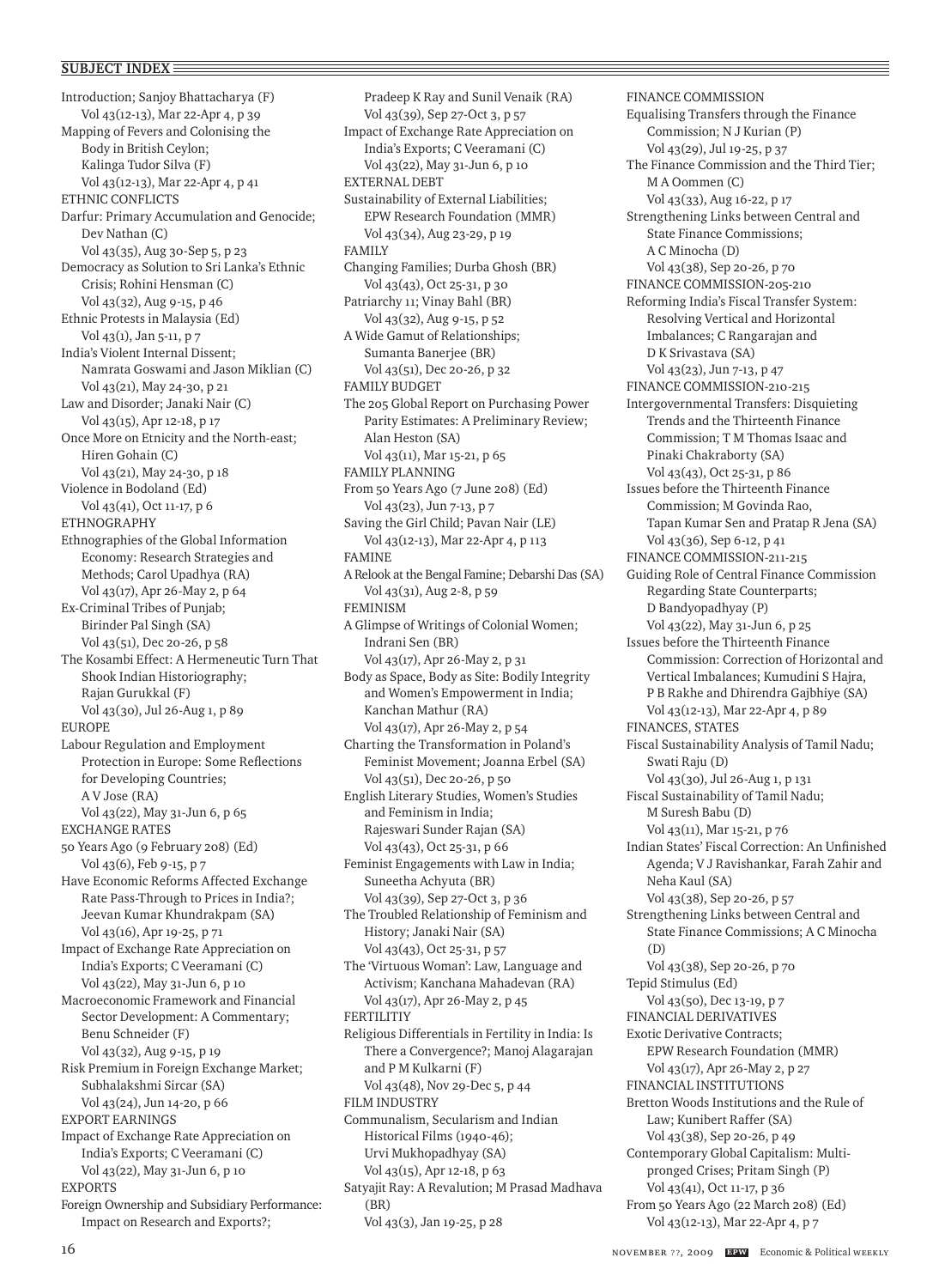Global Financial Crisis: A Long Way from Recovery; Ignatius Chithelen (C) Vol 43(36), Sep 6-12, p 16 IMF at the Crossroads (Ed) Vol 43(11), Mar 15-21, p 6 Navigating the Future in the Midst of Global Uncertainty; D N Ghosh (C) Vol 43(41), Oct 11-17, p 15 Reforming the IMF in a New Global Order; Deena Khatkhate (P) Vol 43(14), Apr 5-11, p 32 Rise and Fall of Securitised Structured Finance; Alok Sheel and Meeta Ganguly (P) Vol 43(16), Apr 19-25, p 44 Seven Triggers of the US Financial Crisis; Rajendra Chitale (C) Vol 43(44), Nov 1-7, p 20 Six Characters in Search of a Crisis; Tapan Babu (F) Vol 43(45), Nov 8-14, p 32 Sovereign Wealth Funds: Western Fears; T T Ram Mohan (C) Vol 43(15), Apr 12-18, p 8 Transparency Is Not the Answer; John Eatwell and Robert Reoch (C) Vol 43(41), Oct 11-17, p 14 FINANCIAL MARKET Asia and the Meltdown of American Finance; R Taggart Murphy (F) Vol 43(46), Nov 15-21, p 25 Beyond Melting the Pot: On the Financial Sector Blueprint; Mridul Saggar (F) Vol 43(32), Aug 9-15, p 23 Contemporary Global Capitalism: Multi-pronged Crises; Pritam Singh (P) Vol 43(41), Oct 11-17, p 36 Dealing with the Crisis in India (Ed) Vol 43(45), Nov 8-14, p 6 Financial Stability in Asian Economies; Subbaih Singala and Mukul G Asher (SA) Vol 43(10), Mar 8-14, p 65 For a Revamp of the Global Financial Architecture (F) Vol 43(46), Nov 15-21, p 30 From the Subprime to the Ridiculous; T T Ram Mohan (F) Vol 43(45), Nov 8-14, p 12 Global Financial Crisis: A Long Way from Recovery; Ignatius Chithelen (C) Vol 43(36), Sep 6-12, p 16 Learning from the Crisis; Alex M Thomas (LE) Vol 43(44), Nov 1-7, p 4 Macroeconomic Framework and Financial Sector Development: A Commentary; Benu Schneider (F) Vol 43(32), Aug 9-15, p 19 Monetary Measures Lack Developmental Focus; EPW Research Foundation (MMR) Vol 43(47), Nov 22-28, p 25 Navigating the Future in the Midst of Global Uncertainty; D N Ghosh (C) Vol 43(41), Oct 11-17, p 15 Overcoming Economic Insecurity; Richard Kozul Wright (C) Vol 43(40), Oct 4-10, p 23

Policy-Induced Financial Market Vulnerabilities; EPW Research Foundation (MMR) Vol 43(39), Sep 27-Oct 3, p 29 Political Economy of the Financial Crisis: A World-Historical Perspective; Farshad Araghi (F) Vol 43(45), Nov 8-14, p 30 Rise and Fall of Securitised Structured Finance; Alok Sheel and Meeta Ganguly (P) Vol 43(16), Apr 19-25, p 44 Scapegoating Regulation; Thomas I Palley (C) Vol 43(35), Aug 30-Sep 5, p 21 Seven Triggers of the US Financial Crisis; Rajendra Chitale (C) Vol 43(44), Nov 1-7, p 20 Six Characters in Search of a Crisis; Tapan Babu (F) Vol 43(45), Nov 8-14, p 32 The Credit Crisis: Where it Came From, What Happened, and How It Might End; Anush Kapadia and Arjun Jayadev (F) Vol 43(49), Dec 6-12, p 33 The 'Masters of the Universe' Outsmart Themselves; Chronis Polychroniou (C) Vol 43(43), Oct 25-31, p 14 The Problem as Solution; C P Chandrasekhar (BR) Vol 43(42), Oct 18-24, p 29 Then and Now in US Capitalism (Ed) Vol 43(48), Nov 29-Dec 5, p 6 Transparency Is Not the Answer; John Eatwell and Robert Reoch (C) Vol 43(41), Oct 11-17, p 14 Where Is All This Leading To? (Ed) Vol 43(44), Nov 1-7, p 6 Where Is the Rethinking? (Ed) Vol 43(47), Nov 22-28, p 5 FINANCIAL MARKET REGULATION Beyond Basel for Banking Regulation; C P Chandrasekhar (F) Vol 43(50), Dec 13-19, p 8 Contemporary Global Capitalism: Multi-pronged Crises; Pritam Singh (P) Vol 43(41), Oct 11-17, p 36 For a Revamp of the Global Financial Architecture (F) Vol 43(46), Nov 15-21, p 30 From the Subprime to the Ridiculous; T T Ram Mohan (F) Vol 43(45), Nov 8-14, p 12 Learning from the Crisis; Alex M Thomas (LE) Vol 43(44), Nov 1-7, p 4 Lessons for Mr Subbarao from the International Credit Crisis; Avinash D Persaud (F) Vol 43(37), Sep 13-19, p 12 Navigating the Future in the Midst of Global Uncertainty; D N Ghosh (C) Vol 43(41), Oct 11-17, p 15 The Credit Crisis: Where It Came From, What Happened, and How It Might End; Arjun Jayadev and Anush Kapadia (F) Vol 43(49), Dec 6-12, p 33 The Urgency of Reforming Financial Regulation Now; Stephany Griffith Jones (C) Vol 43(50), Dec 13-19, p 12

Transparency Is Not the Answer; John Eatwell and Robert Reoch (C) Vol 43(41), Oct 11-17, p 14 Wall Street: Hoist With Its Own Petard; D N Ghosh (C) Vol 43(39), Sep 27-Oct 3, p 10 FINANCIAL SECTOR REFORMS Analysing the Raghuram Rajan Committee Report on Financial Sector Reforms; Lekha S Chakraborty (C) Vol 43(25), Jun 21-27, p 11 As Between Democracy and Wall Street (Ed) Vol 43(41), Oct 11-17, p 5 Asia and the Meltdown of American Finance; R Taggart Murphy (F) Vol 43(46), Nov 15-21, p 25 Beyond Melting the Pot: On the Financial Sector Blueprint; Mridul Saggar (F) Vol 43(32), Aug 9-15, p 23 Bretton Woods Institutions and the Rule of Law; Kunibert Raffer (SA) Vol 43(38), Sep 20-26, p 49 Committee on Financial Sector Reforms: A Critique; D M Nachane (F) Vol 43(32), Aug 9-15, p 14 Contemporary Global Capitalism: Multi-pronged Crises; Pritam Singh (P) Vol 43(41), Oct 11-17, p 36 Financial Sector Reforms; Gurbachan Singh (D) Vol 43(36), Sep 6-12, p 70 Financial Stability in Asian Economies; Subbaih Singala and Mukul G Asher (SA) Vol 43(10), Mar 8-14, p 65 Macroeconomic Framework and Financial Sector Development: A Commentary; Benu Schneider (F) Vol 43(32), Aug 9-15, p 19 Navigating the Future in the Midst of Global Uncertainty; D N Ghosh (C) Vol 43(41), Oct 11-17, p 15 Policy-Induced Financial Market Vulnerabilities; EPW Research Foundation (MMR) Vol 43(39), Sep 27-Oct 3, p 29 The Loan Waiver Scheme; EPW Research Foundation (MMR) Vol 43(11), Mar 15-21, p 28 Towards Global Norms in Payment and Settlement Systems; EPW Research Foundation (MMR) Vol 43(4), Jan 26-Feb 1, p 23 Transparency Is Not the Answer; John Eatwell and Robert Reoch (C) Vol 43(41), Oct 11-17, p 14 Where Is the Rethinking? (Ed) Vol 43(47), Nov 22-28, p 5 FINANCIAL SYSTEMS Asia and the Meltdown of American Finance; R Taggart Murphy (F) Vol 43(46), Nov 15-21, p 25 Global Financial Crisis: A Long Way from Recovery; Ignatius Chithelen (C) Vol 43(36), Sep 6-12, p 16 Towards Global Norms in Payment and Settlement Systems; EPW Research Foundation (MMR) Vol 43(4), Jan 26-Feb 1, p 23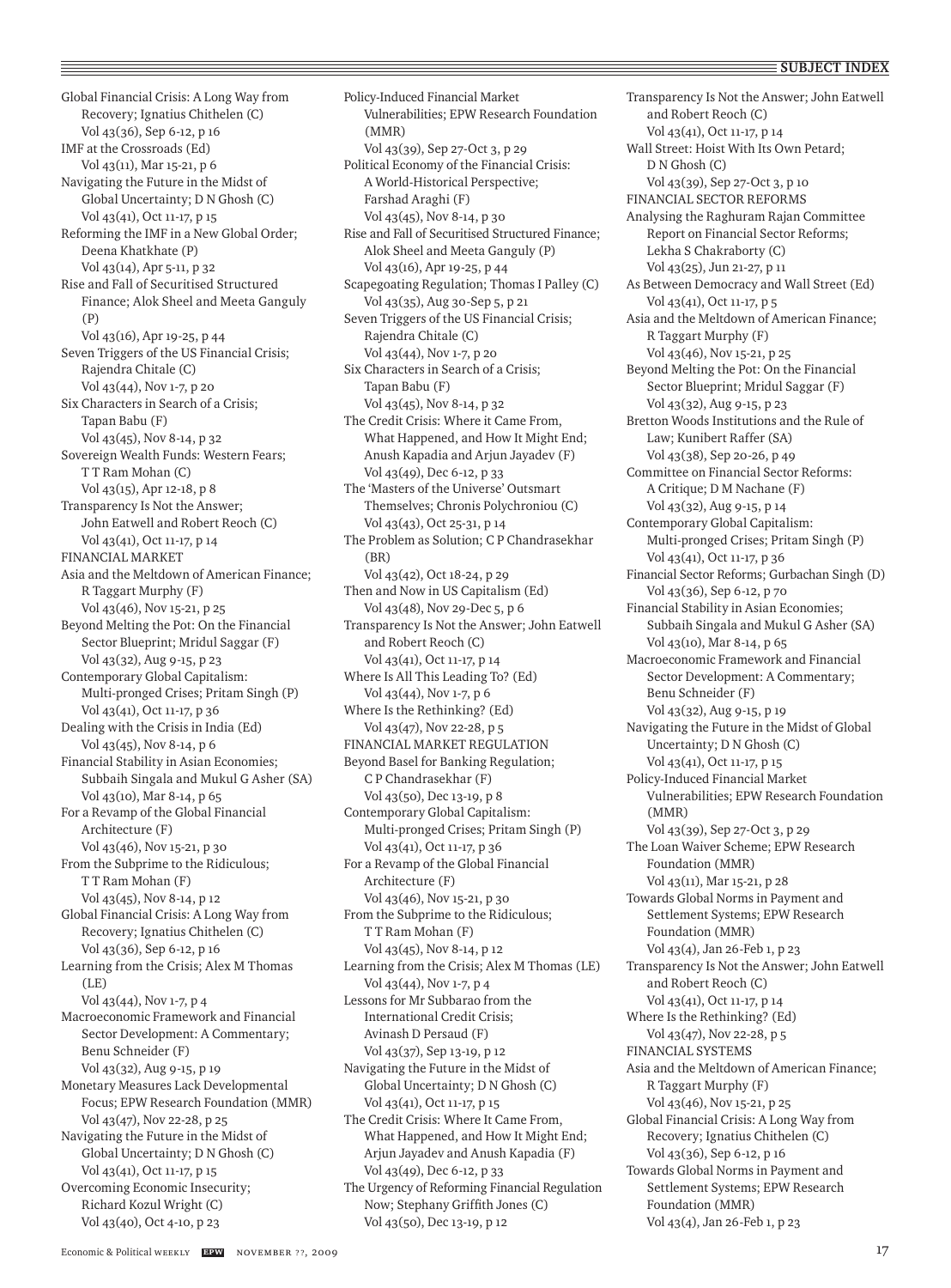FISCAL DEFICIT Fiscal Sustainability Analysis of Tamil Nadu; Swati Raju (D) Vol 43(30), Jul 26-Aug 1, p 131 Fiscal Sustainability of Tamil Nadu; M Suresh Babu (D) Vol 43(11), Mar 15-21, p 76 From 50 Years Ago (28 June 208) (Ed) Vol 43(26-27), Jun 28-Jul 11, p 7 FISCAL FEDERALISM Globalisation and Federalism: Uneasy Partners?; Amaresh Bagchi (SA) Vol 43(38), Sep 20-26, p 41 Issues before the Thirteenth Finance Commission: Correction of Horizontal and Vertical Imbalances; Kumudini S Hajra, P B Rakhe and Dhirendra Gajbhiye (SA) Vol 43(12-13), Mar 22-Apr 4, p 89 FISCAL POLICY Fiscal Sustainability Analysis of Tamil Nadu; Swati Raju (D) Vol 43(30), Jul 26-Aug 1, p 131 Fiscal Sustainability of Tamil Nadu; M Suresh Babu (D) Vol 43(11), Mar 15-21, p 76 Issues before the Thirteenth Finance Commission: Correction of Horizontal and Vertical Imbalances; Kumudini S Hajra, P B Rakhe and Dhirendra Gajbhiye (SA) Vol 43(12-13), Mar 22-Apr 4, p 89 One Size Does Not Fit All; Darshini Mahadevia (BR) Vol 43(24), Jun 14-20, p 32 Tepid Stimulus (Ed) Vol 43(50), Dec 13-19, p 7 FISHERIES AND MARINE PRODUCTS Strategy of Zoning in Marine Fisheries: Evidence from Kerala; William Joe (SA) Vol 43(9), Mar 1-7, p 60 FISHERY MANAGEMENT Coastal Management Zone: Implications for Fishing Communities; Sebastian Mathew  $(C)$ Vol 43(25), Jun 21-27, p 17 FIVE YEAR PLANS From 50 Years Ago (10 May 208) (Ed) Vol 43(19), May 3-9, p 7 Rainfed Authority and Watershed Reforms; Mihir Shah (D) Vol 43(12-13), Mar 22-Apr 4, p 15 Role of Planning: A Comment; Sharat Kumar (D) Vol 43(8), Feb 23-29, p 78 FLOOD CONTROL Big Dams, Big Floods: On Predatory Development; Hiren Gohain (C) Vol 43(30), Jul 26-Aug 1, p 19 Bihar Floods: The Inevitable Has Happened; Dinesh Kumar Mishra (C) Vol 43(36), Sep 6-12, p 8 Floods, Himalayan Rivers, Nepal: Some Heresies; Ramaswamy R Iyer (F) Vol 43(46), Nov 15-21, p 37 Kosi: Rising Waters, Dynamic Channels and Human Disasters; Rajiv Sinha (F) Vol 43(46), Nov 15-21, p 42 Management of Floods in Bihar; C P Sinha (F) Vol 43(46), Nov 15-21, p 40

Perennial Misery (Ed) Vol 43(36), Sep 6-12, p 5 The Kosi and the Embankment Story; Dinesh Kumar Mishra (F) Vol 43(46), Nov 15-21, p 47 FLOODS Big Dams, Big Floods: On Predatory Development; Hiren Gohain (C) Vol 43(30), Jul 26-Aug 1, p 19 Bihar Floods: The Inevitable Has Happened; Dinesh Kumar Mishra (C) Vol 43(36), Sep 6-12, p 8 Floods, Himalayan Rivers, Nepal: Some Heresies; Ramaswamy R Iyer (F) Vol 43(46), Nov 15-21, p 37 Gerrymandering, Poverty and Flooding: A Perennial Story of Bihar; J Albert Rorabacher (SA) Vol 43(7), Feb 16-22, p 45 Gerrymandering, Poverty and Flooding: A Perennial Story of Bihar; J Albert Rorabacher (SA) Vol 43(7), Feb 16-22, p 45 Kosi: Rising Waters, Dynamic Channels and Human Disasters; Rajiv Sinha (F) Vol 43(46), Nov 15-21, p 42 Management of Floods in Bihar; C R Sinha (F) Vol 43(46), Nov 15-21, p 40 Number of Deaths; Ramaswamy R Iyer (LE) Vol 43(48), Nov 29-Dec 5, p 4 Perennial Misery (Ed) Vol 43(36), Sep 6-12, p 5 The Kosi and the Embankment Story; Dinesh Kumar Mishra (F) Vol 43(46), Nov 15-21, p 47 **FOETICIDE** Factors Contributing to the Declining Trend in Sex-Differentials in Mortality in India; D Jayaraj (SA) Vol 43(32), Aug 9-15, p 61 Saving the Girl Child (Ed) Vol 43(7), Feb 16-22, p 6 Saving the Girl Child; Pavan Nair (LE) Vol 43(12-13), Mar 22-Apr 4, p 113 FOOD CONSUMPTION Diversity in Calorie Sources and Undernourishment during Rapid Economic Growth; Ranjan Ray (SA) Vol 43(8), Feb 23-29, p 51 Is Higher Demand for Biofuels Fuelling Food Prices?; Anil Sharma (C) Vol 43(32), Aug 9-15, p 37 Living with Hunger: Deprivation among the Aged, Single Women and People with Disability; Harsh Mander (SA) Vol 43(17), Apr 26-May 2, p 87 FOOD POLICY Food Security Endangered (Ed) Vol 43(2), Jan 12-18, p 5 From 50 Years Ago (23 August 208) (Ed) Vol 43(34), Aug 23-29, p 7 Global Crisis in Food (Ed) Vol 43(17), Apr 26-May 2, p 5 Living with Hunger: Deprivation among the Aged, Single Women and People with Disability; Harsh Mander (SA)

Vol 43(17), Apr 26-May 2, p 87

Politics of PDS Anger in West Bengal; Dwaipayan Bhattacharyya and Kumar Rana (SA) Vol 43(5), Feb 2-8, p 63 Right to Food versus Right to Profit (Ed) Vol 43(24), Jun 14-20, p 7 Surge in World Wheat Prices: Learning from the Past; C S C Sekhar (C) Vol 43(20), May 17-23, p 12 FOOD SECURITY Food for Thought; C R Sridhar (BR) Vol 43(31), Aug 2-8, p 25 Food Insecurity among Tribal Communities of Orissa; Manipadma Jena (C) Vol 43(6), Feb 9-15, p 18 Food Security Endangered (Ed) Vol 43(2), Jan 12-18, p 5 The Global Food Crisis: Causes, Severity and Outlook; Ramesh Chand (RA) Vol 43(26-27), Jun 28-Jul 11, p 115 Right to Food versus Right to Profit (Ed) Vol 43(24), Jun 14-20, p 7 Surge in World Wheat Prices: Learning from the past; C S C Sekhar (C) Vol 43(20), May 17-23, p 12 Through Cloudy Glasses: Viewing Food Insecurity from the Top; V M Rao (BR) Vol 43(20), May 17-23, p 35 FOOD SUPPLY Agflation and the Public Distribution System; M H Suryanarayana (C) Vol 43(18), May 3-9, p 13 Beast of Inflation (Ed) Vol 43(14), Apr 5-11, p 5 Endemic Hunger in West Bengal; Rajat Roy (C) Vol 43(18), May 3-9, p 21 Food Insecurity among Tribal Communities of Orissa; Manipadma Jena (C) Vol 43(6), Feb 9-15, p 18 Food Security Endangered (Ed) Vol 43(2), Jan 12-18, p 5 From 50 Years Ago (22 November 208) (Ed) Vol 43(47), Nov 22-27, p 7 From 50 Years Ago (23 August 208) (Ed) Vol 43(34), Aug 23-29, p 7 Global Crisis in Food (Ed) Vol 43(17), Apr 26-May 2, p 5 Is Higher Demand for Biofuels Fuelling Food Prices?; Anil Sharma (C) Vol 43(32), Aug 9-15, p 37 Living with Hunger: Deprivation among the Aged, Single Women and People with Disability; Harsh Mander (SA) Vol 43(17), Apr 26-May 2, p 87 Nature of Current Inflation in Food Prices; R Sthanumoorthy (C) Vol 43(40), Oct 4-10, p 17 Organised Food Retailing: A Blessing or a Curse?; Vijay Kumar, Yogesh Patwari and H N Ayush (SA) Vol 43(20), May 17-23, p 67 Price Trends in India and Their Implications for Measuring Poverty; Angus Deaton (SA) Vol 43(6), Feb 9-15, p 42 Surge in World Wheat Prices: Learning from the Past; C S C Sekhar (C) Vol 43(20), May 17-23, p 12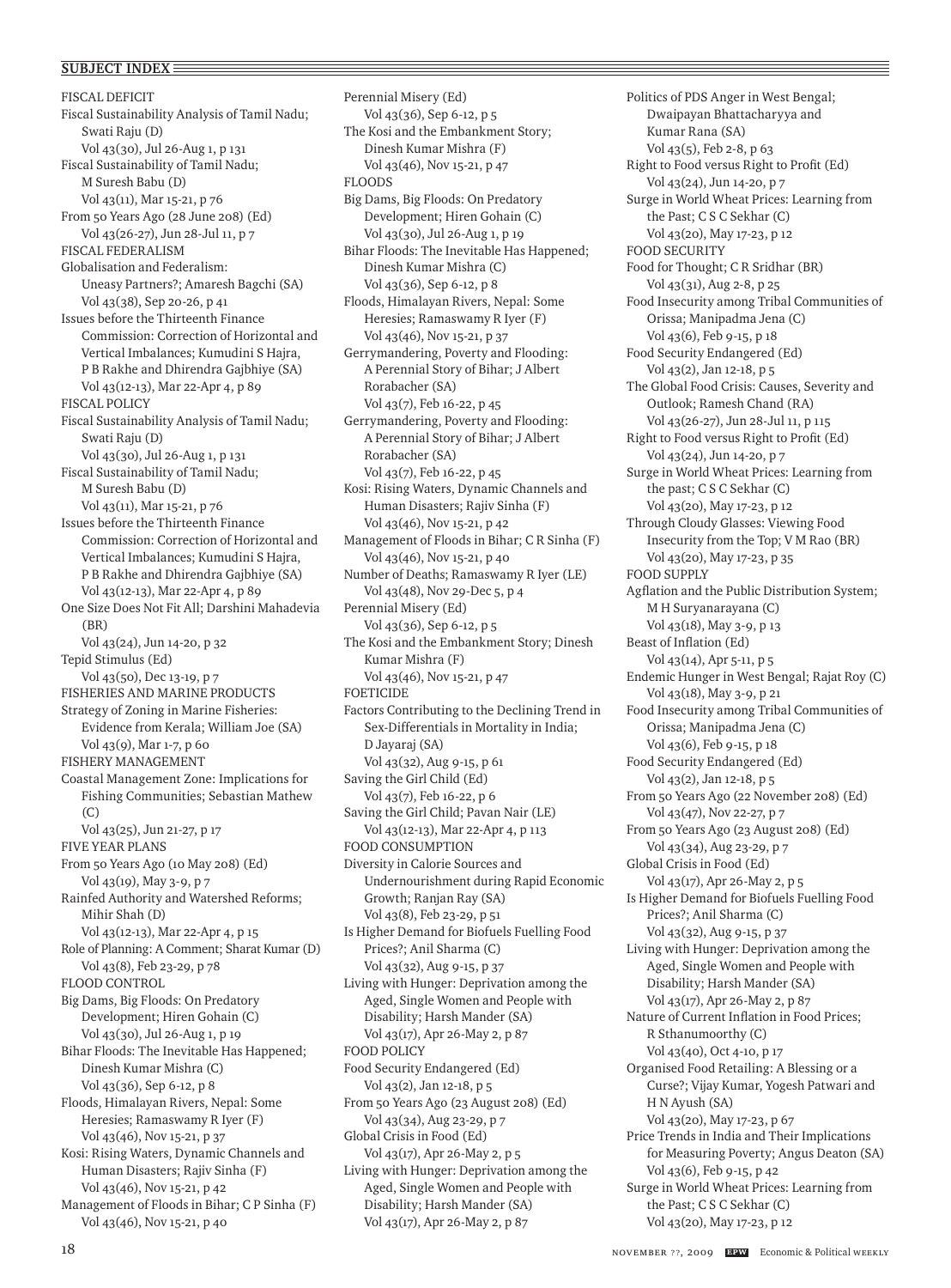The Accumulation Process in the Period of Globalisation; Prabhat Patnaik (P) Vol 43(26-27), Jun 28-Jul 11, p 18 The Global Food Crisis: Causes, Severity and Outlook; Ramesh Chand (RA) Vol 43(26-27), Jun 28-Jul 11, p 115 FOODGRAIN TRADE World Rice Crisis: Issues and Options; C S C Sekhar (C) Vol 43(26-27), Jun 28-Jul 11, p 13 FOODGRAINS PROCUREMENT Food Security Endangered (Ed) Vol 43(2), Jan 12-18, p 5 From 50 Years Ago (23 August 208) (Ed) Vol 43(34), Aug 23-29, p 7 Surge in World Wheat Prices: Learning from the past; C S C Sekhar (C) Vol 43(20), May 17-23, p 12 The Global Food Crisis: Causes, Severity and Outlook; Ramesh Chand (RA) Vol 43(26-27), Jun 28-Jul 11, p 115 FOREIGN BANKS Is it Time to Open up to Foreign Banks?; T T Ram Mohan (F) Vol 43(28), Jul 12-18, p 12 FOREIGN CAPITAL A Heady Brew (Ed) Vol 43(5), Feb 2-8, p 5 FOREIGN DIRECT INVESTMENT Foreign Ownership and Subsidiary Performance: Impact on Research and Exports?; Pradeep K Ray and Sunil Venaik (RA) Vol 43(39), Sep 27-Oct 3, p 57 From 50 Years Ago ( 20 December 208) (Ed) Vol 43(51), Dec 20-26, p 7 From 50 Years Ago (11 October 208) (Ed) Vol 43(41), Oct 11-17, p 7 Globalisation's Underbelly: Capital Flows and Indian Economy; Errol D'Souza (P) Vol 43(35), Aug 30-Sep 5, p 34 Investment and Growth in India under Liberalisation: Asymmetries and Instabilities; Surajit Mazumdar (SA) Vol 43(49), Dec 6-12, p 68 Is the Comfort in the External Sector Tenuous?; EPW Research Foundation (MMR) Vol 43(8), Feb 23-29, p 26 Regulating Multinationals (Ed) Vol 43(7), Feb 16-22, p 6 FOREIGN EXCHANGE Keeping the Rupee Competitive; EPW Research Foundation (MMR) Vol 43(25), Jun 21-27, p 32 Regulating Multinationals (Ed) Vol 43(7), Feb 16-22, p 6 Trouble Ahead on the Balance of Payments? (Ed) Vol 43(34), Aug 30-Sep 5, p 5 FOREIGN EXCHANGE REGULATIONS Regulating Multinationals (Ed) Vol 43(7), Feb 16-22, p 6 FOREIGN EXCHANGE RESERVES The External Sector: A Tightrope Walk (MMR) Vol 43(51), Dec 20-26, p 25 From 50 Years Ago (16 August 208) (Ed) Vol 43(33), Aug 16-22, p 7

Ghosts in the Corridor; K Subramanian (C) Vol 43(45), Nov 8-14, p 19 India's Foreign Exchange Reserves: A Shield of Comfort or an Albatross?; Nirmal Kumar Chandra (SA) Vol 43(14), Apr 5-11, p 39 Inverted Yield Curve; EPW Research Foundation (MMR) Vol 43(30), Jul 26-Aug 1, p 24 Is the Comfort in the External Sector Tenuous?; EPW Research Foundation (MMR) Vol 43(8), Feb 23-29, p 26 Options to Consider in Public Debt Management; Suman Bery (F) Vol 43(41), Oct 11-17, p 12 Risk Premium in Foreign Exchange Market; Subhalakshmi Sircar (SA) Vol 43(24), Jun 14-20, p 66 Sovereign Wealth Funds: Western Fears; T T Ram Mohan (C) Vol 43(15), Apr 12-18, p 8 Trouble Ahead on the Balance of Payments?(Ed) Vol 43(34), Aug 30-Sep 5, p 5 FOREIGN POLICY A Bloc for Central Asia (Ed) Vol 43(38), Sep 20-26, p 7 A Stimulating Overview of Terrorism; Hiren Gohain (BR) Vol 43(8), Feb 23-29, p 34 Bent on Strategic Embrace (Ed) Vol 43(26-27), Jun 28-Jul 11, p 5 Discourses on the Nuclear Deal: Persistence of Independence; Kate Helen Sullivan (F) Vol 43(3), Jan 19-25, p 73 Engaging with Central Asia (Ed) Vol 43(21), May 24-30, p 6 From 50 Years Ago (Ed) Vol 43(20), May 17-23, p 7 From 50 Years Ago (2 February 208) (Ed) Vol 43(5), Feb 2-8, p 7 From 50 Years Ago (9 August 208) (Ed) Vol 43(32), Aug 9-15, p 7 From Kosovo to Georgia: The US, NATO and Russia; Rama Sampath Kumar (C) Vol 43(36), Sep 6-12, p 25 Going MAD: Ten Years of the Bomb in South Asia; Zia Mian and M V Ramana (SA) Vol 43(26-27), Jun 28-Jul 11, p 21 Guess Who's Calling Us for Dinner?; Sumanta Banerjee (C) Vol 43(46), Nov 15-21, p 22 India-China Relations: Towards a 'Shared Vision'; Alka Acharya (C) Vol 43(4), Jan 26-Feb 1, p 10 Material and Moral Foundations of India's Africa Policy; Deepak Malghan and Hema Swaminathan (C) Vol 43(19), May 10-16, p 21 NATO Seeks a Foothold in Central Asia (Ed) Vol 43(20), May 17-23, p 6 Poverty of American Policy in Pakistan; Zia Mian (F) Vol 43(1), Jan 5-11, p 8 Proxy War in the Caucasus (Ed) Vol 43(34), Aug 30-Sep 5, p 6

Rethinking Tibet?; Honey Oberoi (F) Vol 43(19), May 10-16, p 80 The Burmese Junta; Vithal Rajan (BR) Vol 43(38), Sep 20-26, p 32 Unravelling of a Warlord Confederacy (Ed) Vol 43(34), Aug 23-29, p 7 FOREIGN RELATIONS A Bloc for Central Asia (Ed) Vol 43(38), Sep 20-26, p 7 Bent on Strategic Embrace (Ed) Vol 43(26-27), Jun 28-Jul 11, p 5 Despite a Myriad Obstacles (Ed) Vol 43(12-13), Mar 22-Apr 4, p 7 From 50 Years Ago (9 August 208) (Ed) Vol 43(32), Aug 9-15, p 7 Guess Who's Calling Us for Dinner?; Sumanta Banerjee (C) Vol 43(46), Nov 15-21, p 22 People-Centric Partnership: The Way Forward for SAARC?; Rahul Tripathi (C) Vol 43(41), Oct 11-17, p 29 Proxy War in the Caucasus (Ed) Vol 43(34), Aug 30-Sep 5, p 6 The Burmese Junta; Vithal Rajan (BR) Vol 43(38), Sep 20-26, p 32 Theorising State Sovereignty in South Asia; Atul Mishra (SA) Vol 43(40), Oct 4-10, p 65 Time to Do Deals?; Farid Bakht (F) Vol 43(31), Aug 2-8, p 8 Trouble on the Friendship Express?; Antara Datta (C) Vol 43(21), May 24-30, p 13 FOREIGN TRADE A Gripping Account, But without Literature; Partha Sen (BR) Vol 43(32), Aug 9-15, p 50 A Visit of Substance (Ed) Vol 43(3), Jan 19-25, p 6 Behind the July Failure of the WTO Talks on Doha; Martin Khor (F) Vol 43(33), Aug 16-22, p 35 Broadening and Deepening the Debate on Trade; Amitava Dutt (BR) Vol 43(36), Sep 6-12, p 28 Does a Free Trade Agreement with ASEAN Make Sense?; Parthapratim Paland Mitali Dasgupta (C) Vol 43(46), Nov 15-21, p 8 India and Doha; Bhagirath Lal Das (LE) Vol 43(17), Apr 26-May 2, p 4 Latin America Looks towards European Union; Sujatha Fernandes (F) Vol 43(32), Aug 9-15, p 12 Reassessing Transaction Costs of Trade at the India-Bangladesh Border; Prabir De and Buddhadeb Ghosh (SA) Vol 43(29), Jul 19-25, p 69 FOREST CONSERVATION Accumulation by Dispossession in India; Ramaa Vasudevan (BR) Vol 43(11), Mar 15-21, p 41 Supreme Court and India's Forests; Armin Rosencranz and Sharachchandra Lele (C) Vol 43(5), Feb 2-8, p 11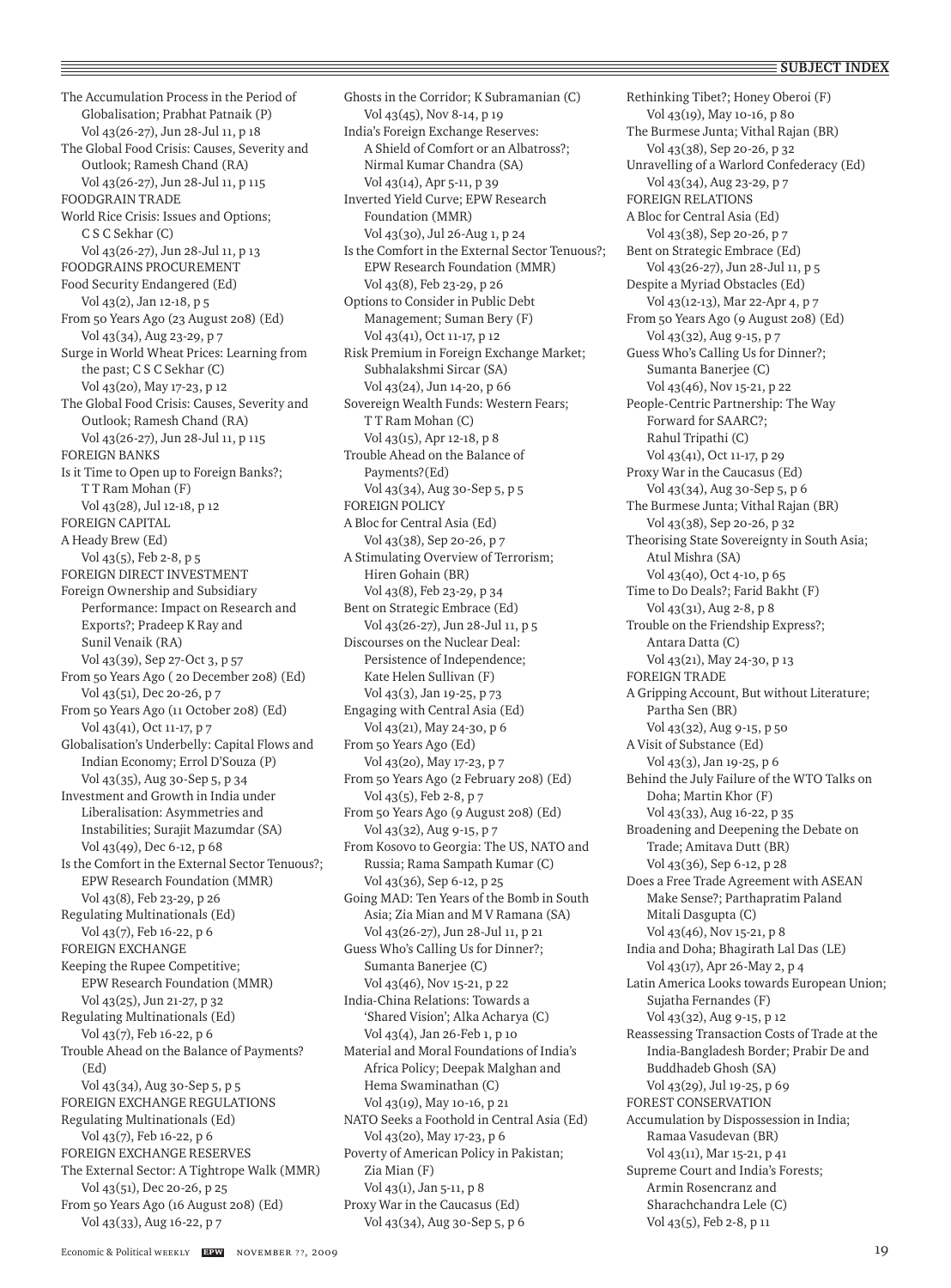FOREST MANAGEMENT Decentralised Forest Governance in Central Himalayas: A Re-evaluation of Outcomes; Rinki Sarkar (SA) Vol 43(18), May 3-9, p 54 Forest Rights; Shankar Gopalakrishnan (LE) Vol 43(15), Apr 12-18, p 4 Globalisation vs India's Forests; Arshad Wani and Ashish Kothari (C) Vol 43(37), Sep 13-19, p 19 Indigenous Institutions for Natural Resource Management: Potential and Threats; Ashish Aggarwal (C) Vol 43(23), Jun 7-13, p 21 Surviving the Forest Rights Act: Between Scylla and Charybdis; Madhu Ramnath (P) Vol 43(9), Mar 1-7, p 37 FOREST POLICY Globalisation vs India's Forests; Arshad Wani and Ashish Kothari (C) Vol 43(37), Sep 13-19, p 19 FOREST RESOURCES Nature of Household Dependence on Common Pool Resources: An Empirical Study; Kanchan Chopra and Purnamita Dasgupta (SA) Vol 43(8), Feb 23-29, p 58 Supreme Court and India's Forests; Armin Rosencranz and Sharachchandra Lele (C) Vol 43(5), Feb 2-8, p 11 FORESTS AND FORESTRY Decentralised Forest Governance in Central Himalayas: A Re-evaluation of Outcomes; Rinki Sarkar (SA) Vol 43(18), May 3-9, p 54 Forest Rights; Shankar Gopalakrishnan (LE) Vol 43(15), Apr 12-18, p 4 Globalisation vs India's Forests; Arshad Wani and Ashish Kothari (C) Vol 43(37), Sep 13-19, p 19 State Cultivation of the Amarnath Yatra; Gautam Navlakha (C) Vol 43(30), Jul 26-Aug 1, p 17 Supreme Court and India's Forests; Armin Rosencranz and Sharachchandra Lele (C) Vol 43(5), Feb 2-8, p 11 Surviving the Forest Rights Act: Between Scylla and Charybdis; Madhu Ramnath (P) Vol 43(9), Mar 1-7, p 37 FREE TRADE Double Movement in China; Shaoguang Wang (F) Vol 43(52), Dec 27-Jan 2, p 51 FREEDOM FIGHTERS Farewell to Virtue; K S Krishnaswamy (LE) Vol 43(38), Sep 20-26, p 4 From 50 Years Ago (1 March 208) (Ed) Vol 43(9), Mar 1-7, p 7 From 50 Years Ago (8 March 208) (Ed) Vol 43(10), Mar 8-14, p 7 The Gandhi Everyone Loves to Hate; Vinay Lal (SA) Vol 43(40), Oct 4-10, p 55 FREEDOM OF SPEECH Against Arrest of Journalists; Anand Swaroop Verma (LE) Vol 43(7), Feb 16-22, p 82

Free Speech – Hate Speech: The Taslima Nasreen Case; Iqbal A Ansari (C) Vol 43(8), Feb 23-29, p 15 FUELS Cooking Stoves, Indoor Air Pollution and Respiratory Health in Rural Orissa; Esther Duflo, Micheal Greenstone and Rema Hanna (SA) Vol 43(32), Aug 9-15, p 71 Fuel for Thought (Ed) Vol 43(18), May 3-9, p 6 FUNDAMENTAL RIGHTS Anti-Conversion Laws: Challenges to Secularism and Fundamental Rights; South Asia Human Rights Documentation Centre (SA) Vol 43(2), Jan 12-18, p 63 In Memoriam: Anuradha Ghandy; P A Sebastian (LE) Vol 43(17), Apr 26-May 2, p 5 FUTURES MARKET Commodity Transaction Tax: A Recipe for Disaster; Madhoo Pavaskar and Nilanjan Ghosh (C) Vol 43(39), Sep 27-Oct 3, p 17 Expert Committee on Commodity Futures: Agreements and Disagreements; Tulsi Lingareddy (F) Vol 43(34), Aug 23-29, p 35 Impact of Futures Trading on Commodity Prices; Golaka C Nath and Tulsi Lingareddy (C) Vol 43(3), Jan 19-25, p 18 Mentha Oil Futures and Farmers; K G Sahadevan (F) Vol 43(4), Jan 26-Feb 1, p 72 More on Futures Trading and Commodity Prices; Madhoo Pavaskar (D) Vol 43(10), Mar 8-14, p 78 FUTURES TRADING Expert Committee on Commodity Futures: Agreements and Disagreements; Tulsi Lingareddy (F) Vol 43(34), Aug 23-29, p 35 Impact of Futures Trading on Commodity Prices; Golaka C Nath and Tulsi Lingareddy (C) Vol 43(3), Jan 19-25, p 18 More on Futures Trading and Commodity Prices; Madhoo Pavaskar (D) Vol 43(10), Mar 8-14, p 78 GAME THEORY The Unity of Science Principle and the 'Unreasonable Effectiveness' of Neoclassical Economics; D M Nachane (SA) Vol 43(12-13), Mar 22-Apr 4, p 79 GANDHISM From Ambedkar to Thakkar and Beyond: Towards a Genealogy of Our Activisms; R Srivatsan (SA) Vol 43(39), Sep 27-Oct 3, p 96 Gandhi the Man; Adhip Agarwala (LE) Vol 43(44), Nov 1-7, p 4 Gandhi, Dalits and Feminists: Recovering the Convergence; Ajay Gudavarthy (SA) Vol 43(22), May 31-Jun 6, p 83 Gandhigiri in Sikkim; Vibha Arora (C) Vol 43(38), Sep 20-26, p 27

Mahatma Gandhi and the Pro-Israeli Lobby in the US; Robi Chakravorti (C) Vol 43(6), Feb 9-15, p 25 Nationalism and History; Amitabh Mukhopadhyay (D) Vol 43(16), Apr 19-25, p 86 Quest for Justice: The Gandhian Perspective; Neera Chandhoke (SA) Vol 43(18), May 3-9, p 37 Response to 'From Ambedkar to Thakkar and Beyond'; Arnab Chatterjee (D) Vol 43(51), Dec 20-26, p 73 Story of a Rebel Poet; Sajal Nag (BR) Vol 43(26-27), Jun 28-Jul 11, p 84 The Gandhi Everyone Loves to Hate; Vinay Lal (SA) Vol 43(40), Oct 4-10, p 55 The Song of the Mahatma; Divya Dwivedi and Shaj Mohan (BR) Vol 43(29), Jul 19-25, p 34 GARMENT AND KNITTING INDUSTRY Local Impact of Retailer-Driven Garment Supply Chains; Anuradha Kalhan (C) Vol 43(4), Jan 26-Feb 1, p 19 GAZA The Gaza Breakout and Its Aftermath (Ed) Vol 43(5), Feb 2-8, p 6 GENDER DISCRIMINATION Dispensable Daughters and Bachelor Sons: Sex Discrimination in North India; Ravinder Kaur (SA) Vol 43(30), Jul 26-Aug 1, p 19 Factors Contributing to the Declining Trend in Sex – Differentials in Mortality in India; D Jayaraj (SA) Vol 43(32), Aug 9-15, p 61 Gender Rights (Ed) Vol 43(25), Jun 21-27, p 7 Improving the Child Sex Ratio: Role of Policy and Advocacy; Leela Visaria (P) Vol 43(12-13), Mar 22-Apr 4, p 34 Patriarchy 11; Vinay Bahl (BR) Vol 43(32), Aug 9-15, p 52 What Is Missing in Girls' Empowerment?; Krishna Kumar and Latika Gupta (C) Vol 43(26-27), Jun 28-Jul 11, p 19 GENDER EQUALITY Feminist Engagements with Law in India; Suneetha Achyuta (BR) Vol 43(39), Sep 27-Oct 3, p 36 Gender Rights (Ed) Vol 43(25), Jun 21-27, p 7 **GENOCIDE** 'Genocide', Not 'Civil War'; Naeem Mohaiemen  $(I.E)$ Vol 43(6), Feb 9-15, p 5 GEOGRAPHY Experience and Science in Geography Education; Yemuna Sunny (F) Vol 43(24), Jun 14-20, p 45 GLOBALISATION A Skewed Global Order; Rahul Varman (BR) Vol 43(38), Sep 20-26, p 30 Can We Discuss Imperialism Today without Discussing the Empire?; Ranabir Samaddar (BR) Vol 43(49), Dec 6-12, p 42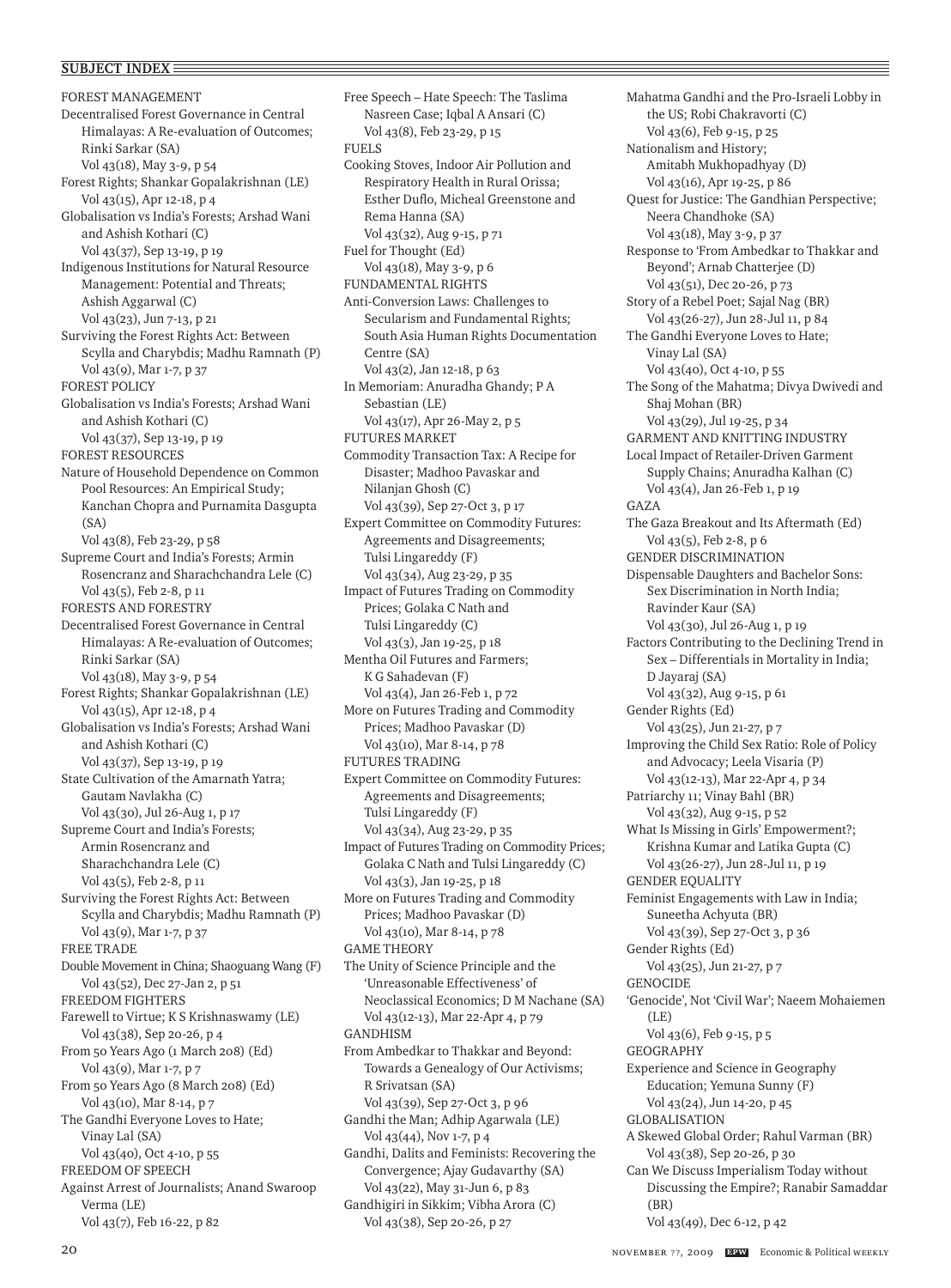Denying the Devil Its Due; Sugata Marjit (BR) Vol 43(24), Jun 14-20, p 29 Diversity of Policies for Growth; Jaime Ros (BR) Vol 43(11), Mar 15-21, p 35 Globalisation and Federalism: Uneasy Partners?; Amaresh Bagchi (SA) Vol 43(38), Sep 20-26, p 41 Globalisation Meets Its Match: Lessons from China's Economic Transformation; Dic Lo and Yu Zhang (F) Vol 43(52), Dec 27-Jan 2, p 97 Globalisation of Urban India; N Sridharan (BR) Vol 43(10), Mar 8-14, p 26 Globalisation's Underbelly: Capital Flows and Indian Economy; Errol D'Souza (P) Vol 43(35), Aug 30-Sep 5, p 34 How the State Changed Its Mind: Power, Politics and the Origins of India's Market Reforms; Mitu Sengupta (SA) Vol 43(21), May 24-30, p 35 India's Dilemmas: The Political Economy of Policymaking in a Globalised World; Kaushik Basu (SA) Vol 43(5), Feb 2-8, p 53 Making Growth Inclusive; G S Bhalla (BR) Vol 43(10), Mar 8-14, p 33 Smooth Narrative, Spotty Scholarship; Amiya Kumar Bagchi (BR) Vol 43(9), Mar 1-7, p 29 Social and Structural Transformations in Pakistan; S Akbar Zaidi (F) Vol 43(20), May 17-23, p 10 Social Enterprises in the Competitive Era; P M Mathew (C) Vol 43(38), Sep 20-26, p 22 Socialism and the Second Industrial Revolution; K Vijayachandran (D) Vol 43(33), Aug 16-22, p 74 The Accumulation Process in the Period of Globalisation; Prabhat Patnaik (P) Vol 43(26-27), Jun 28-Jul 11, p 18 The Phantom of Globality and the Delirium of Excess; Lata Mani (P) Vol 43(39), Sep 27-Oct 3, p 41 Understanding Globalisation; Dev Nathan (BR) Vol 43(18), May 3-9, p 29 GOA Dealing with Child Sexual Abuse (Ed) Vol 43(32), Aug 9-15, p 6 Green Sense in a Land Run Red; Rahul Goswami (BR) Vol 43(45), Nov 8-14, p 39 Portuguese India, the Politics of Print and a Questionable Modernity; Teotonio R de Souza (BR) Vol 43(33), Aug 16-22, p 31 The Konkan Packaging Company of Goa; Rahul Goswami (C) Vol 43(6), Feb 9-15, p 10 GORKHALAND Darjeeling's New Eruption (Ed) Vol 43(26-27), Jun 28-Jul 11, p 6 GOVERNMENT POLICY After the OBC Judgment (Ed) Vol 43(16), Apr 19-25, p 5

Co-Management of Electricity and Groundwater: An Assessment of Gujarat's Jyotirgram Scheme; Tushaar Shah and Shilp Verma (SA) Vol 43(7), Feb 16-22, p 59 Fourth Review of Indian Council of Social Science Research: An Overview; A Vaidyanathan (F) Vol 43(5), Feb 2-8, p 21 From 50 Years Ago (10 May 208) (Ed) Vol 43(19), May 3-9, p 7 From 50 Years Ago (12 April 208) (Ed) Vol 43(15), Apr 12-18, p 7 The Casting Vote; Amitabh Mukhopadhyay (LE) Vol 43(29), Jul 19-25, p 4 Voluntary Sector: Complementing or Replicating the State?; Tanya Jakimow (F) Vol 43(16), Apr 19-25, p 80 GOVERNMENT PROGRAMMES Demonstrating a 'New Political Budget Cycle'; Mala Lalvani (F) Vol 43(15), Apr 12-18, p 25 Social Sector: Continuation of Past Priorities; Himanshu (F) Vol 43(15), Apr 12-18, p 29 The National Advisory Council Experiment (Ed) Vol 43(15), Apr 12-18, p 7 **GREECE** Social Malaise in Greece (Ed) Vol 43(52), Dec 27-Jan 2, p 7 GREENHOUSE EFFECT The Global Warming Regime after 212: Towards a New Focus; Philippe Cullet (SA) Vol 43(28), Jul 12-18, p 19 GROUNDWATER Co-Management of Electricity and Groundwater: An Assessment of Gujarat's Jyotirgram Scheme; Tushaar Shah and Shilp Verma (SA) Vol 43(7), Feb 16-22, p 59 Groundwater Management and Ownership; T N Narasimhan (C) Vol 43(7), Feb 16-22, p 21 Groundwater Management and Ownership: Rejoinder; Tushaar Shah (D) Vol 43(17), Apr 26-May 2, p 116 India's Master Plan for Groundwater Recharge: An Assessment and Some Suggestions for Revision; Tushaar Shah (SA) Vol 43(51), Dec 20-26, p 41 Water Harvesting and Recharge: A Misinterpretation; Pradeep Kumar Mishra (D) Vol 43(48), Nov 29-Dec 5, p 110 GUJARAT A Heady Mix: Gujarati and Hindu Pride; A M Shah, Pravin J Patel and Lancy Lobo (C) Vol 43(8), Feb 23-29, p 19 Breaches in Narmada Command; Himanshu Upadhyaya (C) Vol 43(30), Jul 26-Aug 1, p 21 Co-Management of Electricity and Groundwater: An Assessment of Gujarat's Jyotirgram Scheme; Tushaar Shah and Shilp Verma (SA) Vol 43(7), Feb 16-22, p 59

Contract Killings: Silicosis among Adivasi Migrant Workers; Amita Baviskar (C) Vol 43(25), Jun 21-27, p 8 Diamond Workers' Plight (Ed) Vol 43(28), Jul 12-18, p 7 Functioning of the Drinking Water Component of the Narmada Pipeline Project in Gujarat; Indira Hirway and Subhrangsu Goswami (SA) Vol 43(9), Mar 1-7, p 51 Gujarat: The Meaning of Modi's Victory; Christophe Jaffrelot (C) Vol 43(15), Apr 12-18, p 12 Harassment of Ashis Nandy; Veena Das, Homi Bhabha, Pratap Bhanu Mehta, Sanjay Subrahmaniam and Flavia Agnes (LE) Vol 43(25), Jun 21-27, p 4 Modi and Gujarati Asmita; Kiran Desai (LE) Vol 43(7), Feb 16-22, p 5 'Modi and Gujarati Asmita'; Tridip Suhrud (Ed) Vol 43(1), Jan 5-11, p 11 Moditva and the Shrinking of the Liberal Space; GPD (F) Vol 43(1), Jan 5-11, p 9 Practices of Healing in Tribal Gujarat; David Hardiman and Gauri Raje (SA) Vol 43(9), Mar 1-7, p 43 Reforming Traditional Muslim Education; Yoginder Sikand (C) Vol 43(29), Jul 19-25, p 19 The Nano and Good Governance in Gujarat; Nikita Sud (C) Vol 43(50), Dec 13-19, p 13 Water Harvesting and Recharge: A Misinterpretation; Pradeep Kumar Mishra (D) Vol 43(48), Nov 29-Dec 5, p 110 HAITI When Words Are Not Enough (Ed) Vol 43(22), May 31-Jun 6, p 7 HANDLOOMS Economics of Handloom Weaving: A Field Study in Andhra Pradesh; S Mahendra Dev, S Galab, P Prudhvikar Reddy and Soumya Vinayan (SA) Vol 43(21), May 24-30, p 43 HARYANA Community Sanitation Campaign: A Study in Haryana; Vikas Gupta and Mahi Pal (C) Vol 43(33), Aug 16-22, p 20 HEALTH Sibling-Linked Data in the Demographic and Health Surveys; Sonia Bhalotra (F) Vol 43(48), Nov 29-Dec 5, p 39 HEALTH AND NUTRITION A Factsheet on Women's Malnutrition in India; Sunny Jose and K Navneetham (SA) Vol 43(33), Aug 16-22, p 61 Diversity in Calorie Sources and Undernourishment during Rapid Economic Growth; Ranjan Ray (SA) Vol 43(8), Feb 23-29, p 51 Full Meal or Package Deal?; Rama V Baru, Rajib Dasgupta, Mita Deshpande and Aparna Mohanty (C) Vol 43(24), Jun 14-20, p 20 Nutritional Deprivation of Children in Orissa; Sukanta Chandra Swain (SA) Vol 43(37), Sep 13-19, p 49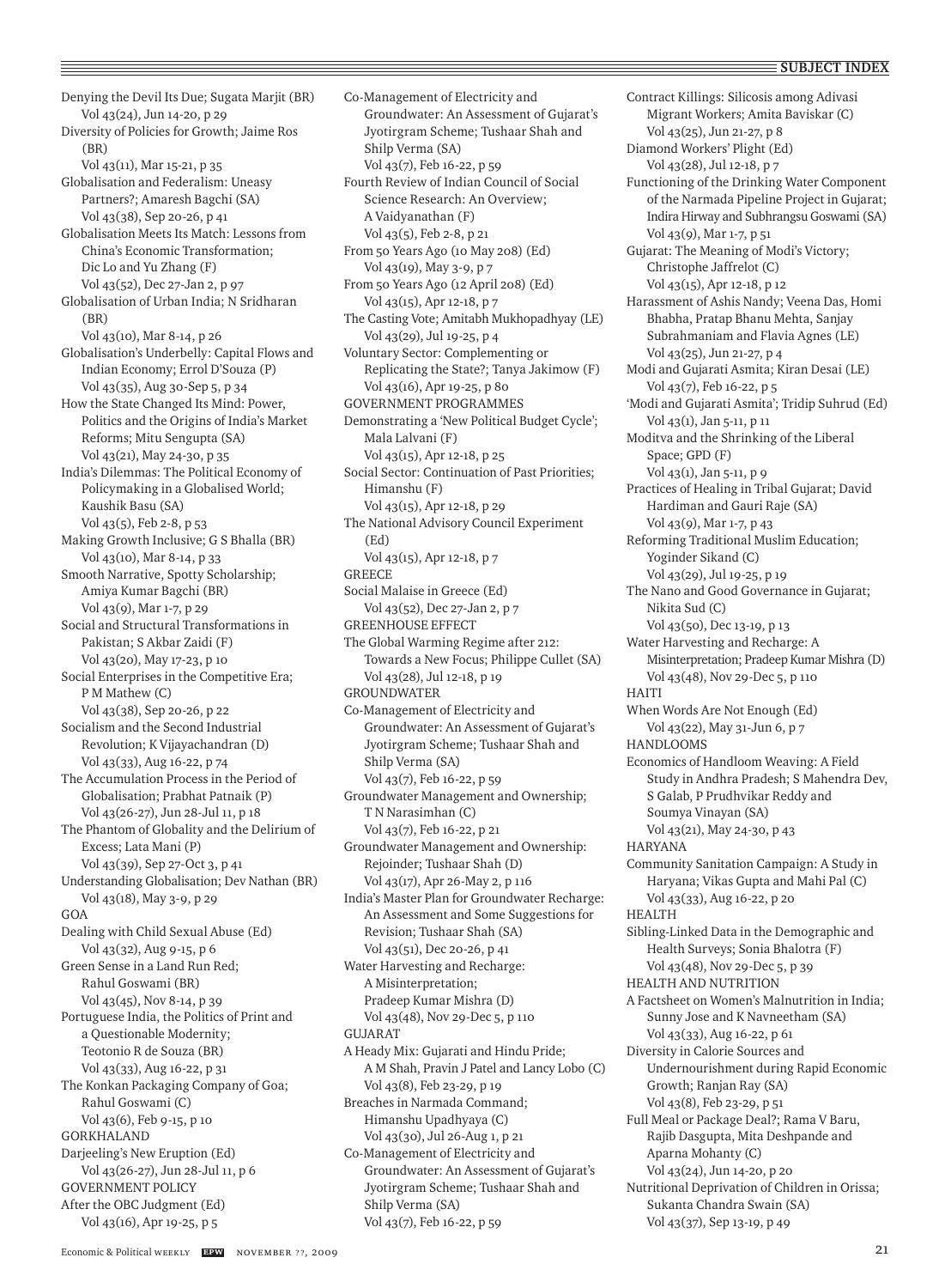HEALTH ECONOMICS Health Inequality in India: Evidence from NFHS 3; William Joe, U S Mishra and K Navaneetham (SA) Vol 43(31), Aug 2-8, p 41 HEALTH EXPENDITURE Government Health Spending in India; Peter Berman and Rajeev Ahuja (SA) Vol 43(26-27), Jun 28-Jul 11, p 29 HEALTH INSURANCE The Case against Health Insurance; Vinod Vyasulu (C) Vol 43(39), Sep 27-Oct 3, p 15 HEALTH POLICY Another False Promise; Debabar Banerji (LE) Vol 43(52), Dec 27-Jan 2, p 4 Black Fever in Bihar: Experiences and Responses; Achintya Kumar (F) Vol 43(12-13), Mar 22-Apr 4, p 47 Blurring of Boundaries: Public-Private Partnerships in Health Services in India; Rama V Baru and Madhurima Nundy (SA) Vol 43(4), Jan 26-Feb 1, p 62 Exploring the Determinants of Childhood Immunisation; Nilanjan Patra (SA) Vol 43(12-13), Mar 22-Apr 4, p 97 Flaws in Child Nutrition and Health Governance; Arun Gupta and Navdeep Singh Khaira (C) Vol 43(17), Apr 26-May 2, p 17 Gender Hierarchies and Inequalities: Taking Stock of Women's Sexual and Reproductive Health; Kanchan Mathur (SA) Vol 43(49), Dec 6-12, p 54 Government Health Spending in India; Peter Berman and Rajeev Ahuja (SA) Vol 43(26-27), Jun 28-Jul 11, p 29 Public Health System in UP: What Can Be Done?; Santosh Mehrotra (P) Vol 43(49), Dec 6-12, p 46 Reflections on Alma-Ata; C Sathyamala (F) Vol 43(47), Nov 22-28, p 32 Role of the World Health Organisation; Indira Chakravarthi (F) Vol 43(47), Nov 22-28, p 41 Tamil Nadu Government Intervention and Prices of Medicines; N Lalitha (F) Vol 43(1), Jan 5-11, p 66 The Complex Truth; George Thomas (F) Vol 43(47), Nov 22-28, p 39 The Interesting Times We Live In; C Sathyamala (C) Vol 43(21), May 24-30, p 16 Thoughts on Alma-Ata and Beyond; Binayak Sen (F) Vol 43(47), Nov 22-28, p 36 Will There Be Another Alma-Ata? (Ed) Vol 43(39), Sep 27-Oct 3, p 5 HEALTH STATISTICS Gender Hierarchies and Inequalities: Taking Stock of Women's Sexual and Reproductive Health; Kanchan Mathur (SA) Vol 43(49), Dec 6-12, p 54 Health Inequality in India: Evidence from NFHS 3; William Joe, U S Mishra and K Navaneetham (SA) Vol 43(31), Aug 2-8, p 41

New Agendas for Social Science Research; Mary E John (F) Vol 43(5), Feb 2-8, p 36 Public Health System in UP: What Can Be Done?; Santosh Mehrotra (P) Vol 43(49), Dec 6-12, p 46 Reflections on Wealth Quintile Distribution and Health Outcomes; Udaya S Mishra and T R Dilip (F) Vol 43(48), Nov 29-Dec 5, p 77 Saving the Girl Child (Ed) Vol 43(7), Feb 16-22, p 6 Third National Family Health Survey in India: Issues, Problems and Prospects; S Irudaya Rajan and K S James (F) Vol 43(48), Nov 29-Dec 5, p 33 HEALTHCARE SERVICES Black Fever in Bihar: Experiences and Responses; Achintya Kumar (F) Vol 43(12-13), Mar 22-Apr 4, p 47 Blurring of Boundaries: Public-Private Partnerships in Health Services in India; Rama V Baru and Madhurima Nundy (SA) Vol 43(4), Jan 26-Feb 1, p 62 Care of Senior Citizens and the Role of the State; Anuradha Thakur (C) Vol 43(17), Apr 26-May 2, p 11 Community Sanitation Campaign: A Study in Haryana; Vikas Gupta and Mahi Pal (C) Vol 43(33), Aug 16-22, p 20 Completing the Circle (Ed) Vol 43(25), Jun 21-27, p 5 Environmental Thoughts and Malaria in Colonial Bengal: A Study in Social Response; Sujata Mukherjee (F) Vol 43(12-13), Mar 22-Apr 4, p 54 Estimating Costs of Achieving Global Goals; Sanjay Reddy and Antoine Heuty (Ed) Vol 43(6), Feb 9-15, p 68 Fighting Tuberculosis (Ed) Vol 43(14), Apr 5-11, p 6 Gender Hierarchies and Inequalities: Taking Stock of Women's Sexual and Reproductive Health; Kanchan Mathur (SA) Vol 43(49), Dec 6-12, p 54 Government Health Spending in India; Peter Berman and Rajeev Ahuja (SA) Vol 43(26-27), Jun 28-Jul 11, p 29 Health Inequality in India: Evidence from NFHS 3; William Joe, U S Mishra and K Navaneetham (SA) Vol 43(31), Aug 2-8, p 41 Health, Democracy and Sickle-cell Anaemia in Kerala; J Devika and A K Rajasree (C) Vol 43(45), Nov 8-14, p 25 Introduction; Sanjoy Bhattacharya (F) Vol 43(12-13), Mar 22-Apr 4, p 39 Passing Away of a Role Model; Dinesh Mohan (C) Vol 43(3), Jan 19-25, p 14 Practices of Healing in Tribal Gujarat; David Hardiman and Gauri Raje (SA) Vol 43(9), Mar 1-7, p 43 Public Health System in UP: What Can Be Done?; Santosh Mehrotra (P) Vol 43(49), Dec 6-12, p 46

Reflections on Alma-Ata; C Sathyamala (F) Vol 43(47), Nov 22-28, p 32 Reflections on Wealth Quintile Distribution and Health Outcomes; Udaya S Mishra and T R Dilip (F) Vol 43(48), Nov 29-Dec 5, p 77 Role of the World Health Organisation; Indira Chakravarthi (F) Vol 43(47), Nov 22-28, p 41 Tamil Nadu Government Intervention and Prices of Medicines; N Lalitha (F) Vol 43(1), Jan 5-11, p 66 The Case against Health Insurance; Vinod Vyasulu (C) Vol 43(39), Sep 27-Oct 3, p 15 The Complex Truth; George Thomson (F) Vol 43(47), Nov 22-28, p 39 The Magic Mountain Revisited: History of the Madanapalle TB Sanatorium; Sheela Prasad and B Venkat Raju (SA) Vol 43(33), Aug 16-22, p 52 The National Rural Health Mission: A Stocktaking; Shyam Ashtekar (C) Vol 43(37), Sep 13-19, p 23 Thoughts on Alma-Ata and Beyond; Binayak Sen (F) Vol 43(47), Nov 22-28, p 36 Untreated Morbidity and Demand for Healthcare in India: An Analysis of National Sample Survey Data; Anit N Mukherjee and Krishanu Karmakar (SA) Vol 43(46), Nov 15-21, p 71 Will There Be Another Alma-Ata? (Ed) Vol 43(39), Sep 27-Oct 3, p 5 HIGHER EDUCATION Barriers to Trade in Higher Education Services in the Era of Globalisation; Ajitava Raychaudhuri and Prabir De (SA) Vol 43(35), Aug 30-Sep 5, p 51 Caste, Higher Education and Senthil's 'Suicide'; Senthilkumar Solidarity Committee (C) Vol 43(33), Aug 16-22, p 10 Education in 208-9 Union Budget; Jandhyala B G Tilak (F) Vol 43(20), May 17-23, p 49 Higher Education; K Laxminarayana (LE) Vol 43(2), Jan 12-18, p 4 Higher Education: For a Different Paradigm Foreign (Ed) Vol 43(12-13), Mar 22-Apr 4, p 5 Living a Concept: Semiotics of Everyday Exclusion; N Sukumar (C) Vol 43(46) , Nov 15-21, p 14 Making Growth Inclusive; G S Bhalla (BR) Vol 43(10), Mar 8-14, p 33 Need for Change of Paradigm in Science Teaching; N Panchapakesan (C) Vol 43(17), Apr 26-May 2, p 14 Pay Structure in Higher Education: Some Issues; T Ravi Kumar and Vijender Sharma (C) Vol 43(16), Apr 19-25, p 19 PhD Scholarships at ICSSR Institutes; ICSSR (LE) Vol 43(16), Apr 19-25, p 4 Science Education and Research in India; Gautam R Desiraju (P) Vol 43(24), Jun 14-20, p 37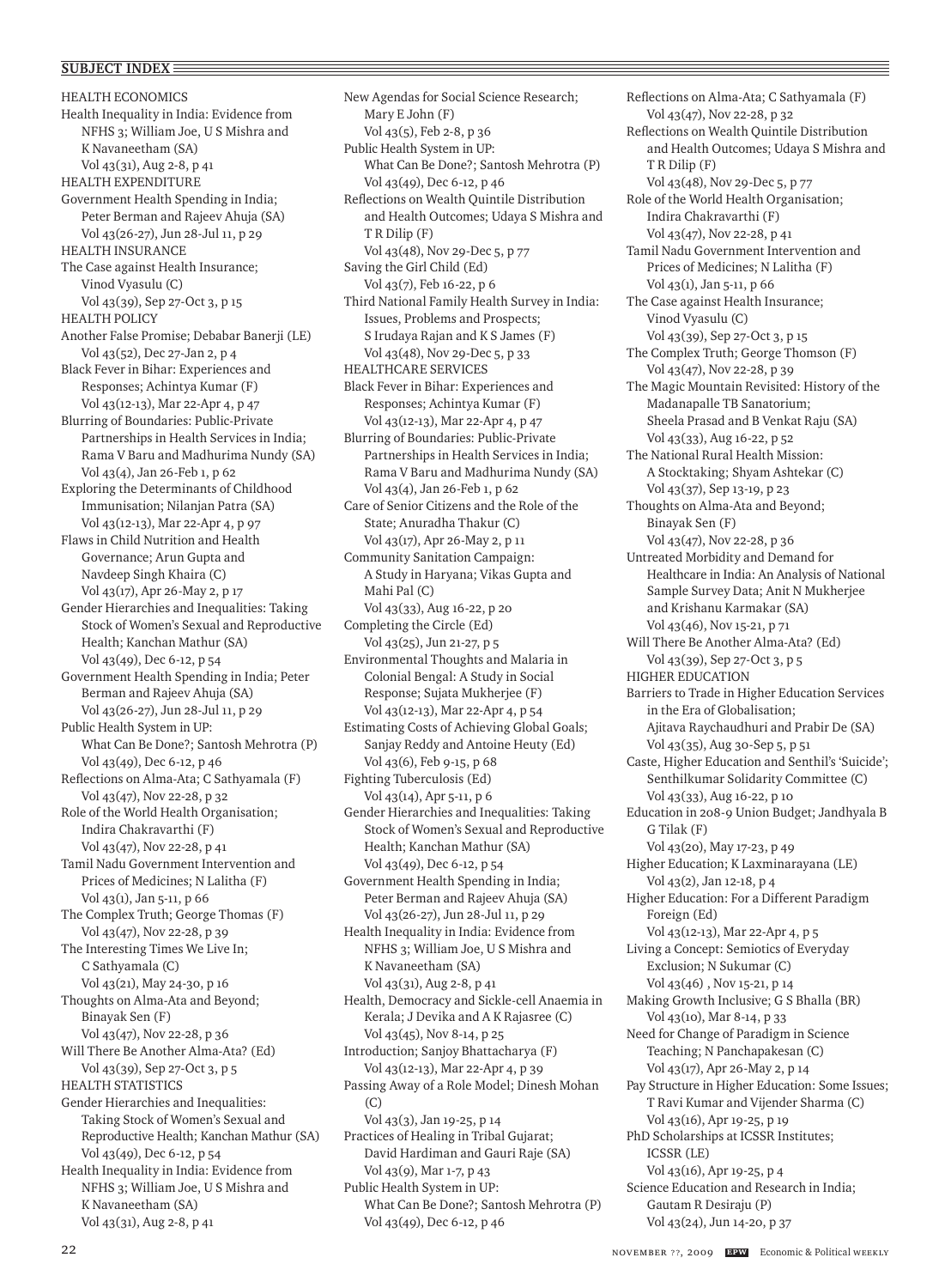## $\equiv$  **SUBJECT INDEX**

Science Research in India: Universities, Research Institutes and Everything In-between; Anita Mehta (D) Vol 43(41), Oct 11-17, p 67 Traditional Sources of Financing Higher Education; K R Shah (D) Vol 43(7), Feb 16-22, p 74 HIMACHAL PRADESH Care of Senior Citizens and the Role of the State; Anuradha Thakur (C) Vol 43(17), Apr 26-May 2, p 11 Himachal Pradesh Elections: An Analysis; Prem R Bhardwaj (Ed) Vol 43(2), Jan 12-18, p 13 Nailing the Himachal Pradesh Government's Lies; Tikender Singh Panwar (C) Vol 43(50), Dec 13-19, p 14 Two-Party Rotation Himachal (Ed) Vol 43(2), Jan 12-18, p 6 HIMALAYAS Decentralised Forest Governance in Central Himalayas: A Re-evaluation of Outcomes; Rinki Sarkar (SA) Vol 43(18), May 3-9, p 54 **HINDI** The 'Hindi' of the 'Urdu'; Mehr Afshan Farooqi  $(C)$ Vol 43(9), Mar 1-7, p 18 HINDU LAW A Home of Her Own (Ed) Vol 43(48), Nov 29- Dec 5, p 7 HINDU-MUSLIM RELATIONS Beyond Partition; Rita Manchanda (BR) Vol 43(33), Aug 16-22, p 27 Communal Violence in Indore; Jaya Mehta and Vineet Tiwari (C) Vol 43(30), Jul 26-Aug 1, p 10 Confronting the Reality of Hindutva Terrorism; Praful Bidwai (C) Vol 43(47), Nov 22-28, p 10 Growing Up Hindu and Muslim: How Early Does it Happen?; Latika Gupta (P) Vol 43(6), Feb 9-15, p 35 History, Memory and Localised Constructions of Insecurity; Nida Kirmani (SA) Vol 43(10), Mar 8-14, p 57 Neglected Regional Aspirations in Jammu and Kashmir; Balraj Puri (C) Vol 43(1), Jan 5-11, p 13 Reinvention of Identity; Vithal Rajan (LE) Vol 43(4), Jan 26-Feb 1, p 4 The Cyber Presence of Babri Masjid: History, Politics and Difference in Online Indian Islam; Rohit Chopra (SA) Vol 43(3), Jan 19-25, p 47 HINDUISM Genealogy of Modern Hinduism; Archana Venkatesan (BR) Vol 43(37), Sep 13-19, p 29 Hindutva's Terrorism Links (Ed) Vol 43(46), Nov 15-21, p 5 Reinvention of Identity; Vithal Rajan (LE) Vol 43(4), Jan 26-Feb 1, p 4 HINDUS God Delusion at Work: My Indian Travel Diary; Meera Nanda (C) Vol 43(42), Oct 18-24, p 15

Historicity of Amarnath; Rashneek Kher (LE) Vol 43(32), Aug 9-15, p 4 State Cultivation of the Amarnath Yatra; Gautam Navlakha (C) Vol 43(30), Jul 26-Aug 1, p 17 HINDUTVA Confronting the Reality of Hindutva Terrorism; Praful Bidwai (C) Vol 43(47), Nov 22-28, p 10 Doing a *Rashomon* on the Hindutva Cases; Vinay Sitapati (F) Vol 43(10), Mar 8-14, p 72 GPD and Hindu Liberals; Homi Byramji (LE) Vol 43(12-13), Mar 22-Apr 4, p 114 Hindutva's Terrorism Links (Ed) Vol 43(46), Nov 15-21, p 5 Modi and Gujarati 'Asmita'; Tridip Suhrud (C) Vol 43(1), Jan 5-11, p 11 Politics of Art; GPD (F) Vol 43(20), May 17-23, p 8 The Hindutva Underground: Hindu Nationalism and the Indian National Congress in Late Colonial and Early Post-colonial India; Manu Bhagavan (SA) Vol 43(37), Sep 13-19, p 39 Why Ban the Bajrang Dal?; Harish Dhawan and Nagraj Adve (LE) Vol 43(42), Oct 18-24, p 4 HISTORIANS A 'Samvad' with Ramachandra Guha; Nonica Datta (D) Vol 43(40), Oct 4-10, p 81 The Historian and 'His' Others: A Response to Ramachandra Guha; Nivedita Menon (D) Vol 43(40), Oct 4-10, p 73 HISTORICAL RESEARCH A 'Samvad' with Ramachandra Guha; Nonica Datta (D) Vol 43(40), Oct 4-10, p 81 Contemporary History; Sujata Menon (LE) Vol 43(32), Aug 9-15, p 90 The Demands of Contemporary History: A Comment; Sasheej Hegde (D) Vol 43(40), Oct 4-10, p 77 The Historian and 'His' Others: A Response to Ramachandra Guha; Nivedita Menon (D) Vol 43(40), Oct 4-10, p 73 **HISTORY** A 'Samvad' with Ramachandra Guha; Nonica Datta (D) Vol 43(40), Oct 4-10, p 81 D D Kosambi and the Study of Early Indian Coins; B D Chattopadhyaya (F) Vol 43(30), Jul 26-Aug 1, p 97 Early Indian History and the Legacy of D D Kosambi; Romila Thapar (F) Vol 43(30), Jul 26-Aug 1, p 43 Ecology as Constraint on British Rule; Rohan D'Souza (BR) Vol 43(48), Nov 29-Dec 5, p 26 Ex-Criminal Tribes of Punjab; Birinder Pal Singh (SA) Vol 43(51), Dec 20-26, p 59 From 50 Years Ago (Ed) Vol 43(21), May 24-30, p 7

Kosambi's Archaeology; Shereen Ratnagar (F) Vol 43(30), Jul 26-Aug 1, p 71 Kosambi, Marxism and Indian History; Irfan Habib (F) Vol 43(30), Jul 26-Aug 1, p 85 Merchant Tales and the Emergence of the Novel in Hindi; Vasudha Dalmia (SA) Vol 43(34), Aug 23-29, p 43 Portuguese India, the Politics of Print and a Questionable Modernity; Teotonio R de Souza (BR) Vol 43(33), Aug 16-22, p 31 The Demands of Contemporary History: A Comment; Sasheej Hegde (D) Vol 43(40), Oct 4-10, p 77 The Historian and 'His' Others: A Response to Ramachandra Guha; Nivedita Menon (D) Vol 43(40), Oct 4-10, p 73 The Kosambi Effect: A Hermeneutic Turn That Shook Indian Historiography; Rajan Gurukkal (F) Vol 43(30), Jul 26-Aug 1, p 89 The Lily and the Mud: D D Kosambi on Religion; Kunal Chakrabarti (F) Vol 43(30), Jul 26-Aug 1, p 60 The Novelist as Conjuror: The Power of Make-Believe Worlds; Ruby Lal (BR) Vol 43(41), Oct 11-17, p 33 'They Shall Not Pass' (Ed) Vol 43(8), Feb 23-29, p 6 HISTORY EDUCATION 'They Shall Not Pass' (Ed) Vol 43(8), Feb 23-29, p 6 HOME LOAN From the Subprime to the Ridiculous; T T Ram Mohan (F) Vol 43(45), Nov 8-14, p 12 India's Sub-prime Fears; C P Chandrasekhar (F) Vol 43(32), Aug 9-15, p 8 Seven Triggers of the US Financial Crisis; Rajendra Chitale (C) Vol 43(44), Nov 1-7, p 20 The Problem as Solution; C P Chandrasekhar (BR) Vol 43(42), Oct 18-24, p 29 HOMOSEXUALITY Denial of Rights to Sexual Minorities (Ed) Vol 43(43), Oct 25-31, p 6 Section 377: No Jurisprudential Basis; Animesh Sharma (C) Vol 43(46), Nov 15-21, p 12 HOSPITALS Vulnerable to Exploitation (Ed) Vol 43(31), Aug 2-8, p 6 HOUSEHOLD SAVINGS Growth Record of the Indian Economy, 1950-208: A Story of Sustained Savings and Investment; Rakesh Mohan (SA) Vol 43(19), May 10-16, p 61 HUMAN DEVELOPMENT Engendering Governance (BR) Vol 43(42), Oct 18-24, p 32 Increasing Life Expectancy and the Elderly; Ashish Bose (C) Vol 43(32), Aug 9-15, p 41 HUMAN RIGHTS Confrontation, Complicity, or Selectivity? (Ed) Vol 43(8), Feb 23-29, p 5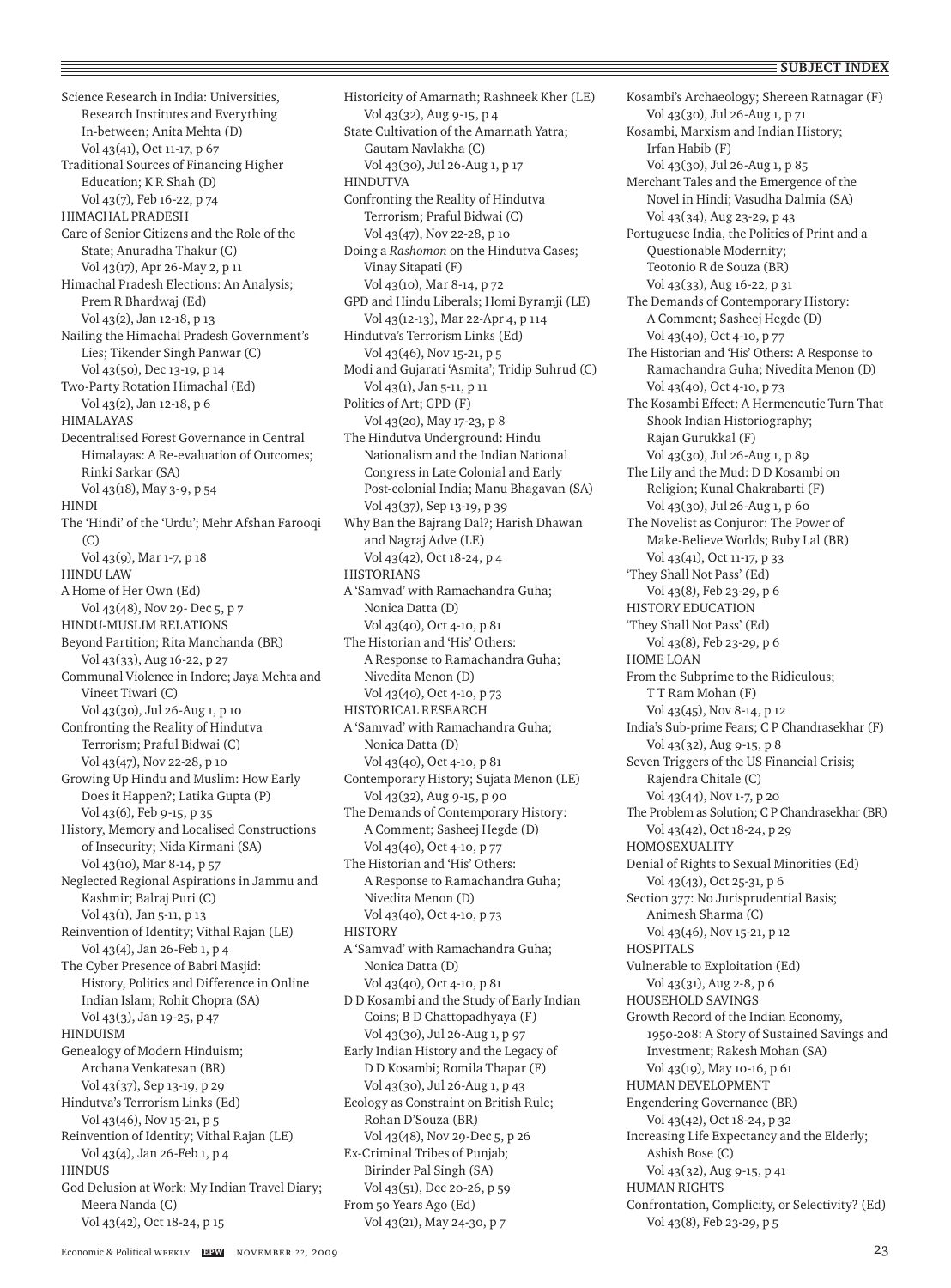Curbing Civil Liberties; Mahasweta Devi, Girish Karnad, Habib Tanvir, Arundhati Roy and Rajendra Yadav (LE) Vol 43(8), Feb 23-29, p 4 Denial of Rights to Sexual Minorities (Ed) Vol 43(43), Oct 25-31, p 6 The Interesting Times We Live In; C Sathyamala (C) Vol 43(21), May 24-30, p 16 The NHRC on Salwa Judum: A Most Friendly Inquiry; K Balagopal (C) Vol 43(51), Dec 20-26, p 10 Suppression of Dissent; Nagraj Adve and Harish Dhawan (LE) Vol 43(2), Jan 12-18, p 4 HUNGER AND STARVATION Endemic Hunger in West Bengal; Rajat Roy (C) Vol 43(18), May 3-9, p 21 Living with Hunger: Deprivation among the Aged, Single Women and People with Disability; Harsh Mander (SA) Vol 43(17), Apr 26-May 2, p 87 Starvation Deaths and 'Primitive Tribal Groups'; Reetika Khera (C) Vol 43(52), Dec 27-Jan 2, p 11 Starving India; Kripa Shankar (BR) Vol 43(30), Jul 26-Aug 1, p 32 HYDERABAD An Exercise in Nostalgia; Vithal Rajan (BR) Vol 43(25), Jun 21-27, p 27 From 50 Years Ago (22 November 208) (Ed) Vol 43(47), Nov 22-27, p 7 On Metro Rail Systems; C Ramachandraiah  $(I.E)$ Vol 43(11), Mar 15-21, p 4 HYDRO ENERGY Hydropower in Uttarakhand: Is 'Development' the Real Objective?; Dunu Roy (C) Vol 43(41), Oct 11-17, p 19 HYDRO-ELECTRIC PROJECTS Hydropower in Uttarakhand: Is 'Development' the Real Objective?; Dunu Roy (C) Vol 43(41), Oct 11-17, p 19 IMF Bretton Woods Institutions and the Rule of Law; Kunibert Raffer (SA) Vol 43(38), Sep 20-26, p 49 How Effective Will the IMF's New Surveillance Framework Be?; Adarsh Kishore and Deepak Mohanty (P) Vol 43(18), May 3-9, p 31 IMF at the Crossroads (Ed) Vol 43(11), Mar 15-21, p 6 India's Economic Growth Dissected; Aditya Bhattacharjea (BR) Vol 43(41), Oct 11-17, p 31 On Reforming the IMF; Esra Bennathan (D) Vol 43(35), Aug 30-Sep 5, p 73 Reforming the IMF in a New Global Order; Deena Khatkhate (P) Vol 43(14), Apr 5-11, p 32 Revisiting Proposals for Reforming the IMF; Iqbal Zaidi (D) Vol 43(35), Aug 30-Sep 5, p 78 Sovereign Wealth Funds: Western Fears; T T Ram Mohan (C) Vol 43(15), Apr 12-18, p 8

The Future of the International Monetary Fund; Warren Coats (D) Vol 43(35), Aug 30-Sep 5, p 72 IMMIGRATION An Exercise in Nostalgia; Vithal Rajan (BR) Vol 43(25), Jun 21-27, p 27 Malay Majoritarianism and Marginalised Indians; Vibhanshu Shekhar (C) Vol 43(8), Feb 23-29, p 22 Of Fanás and Forecastles: The Indian Ocean and Some Lost Languages of the Age of Sail; Amitav Ghosh (SA) Vol 43(25), Jun 21-27, p 56 IMMUNISATION PROGRAMME Exploring the Determinants of Childhood Immunisation; Nilanjan Patra (SA) Vol 43(12-13), Mar 22-Apr 4, p 97 IMPERIALISM Can We Discuss Imperialism Today without Discussing the Empire?; Ranabir Samaddar (BR) Vol 43(49), Dec 6-12, p 42 Unveiling the Ties between US Imperialism and Al Qaida; Rajen Harshe (F) Vol 43(51), Dec 20-26, p 67 INCOME Dissecting India's Unorganised Sector; Dipak Mazumdar (RA) Vol 43(6), Feb 9-15, p 27 INCOME TAX Analysis of Fringe Benefits Tax and Its Collection Pattern; Praveen Kishore  $(SA)$ Vol 43(33), Aug 16-22, p 41 Harassing a Kashmiri; Sabha Hussien (LE) Vol 43(12-13), Mar 22-Apr 4, p 113 INDEPENDENCE MOVEMENT The Demands of Contemporary History: A Comment; Sasheej Hegde (D) Vol 43(40), Oct 4-10, p 77 Farewell to Virtue; K S Krishnaswamy (LE) Vol 43(38), Sep 20-26, p 4 From 50 Years Ago (1 March 208) (Ed) Vol 43(9), Mar 1-7, p 7 Remembering Sylhet; B K Bhattacharya (LE) Vol 43(44), Nov 1-7, p 4 Two Responses to 1857 in the Centenary Year; Rudrangshu Mukherjee (SA) Vol 43(24), Jun 14-20, p 51 INDIA-AFRICA RELATIONS Material and Moral Foundations of India's Africa Policy; Deepak Malghan and Hema Swaminathan (C) Vol 43(19), May 10-16, p 21 INDIA-BANGLADESH RELATIONS On a Bumpy Road to Elections; Farid Bakht (F) Vol 43(22), May 31-Jun 6, p 8 Time to Do Deals?; Farid Bakht (F) Vol 43(31), Aug 2-8, p 8 Trouble on the Friendship Express?; Antara Datta (C) Vol 43(21), May 24-30, p 13 INDIA-CHINA RELATIONS A Visit of Substance (Ed) Vol 43(3), Jan 19-25, p 6

Does a Free Trade Agreement with ASEAN Make Sense?; Parthapratim Pal and Mitali Dasgupta (C) Vol 43(46), Nov 15-21, p 8 India-China Relations: Towards a 'Shared Vision'; Alka Acharya (C) Vol 43(4), Jan 26-Feb 1, p 10 The Case for Restraint on Tibet; Srinath Raghavan (C) Vol 43(14), Apr 5-11, p 11 INDIA-FRANCE RELATIONS India Viewed from France; Jean-Joseph Boillot and Gopal Ranjan (LE) Vol 43(7), Feb 16-22, p 4 INDIA-IRAN RELATIONS The Economics of Iran-Pakistan-India Natural Gas Pipeline; Anoop Singh (SA) Vol 43(37), Sep 13-19, p 57 INDIA-JAPAN RELATIONS Explaining the Japanese Enigma; Partha S Ghosh (BR) Vol 43(4), Jan 26-Feb 1, p 33 INDIA-PAKISTAN RELATIONS A Decade after Pokhran and Chagai (Ed) Vol 43(20), May 17-23, p 6 After the Mumbai Tragedy; Jayadeva Uyangoda (F) Vol 43(51), Dec 20-26, p 8 Moment of Truth for Pakistan's Elected Government; Haris Gazdar (F) Vol 43(49), Dec 6-12, p 8 Terror, Force and Diplomacy; Shrinath Bhagavan (C) Vol 43(49), Dec 6-12, p 10 INDIA-RUSSIA RELATIONS India and the Eurasian Geopolitical Space; Rama Sampath Kumar (BR) Vol 43(44), Nov 1-7, p 29 INDIA-SRI LANKA RELATIONS Humanitarian Crisis in Sri Lanka's 'Final Battle' (Ed) Vol 43(42) , Oct 18-24, p 7 The Discreet Charm of India; Jayadeva Uyangoda (F) Vol 43(8), Feb 23-29, p 8 INDIA-UNITED STATES RELATIONS Bent on Strategic Embrace (Ed) Vol 43(26-27), Jun 28-Jul 11, p 5 Discourses on the Nuclear Deal: Persistence of Independence; Kate Helen Sullivan (F) Vol 43(3), Jan 19-25, p 73 'National Interest' Not the Issue in Nuclear Deal; Aniket Alam (C) Vol 43(39), Sep 27-Oct 3, p 12 Nuclear Issue as Hollow as 'India Shining'; Jawid Laiq (C) Vol 43(31), Aug 2-8, p 15 US-India Relations during the Cold War; Ninan Koshy (BR) Vol 43(47), Nov 22-28, p 47 INDIANS Ethnic Protests in Malaysia (Ed) Vol 43(1), Jan 5-11, p 7 Malay Majoritarianism and Marginalised Indians; Vibhanshu Shekhar (C) Vol 43(8), Feb 23-29, p 22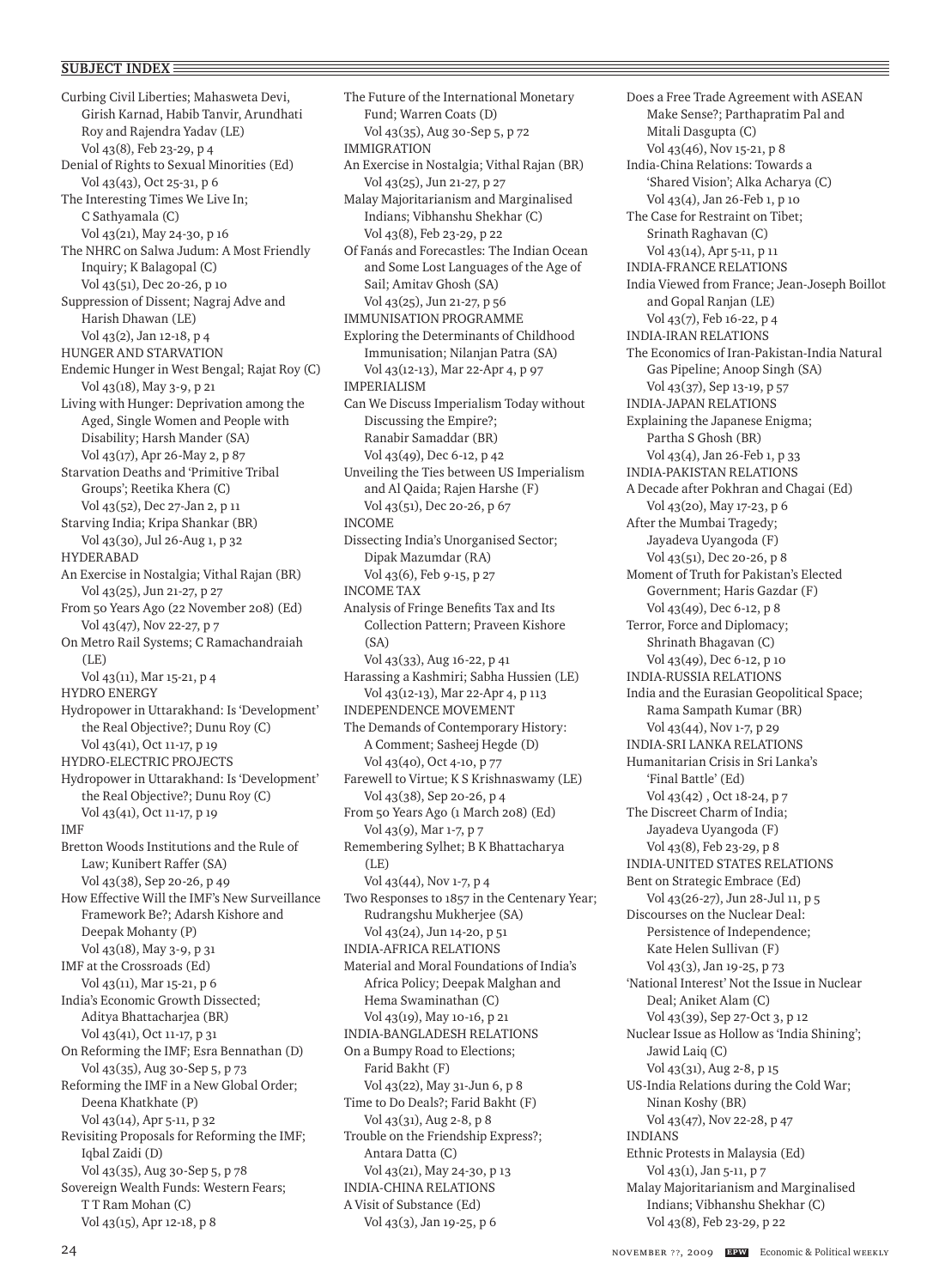#### $\equiv$  **SUBJECT INDEX**

INDORE

Communal Violence in Indore; Jaya Mehta and Vineet Tiwari (C) Vol 43(30), Jul 26-Aug 1, p 10 INDUSTRIAL BANKS From 50 Years Ago (22 March 208) (Ed) Vol 43(12-13), Mar 22-Apr 4, p 7 INDUSTRIAL CREDIT From 50 Years Ago (22 March 208) (Ed) Vol 43(12-13), Mar 22-Apr 4, p 7 INDUSTRIAL EFFLUENTS Pollution in the Mahanadi: Urban Sewage, Industrial Effluents and Biomedical Waste; Manipadma Jena (F) Vol 43(20), May 17-23, p 88 INDUSTRIAL ENTERPRISES Labour under Stress: Findings from a Survey; Sunanda Sen and Byasdeb Dasgupta (F) Vol 43(3), Jan 19-25, p 65 Meddling with Comparative Advantage?; C Veeramani (BR) Vol 43(19), May 10-16, p 34 Social Enterprises in the Competitive Era; P M Mathew (C) Vol 43(38), Sep 20-26, p 22 INDUSTRIAL ESTATES Is the Struggle for Livelihood a Criminal Offence?; Debaranjan (C) Vol 43(2), Jan 12-18, p 19 Special Economic Zones in India; Preeti Sampat (C) Vol 43(28), Jul 12-18, p 25 INDUSTRIAL GROWTH AND DEVELOPMENT India's Recent Economic Growth: A Closer Look; R Nagaraj (SA) Vol 43(15), Apr 12-18, p 55 Pensioners' Paradise to IT: The Fallacy That Is Bangalore; Suchitra J Y and C K Nandakumar (C) Vol 43(3), Jan 19-25, p 16 Rural Industrialisation and Spatial Inequality in China, 1978-206; Chris Bramall (F) Vol 43(52), Dec 27-Jan 2, p 43 Savage War for 'Development'; Gautam Navlakha (C) Vol 43(16), Apr 19-25, p 16 Socialism and the Second Industrial Revolution; K Vijayachandran (D) Vol 43(33), Aug 16-22, p 74 The Other Side of Soviet Industrialisation; Arup Kumar Sen (LE) Vol 43(11), Mar 15-21, p 4 INDUSTRIAL LABOUR Labour, Class and Economy: Rethinking Trade Union Struggle; Anjan Chakrabarti and Anup Kumar Dhar (RL) Vol 43(22), May 31-Jun 6, p 73 INDUSTRIAL POLICY Rural Industrialisation and Spatial Inequality in China, 1978-206; Chris Bramall (F) Vol 43(52), Dec 27-Jan 2, p 43 Small Business Experiences; M H Bala Subrahmanya (BR) Vol 43(40), Oct 4-10, p 31 Special Economic Zones in India; Preeti Sampat (C) Vol 43(28), Jul 12-18, p 25

Tata Motors in Singur: A Step towards Industrialisation or Pauperisation?; Nirmal Kumar Chandra (SA) Vol 43(50), Dec 13-19, p 36 The Konkan Packaging Company of Goa; Rahul Goswami (C) Vol 43(6), Feb 9-15, p 10 The Nano and Good Governance in Gujarat; Nikita Sud (C) Vol 43(50), Dec 13-19, p 13 The Other Side of Soviet Industrialisation; Arup Kumar Sen (LE) Vol 43(11), Mar 15-21, p 4 INDUSTRIAL PRICES Concentration-Markup Relationship in Indian Manufacturing Sector; Pulak Mishra (RA) Vol 43(39), Sep 27-Oct 3, p 75 INDUSTRIAL PRODUCTION Concentration-Markup Relationship in Indian Manufacturing Sector; Pulak Mishra (RA) Vol 43(39), Sep 27-Oct 3, p 75 Many Sides of Growth (Ed) Vol 43(6), Feb 9-15, p 5 Memorandum of Understanding and Business Performance Appraisal of the Public Sector; R Venkatesan (RA) Vol 43(39), Sep 27-Oct 3, p 82 INDUSTRIAL RELATIONS Class in Industrial Disputes: Case Studies from Bangalore; Supriya RoyChowdhury (RL) Vol 43(22), May 31-Jun 6, p 28 Dedicated to Social Justice; N G R Prasad (BR) Vol 43(12-13), Mar 22-Apr 4, p 28 Employee Voice and Collective Formation in Indian ITES-BPO Industry; Philip Taylor, Ernesto Noronha, Dora Scholarios and Premilla D'Cruz (RL) Vol 43(22), May 31-Jun 6, p 37 INDUSTRIAL RESEARCH Bringing Academic Rigour to the Field of Entrepreneurship in India; Abhijit Bhattacharya (RA) Vol 43(39), Sep 27-Oct 3, p 87 INDUSTRIAL STATISTICS Concentration-Markup Relationship in Indian Manufacturing Sector; Pulak Mishra (RA) Vol 43(39), Sep 27-Oct 3, p 75 INFANT AND CHILD MORTALITY Factors Contributing to the Declining Trend in Sex: Differentials in Mortality in India; D Jayaraj (SA) Vol 43(32), Aug 9-15, p 61 INFANTICIDE Dispensable Daughters and Bachelor Sons: Sex Discrimination in North India; Ravinder Kaur (SA) Vol 43(30), Jul 26-Aug 1, p 19 INFLATION Agflation and the Public Distribution System; M H Suryanarayana (C) Vol 43(18), May 3-9, p 13 Beast of Inflation (Ed) Vol 43(14), Apr 5-11, p 5 Early Warnings of Inflation in India; Rudrani Bhattacharya, Ila Patnaik and Ajay Shah  $(SA)$ Vol 43(49), Dec 6-12, p 62

Impact of Anti-Inflation Measures (MGFM) Vol 43(19), May 10-16, p 89 Inflation and Public Policy: Contemporary Dilemmas; Sugata Marjit (C) Vol 43(36), Sep 6-12, p 12 Nature of Current Inflation in Food Prices; R Sthanumoorthy (C) Vol 43(40), Oct 4-10, p 17 Price Indices and Inflation Rates; T N Srinivasan (SA) Vol 43(26-27), Jun 28-Jul 11, p 217 The Accumulation Process in the Period of Globalisation; Prabhat Patnaik (P) Vol 43(26-27), Jun 28-Jul 11, p 18 Understanding Recent Trends in Inflation; Neha Batura (F) Vol 43(24), Jun 14-20, p 18 INFORMAL SECTOR Homeworkers in Value Chains; Jeemol Unni (BR) Vol 43(35), Aug 30-Sep 5, p 31 Regulating Domestic Work; Neetha N (C) Vol 43(37), Sep 13-19, p 26 INFORMATION AND COMMUNICATION **TECHNOLOGY** Can Trade Liberalisation Bridge the Digital Divide? Assessing the Information Technology Agreement; K J Joseph and Govindan Parayil (SA) Vol 43(1), Jan 5-11, p 46 Internet Governance and Development Agenda; Gurumurthy Kasinathan and Anita Gurumurthy (C) Vol 43(14), Apr 5-11, p 19 Pensioners' Paradise to IT: The Fallacy That Is Bangalore; Suchitra J Y and C K Nandakumar (C) Vol 43(3), Jan 19-25, p 16 The IT/ITES Sector and Economic Policy at the Sub-national Level in India; Francis Hutchinson and P Vigneswara Ilavarasan (SA) Vol 43(46), Nov 15-21, p 64 INFORMATION SOCIETY Internet Governance and Development Agenda; Gurumurthy Kasinathan and Anita Gurumurthy (C) Vol 43(14), Apr 5-11, p 19 INFORMATION TECHNOLOGY Employee Voice and Collective Formation in Indian ITES-BPO Industry; Philip Taylor, Ernesto Noronha, Dora Scholarios and Premilla D'Cruz (RL) Vol 43(22), May 31-Jun 6, p 37 INFRASTRUCTURE DEVELOPMENT Deficient Public Infrastructure and Private Costs:Evidence for the Water Sector; Lekha S Chakraborty (F) Vol 43(31), Aug 2-8, p 65 Globalisation of Urban India; N Sridharan (BR) Vol 43(10), Mar 8-14, p 26 Inclusions and Exclusions; Darshini Mahadevia (BR) Vol 43(5), Feb 2-8, p 42 Land Acquisition and National Highways; Biswanath Debnath (LE) Vol 43(31), Aug 2-8, p 4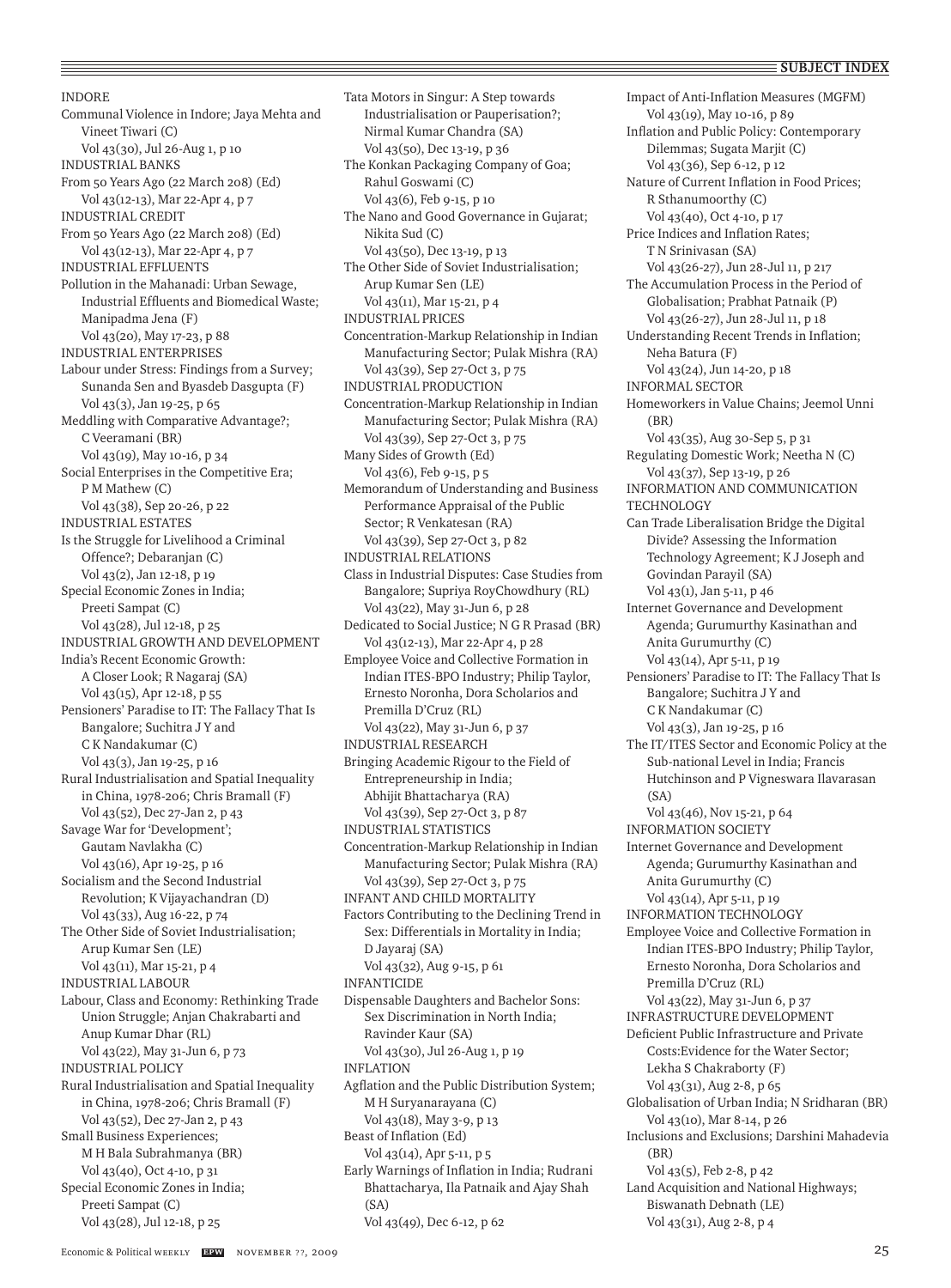Mumbai and Shanghai; Kala Seetharam Sridhar (LE) Vol 43(37), Sep 13-19, p 4 One Size Does Not Fit All; Darshini Mahadevia (BR) Vol 43(24), Jun 14-20, p 32 INFRASTRUCTURE FINANCE One Size Does Not Fit All; Darshini Mahadevia (BR) Vol 43(24), Jun 14-20, p 32 INTEREST RATES A Heady Brew (Ed) Vol 43(5), Feb 2-8, p 5 Choosing the Right Instrument (Ed) Vol 43(18), May 3-9, p 5 Do Interest Rates Matter for Stock Markets?; Chakradhara Panda (SA) Vol 43(17), Apr 26-May 2, p 107 Inflation and Public Policy: Contemporary Dilemmas; Sugata Marjit (C) Vol 43(36), Sep 6-12, p 12 Inverted Yield Curve; EPW Research Foundation (MMR) Vol 43(30), Jul 26-Aug 1, p 24 Monetary Policy; Anuradha Patnaik (LE) Vol 43(21), May 24-30, p 74 Tightening of Liquidity (F) Vol 43(28), Jul 12-18, p 193 INTERNATIONAL AFFAIRS A Bloc for Central Asia (Ed) Vol 43(38), Sep 20-26, p 7 INTERNATIONAL ECONOMIC RELATIONS Entertaining Reflections; K S Krishnaswamy (BR) Vol 43(26-27), Jun 28-Jul 11, p 83 Faltering National and Global Growth Prospects; Arun Kumar (C) Vol 43(28), Jul 12-18, p 15 Sovereign Wealth Funds: Western Fears; T T Ram Mohan (C) Vol 43(15), Apr 12-18, p 8 World History in Statistics; Tirthankar Roy (BR) Vol 43(16), Apr 19-25, p 29 INTERNATIONAL FINANCE The Future of the International Monetary Fund; Warren Coats (D) Vol 43(35), Aug 30-Sep 5, p 72 How Effective Will the IMF's New Surveillance Framework Be?; Adarsh Kishore and Deepak Mohanty (P) Vol 43(18), May 3-9, p 31 On Reforming the IMF; Esra Bennathan (D) Vol 43(35), Aug 30-Sep 5, p 73 United Nations as a Forum for Reform of Global Institutions; Barry Herman (C) Vol 43(45), Nov 8-14, p 15 INTERNATIONAL POLITICS NATO Seeks a Foothold in Central Asia (Ed) Vol 43(20), May 17-23, p 6 INTERNATIONAL RELATIONS Zionists and the US Joint Intelligence Report; James Petras (C) Vol 43(1), Jan 5-11, p 20 INTERNATIONAL TRADE A Doha Failure Once More (Ed) Vol 43(51), Dec 20-26, p 6

Contravening the Doha Mandate (Ed) Vol 43(15), Apr 12-18, p 5 Dispute Settlement System at the World Trade Organisation; Atul Kaushik (C) Vol 43(2), Jan 12-18, p 26 End of the 'Development' Round (Ed) Vol 43(32), Aug 9-15, p 5 High Stakes in the WTO's Mini-ministerial; A Correspondent (C) Vol 43(29), Jul 19-25, p 14 Imbalances Remain in the WTO Texts of 6 December 208; Martin Khor (C) Vol 43(52), Dec 27-Jan 2, p 8 Regional Trade Agreements and Improved Market Access in Developed Countries: The Evidence; Parthapratim Pal (SA) Vol 43(48), Nov 29-Dec 5, p 83 Will Accra Affect Development Mandate of UNCTAD?; Linu Mathew Philip and Karthy Nair (C) Vol 43(24), Jun 14-20, p 23 INTERNET Internet Governance and Development Agenda; Gurumurthy Kasinathan and Anita Gurumurthy (C) Vol 43(14), Apr 5-11, p 19 The Cyber Presence of Babri Masjid: History, Politics and Difference in Online Indian Islam; Rohit Chopra (SA) Vol 43(3), Jan 19-25, p 47 INVESTMENT Growth Record of the Indian Economy, 1950-208: A Story of Sustained Savings and Investment; Rakesh Mohan (SA) Vol 43(19), May 10-16, p 61 IRAN Israel's Concerns and Iran's Nuclear Programme; Ahmad Reza Babaei (C) Vol 43(6), Feb 9-15, p 21 IRAN-ISREAL RELATIONS Israel's Concerns and Iran's Nuclear Programme; Ahmad Reza Babaei (C) Vol 43(6), Feb 9-15, p 21 IRAQ Five Years of War; Zia Mian (F) Vol 43(12-13), Mar 22-Apr 4, p 8 When Reconciliation Is the Object, Does the Truth Matter?; Sukumar Muralidharan (BR) Vol 43(4), Jan 26-Feb 1, p 31 IRON AND STEEL INDUSTRY Arcelor-Mittal in Jharkhand; Moushumi Basu  $(C)$ Vol 43(48), Nov 29-Dec 5, p 22 From 50 Years Ago (8 March 208) (Ed) Vol 43(10), Mar 8-14, p 7 IRRIGATION DEVELOPMENT Some Issues in Participatory Irrigation Management; Niranjan Pant (P) Vol 43(1), Jan 5-11, p 30 IRRIGATION POLICY AND MANAGEMENT Groundwater Management and Ownership: Rejoinder; Tushar Shah (D) Vol 43(17), Apr 26-May 2, p 116 Rainfed Authority and Watershed Reforms; Mihir Shah (D) Vol 43(12-13), Mar 22-Apr 4, p 15

Some Issues in Participatory Irrigation Management; Niranjan Pant (P) Vol 43(1), Jan 5-11, p 30 ISLAM Islam and Science: A Comment; Anand Chandavarkar (D) Vol 43(49), Dec 6-12, p 78 Modern Science and Islamic Essentialism; S Irfan Habib (SA) Vol 43(36), Sep 6-12, p 55 Reflections on Deoband's Anti-Terrorism Convention; Yoginder Sikand (C) Vol 43(12-13), Mar 22-Apr 4, p 13 Understanding Islamic Revivalism; Amit Dey (BR) Vol 43(44), Nov 1-7, p 25 ISRAEL Zionists and the US Joint Intelligence Report; James Petras (C) Vol 43(1), Jan 5-11, p 20 JAMMU AND KASHMIR Being Muslim in Jammu; Zafar Choudhary (C) Vol 43(34), Aug 23-29, p 11 Dangerous Portents: A View from Doda; Yoginder Sikand (C) Vol 43(35), Aug 30-Sep 5, p 19 Deadly Cocktail (Ed) Vol 43(29), Jul 19-25, p 6 Electioneering in Kashmir: Overlap between Separatist and Mainstream Political Space; Rekha Chowdhary (C) Vol 43(28), Jul 12-18, p 22 Historicity of Amarnath; Rashneek Kher (LE) Vol 43(32), Aug 9-15, p 4 Independence, Autonomy and Freedom in Kashmir?; Balraj Puri (C) Vol 43(12-13), Mar 22-Apr 4, p 20 India and Kashmir (Ed) Vol 43(37), Sep 13-19, p 5 Investigation in Kashmir; Harish Dhawan (LE) Vol 43(35), Aug 30-Sep 5, p 4 Jammu and Kashmir: The Issue of Regional Autonomy; Balraj Puri (C) Vol 43(34), Aug 23-29, p 8 Jammu and Kashmir: Winning a Battle Only to Lose the War?; Gautam Navlakha (P) Vol 43(45), Nov 8-14, p 43 Murderous Attack; Harish Dhawan (LE) Vol 43(28), Jul 12-18, p 4 Neglected Regional Aspirations in Jammu and Kashmir; Balraj Puri (C) Vol 43(1), Jan 5-11, p 13 Reflections on Democratic Decentralisation in J & K; Ashish Saxena (C) Vol 43(9), Mar 1-7, p 21 Resentment Persists in Kashmir; Gautam Navlakha (C) Vol 43(6), Feb 9-15, p 13 State Cultivation of the Amarnath Yatra; Gautam Navlakha (C) Vol 43(30), Jul 26-Aug 1, p 17 'We Fight, Therefore We Are'; Gautam Navlakha (BR) Vol 43(15), Apr 12-18, p 46 JAPAN Explaining the Japanese Enigma; Partha S Ghosh (BR) Vol 43(4), Jan 26-Feb 1, p 33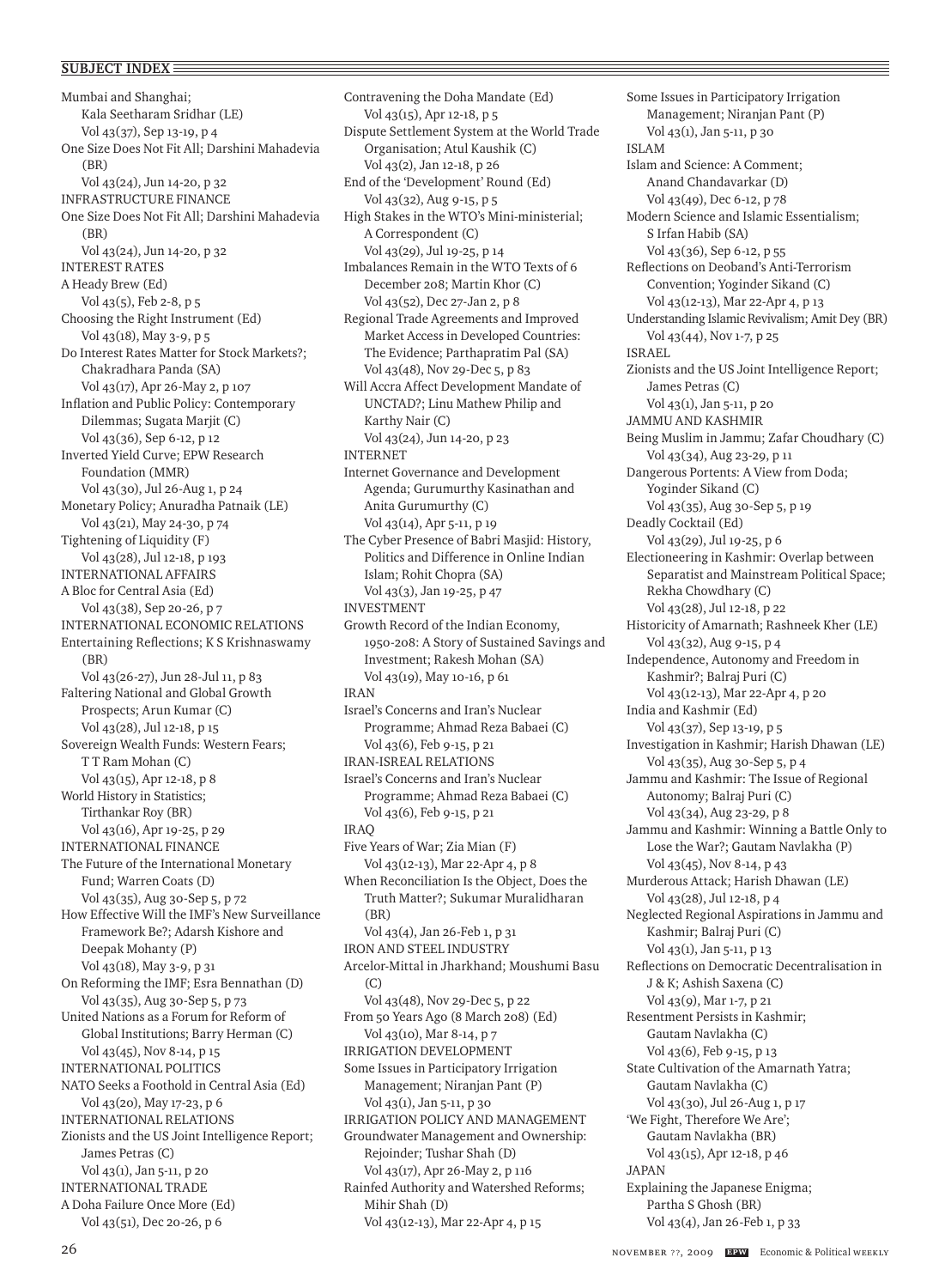Small Business Experiences; M H Bala Subrahmanya (BR) Vol 43(40), Oct 4-10, p 31 JHARKHAND Arcelor-Mittal in Jharkhand; Moushumi Basu (C) Vol 43(48), Nov 29-Dec 5, p 22 NREGA and the Death of Tapas Soren; Anish Vanaik (C) Vol 43(30), Jul 26-Aug 1, p 8 JOURNALISTS Harassment of Ashis Nandy; Veena Das, Homi Bhabha, Pratap Bhanu Mehta, Sanjay Subrahmaniam and Flavia Agnes (LE) Vol 43(25), Jun 21-27, p 4 JUDICIARY A Father's Voice; Thomas Ferreira (LE) Vol 43(41), Oct 11-17, p 4 Analysis of New Legal Discourse behind Delhi's Slum Demolitions; D Asher Ghertner (SA) Vol 43(20), May 17-23, p 57 Appeal for Justice; Jaya Ghosh, Amithabh Mitra, Gyanendra Pandey, Reshma Nigam and Jaya Vatsyayan (LE) Vol 43(38), Sep 20-26, p 4 Branded for Life (Ed) Vol 43(40), Oct 4-10, p 6 Challenges before the Reservation Discourse; Suhas Palshikar (C) Vol 43(17), Apr 26-May 2, p 8 Changes in Law, What about Mindsets? (Ed) Vol 43(19), May 10-16, p 6 Confrontation, Complicity, or Selectivity? (Ed) Vol 43(8), Feb 23-29, p 5 Darfur: Primary Accumulation and Genocide; Dev Nathan (C) Vol 43(35), Aug 30-Sep 5, p 23 Doing a *Rashomon* on the Hindutva Cases; Vinay Sitapati (F) Vol 43(10), Mar 8-14, p 72 Films and Free Speech; A G Noorani (CL) Vol 43(18), May 3-9, p 11 From 50 Years Ago (20 September 208) (Ed) Vol 43(38), Sep 20-26, p 7 India Needs a Refugee Law; Saurabh Bhattacharjee (F) Vol 43(9), Mar 1-7, p 71 Justice for Bilkis Bano (Ed) Vol 43(4), Jan 26-Feb 1, p 7 Lawless Lawyers; A G Noorani (C) Vol 43(40), Oct 4-10, p 13 Myth of Judicial Overreach; Sidharth Sharma (C) Vol 43(10), Mar 8-14, p 15 Narco-Analysis and the Indian Criminal Justice System; P A Sebastian (C) Vol 43(36), Sep 6-12, p 19 New Vistas of Analysis; P Chattopadhyay (LE) Vol 43(34), Aug 23-29, p 4 Quest for Justice: The Gandhian Perspective; Neera Chandhoke (SA) Vol 43(18), May 3-9, p 37 Reading *A K Thakur vs Union of India*: Legal Effect and Significance; Sudhir Krishnaswamy and Madhav Khosla (SA) Vol 43(29), Jul 19-25, p 53 Reclaiming the Judicial Ground; Videh Upadhyay (C) Vol 43(33), Aug 16-22, p 13

Release Afzal Guru; S Seshaiah, K Phulindro, Shashi Bhushan Pathak, S A R Geelani and D Venkateswarlu (LE) Vol 43(21), May 24-30, p 4 Restraining Thin-skinned Fanatics (Ed) Vol 43(37), Sep 13-19, p 7 Sexual Harassment at the Workplace (Ed) Vol 43(26-27), Jun 28-Jul 11, p 6 The Armed Forces Tribunal Act, 207: A Critical Analysis; U C Jha (C) Vol 43(11), Mar 15-21, p 25 The Constitution and Censorship of Plays; A G Noorani (BR) Vol 43(10), Mar 8-14, p 31 The NHRC on Salwa Judum: A Most Friendly Inquiry; K Balagopal (C) Vol 43(51), Dec 20-26, p 10 Turkish Democracy under Siege; Kirsty Hughes (C) Vol 43(22), May 31-Jun 6, p 16 KANDHAMAL Normalcy Far from Returning to Kandhamal; Pramodini Pradhan and Ranjana Padhi (C) Vol 43(44), Nov 1-7, p 11 KARNATAKA 24/7, 'Privatisation' and Water Reform: Insights from Hubli-Dharwad; Priya Sangameswaran, Roopa Madhava and Clifton D'Rozario (SA) Vol 43(14), Apr 5-11, p 60 Caste, Capital and Captaincy in the Karnataka Elections; A R Vasavi (C) Vol 43(24), Jun 14-20, p 10 Grounds for Concern in Karnataka (Ed) Vol 43(22), May 31-Jun 6, p 5 Hegde and Gowda Paved the Way; K S Dakshina Murthy (C) Vol 43(24), Jun 14-20, p 11 Letting a Winnable Election Slip Away: Congress in Karnataka; James Manor (C) Vol 43(41), Oct 11-17, p 23 Why and Where Are the Krishna Waters Disappearing?; Jean-Philippe Venot (C) Vol 43(6), Feb 9-15, p 15 KENYA Aftermath of the Kenyan Crisis; Renu Modi and Seema Shekhawat (C) Vol 43(18), May 3-9, p 25 Kenya: How Much More of Troubled Times?; Parvathi Vasudevan (C) Vol 43(9), Mar 1-7, p 24 Strains in Kenya (Ed) Vol 43(4), Jan 26-Feb 1, p 6 KERALA An Embedded Politics of Civil Society?; Gilbert Sebastian (D) Vol 43(18), May 3-9, p 68 Caste and Landlessness in Kerala: Signals from Chengara; K T Rammohan (C) Vol 43(37), Sep 13-19, p 14 From 50 Years Ago (2 August 208) (Ed) Vol 43(31), Aug 2-8, p 7 Health, Democracy and Sickle-cell Anaemia in Kerala; J Devika and A K Rajasree (C) Vol 43(45), Nov 8-14, p 25

Imagining an Economy of Plenty in Kerala; Pulapre Balakrishnan (C) Vol 43(20), May 17-23, p 14 Kerala's Agricultural Labourers: Victims of a Crisis; S Mohanakumar (C) Vol 43(19), May 10-16, p 27 Memory's Fatal Lure: The Left, the Congress and 'Jeevan' in Kerala; J Devika (C) Vol 43(30), Jul 26-Aug 1, p 13 Post-Demographic Transition Research on Childcare in Kerala; J Devika (C) Vol 43(5), Feb 2-8, p 15 Reforms and the Kerala Model; M A Oommen (Ed) Vol 43(2), Jan 12-18, p 22 Strategy of Zoning in Marine Fisheries: Evidence from Kerala; William Joe (SA) Vol 43(9), Mar 1-7, p 61 Suppression of Dissent; Nagraj Adve and Harish Dhawan (LE) Vol 43(2), Jan 12-18, p 4 Textbooks, Religion and Politics (Ed) Vol 43(33), Aug 16-22, p 5 The Plachimada Struggle; C R Bijoy (BR) Vol 43(46), Nov 15-21, p 35 KHADI AND VILLAGE INDUSTRIES From 50 Years Ago (23 February 208) (Ed) Vol 43(8), Feb 23-29, p 7 KIDNEY TRADE Illegal Kidney Transplants (Ed) Vol 43(5), Feb 2-8, p 6 KOLKATA Squatter Settlements: Urbanised Spaces?; Annapurna Shaw (BR) Vol 43(22), May 31-Jun 6, p 21 **KOSI** The Kosi and the Embankment Story; Dinesh Kumar Mishra (F) Vol 43(46), Nov 15-21, p 47 Kosi: Rising Waters, Dynamic Channels and Human Disasters; Rajiv Sinha (F) Vol 43(46), Nov 15-21, p 42 LABOUR Dissecting India's Unorganised Sector; Dipak Mazumdar (RA) Vol 43(6), Feb 9-15, p 27 Homeworkers in Value Chains; Jeemol Unni (BR) Vol 43(35), Aug 30-Sep 5, p 31 Labour under Stress: Findings from a Survey; Sunanda Sen and Byasdeb Dasgupta (F) Vol 43(3), Jan 19-25, p 65 Manual Labour and Growth; Mihir Shah (LE) Vol 43(51), Dec 20-26, p 4 State Apathy towards Construction Workers (Ed) Vol 43(21), May 24-30, p 5 LABOUR ECONOMICS Colonial Voyages; Nalini Natarajan (BR) Vol 43(52), Dec 27-Jan 2, p 24 Effects of Liberalisation on the Informal Economy; Sarasij Majumder (BR) Vol 43(14), Apr 5-11, p 27 Labour under Stress: Findings from a Survey; Sunanda Sen and Byasdeb Dasgupta (F) Vol 43(3), Jan 19-25, p 65 LABOUR LAWS AND LEGISLATIONS Dedicated to Social Justice; N G R Prasad (BR) Vol 43(12-13), Mar 22-Apr 4, p 28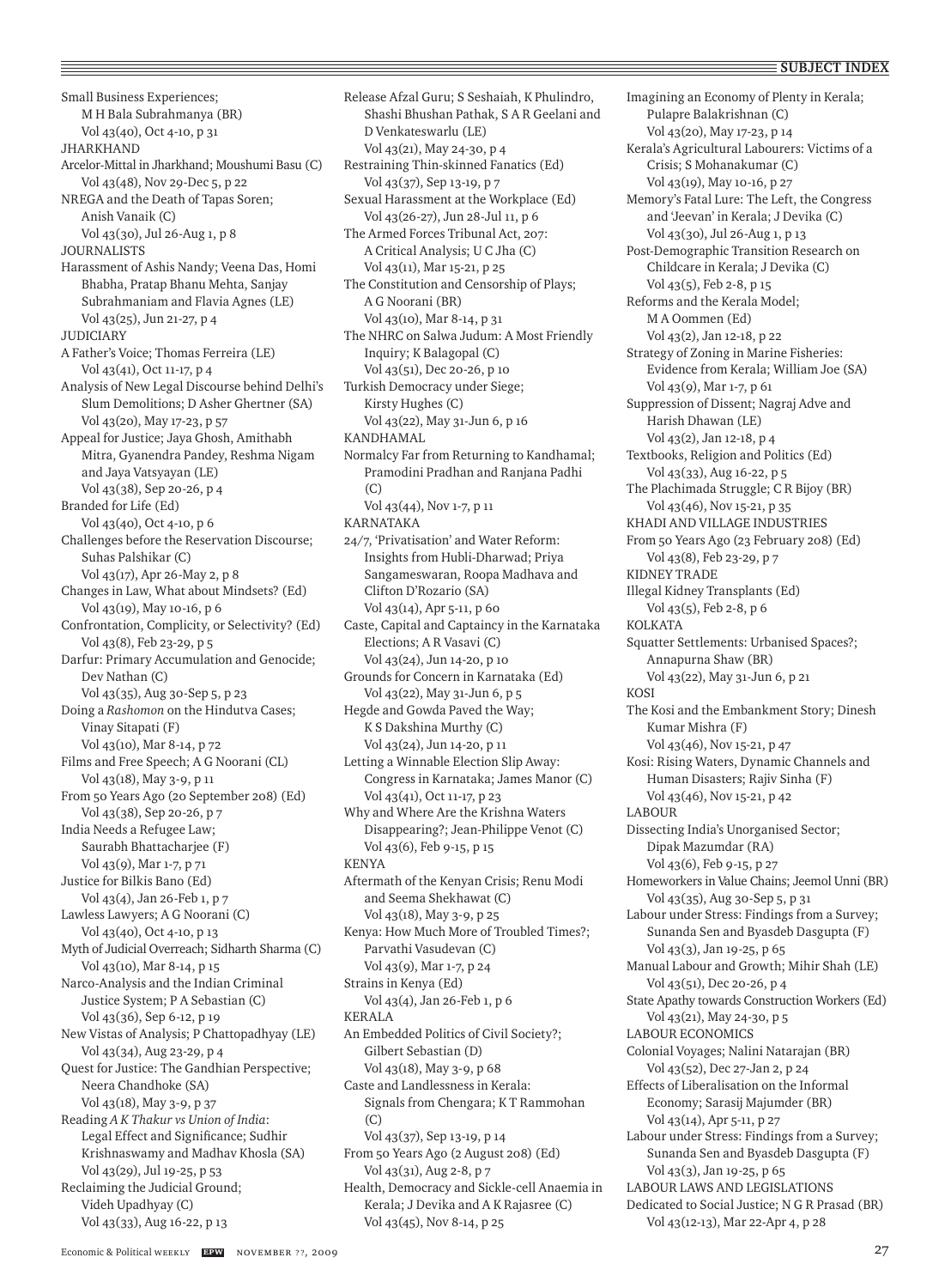Labour Regulation and Employment Protection in Europe: Some Reflections for Developing Countries; A V Jose (RL) Vol 43(22), May 31-Jun 6, p 65 LABOUR MARKET Labour under Stress: Findings from a Survey; Sunanda Sen and Byasdeb Dasgupta (F) Vol 43(3), Jan 19-25, p 65 LABOUR POLICY Labour under Stress: Findings from a Survey; Sunanda Sen and Byasdeb Dasgupta (F) Vol 43(3), Jan 19-25, p 65 Local Impact of Retailer-Driven Garment Supply Chains; Anuradha Kalhan (C) Vol 43(4), Jan 26-Feb 1, p 19 Political Economy of the Financial Crisis: A World-Historical Perspective; Farshad Araghi (F) Vol 43(45), Nov 8-14, p 30 LABOUR PRODUCTIVITY Effects of Liberalisation on the Informal Economy; Sarasij Majumder (BR) Vol 43(14), Apr 5-11, p 27 Labour Institutions, Japanese Competition, and the Crisis of Cotton Mills in Interwar Mumbai; Tirthankar Roy (SA) Vol 43(1), Jan 5-11, p 37 LAND HOLDINGS AND OWNERSHIP A Ballad of Singur: Progress with Human Dignity; Ranjit Sau (C) Vol 43(43), Oct 25-31, p 10 Does Land Still Matter?; D Bandyopadhyay (P) Vol 43(10), Mar 8-14, p 37 Failure of the left; Satya Sivaraman (BR) Vol 43(47), Nov 22-28, p 49 Improving Land Access for India's Rural Poor; Tim Hanstad, T Haque and Robin Nielsen (SA) Vol 43(10), Mar 8-14, p 49 Is the Struggle for Livelihood a Criminal Offence?; Debaranjan (C) Vol 43(2), Jan 12-18, p 19 It Isn't Going to Come Easy (Ed) Vol 43(36), Sep 6-12, p 6 Land Acquisition and National Highways; Biswanath Debnath (LE) Vol 43(31), Aug 2-8, p 4 Nailing the Himachal Pradesh Government's Lies; Tikender Singh Panwar (C) Vol 43(50), Dec 13-19, p 14 Nandigram: A Tale of Developmental Violence; Arup Kumar Sen (BR) Vol 43(37), Sep 13-19, p 31 On the Naxalite Movement: A Report with a Difference; Sumanta Banerjee (C) Vol 43(21), May 24-30, p 10 Ownership Holdings of Land in Rural India: Putting the Record Straight; Vikas Rawal (SA) Vol 43(10), Mar 8-14, p 43 Rationale of Singur Action; Srirang K Jha (LE) Vol 43(39), Sep 27-Oct 3, p 4 Savage War for 'Development'; Gautam Navlakha (C) Vol 43(16), Apr 19-25, p 16 Singur: What Happened, What Next and Time to Pay the Cost; D Bandyopadhyay (C) Vol 43(48), Nov 29-Dec 5, p 13

Special Economic Zones in India; Preeti Sampat (C) Vol 43(28), Jul 12-18, p 25 Tata Motors in Singur: A Step towards Industrialisation or Pauperisation?; Nirmal Kumar Chandra (SA) Vol 43(50), Dec 13-19, p 36 Thwarting Corporate Capture of Land: The Alibag Struggle; Anant Phadke (C) Vol 43(11), Mar 15-21, p 21 LAND REFORM Agrarian Reform: Lessons from the Philippines; Manoshi Mitra Das (C) Vol 43(26-27), Jun 28-Jul 11, p 32 Caste and Landlessness in Kerala: Signals from Chengara; K T Rammohan (C) Vol 43(37), Sep 13-19, p 14 Democracy and Economic Transformation in India; Partha Chatterjee (SA) Vol 43(16), Apr 19-25, p 53 Imagining an Economy of Plenty in Kerala; Pulapre Balakrishnan (C) Vol 43(20), May 17-23, p 14 Improving Land Access for India's Rural Poor; Tim Hanstad, T Haque and Robin Nielsen (SA) Vol 43(10), Mar 8-14, p 49 LANGUAGE AND LITERATURE A Tale of Two Novels from the Global South; Jennifer Harford Vargas (SA) Vol 43(50), Dec 13-19, p 52 An Unblinking Gaze at Horror: *The Dark Dancer*; Hiren Gohain (C) Vol 43(43), Oct 25-31, p 19 Anthology-Making, the Nation, and the Shillong Poets; Prasanta Das (C) Vol 43(42), Oct 18-24, p 19 Colonialist Nationalism in the Critical Practice of Indian Writing in English: A Critique; G N Saibaba (SA) Vol 43(23), Jun 7-13, p 61 Early Indian History and the Legacy of D D Kosambi; Romila Thapar (F) Vol 43(30), Jul 26-Aug 1, p 43 English Literary Studies, Women's Studies and Feminism in India; Rajeswari Sunder Rajan (SA) Vol 43(43), Oct 25-31, p 66 From 50 Years Ago (8 November 208) (Ed) Vol 43(45), Nov 8-14, p 7 Imagination Is (Almost) Everything; Anu Kumar (BR) Vol 43(36), Sep 6-12, p 32 Kannada Exclusivism: Latecomer to the Game; M S Prabhakara (BR) Vol 43(33), Aug 16-22, p 30 Language, Growth and Intra-State Disparities; Mahesh Gavaskar (LE) Vol 43(36), Sep 6-12, p 4 Merchant Tales and the Emergence of the Novel in Hindi; Vasudha Dalmia (SA) Vol 43(34), Aug 23-29, p 43 Monopolising Periyar (Ed) Vol 43(39), Sep 27-Oct 3, p 7 Nation in Post-colonial Literature; Ulka Anjaria (BR) Vol 43(21), May 24-30, p 25

Of Fanás and Forecastles: The Indian Ocean and Some Lost Languages of the Age of Sail; Amitav Ghosh (SA) Vol 43(25), Jun 21-27, p 56 One for the (Cyber) Road; GPD (F) Vol 43(28), Jul 12-18, p 8 P R Gopinathan Nair; S Irudaya Rajan (LE) Vol 43(33), Aug 16-22, p 4 Salvaging Urdu from Degradation; Ather Farouqui (BR) Vol 43(18), May 3-9, p 28 Story of a Rebel Poet; Sajal Nag (BR) Vol 43(26-27), Jun 28-Jul 11, p 84 Tagore's Home and the World; Rosinka Chaudhuri (BR) Vol 43(50), Dec 13-19, p 23 The 'Hindi' of the 'Urdu'; Mehr Afshan Farooqi (C) Vol 43(9), Mar 1-7, p 18 The Novelist as Conjuror: The Power of Make-Believe Worlds; Ruby Lal (BR) Vol 43(41), Oct 11-17, p 33 The Story of 'Battala'; Sumanta Banerjee (BR) Vol 43(15), Apr 12-18, p 44 'They Shall Not Pass' (Ed) Vol 43(8), Feb 23-29, p 6 Towards a Political Philology: D D Kosambi and Sanskrit; Sheldon Pollock (F) Vol 43(30), Jul 26-Aug 1, p 52 Two Classic Tales of Village India; Himansu S Mohapatra (SA) Vol 43(50), Dec 13-19, p 62 Writing Ordinary Lives; M S S Pandian (P) Vol 43(38), Sep 20-26, p 34 Y D Phadke (1931-208): Scholar and Public Intellectual; Suhas Palshikar (C) Vol 43(5), Feb 2-8, p 18 You Are Classical, I Am Classical (F) Vol 43(48), Nov 29-Dec 5, p 9 LANGUAGE POLICY From 50 Years Ago (12 January 208): Language Controversy – The New Phase (Ed) Vol 43(2), Jan 12-18, p 7 You Are Classical, I Am Classical (F) Vol 43(48), Nov 29-Dec 5, p 9 LATIN AMERICA Latin America Looks towards European Union; Sujatha Fernandes (F) Vol 43(32), Aug 9-15, p 12 Trajectory of Indigenous Politics in Latin America; Sujatha Fernandez (F) Vol 43(7), Feb 16-22, p 8 LAW AND ORDER Appeal for Justice; Jaya Ghosh, Amithabh Mitra, Gyanendra Pandey, Reshma Nigam and Jaya Vatsyayan (LE) Vol 43(38), Sep 20-26, p 4 Changes in Law, What about Mindsets? (Ed) Vol 43(19), May 10-16, p 6 Crime in India (Ed) Vol 43(3), Jan 19-25, p 6 Crime of Vigilante Justice; Meena Radhakrishna (Ed) Vol 43(2), Jan 12-18, p 16 Doing a *Rashomon* on the Hindutva Cases; Vinay Sitapati (F) Vol 43(10), Mar 8-14, p 72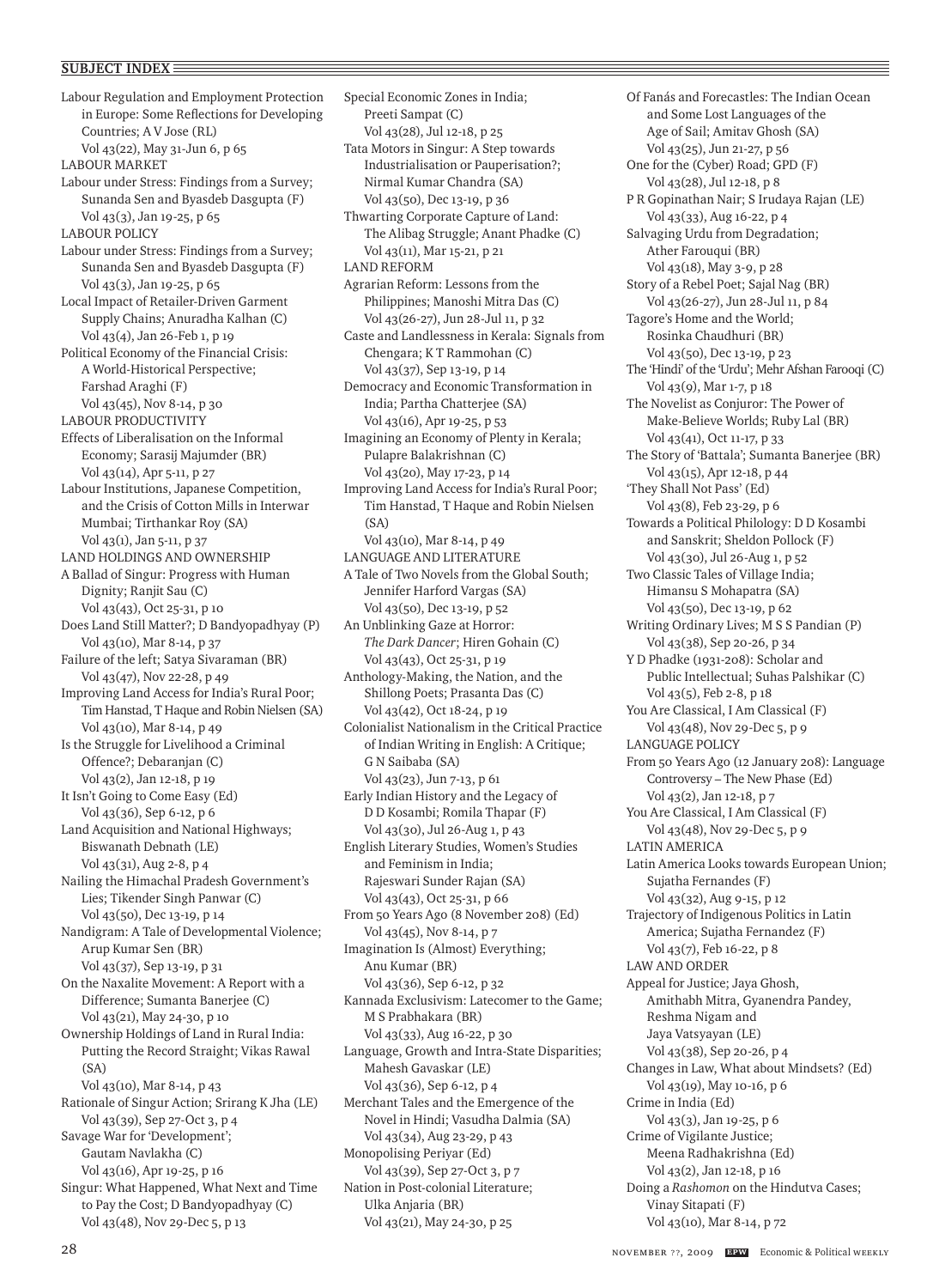Ghettoisation, Crime and Punishment in Mumbai; Abdul Shaban (F) Vol 43(33), Aug 16-22, p 68 Governance Failures and the Anti-Political Fallout; Kalpana Sharma (C) Vol 43(49), Dec 6-12, p 13 Honourable Liberalism; Achin Vanaik (BR) Vol 43(43), Oct 25-31, p 28 In the Name of Justice (Ed) Vol 43(25), Jun 21-27, p 6 Law and Disorder; Janaki Nair (C) Vol 43(15), Apr 12-18, p 17 Laws without Accountability (Ed) Vol 43(51), Dec 20-26, p 5 Losing the Battle against Terror (Ed) Vol 43(40), Oct 4-10, p 5 No Longer Worried about Becoming a 'Free Sex Zone'; Haris Gazdar (F) Vol 43(16), Apr 19-25, p 8 Not by Policing Alone (Ed) Vol 43(31), Aug 2-8, p 5 Quest for Justice: The Gandhian Perspective; Neera Chandhoke (SA) Vol 43(18), May 3-9, p 37 Violence in Bodoland (Ed) Vol 43(41), Oct 11-17, p 6 War against Terror and the New Lawlessness; Sukumar Muralidharan (C) Vol 43(40), Oct 4-10, p 8 LAWS AND LEGISLATIONS The Competition (Amendment) Bill 207: A Review and Critique; Subhadip Ghosh and Thomas W Ross (P) Vol 43(51), Dec 20-26, p 35 Laws without Accountability (Ed) Vol 43(51), Dec 20-26, p 5 Microfinance Legislation (Ed) Vol 43(19), May 10-16, p 6 Section 377: No Jurisprudential Basis; Animesh Sharma (C) Vol 43(46), Nov 15-21, p 12 LAWYERS Lawless Lawyers; A G Noorani (C) Vol 43(40), Oct 4-10, p 13 LEAST DEVELOPED COUNTRIES Third World Aspirations; Kamal Mitra Chenoy (BR) Vol 43(23), Jun 7-13, p 29 LIBERALISM Honourable Liberalism; Achin Vanaik (BR) Vol 43(43), Oct 25-31, p 28 Liberalism Betrayed?; Saroj Giri (C) Vol 43(23), Jun 7-13, p 9 LITERACY From 50 Years Ago (26 April 208) (Ed) Vol 43(17), Apr 26-May 2, p 6 LITERACY PROGRAMMES From 50 Years Ago (26 April 208) (Ed) Vol 43(17), Apr 26-May 2, p 6 LIVESTOCK Food for Thought; C R Sridhar (BR) Vol 43(31), Aug 2-8, p 25 LIVING CONDITIONS The 205 Global Report on Purchasing Power Parity Estimates: A Preliminary Review; Alan Heston (SA) Vol 43(11), Mar 15-21, p 65

LOCAL GOVERNMENT Expanding the Resource Base of Panchayats: Augmenting Own Revenues; M Govinda Rao and U A Vasantha Rao (SA) Vol 43(4), Jan 26-Feb 1, p 54 Resident Welfare Associations; Rao Chelikani (LE) Vol 43(1), Jan 5-11, p 4 Whither the Subaltern Domain? - An Ethnographic Enquiry; Dayabati Roy (F) Vol 43(23), Jun 7-13, p 31 LOK SABHA Theatre of the (Tragic) Absurd; GPD (C) Vol 43(32), Aug 9-15, p 35 LTTE Democracy as Solution to Sri Lanka's Ethnic Crisis; Rohini Hensman (C) Vol 43(32), Aug 9-15, p 46 Sri Lanka's Conflict at the Crossroads; Jayadeva Uyangoda (F) Vol 43(26-27), Jun 28-Jul 11, p 8 Sri Lanka: A Distant Dream (Ed) Vol 43(29), Jul 19-25, p 6 Sri Lanka: The State Changes Face; Jayadeva Uyangoda (F) Vol 43(43), Oct 25-31, p 8 Terrorism and Democratic Regression in Sri Lanka; Neil DeVotta (C) Vol 43(14), Apr 5-11, p 15 MADHYA PRADESH An Appeal for Peace in South Bastar; Binayak Sen (LE) Vol 43(43), Oct 25-31, p 4 Empowerment Guarantee Act; Reetika Khera (C) Vol 43(35), Aug 30-Sep 5, p 8 MADRASAS Legal Dynamics of Minority Educational Institutions; Arshad Amanullah (BR) Vol 43(12-13), Mar 22-Apr 4, p 30 Reflections on Deoband's Anti-Terrorism Convention; Yoginder Sikand (C) Vol 43(12-13), Mar 22-Apr 4, p 13 Reforming Traditional Muslim Education; Yoginder Sikand (C) Vol 43(29), Jul 19-25, p 19 MAHARASHTRA Cooperatives in Maharashtra; A K D Jadhav (LE) Vol 43(7), Feb 16-22, p 81 Governance and the Right to Information in Maharashtra; Ashwini Kulkarni (C) Vol 43(35), Aug 30-Sep 5, p 15 In Case You Want to Teach; GPD (F) Vol 43(19), May 10-16, p 8 Political Prisoners' Strike; Ashok Satya Reddy (LE) Vol 43(18), May 3-9, p 4 'So Are They All, All Honourable Men' (Ed) Vol 43(38), Sep 20-26, p 6 Thwarting Corporate Capture of Land: The Alibag Struggle; Anant Phadke (C) Vol 43(11), Mar 15-21, p 21 Why and Where Are the Krishna Waters Disappearing?; Jean-Philippe Venot (C) Vol 43(6), Feb 9-15, p 15 MALARIA 'An Awful, Unseen Visitant': The Return of Burdwan Fever; Rohan Deb Roy (F)

Vol 43(12-13), Mar 22-Apr 4, p 62

Environmental Thoughts and Malaria in Colonial Bengal: A Study in Social Response; Sujata Mukherjee (F) Vol 43(12-13), Mar 22-Apr 4, p 54 Mapping of Fevers and Colonising the Body in British Ceylon; Kalinga Tudor Silva (F) Vol 43(12-13), Mar 22-Apr 4, p 41 MALAYSIA Ethnic Protests in Malaysia (Ed) Vol 43(1), Jan 5-11, p 7 Malay Majoritarianism and Marginalised Indians; Vibhanshu Shekhar (C) Vol 43(8), Feb 23-29, p 22 MALDVIES Transition to Multiparty Democracy (Ed) Vol 43(47), Nov 22-28, p 7 MANAGEMENT EDUCATION IIM Review Committee Report: A Critical Examination; T Krishna Kumar (C) Vol 43(52), Dec 27-Jan 2, p 17 MAOISM An Appeal for Peace in South Bastar; Binayak Sen (LE) Vol 43(43), Oct 25-31, p 4 Ballad of the Bullet and Ballot (Ed) Vol 43(16), Apr 19-25, p 6 Maoist and State Violence in Orissa – I; Amit Bhaduri et al (LE) Vol 43(9), Mar 1-7, p 4 Maoist and State Violence in Orissa – II; Manoranjan Mohanty (LE) Vol 43(9), Mar 1-7, p 4 Mumbai's Rebels: Those Who Couldn't Remain Unmoved; Bernard D'Mello (C) Vol 43(18), May 3-9, p 17 Nepal Political Diary-I; Srinivasan Ramani (C) Vol 43(24), Jun 14-20, p 26 Nepal Political Diary - II; Srinivasan Ramani (C) Vol 43(25), Jun 21-27, p 23 The NHRC on Salwa Judum: A Most Friendly Inquiry; K Balagopal (C) Vol 43(51), Dec 20-26, p 10 **MARATHI** One for the (Cyber) Road; GPD (F) Vol 43(28), Jul 12-18, p 8 MARINE ECOSYSTEM Strategy of Zoning in Marine Fisheries: Evidence from Kerala; William Joe (SA) Vol 43(9), Mar 1-7, p 60 MARINE RESOURCES Strategy of Zoning in Marine Fisheries: Evidence from Kerala; William Joe (SA) Vol 43(9), Mar 1-7, p 60 MARKETING Cricket, Excesses and Market Mania; Srinivasan Ramani (C) Vol 43(10), Mar 8-14, p 13 MARKETS Transformations, Then and Now: The Appeal of Karl Polanyi; Ajit Karnik (SA) Vol 43(48), Nov 29-Dec 5, p 11 MARRIAGE A Home of Her Own (Ed) Vol 43(48), Nov 29- Dec 5, p 7 A Nikahnama for Muslim Women (Ed) Vol 43(12-13), Mar 22-Apr 4, p 6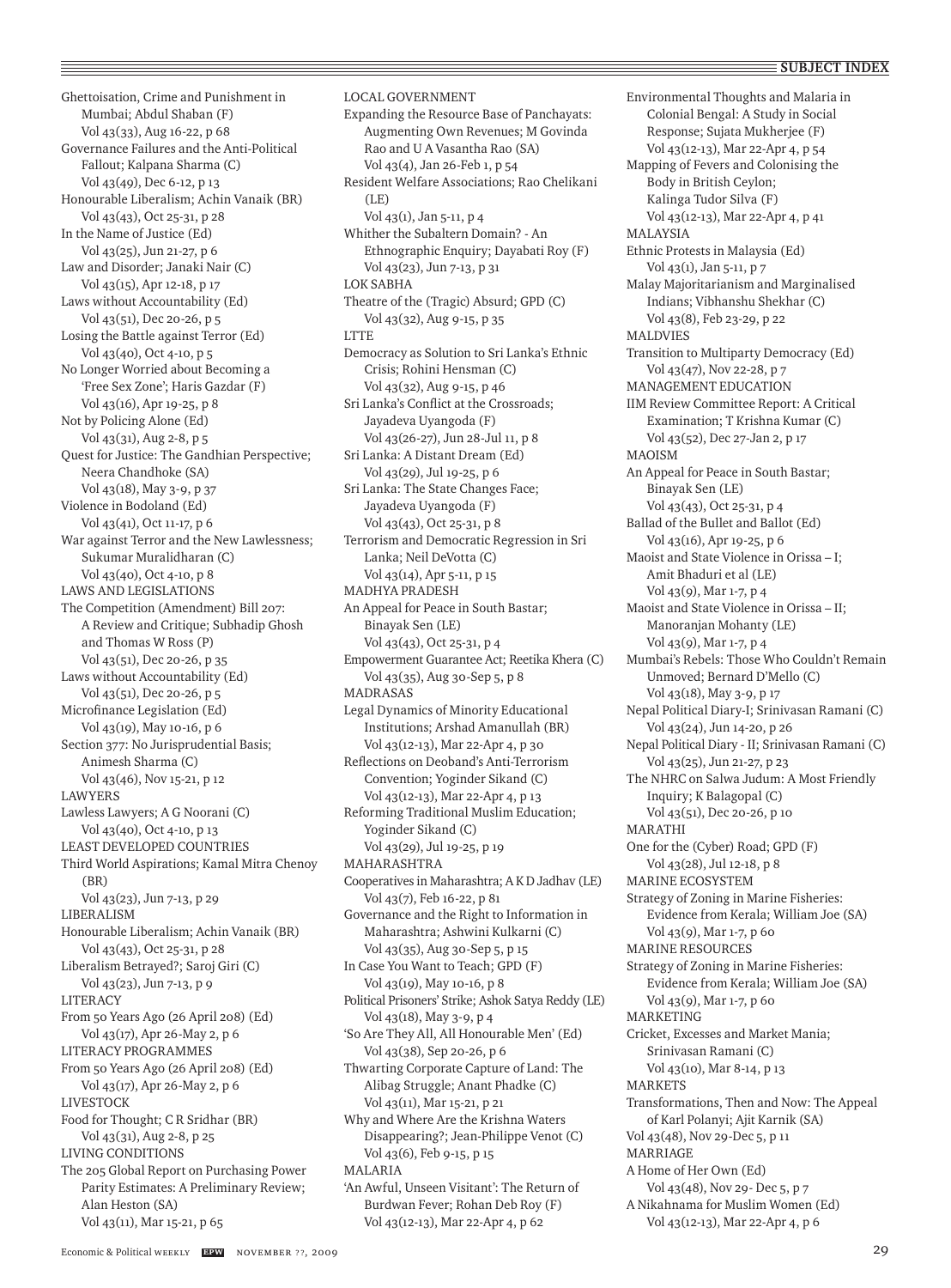Marriage Norms, Choice and Aspirations of Rural Women; U Kalpagam (SA) Vol 43(21), May 24-30, p 53 Nikahnamas for Muslims; Balraj Puri (LE) Vol 43(18), May 3-9, p 4 MARXISM Gramsci Is Dead But Resurrected; Arun Kumar Patnaik (BR) Vol 43(50), Dec 13-19, p 25 Kosambi, Marxism and Indian History; Irfan Habib (F) Vol 43(30), Jul 26-Aug 1, p 85 Science Is the Cognition of necessity; Vivek Monteiro (F) Vol 43(30), Jul 26-Aug 1, p 13 Towards a Political Philology: D D Kosambi and Sanskrit; Sheldon Pollock (F) Vol 43(30), Jul 26-Aug 1, p 52 The Kosambi Effect: A Hermeneutic Turn That Shook Indian Historiography; Rajan Gurukkal (F) Vol 43(30), Jul 26-Aug 1, p 89 MATERNAL MORTALITY Women Physicians as Vital Intermediaries in Colonial Bombay; Mridula Ramanna (F) Vol 43(12-13), Mar 22-Apr 4, p 71 MEDIA AND POLITICS Manufacturing Confusion (Ed) Vol 43(49), Dec 6-12, p 7 MEDICAL ETHICS Illegal Kidney Transplants (Ed) Vol 43(5), Feb 2-8, p 6 Medical Abortion in India: Role of Chemists and Providers; Leela Visaria, Alka Barua and Ramkrishna Mistry (F) Vol 43(36), Sep 6-12, p 35 Saving the Girl Child; Pavan Nair (LE) Vol 43(12-13), Mar 22-Apr 4, p 114 Vulnerable to Exploitation (Ed) Vol 43(31), Aug 2-8, p 6 MEDICAL RESEARCH Vulnerable to Exploitation (Ed) Vol 43(31), Aug 2-8, p 6 MEDIEVAL HISTORY Perspectives on Medieval India; Kanakalatha Mukund (BR) Vol 43(48), Nov 29-Dec 5, p 24 MERGERS AND ACQUISITIONS Are Merger Regulations Diluting Parliamentary Intent?; ManishAgarwal and Aditya Bhattacharjea (C) Vol 43(26-27), Jun 28-Jul 11, p 10 Trends and Perspectives on Corporate Mergers in Contemporary India; P L Beena (RM) Vol 43(39), Sep 27-Oct 3, p 48 Type of Merger and Impact on Operating Performance: The Indian Experience; Pramod Mantravadi and A Vidyadhar Reddy (RA) Vol 43(39), Sep 27-Oct 3, p 66 MICROFINANCE Direct Cash Transfers: No Magic Bullet; Mihir Shah (D) Vol 43(34), Aug 23-29, p 77 Indian Microfinance: Lessons from Bangladesh; Debnarayan Sarkar (Ed) Vol 43(1), Jan 5-11, p 18

Microfinance Legislation (Ed) Vol 43(19), May 10-16, p 6 Microfinance Regulation Bill: A Rejoinder; Nilakantha Rath (D) Vol 43(19), May 10-16, p 84 Misplaced Critique of Microfinance Regulation Bill; P Satish (D) Vol 43(3), Jan 19-25, p 77 NABARD and Microfinance; P Chattopadhyay (LE) Vol 43(8), Feb 23-29, p 82 NABARD and Microfinance; N P Mohapatra (LE) Vol 43(15), Apr 5-11, p 74 Programme Design and Impact Assessments: 'Success' of Microfinance in Perspective; Sayantan Bera (SA) Vol 43(32), Aug 9-15, p 77 MID-DAY MEALS SCHEME An Empirical Study of the Mid-Day Meal Programme in Khurda, Orissa; Anima Rani Si and Naresh Kumar Sharma (SA) Vol 43(25), Jun 21-27, p 46 Full Meal or Package Deal?; Rama V Baru, Rajib Dasgupta, Mita Deshpande and Aparna Mohanty (C) Vol 43(24), Jun 14-20, p 20 Social Audit of Midday Meal Scheme in AP; Dipa Sinha (F) Vol 43(44), Nov 1-7, p 57 MIDDLE CLASS The 205 Global Report on Purchasing Power Parity Estimates: A Preliminary Review; Alan Heston (SA) Vol 43(11), Mar 15-21, p 65 Consumerism and Tradition; Rangan Chakravarty (LE) Vol 43(48), Nov 29-Dec 5, p 4 In the Shadow of Terror: Anti-politician or Anti-politics?; Suhas Palshikar (C) Vol 43(50), Dec 13-19, p 10 India's Common People: Who Are They, How Many Are They and How Do They Live?; Arjun Sengupta, K P Kannan and G Raveendran (SA) Vol 43(11), Mar 15-21, p 49 The New Middle Class; Kamala Visweswaran (BR) Vol 43(21), May 24-30, p 23 MIGRANT LABOUR Contract Killings: Silicosis among Adivasi Migrant Workers; Amita Baviskar (C) Vol 43(25), Jun 21-27, p 8 Light and Shadow of an Inarticulate Age: Reflections on China's Reform; Pun Ngai (F) Vol 43(52), Dec 27-Jan 2, p 70 Violence in Bodoland (Ed) Vol 43(41), Oct 11-17, p 6 MIGRATION The Big March: Migratory Flows after the Partition of India; Prashant Bharadwaj, Asim Khwaja and Atif Mian (SA) Vol 43(35), Aug 30-Sep 5, p 39 Migration Matters in South Asia: Commonalities and Critiques; Sanjay Barbora, Susan Thieme, Karin Astrid Siegmann, Vineetha Menon and Ganesh Gurung (SA)

Vol 43(24), Jun 14-20, p 57

MILITARY The Armed Forces Tribunal Act, 207: A Critical Analysis; U C Jha (C) Vol 43(11), Mar 15-21, p 25 Capital Concentration in the US Military; Peter Custers (C) Vol 43(12-13), Mar 22-Apr 4, p 25 From 50 Years Ago (Ed) Vol 43(20), May 17-23, p 7 The Rape of a Fortress; Pavan Nair (LE) Vol 43(49), Dec 6-12, p 4 Resentment Persists in Kashmir; Gautam Navlakha (C) Vol 43(6), Feb 9-15, p 13 Sri Lanka: The State Changes Face; Jayadeva Uyangoda (F) Vol 43(43), Oct 25-31, p 8 Terror, Force and Diplomacy; Srinath Raghavan (C) Vol 43(49), Dec 6-12, p 10 MILITARY GOVERNMENT From 50 Years Ago (18 October 208) (Ed) Vol 43(42), Oct 18-24, p 7 MINING AND MINERALS Community Participation in Monitoring Coal Production; Amarendra Das and William Joe (D) Vol 43(6), Feb 9-15, p 77 Green Sense in a Land Run Red; Rahul Goswami (BR) Vol 43(45), Nov 8-14, p 39 Mine Now, Mine Forever?; Manshi Asher (BR) Vol 43(28), Jul 12-18, p 33 Mining in the Niyamgiri Hills and Tribal Rights; Geetanjoy Sahu (C) Vol 43(15), Apr 12-18, p 19 **MINORITIES** Dangerous Drift; Gautam Navlakha (C) Vol 43(31), Aug 2-8, p 13 Demographic Transition or Demographic Trepidation? The Case of Parsis in India; Sayeed Unisa, R B Bhagat, T K Roy and R B Upadhyay (SA) Vol 43(1), Jan 5-11, p 61 History, Memory and Localised Constructions of Insecurity; Nida Kirmani (SA) Vol 43(10), Mar 8-14, p 57 India's Language Debates and Education of Linguistic Minorities; S Srinivasa Rao (SA) Vol 43(36), Sep 6-12, p 63 Justice for Bilkis Bano (Ed) Vol 43(4), Jan 26-Feb 1, p 7 Legal Dynamics of Minority Educational Institutions; Arshad Amanullah (BR) Vol 43(12-13), Mar 22-Apr 4, p 30 Malay Majoritarianism and Marginalised Indians; Vibhanshu Shekhar (C) Vol 43(8), Feb 23-29, p 22 Neglected Regional Aspirations in Jammu and Kashmir; Balraj Puri (C) Vol 43(1), Jan 5-11, p 13 Reinvention of Identity; Vithal Rajan (LE) Vol 43(4), Jan 26-Feb 1, p 4 The Contemporary Muslim Situation in India: A Long-Term View; Javeed Alam (SA) Vol 43(2), Jan 12-18, p 45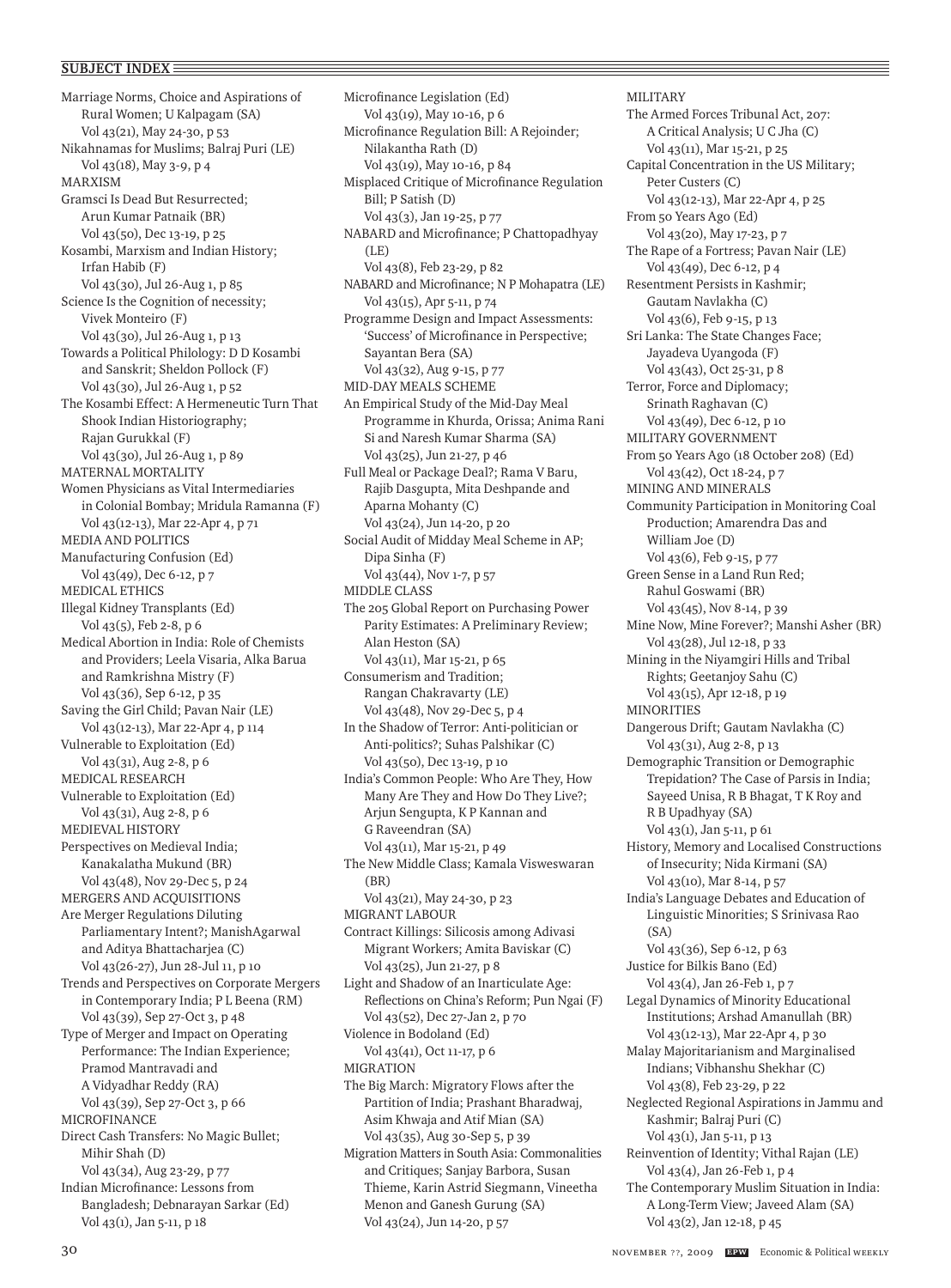What Do We Know of Cricket Who Only Cricket Know?; Kalpana Kannabiran (BR) Vol 43(22), May 31-Jun 6, p 23 MNS Identity and Exclusion; Parag Waknis (LE) Vol 43(8), Feb 23-29, p 4 Identity and Exclusion in India's Cities (Ed) Vol 43(7), Feb 16-22, p 5 Politics of Coercion (Ed) Vol 43(44), Nov 1-7, p 5 Raj Thackeray and the Danger of Competing Regionalisms; Mahesh Gavaskar (C) Vol 43(44), Nov 1-7, p 8 MONETARY POLICY Beyond Melting the Pot: On the Financial Sector Blueprint; Mridul Sagar (F) Vol 43(32), Aug 9-15, p 23 Blinkered Formulation of Monetary Policy; EPW Research Foundation (MMR) Vol 43(20), May 17-23, p 28 Choosing the Right Instrument (Ed) Vol 43(18), May 3-9, p 5 Committee on Financial Sector Reforms: A Critique; D M Nachane (F) Vol 43(32), Aug 9-15, p 14 Dealing with the Crisis in India (Ed) Vol 43(45), Nov 8-14, p 6 Impact of Anti-Inflation Measures (MGFM) Vol 43(19), May 10-16, p 89 India's Foreign Exchange Reserves: A Shield of Comfort or an Albatross?; Nirmal Kumar Chandra (SA) Vol 43(14), Apr 5-11, p 39 Inverted Yield Curve; EPW Research Foundation (MMR) Vol 43(30), Jul 26-Aug 1, p 24 Lessons for Mr Subbarao from the International Credit Crisis; Avinash D Persaud (F) Vol 43(37), Sep 13-19, p 12 Macroeconomic Framework and Financial Sector Development: A Commentary; Benu Schneider (F) Vol 43(32), Aug 9-15, p 19 Monetary Measures Lack Developmental Focus EPW Research Foundation (MMR) Vol 43(47), Nov 22-28, p 25 Monetary Policy; Anuradha Patnaik (LE) Vol 43(21), May 24-30, p 74 Tightening of Liquidity (F) Vol 43(28), Jul 12-18, p 193 Where Is the Reserve Bank of India? (Ed) Vol 43(46), Nov 15-21, p 6 MONETARY SYSTEM A Heady Brew (Ed) Vol 43(5), Feb 2-8, p 5 MONEY MARKET Blinkered Formulation of Monetary Policy; EPW Research Foundation (MMR) Vol 43(20), May 17-23, p 28 Exotic Derivative Contracts; EPW Research Foundation (MMR) Vol 43(17), Apr 26-May 2, p 22 Inverted Yield Curve; EPW Research Foundation (MMR) Vol 43(30), Jul 26-Aug 1, p 24

Is the Comfort in the External Sector Tenuous?; EPW Research Foundation (MMR) Vol 43(8), Feb 23-29, p 26 The External Sector: A Tightrope Walk (MMR) Vol 43(51), Dec 20-26, p 25 Towards Global Norms in Payment and Settlement Systems; EPW Research Foundation (MMR) Vol 43(4), Jan 26-Feb 1, p 23 MOTION PICTURES Bombay, the Cinematic City; M S S Pandian (BR) Vol 43(8), Feb 23-29, p 33 Communalism, Secularism and Indian Historical Films (1940-46); Urvi Mukhopadhyay (SA) Vol 43(15), Apr 12-18, p 63 Films and Free Speech; A G Noorani (CL) Vol 43(18), May 3-9, p 11 Satyajit Ray: A Revaluation; M Madhava Prasad (BR) Vol 43(3), Jan 19-25, p 28 The Constitution and Censorship of Plays; A G Noorani (BR) Vol 43(10), Mar 8-14, p 31 MRTP ACT Are Merger Regulations Diluting Parliamentary Intent?; Manish Agarwal and Aditya Bhattacharjea (C) Vol 43(26-27), Jun 28-Jul 11, p 10 MULTINATIONAL CORPORATIONS Are Merger Regulations Diluting Parliamentary Intent?; Manish Agarwal and Aditya Bhattacharjea (C) Vol 43(26-27), Jun 28-Jul 11, p 10 Foreign Ownership and Subsidiary Performance: Impact on Research and Exports?; Pradeep K Ray and Sunil Venaik (RM) Vol 43(39), Sep 27-Oct 3, p 57 From 50 Years Ago ( 20 December 208) (Ed) Vol 43(51), Dec 20-26, p 7 MUMBAI A Call for Sanity (Ed) Vol 43(49), Dec 6-12, p 5 After the Attack (Ed) Vol 43(50), Dec 13-19, p 6 Building Boomers and Fragmentation of Space in Mumbai; Navtej Nainan (P) Vol 43(21), May 24-30, p 29 Community Caretaking and Women Volunteer Teachers in Mumbai Slums; Anju Saigal (F) Vol 43(42), Oct 18-24, p 69 Ghettoisation, Crime and Punishment in Mumbai; Abdul Shaban (F) Vol 43(33), Aug 16-22, p 68 Governance Failures and the Anti-Political Fallout; Kalpana Sharma (C) Vol 43(49), Dec 6-12, p 13 Identity and Exclusion; Parag Waknis (LE) Vol 43(8), Feb 23-29, p 4 Identity and Exclusion in India's Cities (Ed) Vol 43(7), Feb 16-22, p 5 In the Shadow of Terror: Anti-politician or Anti-politics?; Suhas Palshikar (C) Vol 43(50), Dec 13-19, p 10 Labour Institutions, Japanese Competition, and the Crisis of Cotton Mills in Interwar

Mumbai; Tirthankar Roy (SA) Vol 43(1), Jan 5-11, p 37 Manufacturing Confusion (Ed) Vol 43(49), Dec 6-12, p 7 Moment of Truth for Pakistan's Elected Government; Haris Gazdar (F) Vol 43(49), Dec 6-12, p 8 Mumbai and Shanghai; Shirish B Patel (LE) Vol 43(47), Nov 22-28, p 4 Mumbai's Horror (Ed) Vol 43(48), Nov 29-Dec 5, p 5 Mumbai, Militarism and the Media; Sukumar Muralidharan (C) Vol 43(49), Dec 6-12, p 15 Politics of Coercion (Ed) Vol 43(44), Nov 1-7, p 5 Should Mumbai Learn from Shanghai?; Yasheng Huang (SA) Vol 43(29), Jul 19-25, p 44 The Dead of VT (Ed) Vol 43(49), Dec 6-12, p 6 The Mood Is the Message: Mumbai in a Time of Terror; Dilip D'Souza (C) Vol 43(49), Dec 6-12, p 18 MUNICIPALITIES Analysis of New Legal Discourse behind Delhi's Slum Demolitions; D Asher Ghertner (SA) Vol 43(20), May 17-23, p 57 Building Boomers and Fragmentation of Space in Mumbai; Navtej Nainan (P) Vol 43(21), May 24-30, p 29 Mumbai and Shanghai; Kala Seetharam Sridhar (LE) Vol 43(37), Sep 13-19, p 4 Right to Recall Legislators: The Chhattisgarh Experiment; Vinod Bhanu (C) Vol 43(40), Oct 4-10, p 15 MUSLIMS A New Muslim Leadership? (Ed) Vol 43(47), Nov 22-27, p 6 A Nikahnama for Muslim Women (Ed) Vol 43(12-13), Mar 22-Apr 4, p 6 Accused, Presumed Guilty (Ed) Vol 43(17), Apr 26-May 2, p 6 An Exercise in Nostalgia; Vithal Rajan (BR) Vol 43(25), Jun 21-27, p 27 Being Muslim in Jammu; Zafar Choudhary (C) Vol 43(34), Aug 23-29, p 11 Clues to Understanding Jinnah; Balraj Puri (BR) Vol 43(9), Mar 1-7, p 33 Dangerous Drift; Gautam Navlakha (C) Vol 43(31), Aug 2-8, p 13 Dangerous Liaisons; Pavan Nair (LE) Vol 43(46), Nov 15-21, p 4 Fatwa, Terrorism and Jehad; Muzaffar Assadi (C) Vol 43(31), Aug 2-8, p 16 Free Speech – Hate Speech: The Taslima Nasreen Case; Iqbal A Ansari (C) Vol 43(8), Feb 23-29, p 15 GPD and Hindu Liberals; Homi Byramji (LE) Vol 43(12-13), Mar 22-Apr 4, p 114 History, Memory and Localised Constructions of Insecurity; Nida Kirmani (SA) Vol 43(10), Mar 8-14, p 57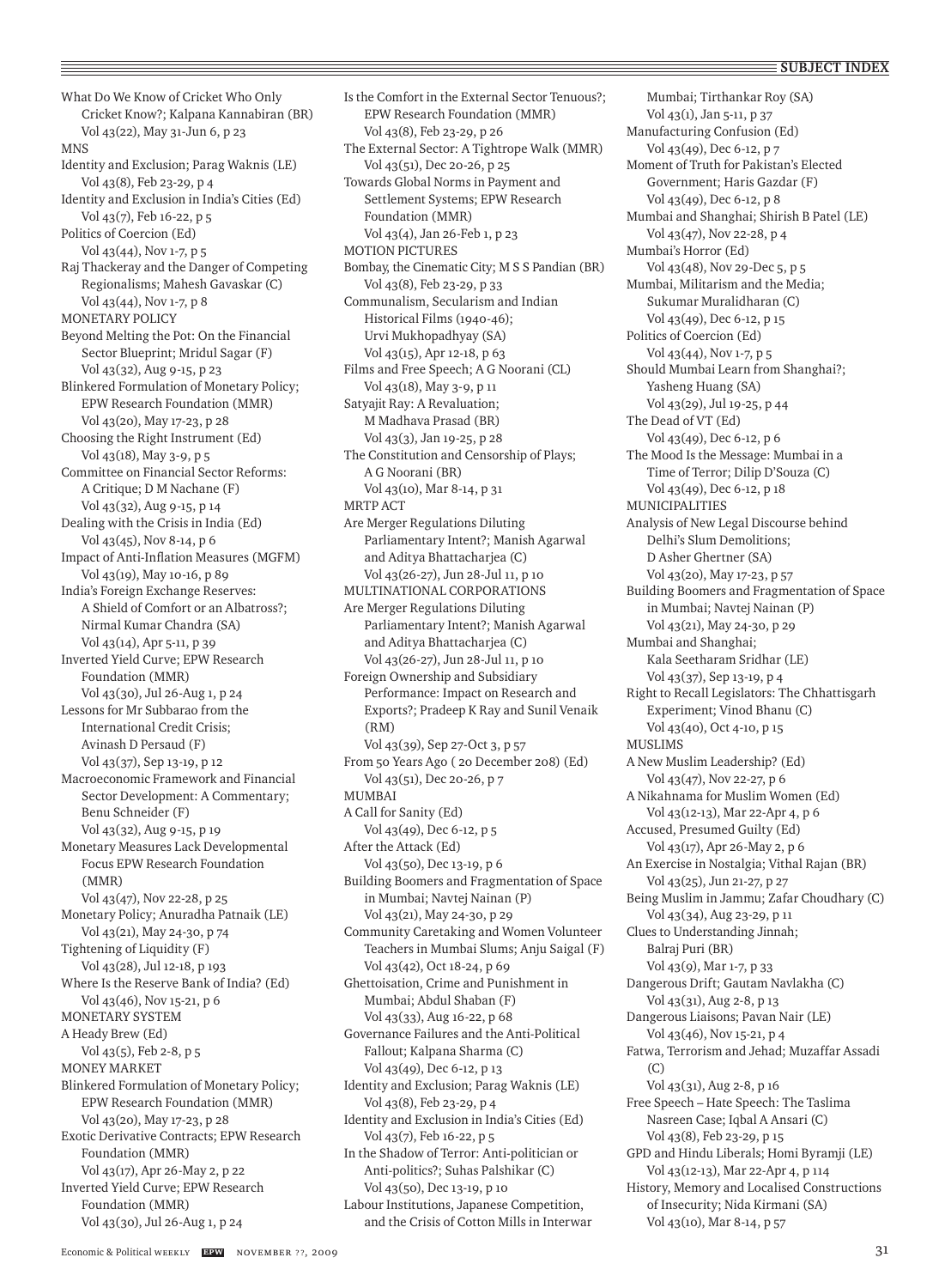Independence, Autonomy and Freedom in Kashmir?; Balraj Puri (C) Vol 43(12-13), Mar 22-Apr 4, p 20 India and Kashmir (Ed) Vol 43(37), Sep 13-19, p 5 Justice for Bilkis Bano (Ed) Vol 43(4), Jan 26-Feb 1, p 7 Legal Dynamics of Minority Educational Institutions; Arshad Amanullah (BR) Vol 43(12-13), Mar 22-Apr 4, p 30 Nikahnamas for Muslims; Balraj Puri (LE) Vol 43(18), May 3-9, p 4 Reflections on Deoband's Anti-Terrorism Convention; Yoginder Sikand (C) Vol 43(12-13), Mar 22-Apr 4, p 13 Reforming Traditional Muslim Education; Yoginder Sikand (C) Vol 43(29), Jul 19-25, p 19 Reinvention of Identity; Vithal Rajan (LE) Vol 43(4), Jan 26-Feb 1, p 4 Remembering Sylhet: A Forgotten Story of India's 1947 Partition; Anindita Dasgupta (C) Vol 43(31), Aug 2-8, p 18 The Bali Execution; Prasenjit Biswas (LE) Vol 43(46), Nov 15-21, p 98 The Contemporary Muslim Situation in India: A Long-Term View; Javeed Alam (SA) Vol 43(2), Jan 12-18, p 45 The Cyber Presence of Babri Masjid: History, Politics and Difference in Online Indian Islam; Rohit Chopra (SA) Vol 43(3), Jan 19-25, p 47 What Do We Know of Cricket Who Only Cricket Know?; Kalpana Kannabiran (BR) Vol 43(22), May 31-Jun 6, p 23 NAGALAND Integrative Reconciliation: Mothers in the Naga Movement; Soumyajit Patra and Samita Manna (C) Vol 43(10), Mar 8-14, p 21 The Naga Nation on the Net; Maya Ranganathan and Shiva Roy-Chowdhury (SA) Vol 43(29), Jul 19-25, p 61 NAGPUR The Indian National Flag as a Site of Daily Plebiscite; Sadan Jha (SA) Vol 43(43), Oct 25-31, p 12 NANDIGRAM Failure of the left; Satya Sivaraman (BR) Vol 43(47), Nov 22-28, p 49 NARCOTICS Sordid Sports (Ed) Vol 43(33), Aug 16-22, p 6 NARMADA PROJECT Breaches in Narmada Command; Himanshu Upadhyaya (C) Vol 43(30), Jul 26-Aug 1, p 21 NATIONAL INCOME The 205 Global Report on Purchasing Power Parity Estimates: A Preliminary Review; Alan Heston (SA) Vol 43(11), Mar 15-21, p 65 Glorifying Malthus: Current Debate on 'Demographic Dividend' in India; K S James (SA) Vol 43(25), Jun 21-27, p 63

Growth and Poverty: Policy Implications for Lagging States; Arvind Virmani (SA) Vol 43(2), Jan 12-18, p 54 Many Sides of Growth (Ed) Vol 43(6), Feb 9-15, p 5 The Unrelenting Contrarian; Anu Kumar (BR) Vol 43(1), Jan 5-11, p 27 NATIONAL SECURITY Governance Failures and the Anti-Political Fallout; Kalpana Sharma (C) Vol 43(49), Dec 6-12, p 13 In the Shadow of Terror: Anti-politician or Anti-politics?; Suhas Palshikar (C) Vol 43(50), Dec 13-19, p 10 NATIONALISM Arguing with Sen on Nationalism; Vithal Rajan (LE) Vol 43(10), Mar 8-14, p 4 Imperialist Appropriation and Disciplining the Indian Mind (1857-1917): Whose History?; Aravind Ganachari (SA) Vol 43(5), Feb 2-8, p 77 Is Nationalism a Boon or a Curse?; Amartya Sen (P) Vol 43(7), Feb 16-22, p 39 Japan, the United States and Yasukuni Nationalism; Mark Selden (SA) Vol 43(45), Nov 8-14, p 71 Nation in Post-colonial Literature; Ulka Anjaria (BR) Vol 43(21), May 24-30, p 25 Nationalism – Boon or Curse?; Balraj Puri (LE) Vol 43(10), Mar 8-14, p 82 Nationalism and History; Amitabh Mukhopadhyay (D) Vol 43(16), Apr 19-25, p 86 Nations and Imagination; Aishwarya Lakshmi (BR) Vol 43(31), Aug 2-8, p 23 The Indian National Flag as a Site of Daily Plebiscite; Sadan Jha (SA) Vol 43(43), Oct 25-31, p 12 Theorising State Sovereignty in South Asia; Atul Mishra (SA) Vol 43(40), Oct 4-10, p 65 NATO From Kosovo to Georgia: The US, NATO and Russia; Rama Sampath Kumar (C) Vol 43(36), Sep 6-12, p 24 NATO Seeks a Foothold in Central Asia (Ed) Vol 43(20), May 17-23, p 6 NATURAL GAS Regulation of Natural Gas in India; Neerabh K Prasad (C) Vol 43(39), Sep 27-Oct 3, p 21 The Economics of Iran-Pakistan-India Natural Gas Pipeline; Anoop Singh (SA) Vol 43(37), Sep 13-19, p 57 NATURAL RESOURCES Indigenous Institutions for Natural Resource Management: Potential and Threats; Ashish Aggarwal (C) Vol 43(23), Jun 7-13, p 21 NAXALISM An Appeal for Peace in South Bastar; Binayak Sen (LE) Vol 43(43), Oct 25-31, p 4

Bogey of Naxalism; Subhash Gatade (LE) Vol 43(22), May 31-Jun 6, p 5 Detention of Dr Binayak Sen; Sandeep Pandey, Arvind Kejriwal, Manoranjan Mohanty, Uma Chakravarty and Gabriele Dietrich (LE) Vol 43(6), Feb 9-15, p 4 India's Violent Internal Dissent; Namrata Goswami and Jason Miklian (C) Vol 43(21), May 24-30, p 21 Naxalbari Politics: A Feminist Narrative; Krishna Bandyopadyay (SA) Vol 43(14), Apr 5-11, p 52 On the Naxalite Movement: A Report with a Difference; Sumanta Banerjee (C) Vol 43(21), May 24-30, p 10 Political Prisoners' Strike; Ashok Satya Reddy et al (LE) Vol 43(18), May 3-9, p 4 The Prose of Counter-Insurgency; Arup Kumar Sen (LE) Vol 43(26-27), Jun 28-Jul 11, p 574 Savage War for 'Development'; Gautam Navlakha (C) Vol 43(16), Apr 19-25, p 16 Suppression of Dissent; Nagraj Adve and Harish Dhawan (LE) Vol 43(2), Jan 12-18, p 4 Widening Debate on the Naxalite Movement (Ed) Vol 43(19), May 10-16, p 5 NEPAL Baburam Bhattarai: For a 'New Nepal'; Stephen Mikesell and Mary Des Chene (C) Vol 43(19), May 10-16, p 11 Ballad of the Bullet and Ballot (Ed) Vol 43(16), Apr 19-25, p 6 Constituent Assembly and the Revolutionary Left in Nepal; Mahesh Maskey and Mary Deschene (C) Vol 43(12-13), Mar 22-Apr 4, p 9 Liberalism Betrayed?; Saroj Giri (C) Vol 43(23), Jun 7-13, p 9 Nepal Political Diary-I; Srinivasan Ramani (C) Vol 43(24), Jun 14-20, p 26 Nepal Political Diary-II; Srinivasan Ramani (C) Vol 43(25), Jun 21-27, p 23 Nepal Political Diary-III; Srinivasan Ramani (C) Vol 43(26-27), Jun 28-Jul 11, p 25 Pakistan and Nepal: Concerns of a South Asia; Jayadeva Uyangoda (F) Vol 43(35), Aug 30-Sep 5, p 26 Reservations, Federalism and the Politics of Recognition in Nepal; Townsend Middleton and Sara Shneiderman (P) Vol 43(19), May 10-16, p 39 Vive la République (Ed) Vol 43(23), Jun 7-13, p 6 Waiting for 'Naya' Nepal; Rita Manchanda (C) Vol 43(29), Jul 19-25, p 23 NGOS NGOs in the Service of Global Governance: The Case of Uzbekistan; Bernard Hours (P) Vol 43(28), Jul 12-18, p 67 NOBEL PRIZE Krugman's Economics: An Introduction; Aditya Bhattacharjea (F) Vol 43(49), Dec 6-12, p 24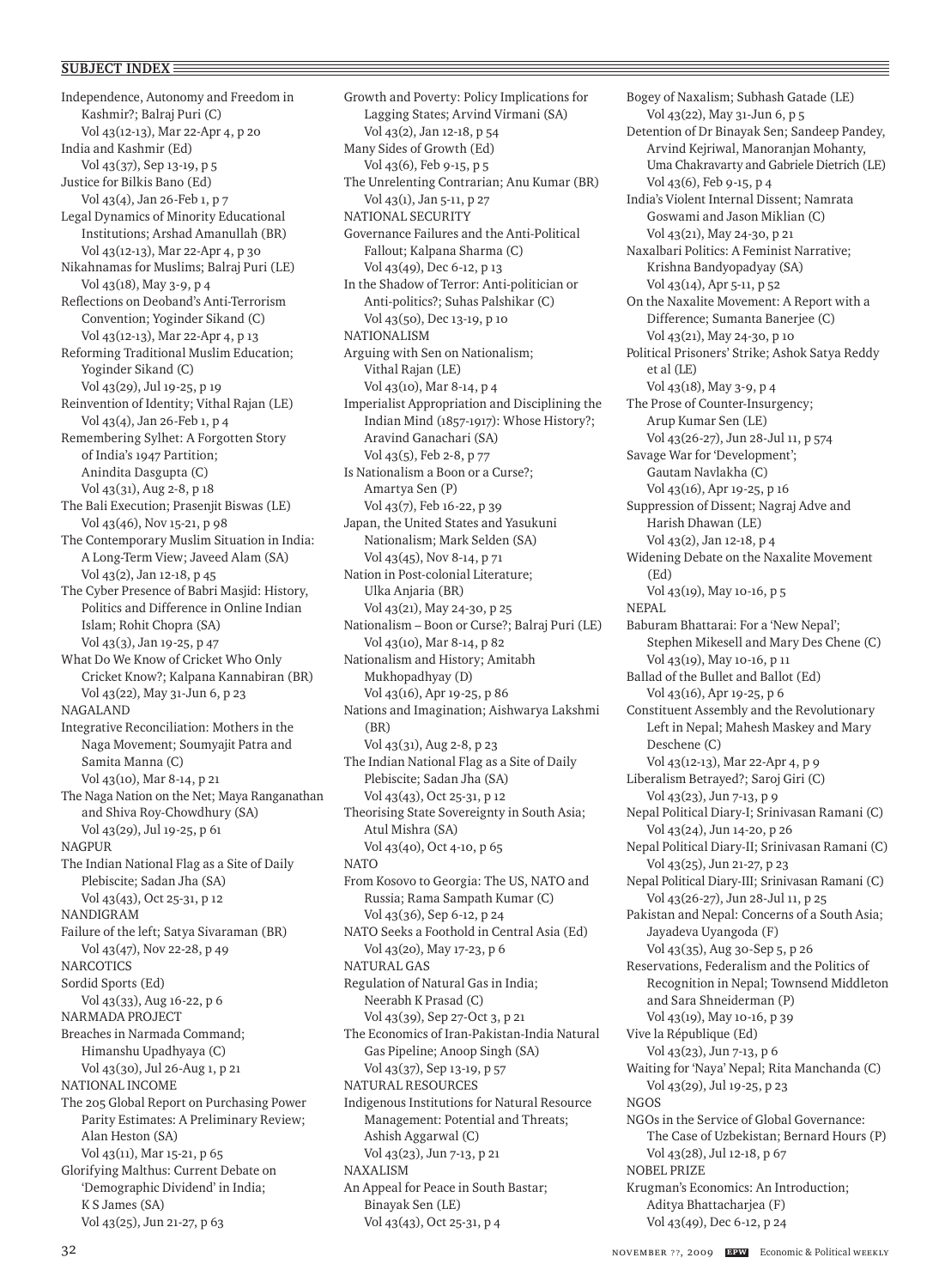Magsaysay Award: Asian Nobel, Not So Noble; Rajender Singh Negi (C) Vol 43(34), Aug 23-29, p 14 Trade Theory Status Quo Despite Krugman; Jomo K S and Rudiger von Arnim (F) Vol 43(49), Dec 6-12, p 29 NOMADS Branded for Life (Ed) Vol 43(40), Oct 4-10, p 6 NON-PROLIFERATION TREATY A Body Blow to Nuclear Disarmament (Ed) Vol 43(37), Sep 13-19, p 6 NON-VIOLENCE Gandhi the Man; Adhip Agarwala (LE) Vol 43(44), Nov 1-7, p 4 Mahatma Gandhi and the Pro-Israeli Lobby in the US; Robi Chakravorti (C) Vol 43(6), Feb 9-15, p 25 The Song of the Mahatma; Divya Dwivedi and Shaj Mohan (BR) Vol 43(29), Jul 19-25, p 34 NORTH KOREA From 50 Years Ago (Ed) Vol 43(20), May 17-23, p 7 NORTH-EAST INDIA Territoriality, Indigeneity and Rights in the North-east India; Sanjib Baruah (C) Vol 43(12-13), Mar 22-Apr 4, p 15 NORTH-EASTERN COUNCIL Territoriality, Indigeneity and Rights in the North-east India; Sanjib Baruah (C) Vol 43(12-13), Mar 22-Apr 4, p 15 NSS Dissecting India's Unorganised Sector; Dipak Mazumdar (RA) Vol 43(6), Feb 9-15, p 27 Employment, Wages and Poverty in the Non-Agricultural Sector: All-India, 2000-5; K Sundaram (SA) Vol 43(22), May 31-Jun 6, p 91 Engel Curve Method for Measuring Poverty; T Krishna Kumar, Jayarama Holla and Puja Guha (SA) Vol 43(30), Jul 26-Aug 1, p 115 Measuring Disability in India; Roger Jeffery and Nidhi Singal (C) Vol 43(12-13), Mar 22-Apr 4, p 22 Nature of Household Dependence on Common Pool Resources: An Empirical Study; Kanchan Chopra and Purnamita Dasgupta  $(SA)$ Vol 43(8), Feb 23-29, p 58 New Agendas for Social Science Research; Mary E John (F) Vol 43(5), Feb 2-8, p 36 State Apathy towards Construction Workers (Ed) Vol 43(21), May 24-30, p 5 NUCLEAR ARMS 1.2.3.But Where To?; Vithal Rajan (LE) Vol 43(39), Sep 27-Oct 3, p 4 A Decade after Pokhran and Chagai (Ed) Vol 43(20), May 17-23, p 6 From 50 Years Ago (6 September 208) (Ed) Vol 43(36), Sep 6-12, p 7 Going MAD: Ten Years of the Bomb in South Asia; Zia Mian and M V Ramana (SA) Vol 43(26-27), Jun 28-Jul 11, p 21

Nuclear Non-Proliferation Treaty: The 'Greatest Con Game'; N D Jayaprakash  $(C)$ Vol 43(32), Aug 9-15, p 43 Ten Years of the Bomb; Zia Mian (F) Vol 43(19), May 10-16, p 10 Zionists and the US Joint Intelligence Report; James Petras (Ed) Vol 43(1), Jan 5-11, p 20 NUCLEAR ENERGY Nuclear Issue as Hollow as 'India Shining'; Jawid Laiq (C) Vol 43(31), Aug 2-8, p 15 Onward to Loss of Autonomy (Ed) Vol 43(30), Jul 26-Aug 1, p 5 NUCLEAR POLICY 1.2.3.But Where To?; Vithal Rajan (LE) Vol 43(39), Sep 27-Oct 3, p 4 A Body Blow to Nuclear Disarmament (Ed) Vol 43(37), Sep 13-19, p 6 Bent on Strategic Embrace (Ed) Vol 43(26-27), Jun 28-Jul 11, p 5 Discourses on the Nuclear Deal: Persistence of Independence; Kate Helen Sullivan (F) Vol 43(3), Jan 19-25, p 73 Going MAD: Ten Years of the Bomb in South Asia; Zia Mian and M V Ramana (SA) Vol 43(26-27), Jun 28-Jul 11, p 21 Israel's Concerns and Iran's Nuclear Programme; Ahmad Reza Babaei (C) Vol 43(6), Feb 9-15, p 21 'National Interest' Not the Issue in Nuclear Deal; Aniket Alam (C) Vol 43(39), Sep 27-Oct 3, p 12 Nuclear Issue as Hollow as 'India Shining'; Jawid Laiq (C) Vol 43(31), Aug 2-8, p 15 Nuclear Non-Proliferation Treaty: The 'Greatest Con Game'; N D Jayaprakash (C) Vol 43(32), Aug 9-15, p 43 Onward to Loss of Autonomy (Ed) Vol 43(30), Jul 26-Aug 1, p 5 Playing the Muslim Card on Nuclear Deal; Siddharth Varadarajan (C) Vol 43(28), Jul 12-18, p 20 Tall Claims; Prem Singh Dahiya (LE) Vol 43(35), Aug 30-Sep 5, p 86 The Casting Vote; Amitabh Mukhopadhyay  $(I.E)$ Vol 43(29), Jul 19-25, p 4 Ten Years of the Bomb; Zia Mian (F) Vol 43(19), May 10-16, p 10 Zionists and the US Joint Intelligence Report; James Petras (C) Vol 43(1), Jan 5-11, p 20 NUCLEAR POWER PLANTS Israel's Concerns and Iran's Nuclear Programme; Ahmad Reza Babaei (C) Vol 43(6), Feb 9-15, p 21 NUTRITION PROGRAMMES Flaws in Child Nutrition and Health Governance; Arun Gupta and Navdeep Singh Khaira (C) Vol 43(17), Apr 26-May 2, p 17 OBITURIES Yashpal Chibber; K G Kannabiran (LE) Vol 43(49), Dec 6-12, p 82

OCCUPATIONAL HAZARDS Contract Killings: Silicosis among Adivasi Migrant Workers; Amita Baviskar (C) Vol 43(25), Jun 21-27, p 8 OCCUPATIONAL MOBILITY Occupational Mobility: How Much Does Caste Matter?; Rajeshwari Deshpande and Suhas Palshikar (SA) Vol 43(34), Aug 23-29, p 61 OIL Blinkers on Oil Consumption (Ed) Vol 43(24), Jun 14-20, p 6 From 50 Years Ago (27 September 208) (Ed) Vol 43(39), Sep 27-Oct 3, p 7 Oil Prices and the US Election (Ed) Vol 43(30), Jul 26-Aug 1, p 7 OPEC's Price-Making Power; Kaushik Ranjan Bandyopadhyay (C) Vol 43(46), Nov 15-21, p 18 The Russian-Georgian Confrontation; Anuradha Chenoy (C) Vol 43(34), Aug 23-29, p 17 Unveiling the Ties between US Imperialism and Al Qaida; Rajen Harshe (F) Vol 43(51), Dec 20-26, p 67 OIL COMPANIES OPEC's Price-Making Power; Kaushik Ranjan Bandyopadhyay (C) Vol 43(46), Nov 15-21, p 18 ORISSA A Cauldron of Communal Violence (ED) Vol 43(34), Aug 30-Sep 5, p 6 An Empirical Study of the Mid-Day Meal Programme in Khurda, Orissa; Anima Rani Si and Naresh Kumar Sharma (SA) Vol 43(25), Jun 21-27, p 46 Bank Payments: End of Corruption in NREGA?; Anish Vanaik and Siddhartha (F) Vol 43(17), Apr 26-May 2, p 33 Communal Violence in Orissa (Ed) Vol 43(1), Jan 5-11, p 6 Cooking Stoves, Indoor Air Pollution and Respiratory Health in Rural Orissa; Esther Duflo, Micheal Greenstone and Rema Hanna (SA) Vol 43(32), Aug 9-15, p 71 Food Insecurity among Tribal Communities of Orissa; Manipadma Jena (C) Vol 43(6), Feb 9-15, p 18 Globalisation vs India's Forests; Milind Wani and Ashish Kothari (C) Vol 43(37), Sep 13-19, p 19 Hindutva's Fury against Christians in Orissa; Pralay Kanungo (C) Vol 43(37), Sep 13-19, p 16 Is the Struggle for Livelihood a Criminal Offence?; Debaranjan (Ed) Vol 43(2), Jan 12-18, p 19 Maoist and State Violence in Orissa – I; Amit Bhaduri et al (LE) Vol 43(9), Mar 1-7, p 4 Maoist and State Violence in Orissa – II; Manoranjan Mohanty et al (LE) Vol 43(9), Mar 1-7, p 4 Mining in the Niyamgiri Hills and Tribal Rights; Geetanjoy Sahu (C) Vol 43(15), Apr 12-18, p 19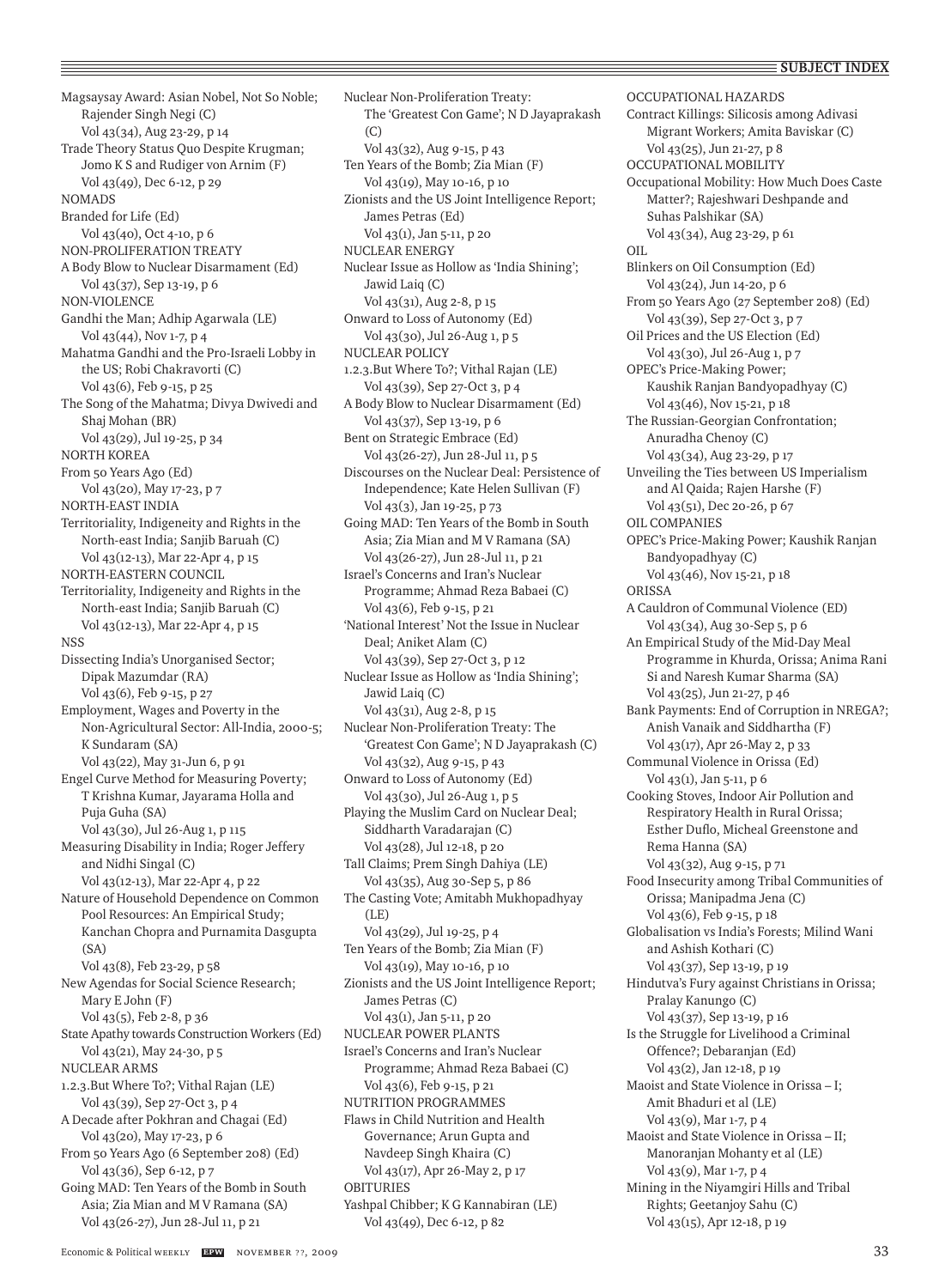Normalcy Far from Returning to Kandhamal; Pramodini Pradhan and Ranjana Padhi (C) Vol 43(44), Nov 1-7, p 11 Nutritional Deprivation of Children in Orissa; Sukanta Chandra Swain (SA) Vol 43(37), Sep 13-19, p 49 Why Posco Should Leave; Debaranjan (LE) Vol 43(25), Jun 21-27, p 4 PAKISTAN A Failed State or Failure of Pakistan's Elite?; S Akbar Zaidi (F) Vol 43(28), Jul 12-18, p 10 A State of Suspended Disbelief; Afiya Shehrbano Zia (D) Vol 43(23), Jun 7-13, p 69 An Incomplete Transition in Pakistan; S Akbar Zaidi (F) Vol 43(45), Nov 8-14, p 10 Benazir's Last Battle (Ed) Vol 43(1), Jan 5-11, p 5 Civilian Dictatorship and Praetorian Democracy; S Akbar Zaidi (F) Vol 43(37), Sep 13-19, p 8 Democracy as Revenge; S Akbar Zaidi (F) Vol 43(2), Jan 12-18, p 8 Democracy Interrupted?; S Akbar Zaidi (F) Vol 43(11), Mar 15-21, p 8 Find Your War, Or Risk Losing It; Haris Gazdar (F) Vol 43(41), Oct 11-17, p 8 From 50 Years Ago (18 October 208) (Ed) Vol 43(42), Oct 18-24, p 7 Holding Your Nose, Keeping Your Nerve; Haris Gazdar (F) Vol 43(32), Aug 9-15, p 10 No Economic Dissent but Plenty of Contest; Haris Gazdar (F) Vol 43(24), Jun 14-20, p 8 No Longer Worried about Becoming a 'Free Sex Zone'; Haris Gazdar (F) Vol 43(16), Apr 19-25, p 8 Pakistan after Benazir; Sayeed Hasan Khan and Kurt Jacobsen (Ed) Vol 43(2), Jan 12-18, p 10 Pakistan and Nepal: Concerns of a South Asia; Jayadeva Uyangoda (F) Vol 43(35), Aug 30-Sep 5, p 26 Pakistan's Precious Parties; Haris Gazdar (Ed) Vol 43(6), Feb 9-15, p 8 Poverty of American Policy in Pakistan; Zia Mian (F) Vol 43(1), Jan 5-11, p 8 Soccer Ball Production for Nike in Pakistan; Karin Astrid Siegmann (RL) Vol 43(22), May 31-Jun 6, p 57 Social and Structural Transformations in Pakistan; S Akbar Zaidi (F) Vol 43(20), May 17-23, p 10 The Bigger Picture in Pakistan (Ed) Vol 43(34), Aug 23-29, p 5 The Land Market in Development: A Case Study of Punjab in Pakistan and India; S Hirashima (SA) Vol 43(42), Oct 18-24, p 41 Towards the Fourth Knock or an Interlude?; GPD (F) Vol 43(9), Mar 1-7, p 8

Verdict against Autocracy (Ed) Vol 43(8), Feb 23-29, p 6 PANCHAYATS Chinks in the Left Front Armour (Ed) Vol 43(21), May 24-30, p 6 Endemic Hunger in West Bengal; Rajat Roy (C) Vol 43(18), May 3-9, p 21 Expanding the Resource Base of Panchayats: Augmenting Own Revenues; M Govinda Rao and U A Vasantha Rao (SA) Vol 43(4), Jan 26-Feb 1, p 54 Guiding Role of Central Finance Commission Regarding State Counterparts; D Bandyopadhyay (P) Vol 43(22), May 31-Jun 6, p 25 Radicalism of NREGA; Mihir Shah (LE) Vol 43(23), Jun 7-13, p 4 Reflections on Democratic Decentralisation in J & K; Ashish Saxena (C) Vol 43(9), Mar 1-7, p 21 Revenue Efforts of Panchayats: Evidence from Four States; Pratap Ranjan Jena and Manish Gupta (SA) Vol 43(30), Jul 26-Aug 1, p 125 The Party and the Panchayats of West Bengal; Partha Sarathi Banerjee (C) Vol 43(24), Jun 14-20, p 17 The Subaltern and Politics at the Grassroots; Buddhadeb Ghosh (D) Vol 43(32), Aug 9-15, p 86 Whither the Subaltern Domain? – An Ethnographic Enquiry; Dayabati Roy (F) Vol 43(23), Jun 7-13, p 31 PARLIAMENT Cash for Votes Sham (Ed) Vol 43(51), Dec 20-26, p 7 Constitutional Morality; Andre Beteille (P) Vol 43(40), Oct 4-10, p 35 Credibility at Stake (Ed) Vol 43(6), Feb 9-15, p 6 Dubious Deals (Ed) Vol 43(30), Jul 19-25, p 6 Fourth Delimitation of Constituencies: An Appraisal; A K Verma (C) Vol 43(11), Mar 15-21, p 12 From 50 Years Ago (5 January 208) (Ed) Vol 43(1), Jan 5-11, p 7 From 50 Years Ago (16 August 208) (Ed) Vol 43(33), Aug 16-22, p 7 The (Con)fidence Vote; Admiral Tahiliani, Shanti Bhushan, P M Bhargava, P M Bhaduri and Prashant Bhushan (LE) Vol 43(30), Jul 26-Aug 1, p 4 The Casting Vote; Amitabh Mukhopadhyay (LE) Vol 43(29), Jul 19-25, p 4 PARSIS Demographic Transition or Demographic Trepidation? The Case of Parsis in India; Sayeed Unisa, R B Bhagat, T K Roy and R B Upadhyay (SA) Vol 43(1), Jan 5-11, p 61 PARTITION Beyond Partition; Rita Manchanda (BR) Vol 43(33), Aug 16-22, p 27 Can Partition Be Undone?; Ranabir Samaddar (BR) Vol 43(5), Feb 2-8, p 45

Clues to Understanding Jinnah; Balraj Puri (BR) Vol 43(9), Mar 1-7, p 33 Metaphor, Memory, Myth: Recasting Partition as in Salil Choudhury, Manas Ray, Helene Cixous; Tutun Mukherjee (SA) Vol 43(19), May 10-16, p 72 Remembering Sylhet; B K Bhattacharya (LE) Vol 43(44), Nov 1-7, p 4 Remembering Sylhet: A Forgotten Story of India's 1947 Partition; Anindita Dasgupta (C) Vol 43(31), Aug 2-8, p 18 The Big March: Migratory Flows after the Partition of India; Prashant Bharadwaj, Asim Khwaja and Atif Mian (SA) Vol 43(35), Aug 30-Sep 5, p 39 PATENTS Economic Development and Patenting Behaviour; Biswajit Dhar and C Niranjan Rao (SA) Vol 43(23), Jun 7-13, p 39 PEASANTS A Ballad of Singur: Progress with Human Dignity; Ranjit Sau (C) Vol 43(43), Oct 25-31, p 10 A Grand Synthesis; Tirthankar Roy (RA) Vol 43(34), Aug 23-29, p 27 Agrarian Change and Social Mobility in Tamil Nadu; Goran Djurfeldt, Venkatesh Athreya, N Jayakumar, Staffan Lindberg, A Rajagopal and R Vidyasagar (SA) Vol 43(45), Nov 8-14, p 50 Agrarian Reform: Lessons from the Philippines; Manoshi Mitra Das (C) Vol 43(26-27), Jun 28-Jul 11, p 32 Co-Management of Electricity and Groundwater: An Assessment of Gujarat's Jyotirgram Scheme; Tushaar Shah and Shilp Verma (SA) Vol 43(7), Feb 16-22, p 59 Democracy and Economic Transformation in India; Partha Chatterjee (SA) Vol 43(16), Apr 19-25, p 53 Implications of the Loan Waiver for Rural Credit Institutions; Nilakantha Rath (C) Vol 43(24), Jun 14-20, p 13 Indebtedness among Farmers in Punjab; Sukhpal Singh, Manjeet Kaur and H S Kingra (RA) Vol 43(26-27), Jun 28-Jul 11, p 130 Nandigram: A Tale of Developmental Violence; Arup Kumar Sen (BR) Vol 43(37), Sep 13-19, p 31 Producer Companies as New Generation Cooperatives; Sukhpal Singh (C) Vol 43(20), May 17-23, p 22 Rejuvenating Agriculture with the Help of the Small Farmer; Meeta Rajivlochan (C) Vol 43(11), Mar 15-21, p 17 Rural Distress and Government Policy; Kripa Shankar (LE) Vol 43(24), Jun 14-20, p 4 Socio-economic Crisis in Rural Punjab; Ranjit Singh Ghuman (C) Vol 43(7), Feb 16-22, p 12 The Loan Waiver Scheme; EPW Research Foundation (MMR) Vol 43(11), Mar 15-21, p 28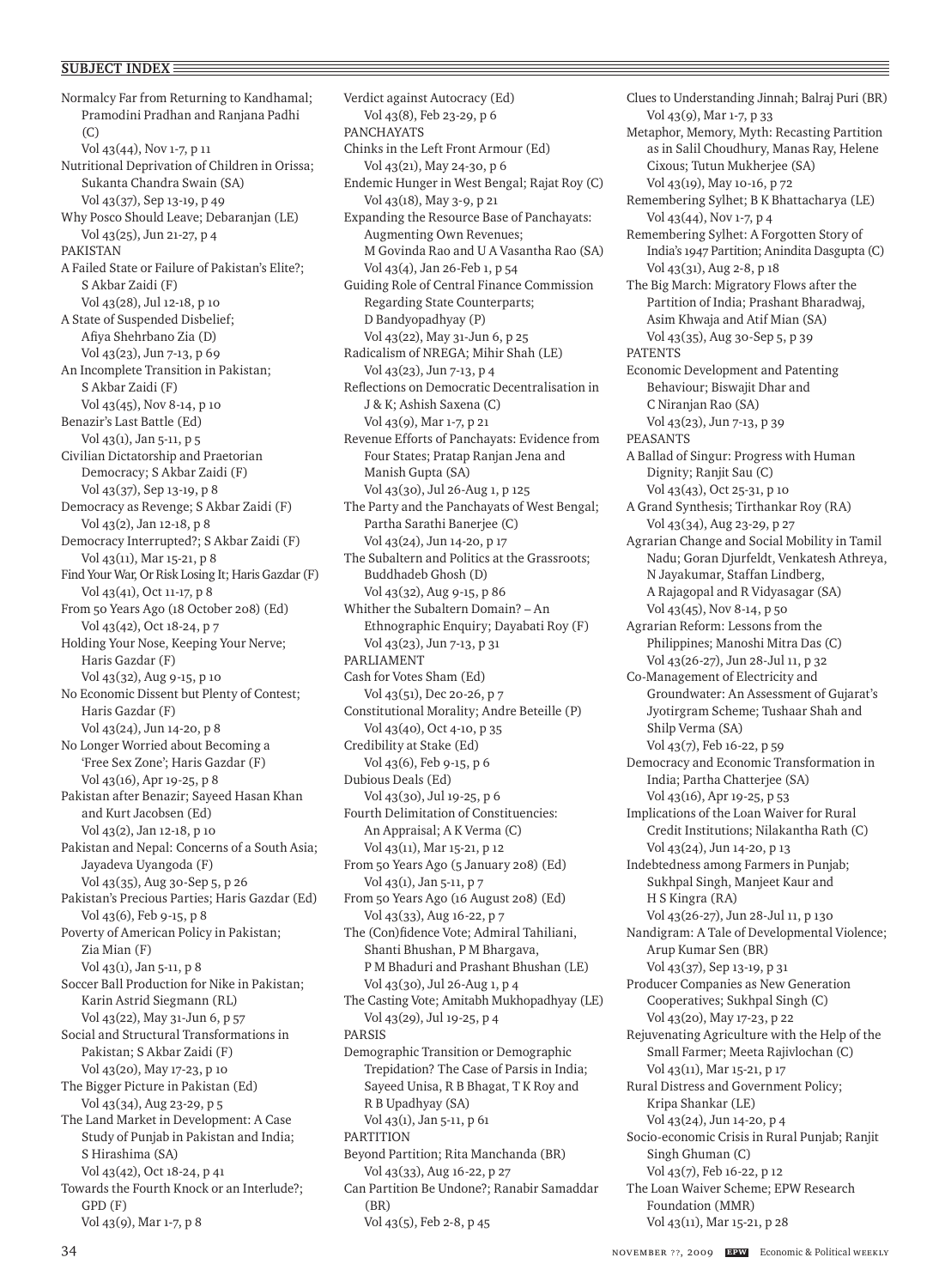Thwarting Corporate Capture of Land: The Alibag Struggle; Anant Phadke (C) Vol 43(11), Mar 15-21, p 21 PENSION Demographic and Social Changes: Issues for the Sixth Central Pay Commission; Mukesh Anand and Saswata Chaudhury (SA) Vol 43(7), Feb 16-22, p 54 PER CAPITA INCOME Economic Growth and Regional Inequality in India; Gaurav Nayyar (SA) Vol 43(6), Feb 9-15, p 58 Predatory Growth: A Rejoinder; C S Deshpande (D) Vol 43(21), May 24-30, p 70 The Growth Miracle, Institutional Reforms and Employment in China; Ajit K Ghose (RL) Vol 43(22), May 31-Jun 6, p 47 Why Do Some Countries Win More Olympic Medals? Lessons for Social Mobility and Poverty Reduction; Anirudh Krishna and Eric Haglund (SA) Vol 43(28), Jul 12-18, p 143 PHARMACEUTICAL INDUSTRY Cheaper in India (Ed) Vol 43(36), Sep 6-12, p 7 Ranbaxy Sell-out: Reveral of Fortunes; Sudip Chaudhuri (C) Vol 43(29), Jul 19-25, p 11 Tamil Nadu Government Intervention and Prices of Medicines; N Lalitha (F) Vol 43(1), Jan 5-11, p 66 PHARMACEUTICALS Cheaper in India (Ed) Vol 43(36), Sep 6-12, p 7 Completing the Circle (Ed) Vol 43(25), Jun 21-27, p 5 Knowledge through the Trade Routes; Mridula Ramanna (BR) Vol 43(16), Apr 19-25, p 33 PHARMACEUTICALS POLICY Cheaper in India (Ed) Vol 43(36), Sep 6-12, p 7 PHILIPPINES Agrarian Reform: Lessons from the Philippines; Manoshi Mitra Das (C) Vol 43(26-27), Jun 28-Jul 11, p 32 PHYSICALLY CHALLENGED Measuring Disability in India; Roger Jeffery and Nidhi Singal (C) Vol 43(12-13), Mar 22-Apr 4, p 22 On Flat and Round Worlds: Deaf Communities in Bangalore; Michele Friender (C) Vol 43(38), Sep 20-26, p 17 Passing Away of a Role Model; Dinesh Mohan (C) Vol 43(3), Jan 19-25, p 14 PHYSICIANS Passing Away of a Role Model; Dinesh Mohan  $(C)$ Vol 43(3), Jan 19-25, p 14 PLANNING COMMISSION The Finance Commission and the Third Tier; M A Oommen (C) Vol 43(33), Aug 16-22, p 17 From 50 Years Ago (10 May 208) (Ed) Vol 43(19), May 3-9, p 7

From 50 Years Ago (24 May 208) (Ed) Vol 43(29), Jul 19-25, p 7 Role of Planning: A Comment; Sharat Kumar (D) Vol 43(8), Feb 23-29, p 78 POLAND Charting the Transformation in Poland's Feminist Movement; Joanna Erbel (SA) Vol 43(51), Dec 20-26, p 50 POLICE From 50 Years Ago (20 September 208) (Ed) Vol 43(38), Sep 20-26, p 7 Laws without Accountability (Ed) Vol 43(51), Dec 20-26, p 5 Murderous Attack; Harish Dhawan (LE) Vol 43(28), Jul 12-18, p 4 Repressive Role of the Police; Gautam Navlakha (BR) Vol 43(9), Mar 1-7, p 31 POLICE ATROCITIES Accused, Presumed Guilty (Ed) Vol 43(17), Apr 26-May 2, p 6 Batla House 'Encounter'; Manisha Seth, Adil Mehdi, Anuradha Ghosh and Sreerekha (LE) Vol 43(47), Nov 22-28, p 90 Curbing Civil Liberties; Mahasweta Devi, Girish Karnad, Habib Tanvir, Arundhati Roy and Rajendra Yadav (LE) Vol 43(8), Feb 23-29, p 4 In the Name of Justice (Ed) Vol 43(25), Jun 21-27, p 6 Murderous Attack; Harish Dhawan (LE) Vol 43(28), Jul 12-18, p 4 Political Prisoners' Strike; Ashok Satya Reddy (LE) Vol 43(18), May 3-9, p 4 Repressive Role of the Police; Gautam Navlakha (BR) Vol 43(9), Mar 1-7, p 31 Suppression of Dissent; Nagraj Adve and Harish Dhawan (LE) Vol 43(2), Jan 12-18, p 4 POLITICAL ECONOMY Democracy versus Economic Transformation?; Amita Baviskar and Nandini Sundar (D) Vol 43(46), Nov 15-21, p 87 POLITICAL HISTORY From 50 Years Ago (15 March 208) (Ed) Vol 43(11), Mar 15-21, p 7 The Ideal and the Real; Robi Chakravorti (BR) Vol 43(12-13), Mar 22-Apr 4, p 27 POLITICAL MOVEMENTS Darjeeling's New Eruption (Ed) Vol 43(26-27), Jun 28-Jul 11, p 6 In Case You Want to Teach; GPD (F) Vol 43(19), May 10-16, p 8 JP and the Limits of 'Lokniti'; Manish K Thakur (D) Vol 43(44), Nov 1-7, p 62 The Ideal and the Real; Robi Chakravorti (BR) Vol 43(12-13), Mar 22-Apr 4, p 27 The Way Out in Zimbabwe (Ed) Vol 43(32), Aug 9-15, p 7 Widening Debate on the Naxalite Movement (Ed) Vol 43(19), May 10-16, p 5

POLITICAL PARTIES Alternative Path; Samuel Paul (LE) Vol 43(21), May 24-30, p 4 Baburam Bhattarai: For a 'New Nepal'; Stephen Mikesell and Mary Des Chene (C) Vol 43(19), May 10-16, p 11 Back to Square One in Bangladesh; Zafar Sobhan (F) Vol 43(39), Sep 27-Oct 3, p 8 Bereft of an Alternative Path (Ed) Vol 43(15), Apr 12-18, p 6 Blinkered View; Atiriya Majumdar (LE) Vol 43(30), Jul 26-Aug 1, p 4 Candidates as Salesmen (Ed) Vol 43(6), Feb 9-15, p 6 Cash for Votes Sham (Ed) Vol 43(51), Dec 20-26, p 7 Caste, Capital and Captaincy in the Karnataka Elections; A R Vasavi (C) Vol 43(24), Jun 14-20, p 10 Congress Suffers in North-East (Ed) Vol 43(11), Mar 15-21, p 5 Deadly Cocktail (Ed) Vol 43(29), Jul 19-25, p 6 Deepening the Social Divide (Ed) Vol 43(22), May 31-Jun 6, p 6 Democracy as Revenge; S Akbar Zaidi (F) Vol 43(2), Jan 12-18, p 8 Democracy Interrupted?; S Akbar Zaidi (F) Vol 43(11), Mar 15-21, p 8 Dissonance between Economic Reforms and Democracy; Ashutosh Kumar (SA) Vol 43(1), Jan 5-11, p 54 Dubious Deals (Ed) Vol 43(30), Jul 19-25, p 6 Exit Mbeki (Ed) Vol 43(39), Sep 27-Oct 3, p 6 Find Your War, Or Risk Losing It; Haris Gazdar (F) Vol 43(41), Oct 11-17, p 8 From 50 Years Ago (12 April 208) (Ed) Vol 43(15), Apr 12-18, p 7 From 50 Years Ago (2 August 208) (Ed) Vol 43(31), Aug 2-8, p 7 From 50 Years Ago (19 May 208) (Ed) Vol 43(29), Jul 19-25, p 7 From 50 Years Ago (5 April 208) (Ed) Vol 43(14), Apr 5-11, p 7 Grounds for Concern in Karnataka (Ed) Vol 43(22), May 31-Jun 6, p 5 Hegde and Gowda Paved the Way; K S Dakshina Murthy (C) Vol 43(24), Jun 14-20, p 11 Himachal Pradesh Elections: An Analysis; Prem R Bhardwaj (Ed) Vol 43(2), Jan 12-18, p 13 Identity and Exclusion; Parag Waknis (LE) Vol 43(8), Feb 23-29, p 4 Identity and Exclusion in India's Cities (Ed) Vol 43(7), Feb 16-22, p 5 Liberalism Betrayed?; Saroj Giri (C) Vol 43(23), Jun 7-13, p 9 Modi and Gujarati 'Asmita'; Tridip Suhrud (C) Vol 43(1), Jan 5-11, p 11 Moditva and the Shrinking of the Liberal Space; GPD (F) Vol 43(1), Jan 5-11, p 9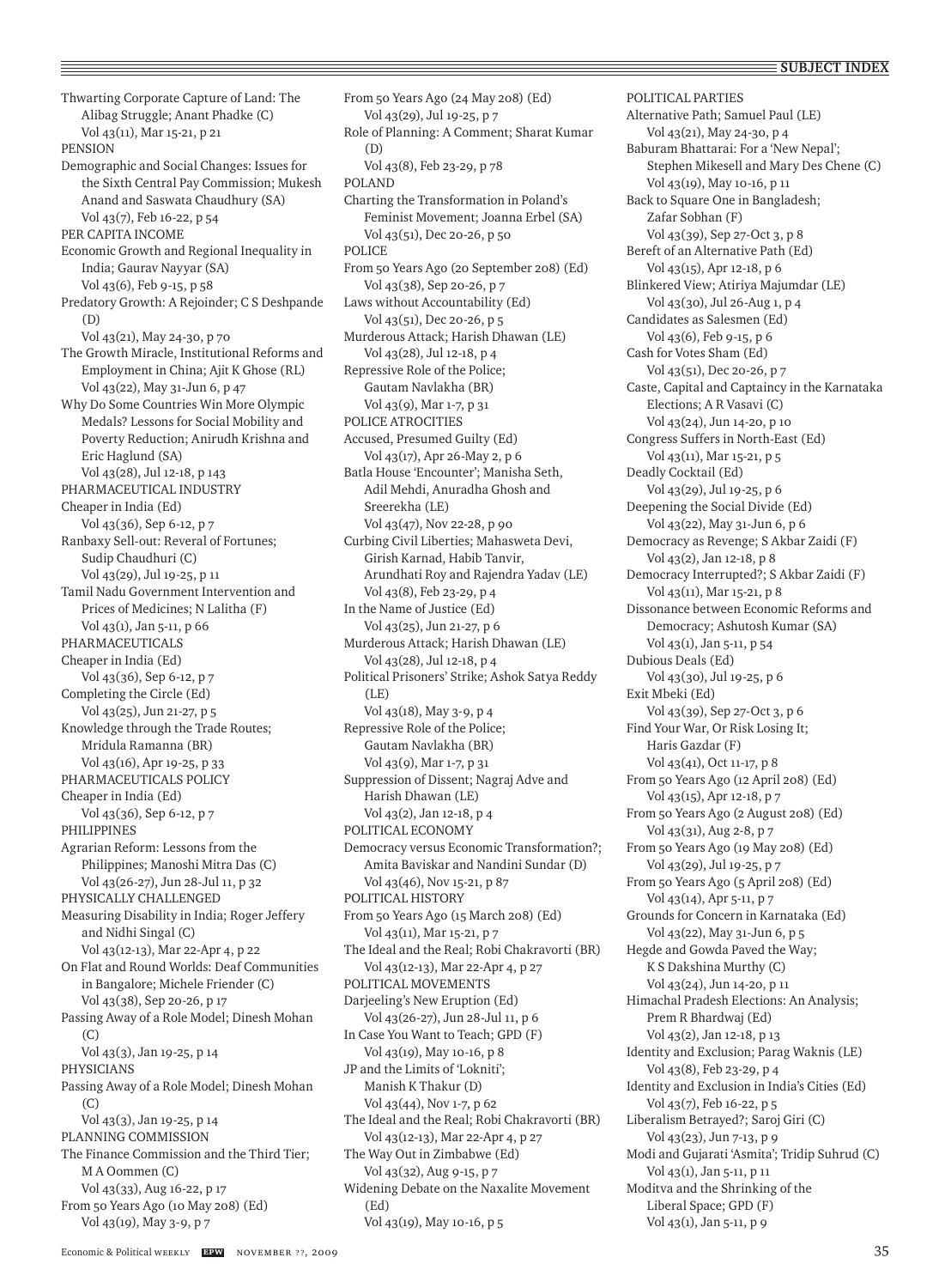Nandigram: A Tale of Developmental Violence; Arup Kumar Sen (BR) Vol 43(37), Sep 13-19, p 31 Nepal Political Diary-III; Srinivasan Ramani (C) Vol 43(26-27), Jun 28-Jul 11, p 25 Of Sons and Foster Sons; GPD (C) Vol 43(16), Apr 19-25, p 14 Pakistan after Benazir; Sayeed Hasan Khan and Kurt Jacobsen (C) Vol 43(2), Jan 12-18, p 10 Pakistan's Precious Parties; Haris Gazdar (F) Vol 43(6), Feb 9-15, p 8 Rationale of Singur Action; Srirang K Jha (LE) Vol 43(39), Sep 27-Oct 3, p 4 Right, Left and Centre (Ed) Vol 43(23), Jun 7-13, p 5 Textbooks, Religion and Politics (Ed) Vol 43(33), Aug 16-22, p 5 The Communists and the Building of Capitalism; Prabhat Patnaik (C) Vol 43(5), Feb 2-8, p 8 The Hindutva Underground: Hindu Nationalism and the Indian National Congress in Late Colonial and Early Post-colonial India; Manu Bhagavan (SA) Vol 43(37), Sep 13-19, p 39 The Left and the United Progressive Alliance (Ed) Vol 43(29), Jul 19-25, p 5 The Political and the Social in the Dalit Movement Today; Harish S Wankhede (SA) Vol 43(6), Feb 9-15, p 50 Theatre of the (Tragic) Absurd; GPD (C) Vol 43(32), Aug 9-15, p 35 The Third Front Mirage Again; V Krishna Ananth (C) Vol 43(32), Aug 9-15, p 32 Too Clever By Half; G P Deshpande (BR) Vol 43(30), Jul 26-Aug 1, p 31 Too Close to Call? Maybe Not; Sankaran Krishna (F) Vol 43(37), Sep 13-19, p 10 Verdict against Autocracy (Ed) Vol 43(8), Feb 23-29, p 6 Vive la République (Ed) Vol 43(23), Jun 7-13, p 6 Waiting for 'Naya' Nepal; Rita Manchanda (C) Vol 43(29), Jul 19-25, p 23 POLITICAL PERSONALITIES Benazir's Last Battle (Ed) Vol 43(1), Jan 5-11, p 5 Blinkered View; Atiriya Majumdar (LE) Vol 43(30), Jul 26-Aug 1, p 4 Bolivia at the Crossroads; R Tathagatan (C) Vol 43(26-27), Jun 28-Jul 11, p 35 Candidates as Salesmen (Ed) Vol 43(6), Feb 9-15, p 6 Chiranjeevi's Entry into Andhra Pradesh Politics; K Rama Rayalu (C) Vol 43(41), Oct 11-17, p 17 Clues to Understanding Jinnah; Balraj Puri (BR) Vol 43(9), Mar 1-7, p 33 Democracy as Revenge; S Akbar Zaidi (C) Vol 43(2), Jan 12-18, p 8 Despite a Myriad Obstacles (Ed) Vol 43(12-13), Mar 22-Apr 4, p 7 From 50 Years Ago (1 March 208) (Ed) Vol 43(9), Mar 1-7, p 7

From 50 Years Ago (12 July 208) (Ed) Vol 43(28), Jul 12-18, p 7 Interrogating the Thesis of 'Irrational Deification'; Sharmila Rege (C) Vol 43(7), Feb 16-22, p 16 Jayaprakash Narayan and the Problem of Representative Democracy; Ranabir Samaddar (SA) Vol 43(31), Aug 2-8, p 49 JP and the Limits of 'Lokniti'; Manish K Thakur (D) Vol 43(44), Nov 1-7, p 62 'Lived-in Experience'; Sharad Patil (LE) Vol 43(28), Jul 12-18, p 4 Magsaysay Award: Asian Nobel, Not So Noble; Rajender Singh Negi (C) Vol 43(34), Aug 23-29, p 14 Modi and Gujarati Asmita; Kiran Desai (LE) Vol 43(7), Feb 16-22, p 4 Of Sons and Foster Sons; GPD (C) Vol 43(16), Apr 19-25, p 14 Pakistan's Precious Parties; Haris Gazdar (F) Vol 43(6), Feb 9-15, p 8 The Political and the Social in the Dalit Movement Today; Harish S Wankhede (SA) Vol 43(6), Feb 9-15, p 50 Too Clever By Half; G P Deshpande (BR) Vol 43(30), Jul 26-Aug 1, p 31 V P Singh (1931-208); V Krishna Ananth (C) Vol 43(49), Dec 6-12, p 21 POLITICAL SITUATION A Failed State or Failure of Pakistan's Elite?; S Akbar Zaidi (F) Vol 43(28), Jul 12-18, p 10 A Labour of Recovery; Radhika Desai (BR) Vol 43(20), May 17-23, p 37 After the Mumbai Tragedy; Jayadeva Uyangoda (F) Vol 43(51), Dec 20-26, p 8 Aftermath of the Kenyan Crisis; Renu Modi and Seema Shekhawat (C) Vol 43(18), May 3-9, p 25 Back to Square One in Bangladesh; Zafar Sobhan (F) Vol 43(39), Sep 27-Oct 3, p 8 Bearing Better Witness in Bhutan; Nitasha Kaul (D) Vol 43(37), Sep 13-19, p 67 Benazir's Last Battle (Ed) Vol 43(1), Jan 5-11, p 5 Bhutan: 'Democracy' from Above; Mathew Joseph C (C) Vol 43(19), May 10-16, p 29 Burma and Western Precepts of Democracy; Sunjay Chandiramani (C) Vol 43(39), Sep 27-Oct 3, p 25 Can Partition Be Undone?; Ranabir Samaddar (BR) Vol 43(5), Feb 2-8, p 45 Constituent Assembly and the Revolutionary Left in Nepal; Mahesh Maskey and Mary Deschene (C) Vol 43(12-13), Mar 22-Apr 4, p 9 Cuba: Transitions without End; Frederic F Clairmont (C) Vol 43(15), Apr 12-18, p 21

Darfur: Primary Accumulation and Genocide; Dev Nathan (C) Vol 43(35), Aug 30-Sep 5, p 23 Deadly Cocktail (Ed) Vol 43(29), Jul 19-25, p 6 Democracy as Revenge; S Akbar Zaidi (F) Vol 43(2), Jan 12-18, p 8 Democracy Interrupted?; S Akbar Zaidi (F) Vol 43(11), Mar 15-21, p 8 Despite a Myriad Obstacles (Ed) Vol 43(12-13), Mar 22-Apr 4, p 7 Eyeless in Bengal; AM (C) Vol 43(8), Feb 23-29, p 10 Find Your War, Or Risk Losing It; Haris Gazdar (F) Vol 43(41), Oct 11-17, p 8 From 50 Years Ago (18 October 208) (Ed) Vol 43(42), Oct 18-24, p 7 From 50 Years Ago (5 April 208) (Ed) Vol 43(14), Apr 5-11, p 7 Gujarat: The Meaning of Modi's Victory; Christophe Jaffrelot (C) Vol 43(15), Apr 12-18, p 12 Holding Your Nose, Keeping Your Nerve; Haris Gazdar (F) Vol 43(32), Aug 9-15, p 10 India and Kashmir (Ed) Vol 43(37), Sep 13-19, p 5 Kenya: How Much More of Troubled Times?; Parvathi Vasudevan (C) Vol 43(9), Mar 1-7, p 24 Little Can Be Achieved through Negotiations on Tibet; Thomas Abraham (C) Vol 43(14), Apr 5-11, p 8 Moditva and the Shrinking of the Liberal Space; GPD (F) Vol 43(1), Jan 5-11, p 9 Nepal Political Diary-I; Srinivasan Ramani (C) Vol 43(24), Jun 14-20, p 26 Nepal Political Diary-III; Srinivasan Ramani (C) Vol 43(26-27), Jun 28-Jul 11, p 25 Pakistan after Benazir; Sayeed Hasan Khan and Kurt Jacobsen (C) Vol 43(2), Jan 12-18, p 10 Pakistan and Nepal: Concerns of a South Asian; Jayadeva Uyangoda (F) Vol 43(35), Aug 30-Sep 5, p 26 Politics of Coercion (Ed) Vol 43(44), Nov 1-7, p 5 Reservations, Federalism and the Politics of Recognition in Nepal; Townsend Middleton and Sara Shneiderman (P) Vol 43(19), May 10-16, p 39 Rethinking Tibet?; Honey Oberoi (F) Vol 43(19), May 10-16, p 80 Silencing Dissenting Voices; Harish Dhawan and Nagraj Adve (LE) Vol 43(3), Jan 19-25, p 82 Siliguri in Gorkhaland: A Political Nightmare for West Bengal?; Rakesh Kumar Meena and Dhrubajyoti Bhattacharjee (C) Vol 43(25), Jun 21-27, p 15 Strains in Kenya (Ed) Vol 43(4), Jan 26-Feb 1, p 6 The Bigger Picture in Pakistan (Ed) Vol 43(34), Aug 23-29, p 5 The Burmese Junta; Vithal Rajan (BR) Vol 43(38), Sep 20-26, p 32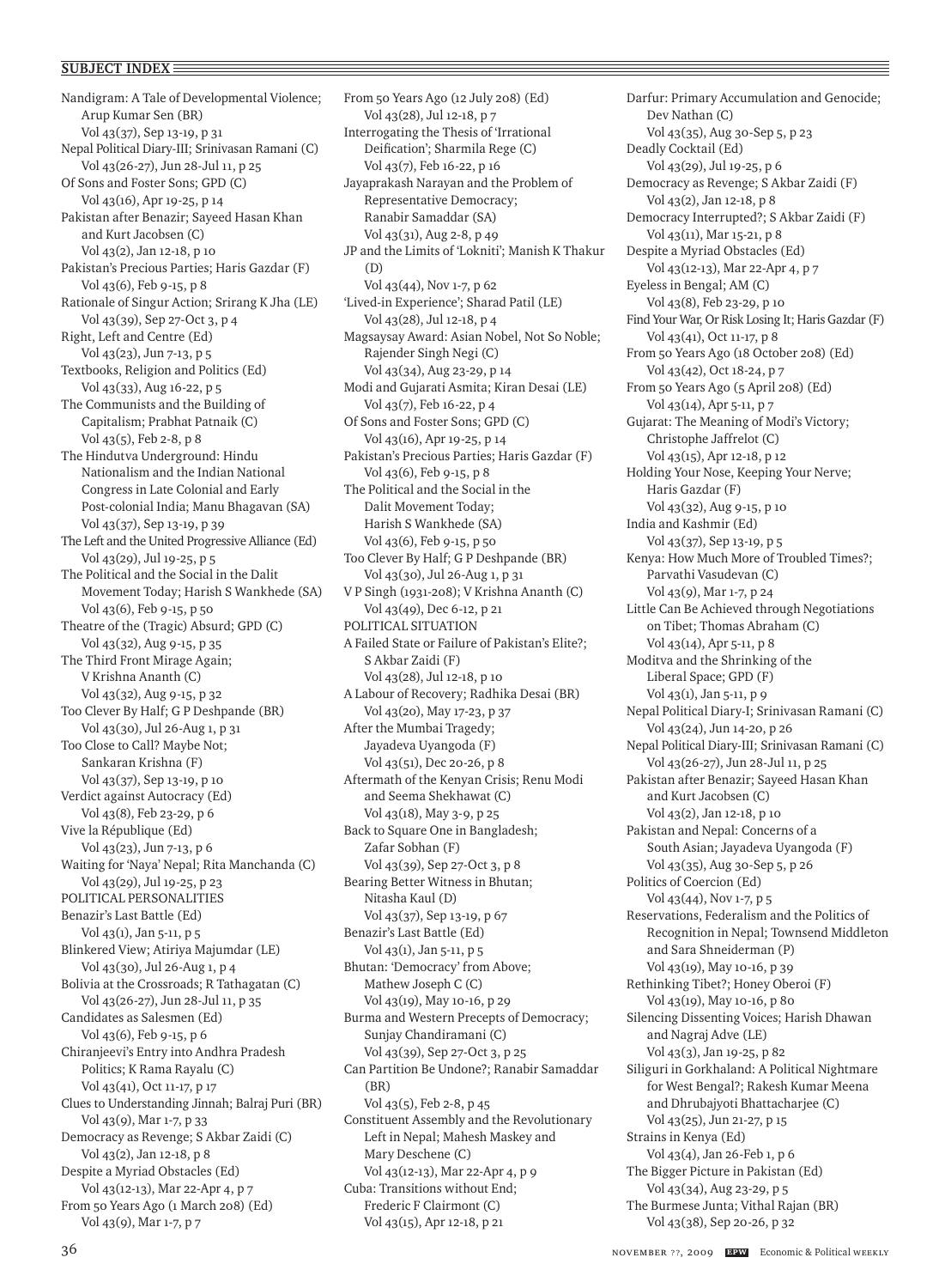## $\equiv$  SUBJECT INDEX

The Gaza Breakout and Its Aftermath (Ed) Vol 43(5), Feb 2-8, p 6 The Ideal and the Real; Robi Chakravorti (BR) Vol 43(12-13), Mar 22-Apr 4, p 27 The Janatha Vimukthi Peramuna Split; Jayadeva Uyangoda (F) Vol 43(18), May 3-9, p 8 The Naga Nation on the Net; Maya Ranganathan and Shiva Roy-Chowdhury (SA) Vol 43(29), Jul 19-25, p 61 Towards the Fourth Knock or an Interlude?; GPD (F) Vol 43(9), Mar 1-7, p 8 Trajectory of Indigenous Politics in Latin America; Sujatha Fernandez (F) Vol 43(7), Feb 16-22, p 8 Turkish Democracy under Siege; Kirsty Hughes (C) Vol 43(22), May 31-Jun 6, p 16 Verdict against Autocracy (Ed) Vol 43(8), Feb 23-29, p 6 Vive la République (Ed) Vol 43(23), Jun 7-13, p 6 Waiting for 'Naya' Nepal; Rita Manchanda (C) Vol 43(29), Jul 19-25, p 23 What Happened in Tibet?; Arup Kumar Sen (LE) Vol 43(17), Apr 26-May 2, p 4 When Reconciliation Is the Object, Does the Truth Matter?; Sukumar Murlidharan (BR) Vol 43(4), Jan 26-Feb 1, p 31 Where Is the 'Right' in Latin America's Left Turn?; Sujatha Fernandes (F) Vol 43(20), May 24-30, p 8 Zimbabwe: A Time of Turbulence; Parvathi Vasudevan (C) Vol 43(20), May 17-23, p 25 POLITICAL SYSTEMS An Embedded Politics of Civil Society?; Gilbert Sebastian (D) Vol 43(18), May 3-9, p 68 Democracy from Above (Ed) Vol 43(14), Apr 5-11, p 6 POLITICAL VIOLENCE Aftermath of the Kenyan Crisis; Renuka Modi and Seema Shekhawat (C) Vol 43(18), May 3-9, p 25 Black Thursday in Assam (Ed) Vol 43(45), Nov 8-14, p 5 Darjeeling's New Eruption (Ed) Vol 43(26-27), Jun 28-Jul 11, p 6 Failure of the Left; Satya Sivarman (BR) Vol 43(47), Nov 22-28, p 49 From 50 Years Ago (3 May 8) (Ed) Vol 43(18), May 3-9, p 7 India's Violent Internal Dissent; Namrata Goswami and Jason Miklian (C) Vol 43(21), May 24-30, p 21 Jammu and Kashmir: Winning a Battle Only to Lose the War?; Gautam Navlakha (P) Vol 43(45), Nov 8-14, p 43 Macabre Cycle of Violence (Ed) Vol 43(20), May 17-23, p 5 Maoist and State Violence in Orissa-I; Amit (et al) Bhaduri (LE) Vol 43(9), Mar 1-7, p 4

Metaphor, Memory, Myth: Recasting Partition as in Salil Choudhury, Manas Ray, Helene Cixous; Tutun Mukherjee (SA) Vol 43(19), May 10-16, p 72 Nandigram: A Tale of Developmental Violence; Arup Kumar Sen (BR) Vol 43(37), Sep 13-19, p 31 Of Human Rights and Wrongs; Hiren Gohain (C) Vol 43(14), Apr 5-11, p 13 Once More on Etnicity and the North-east; Hiren Gohain (C) Vol 43(21), May 24-30, p 18 Politics of Coercion (Ed) Vol 43(44), Nov 1-7, p 5 Raj Thackeray and the Danger of Competing Regionalisms; Mahesh Gavaskar (C) Vol 43(44), Nov 1-7, p 8 Repressive Role of the Police; Gautam Navlakha (BR) Vol 43(9), Mar 1-7, p 31 Silencing Dissenting Voices; Harish Dhawan and Nagraj Adve (LE) Vol 43(3), Jan 19-25, p 4 Siliguri in Gorkhaland: A Political Nightmare for West Bengal?; Rakesh Kumar Meena and Dhrubajyoti Bhattacharjee (C) Vol 43(25), Jun 21-27, p 15 Singur: What Happened, What Next and Time to Pay the Cost; D Bandyopadhyay (C) Vol 43(48), Nov 29-Dec 5, p 13 Social Malaise in Greece (Ed) Vol 43(52), Dec 27-Jan 2, p 7 Telangana Demand (Ed) Vol 43(46), Nov 15-21, p 7 The Prose of Counter-Insurgency; Arup Kumar Sen (LE) Vol 43(26-27), Jun 28-Jul 11, p 574 Violence in Bodoland (Ed) Vol 43(41), Oct 11-17, p 6 'We Fight, Therefore We Are'; Gautam Navlakha (BR) Vol 43(15), Apr 12-18, p 46 POLITICS AND CASTE Subalternism vs Dalitism; Anand Teltumbde (BR) Vol 43(52), Dec 27-Jan 2, p 22 POLITICS AND EDUCATION They Shall Not Pass (Ed) Vol 43(8), Feb 23-29, p 6 POLITICS AND RELIGION A Heady Mix: Gujarati and Hindu Pride; A M Shah, Pravin J Patel and Lancy Lobo (C) Vol 43(8), Feb 23-29, p 19 A New Muslim Leadership? (Ed) Vol 43(47), Nov 22-27, p 6 After the Attack (Ed) Vol 43(50), Dec 13-19, p 6 Communal Violence in Orissa (Ed) Vol 43(1), Jan 5-11, p 6 Communalism: Narratives in Chhattisgarh; Saumya (P) Vol 43(2), Jan 12-18, p 38 Doing a Rashomon on the Hindutva Cases; Vinay Sitapati (F) Vol 43(10), Mar 8-14, p 72 Fatwa, Terrorism and Jehad; Muzaffar Assadi (C) Vol 43(31), Aug 2-8, p 16

God Delusion at Work: My Indian Travel Diary; Meera Nanda (C) Vol 43(42), Oct 18-24, p 15 GPD and Hindu Liberals; Homi Byramji (LE) Vol 43(12-13), Mar 22-Apr 4, p 113 Gujarat: The Meaning of Modi's Victory; Christophe Jaffrelot (C) Vol 43(15), Apr 12-18, p 12 Malay Majoritarianism and Marginalised Indians; Vibhanshu Shekhar (C) Vol 43(8), Feb 23-29, p 22 Modi and Gujarati 'Asmita'; Tridip Suhrud (Ed) Vol 43(1), Jan 5-11, p 11 Neo-Taliban Insurgency; Anirudh Deshpande (BR) Vol 43(46), Nov 15-21, p 33 Playing the Muslim Card on Nuclear Deal; Siddharth Varadarajan (C) Vol 43(28), Jul 12-18, p 20 Politics of Art; GPD (F) Vol 43(20), May 17-23, p 8 Secularism in Peril (Ed) Vol 43(42) , Oct 18-24, p 6 Textbooks, Religion and Politics (Ed) Vol 43(33), Aug 16-22, p 5 The Contemporary Muslim Situation in India: A Long-Term View; Javeed Alam (SA) Vol 43(2), Jan 12-18, p 45 What Do We Know of Cricket Who Only Cricket Know?; Kalpana Kannabiran (BR) Vol 43(22), May 31-Jun 6, p 23 Why Ban the Bajrang Dal?; Harish Dhawan and Nagraj Adve (LE) Vol 43(42), Oct 18-24, p 4 **POLLUTION** Pollution in the Mahanadi: Urban Sewage, Industrial Effluents and Biomedical Waste; Manipadma Jena (F) Vol 43(20), May 17-23, p 88 Sustainable Development Perspective of Climate Change; Mukul Sanwal (P) Vol 43(15), Apr 12-18, p 49 Threat of Arsenic to Agriculture in India, Bangladesh and Nepal; Hugh Brammer (F) Vol 43(47), Nov 22-28, p 79 POOR Critique of Neoliberalism; Rajah Rasiah ( BR) Vol 43(17), Apr 26-May 2, p 29 Ostensible Poverty, Beggary and the Law ; Usha Ramanathan (SA) Vol 43(44), Nov 1-7, p 33 Squatter Settlements: Urbanised Spaces?; Annapurna Shaw (BR) Vol 43(22), May 31-Jun 6, p 21 'How Many Poor in the World?': A Reply; Martin Ravallion (D) Vol 43(45), Nov 8-14, p 78 POPULATION Playing God: The Global Population Control Movement; Mohan Rao (BR) Vol 43(40), Oct 4-10, p 28 POVERTY A Global Perspective on Poverty in India; Martin Ravallion (C) Vol 43(43), Oct 25-31, p 31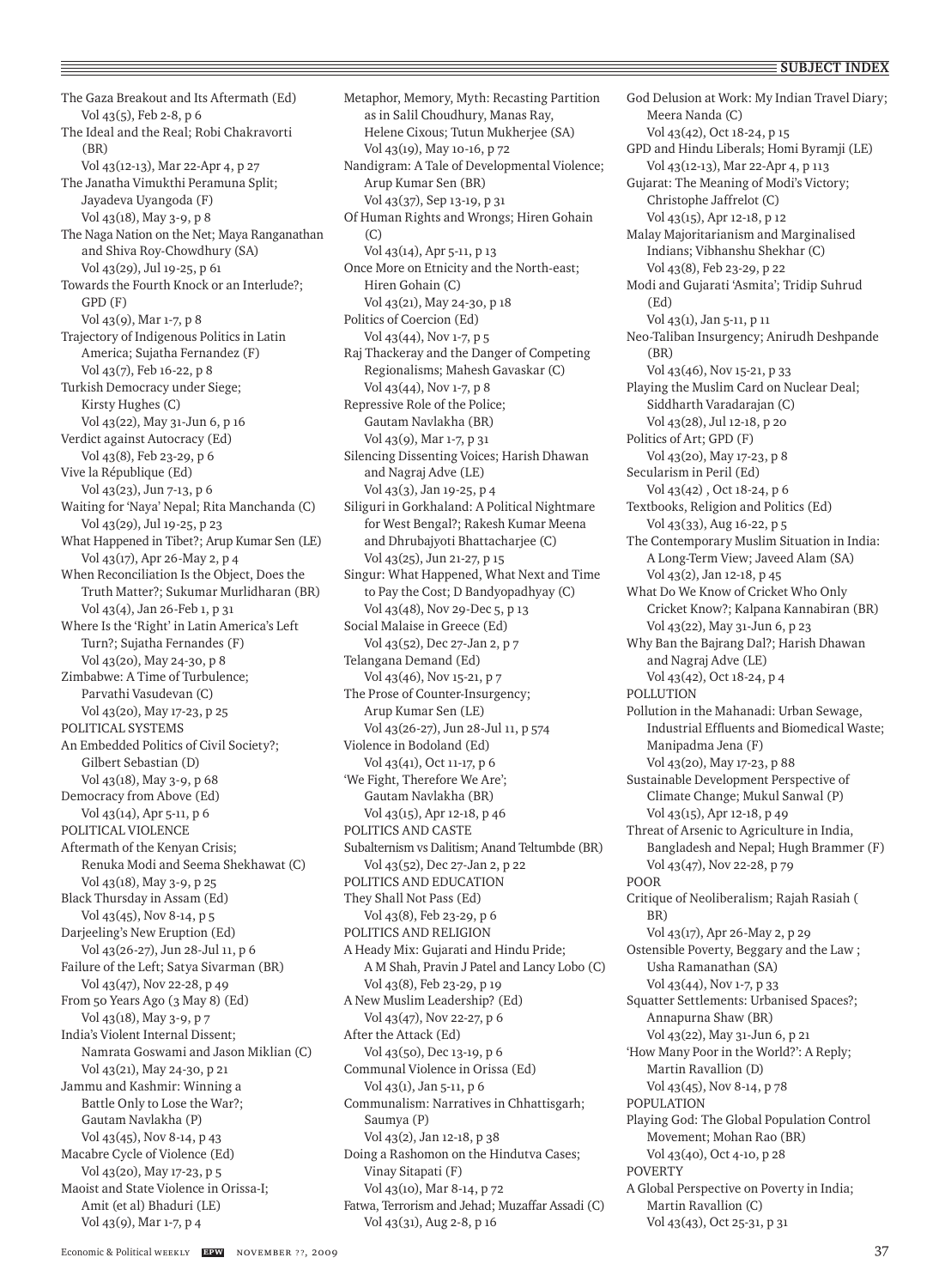Differently Distorted: The World Bank's 'Updated' Poverty Estimates; Sanjay G Reddy (C) Vol 43(43), Oct 25-31, p 44 Direct Cash Transfers: No Magic Bullet; Mihir Shah (D) Vol 43(34), Aug 23-29, p 77 Employment, Wages and Poverty in the Non-Agricultural Sector: All-India, 2000-05; K Sundaram (SA) Vol 43(22), May 31-Jun 6, p 91 Engel curve Method for Measuring Poverty; T Krishna Kumar, Jayarama Holla and Puja Guha (SA) Vol 43(30), Jul 26-Aug 1, p 115 Gerrymandering, Poverty and Flooding: A Perennial Story of Bihar; J Albert Rorabacher (SA) Vol 43(7), Feb 16-22, p 45 Global Poverty, Inequality, and Aid Flows: A Rough Guide to Some Simple Justice; S Subramanian (SA) Vol 43(46), Nov 15-21, p 53 How Many Poor in the World? (Ed) Vol 43(43), Oct 25-31, p 5 Multidimensional Poverty and Vulnerability; Rosa A Abraham and K S Kavi Kumar (SA) Vol 43(20), May 17-23, p 77 On the Naxalite Movement: A Report with a Difference; Sumanta Banerjee (C) Vol 43(21), May 24-30, p 10 Ostensible Poverty, Beggary and the Law; Usha Ramanathan (SA) Vol 43(44), Nov 1-7, p 33 Price Trends in India and Their Implications for Measuring Poverty; Angus Deaton (SA) Vol 43(6), Feb 9-15, p 43 Revising Estimates of Poverty; S Mahendra Dev and C Ravi (C) Vol 43(10), Mar 8-14, p 8 Starving India; Kripa Shankar (BR) Vol 43(30), Jul 26-Aug 1, p 32 What Are These New Poverty Estimates and What Do They Imply?; Himanshu (C) Vol 43(43), Oct 25-31, p 38 Why Do Some Countries Win More Olympic Medals? Lessons for Social Mobility and Poverty Reduction; Anirudh Krishna and Eric Haglund (SA) Vol 43(28), Jul 12-18, p 143 'How Many Poor in the World?': A Reply; Martin Ravallion (D) Vol 43(45), Nov 8-14, p 78 POVERTY ALLEVIATION PROGRAMMES Direct Cash Transfers: No Magic Bullet; Mihir Shah (D) Vol 43(34), Aug 23-29, p 77 More on Direct Cash Transfers; Devesh Kapur, Partha Mukhopadhyay and Arvind Subramanian (D) Vol 43(47), Nov 22-28, p 85 The Case for Direct Cash Transfers to the Poor; Devesh Kapur, Partha Mukhopadhyay and Arvind Subramanian (F) Vol 43(15), Apr 12-18, p 33

POVERTY MEASUREMENT A Global Perspective on Poverty in India; Martin Ravallion (C) Vol 43(43), Oct 25-31, p 31 An Estimate of Poverty Reduction between 204-5 and 205-6; K L Datta (SA) Vol 43(47), Nov 22-28, p 61 Differently Distorted: The World Bank's 'Updated' Poverty Estimates; Sanjay G Reddy (C) Vol 43(43), Oct 25-31, p 44 Engel Curve Method for Measuring Poverty; T Krishna Kumar, Jayarama Holla and Puja Guha (SA) Vol 43(30), Jul 26-Aug 1, p 115 Growth and Poverty: Policy Implications for Lagging States; Arvind Virmani (SA) Vol 43(2), Jan 12-18, p 54 How Many Poor in the World? (Ed) Vol 43(43), Oct 25-31, p 5 'How Many Poor in the World?': A Reply; Martin Ravallion (D) Vol 43(45), Nov 8-14, p 78 Multidimensional Poverty and Vulnerability; Rosa A Abraham and K S Kavi Kumar (SA) Vol 43(20), May 17-23, p 77 Revising Estimates of Poverty; S Mahendra Dev and C Ravi (C) Vol 43(10), Mar 8-14, p 8 What Are These New Poverty Estimates and What Do They Imply?; Himanshu (C) Vol 43(43), Oct 25-31, p 38 POWER INDUSTRY Co-Management of Electricity and Groundwater: An Assessment of Gujarat's Jyotirgram Scheme; Tushaar Shah and Shilp Verma (SA) Vol 43(7), Feb 16-22, p 59 Independent Regulatory Agencies: A Theoretical Review with Reference to Electricity and Water in India; Navroz K Dubash (SA) Vol 43(40), Oct 4-10, p 43 Need for an Integrated Energy Modelling Institution in India; Ananth Chikkatur and Shoibal Chakravarty (F) Vol 43(21), May 24-30, p 64 PRECIOUS STONES Diamond Workers' Plight (Ed) Vol 43(28), Jul 12-18, p 7 PRESIDENTIAL ELECTIONS Obama, Indian Americans and a Conversation about Race; Sonalde Desai (C) Vol 43(14), Apr 5-11, p 23 President Barack Hussein Obama (Ed) Vol 43(45), Nov 8-14, p 8 The Technician in the Establishment: Obama's America and the World; Vinay Lal (C) Vol 43(44), Nov 1-7, p 14 Transition to Multiparty Democracy (Ed) Vol 43(47), Nov 22-28, p 7 **PRESIDENTS** Obama, Indian Americans and a Conversation about Race; Sonalde Desai (C) Vol 43(14), Apr 5-11, p 23

President Barack Hussein Obama (Ed) Vol 43(45), Nov 8-14, p 8 PRESS Accelerated Media and the 1971 Civil War in Bangladesh; Naeem Mohaiemen (P) Vol 43(4), Jan 26-Feb 1, p 36 Media: Bashed from Outside and Flawed from Within; Sumanta Banerjee (C) Vol 43(31), Aug 2-8, p 10 PRESS FREEDOM Harassment of Ashis Nandy; Veena Das, Homi Bhabha, Pratap Bhanu Mehta, Sanjay Subrahmaniam and Flavia Agnes (LE) Vol 43(25), Jun 21-27, p 4 **PRICES** The 205 Global Report on Purchasing Power Parity Estimates: A Preliminary Review; Alan Heston (SA) Vol 43(11), Mar 15-21, p 64 PRIMARY EDUCATION From 50 Years Ago (26 April 208) (Ed) Vol 43(17), Apr 26-May 2, p 6 PRISONERS A Father's Voice; Thomas Ferreira (LE) Vol 43(41), Oct 11-17, p 4 Draft Policy on Prison Reforms; Vijay Hiremath (C) Vol 43(26-27), Jun 28-Jul 11, p 29 PRIVATE CORPORATE SECTOR Recruitment and Weeding Out Process; Arun Kumar (D) Vol 43(8), Feb 23-29, p 77 PRIVATISATION 24/7, 'Privatisation' and Water Reform: Insights from Hubli-Dharwad; Priya Sangameswaran, Roopa Madhava and Clifton Rozario (SA) Vol 43(14), Apr 5-11, p 60 China's Rural Reform: Crisis and Ongoing Debate; Dale Jiajun Wen (F) Vol 43(52), Dec 27-Jan 2, p 86 Managing Public Private Partnerships; Satish Bagal (C) Vol 43(33), Aug 16-22, p 23 **PROHIBITION** From 50 Years Ago (20 September 208) (Ed) Vol 43(38), Sep 20-26, p 7 PROPERTY RIGHTS Property Rights and the Social Costs of Transition and Development in China; Carl Riskin (F) Vol 43(52), Dec 27-Jan 2, p 37 PROTECTIONISM Manufacturing a WTO Agreement (Ed) Vol 43(10), Mar 8-14, p 6 PUBLIC ADMINISTRATION In the Shadow of Terror: Anti-politician or Anti-politics; Suhas Palshikar (C) Vol 43(50), Dec 13-19, p 10 India's Citizen's Charters: In Search of a Champion; Samuel Paul (F) Vol 43(7), Feb 16-22, p 67 Internet Governance and Development Agenda; Gurumurthy Kasinathan and Anita Gurumurthy (C) Vol 43(14), Apr 5-11, p 19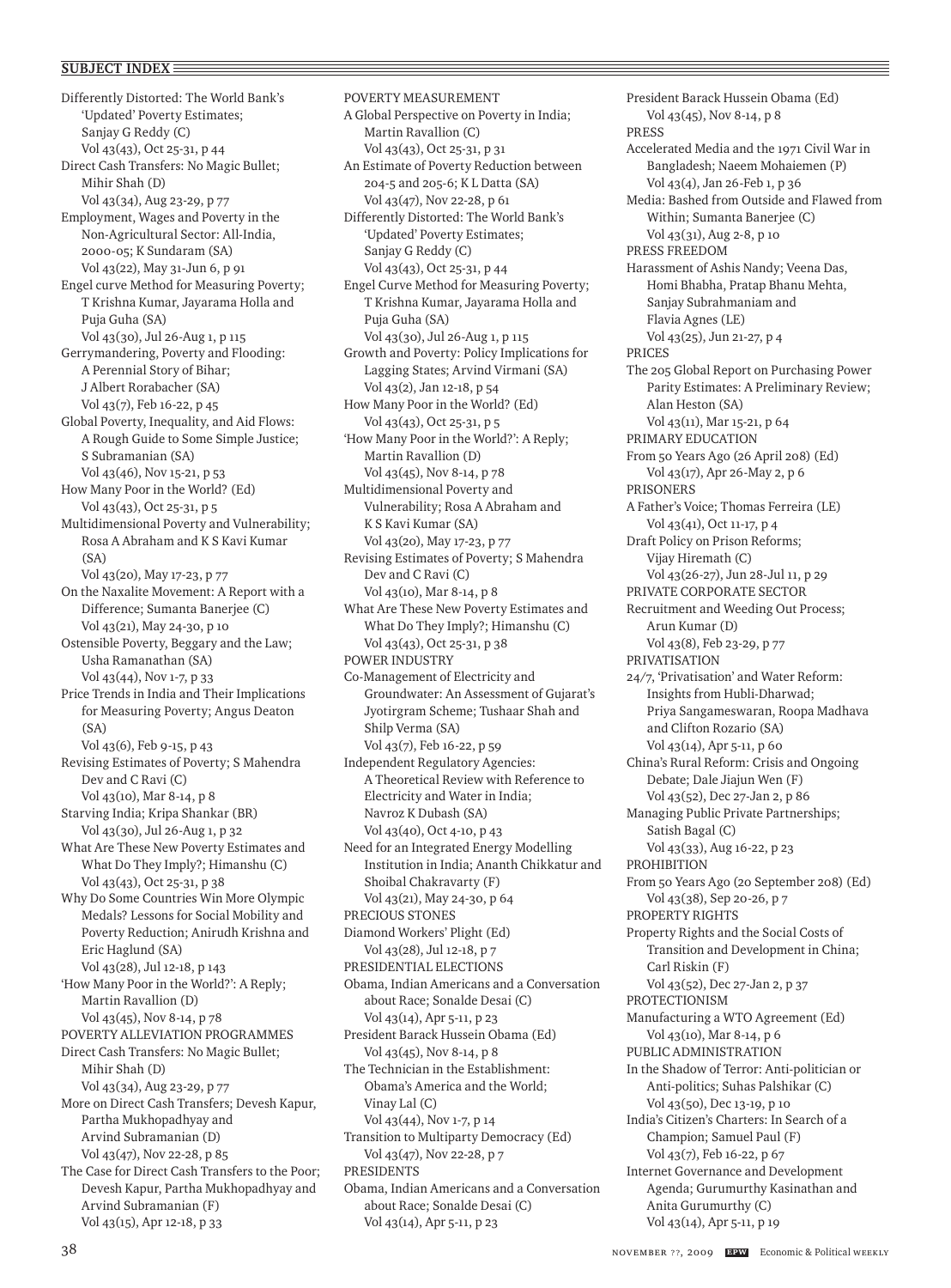Making the 211 Census a Tool for Good Governance; Ashish Bose (C) Vol 43(51), Dec 20-26, p 18 NGOs in the Service of Global Governance: The Case of Uzbekistan; Bernard Hours (P) Vol 43(28), Jul 12-18, p 67 PUBLIC DEBT Options to Consider in Public Debt Management; Suman Bery (F) Vol 43(41), Oct 11-17, p 12 PUBLIC DISTRIBUTION SYSTEM A Relook at the Bengal Famine; Debarshi Das (SA) Vol 43(31), Aug 2-8, p 59 Access to the Targeted Public Distribution System: A Case Study in Rajasthan; Reetika Khera (SA) Vol 43(44), Nov 1-7, p 51 Agflation and the Public Distribution System; M H Suryanarayana (C) Vol 43(18), May 3-9, p 13 Jan Kerosene Pariyojana: Impact and Future Policy Responses; Tejinder Singh and Rajesh Jaiswal (SA) Vol 43(8), Feb 23-29, p 67 More on Direct Cash Transfers; Devesh Kapur, Partha Mukhopadhyay and Arvind Subramanian (D) Vol 43(47), Nov 22-28, p 85 Politics of PDS Anger in West Bengal; Dwaipayan Bhattacharyya and Kumar Rana (SA) Vol 43(5), Feb 2-8, p 63 PUBLIC FINANCE Amaresh Bagchi: Public Finance Economist Par Excellence; M Govinda Rao (C) Vol 43(10), Mar 8-14, p 10 The Finance Commission and the Third Tier; M A Oommen (C) Vol 43(33), Aug 16-22, p 17 PUBLIC HEALTH Another False Promise; Debabar Banerji (LE) Vol 43(52), Dec 27-Jan 2, p 4 Community Sanitation Campaign: A Study in Haryana; Vikas Gupta and Mahi Pal (C) Vol 43(33), Aug 16-22, p 20 Public Health System in UP: What Can Be Done?; Santosh Mehrotra (P) Vol 43(49), Dec 6-12, p 46 Reflections on Alma-Ata; C Sathyamala (F) Vol 43(47), Nov 22-28, p 32 Role of the World Health Organisation; Indira Chakravarthi (F) Vol 43(47), Nov 22-28, p 41 The Complex Truth; George Thomas (F) Vol 43(47), Nov 22-28, p 39 The Interesting Times We Live In; C Sathyamala (C) Vol 43(21), May 24-30, p 16 Third National Family Health Survey in India: Issues, Problems and Prospects; S Irudaya Rajan and K S James (F) Vol 43(48), Nov 29-Dec 5, p 33 Thoughts on Alma-Ata and Beyond; Binayak Sen (F) Vol 43(47), Nov 22-28, p 36

What Lies Behind the Fall in the HIV Population in India?; Arvind Pandey, D C S Reddy and M Thomas (C) Vol 43(52), Dec 27-Jan 2, p 15 PUBLIC INVESTMENT Deficient Public Infrastructure and Private Costs: Evidence for the Water Sector; Lekha S Chakraborty (F) Vol 43(31), Aug 2-8, p 65 PUBLIC SECTOR BANKS Reforming the Banking Sector; T T Ram Mohan (F) Vol 43(32), Aug 9-15, p 28 PUBLIC SECTOR ENTERPRISES Board Level Remuneration in Central Public Sector Enterprises: Myth and Reality; R K Mishra and A Sridhar Raj (F) Vol 43(18), May 3-9, p 64 From 50 Years Ago (10 May 208) (Ed) Vol 43(19), May 10-16, p 7 Managing Public Private Partnerships; Satish Bagal (C) Vol 43(33), Aug 16-22, p 23 Memorandum of Understanding and Business Performance Appraisal of the Public Sector; R Venkatesan (RA) Vol 43(39), Sep 27-Oct 3, p 82 On the Desecration of Nehru's 'Temples': Bhilai and Rourkela Compared; Jonathan Parry and Christian Struempell (SA) Vol 43(19), May 10-16, p 47 PUBLIC SERVANTS Fiscal Space with States and the Sixth Pay Commission; Ravindra H Dholakia and Astha Govil (C) Vol 43(19), May 10-16, p 16 PUBLIC SERVICE COMMISSIONS Role of Chance in Objective Type Competitive Examinations; Pramod Srivastava and Shobhit Mahajan (C) Vol 43(51), Dec 20-26, p 21 PUBLIC SERVICES Governance and the Right to Information in Maharashtra; Ashwini Kulkarni (C) Vol 43(35), Aug 30-Sep 5, p 15 Socio-economic Crisis in Rural Punjab; Ranjit Singh Ghuman (C) Vol 43(7), Feb 16-22, p 12 PUBLIC-PRIVATE PARTNERSHIP Managing Public Private Partnerships; Satish Bagal (C) Vol 43(33), Aug 16-22, p 23 PUNJAB Ex-Criminal Tribes of Punjab; Birinder Pal Singh (SA) Vol 43(51), Dec 20-26, p 58 Indebtedness among Farmers in Punjab; Sukhpal Singh, Manjeet Kaur and H S Kingra (RA) Vol 43(26-27), Jun 28-Jul 11, p 130 Socio-economic Crisis in Rural Punjab; Ranjit Singh Ghuman (C) Vol 43(7), Feb 16-22, p 12 Understanding the Paradox of Changes among Dalits in Punjab; Paramjit S Judge and Gurpreet Bal (SA) Vol 43(41), Oct 11-17, p 49

PURCHASING POWER The 205 Global Report on Purchasing Power Parity Estimates: A Preliminary Review; Alan Heston (SA) Vol 43(11), Mar 15-21, p 64 RAILWAY BUDGET Indian Railways on a Fast Track; S Sriraman (C) Vol 43(11), Mar 15-21, p 23 RAILWAYS A Major Intervention; Barbara N Ramusack (BR) Vol 43(26-27), Jun 28-Jul 11, p 81 British Imperial Railways in Nineteenth Century South Asia; Laxman D Satya (SA) Vol 43(47), Nov 22-28, p 69 Governance in India's Public Transport Systems: Comparing Indian Railways and Airlines; Ashima Goyal (SA) Vol 43(28), Jul 12-18, p 119 Indian Railways on a Fast Track; S Sriraman (C) Vol 43(11), Mar 15-21, p 23 Lalu Yadav's Railways Do Well Again (Ed) Vol 43(9), Mar 1-7, p 7 Mythologies, Metro Rail Systems and Future Urban Transport; Dinesh Mohan (SA) Vol 43(4), Jan 26-Feb 1, p 41 On Metro Rail Systems; C Ramachandraiah  $(I.E)$ Vol 43(11), Mar 15-21, p 4 Trouble on the Friendship Express?; Antara Datta (C) Vol 43(21), May 24-30, p 13 RAILWAYS BUDGET-208-209 Lalu Yadav's Railways Do Well Again (Ed) Vol 43(9), Mar 1-7, p 7 RAJASTHAN Access to the Targeted Public Distribution System: A Case Study in Rajasthan; Reetika Khera (SA) Vol 43(44), Nov 1-7, p 51 Can Community Monitoring Improve the Accountability of Public Officials?; Farzana Afridi (F) Vol 43(42), Oct 18-24, p 35 Deepening the Social Divide (Ed) Vol 43(22), May 31-Jun 6, p 6 Gender Hierarchies and Inequalities: Taking Stock of Women's Sexual and Reproductive Health; Kanchan Mathur (SA) Vol 43(49), Dec 6-12, p 54 In the Name of Justice (Ed) Vol 43(25), Jun 21-27, p 6 Is Rajasthan Heading towards Caste War?; Sunil Ray (C) Vol 43(10), Mar 8-14, p 19 **RBI** A Heady Brew (Ed) Vol 43(5), Feb 2-8, p 5 Blinkered Formulation of Monetary Policy; EPW Research Foundation (MMR) Vol 43(20), May 17-23, p 28 Choosing the Right Instrument (Ed) Vol 43(18), May 3-9, p 5 Financial Sector Reforms; Gurbachan Singh (D) Vol 43(36), Sep 6-12, p 70 Globalisation's Underbelly: Capital Flows and Indian Economy; Errol D'Souza (P) Vol 43(35), Aug 30-Sep 5, p 34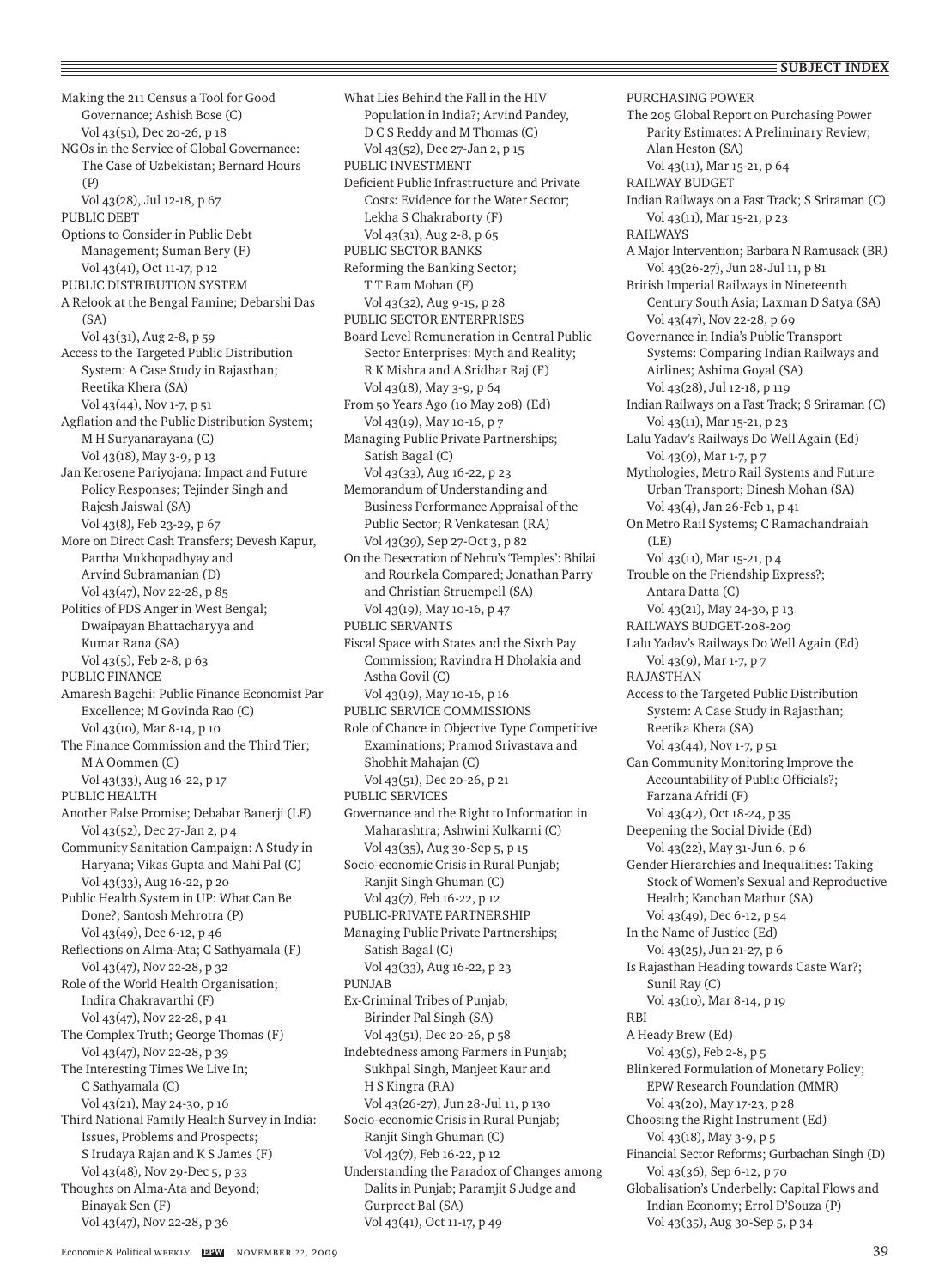Growth Record of the Indian Economy, 1950-208: A Story of Sustained Savings and Investment; Rakesh Mohan (SA) Vol 43(19), May 10-16, p 61 Lessons for Mr Subbarao from the International Credit Crisis; Avinash D Persaud (F) Vol 43(37), Sep 13-19, p 12 Macroeconomic Framework and Financial Sector Development: A Commentary; Benu Schneider (F) Vol 43(32), Aug 9-15, p 19 Monetary Policy; Anuradha Patnaik (LE) Vol 43(21), May 24-30, p 74 Navigating the Future in the Midst of Global Uncertainty; D N Ghosh (C) Vol 43(41), Oct 11-17, p 15 Options to Consider in Public Debt Management; Suman Bery (F) Vol 43(41), Oct 11-17, p 12 Sahara, a Tougher Nut to Crack (Ed) Vol 43(28), Jul 12-18, p 6 Tightening of Liquidity (F) Vol 43(28), Jul 12-18, p 193 Where Is the Reserve Bank of India? (Ed) Vol 43(46), Nov 15-21, p 6 REAL ESTATE MARKET Building Boomers and Fragmentation of Space in Mumbai; Navtej Nainan (P) Vol 43(21), May 24-30, p 29 The Land Market in Development: A Case Study of Punjab in Pakistan and India; S Hirashima (SA) Vol 43(42), Oct 18-24, p 41 **REFUGEES** India and the Bangladesh War; Antara Datta (LE) Vol 43(14), Apr 5-11, p 4 India Needs a Refugee Law; Saurabh Bhattacharjee (f) Vol 43(9), Mar 1-7, p 71 REGIONAL DISPARITIES Linguistic Diversity and Disparate Regional Growth; Papia Sengupta and T Ravi Kumar (C) Vol 43(33), Aug 16-22, p 8 Telangana Demand (Ed) Vol 43(46), Nov 15-21, p 7 REGIONAL IDENTITY Identity and Exclusion; Parag Waknis (LE) Vol 43(8), Feb 23-29, p 4 Identity and Exclusion in India's Cities (Ed) Vol 43(7), Feb 16-22, p 5 Kannada Exclusivism: Latecomer to the Game; M S Prabhakara (BR) Vol 43(33), Aug 16-22, p 30 RELIEF AND REHABILITATION Accumulation by Dispossession in India; Ramaa Vasudevan (BR) Vol 43(11), Mar 15-21, p 41 Inaccurate Critism of Tsunami Relief; C V Sankar (D) Vol 43(20), May 17-23, p 94 More on Tsunami Relief; R Pavananthi Vembulu, R John Suresh Kumar and C Sathyamala (D)

Post-Tsunami Housing in Tamil Nadu; R Pavananthi Vembulu, R John Suresh Kumar and C Sathyamala (C) Vol 43(16), Apr 19-25, p 39 Reconfiguring the Coast; Ajit Menon, Subramanian Karuppiah and Johny Stephen (C) Vol 43(16), Apr 19-25, p 35 Where Is Displacement?; Preeti Sampat (LE) Vol 43(19), May 10-16, p 4 Why Posco Should Leave; Debaranjan (LE) Vol 43(25), Jun 21-27, p 4 RELIGION Consumerism and Tradition; Rangan Chakravarty (LE) Vol 43(48), Nov 29-Dec 5, p 4 Conversation on Religion; Rudolf C Heredia (LE) Vol 43(45), Nov 8-14, p 4 Genealogy of Modern Hinduism; Archana Venkatesan (BR) Vol 43(37), Sep 13-19, p 29 Growing Up Hindu and Muslim: How Early Does It Happen?; Latika Gupta (P) Vol 43(6), Feb 9-15, p 35 Religion, Identity and Riots; Hiren Gohain (LE) Vol 43(48), Nov 29-Dec 5, p 114 Religious Identities in South Asia; James Lochtefeld (BR) Vol 43(38), Sep 20-26, p 29 The Lily and the Mud: D D Kosambi on Religion; Kunal Chakrabarti (F) Vol 43(30), Jul 26-Aug 1, p 60 RELIGIOUS CONVERSIONS Anti-Conversion Laws: Challenges to Secularism and Fundamental Rights; South Asia Human Rights Documentation Centre (SA) Vol 43(2), Jan 12-18, p 63 Communal Violence in Orissa (Ed) Vol 43(1), Jan 5-11, p 6 Hindutva's Fury against Christians in Orissa; Pralay Kanungo (C) Vol 43(37), Sep 13-19, p 16 Rethinking Religious Conversion (Ed) Vol 43(42), Oct 18-24, p 5 The Sanity of Religious Disarmament; Suguna Ramanathan (BR) Vol 43(25), Jun 21-27, p 29 RELIGIOUS DISCRIMINATION Dangerous Liaisons; Pavan Nair (LE) Vol 43(46), Nov 15-21, p 4 History, Memory and Localised Constructions of Insecurity; Nida Kirmani (SA) Vol 43(10), Mar 8-14, p 57 Rethinking Religious Conversion (Ed) Vol 43(42), Oct 18-24, p 5 Secularism in Peril (Ed) Vol 43(42), Oct 18-24, p 6 Violence against Christians; C Sathyamala et al  $(I.E)$ Vol 43(42), Oct 18-24, p 4 RELIGIOUS FUNDAMENTALISM Anti-Conversion Laws: Challenges to Secularism and Fundamental Rights; South Asia Human Rights Documentation Centre (SA) Vol 43(2), Jan 12-18, p 63

Conversation on Religion; Rudolf C Heredia  $(LE)$ Vol 43(45), Nov 8-14, p 4 RELIGIOUS HISTORY Conversation on Religion; Rudolf C Heredia (LE) Vol 43(45), Nov 8-14, p 4 The Hindutva Underground: Hindu Nationalism and the Indian National Congress in Late Colonial and Early Post-colonial India; Manu Bhagavan (SA) Vol 43(37), Sep 13-19, p 39 Religious Identities in South Asia; James Lochtefeld (BR) Vol 43(38), Sep 20-26, p 29 REPRODUCTIVE HEALTH Gender Hierarchies and Inequalities: Taking Stock of Women's Sexual and Reproductive Health; Kanchan Mathur (SA) Vol 43(49), Dec 6-12, p 54 Household Deprivation and Its Linkages with Reproductive Health Utilisation; K Srinivasan and S K Mohanty (F) Vol 43(48), Nov 29-Dec 5, p 67 RESEARCH AND DEVELOPMENT Policy Bungling on Incentives for Public Sector S&T; Rajeswari Raina and Archita Bhatta  $(C)$ Vol 43(43), Oct 25-31, p 16 Science Education and Research in India; Gautam R Desiraju (P) Vol 43(24), Jun 14-20, p 37 RESEARCH FELLOWSHIPS On the Organisation of Science Research in India; Pushpa M Bhargava (D) Vol 43(31), Aug 2-8, p 70 RESERVATION POLICY After the OBC Judgment (Ed) Vol 43(16), Apr 19-25, p 5 Branded for Life (Ed) Vol 43(40), Oct 4-10, p 6 Caste, Higher Education and Senthil's 'Suicide'; Senthilkumar Solidarity Committee (C) Vol 43(33), Aug 16-22, p 10 Divide to Rule; C P Bhambhri (D) Vol 43(9), Mar 1-7, p 77 Is Rajasthan Heading towards Caste War?; Sunil Ray (C) Vol 43(10), Mar 8-14, p 19 Living a Concept: Semiotics of Everyday Exclusion; N Sukumar (C) Vol 43(46), Nov 15-21, p 14 New Vistas of Analysis; P Chattopadhyay (LE) Vol 43(34), Aug 23-29, p 4 Occupational Mobility: How Much Does Caste Matter?; Rajeshwari Deshpande and Suhas Palshikar (SA) Vol 43(34), Aug 23-29, p 61 Reading *A K Thakur vs Union of India*: Legal Effect and Significance; Sudhir Krishnaswamy and Madhav Khosla (SA) Vol 43(29), Jul 19-25, p 53 Reservations, Federalism and the Politics of Recognition in Nepal; Townsend Middleton and Sara Shneiderman (P) Vol 43(19), May 10-16, p 39

Vol 43(25), Jun 21-27, p 136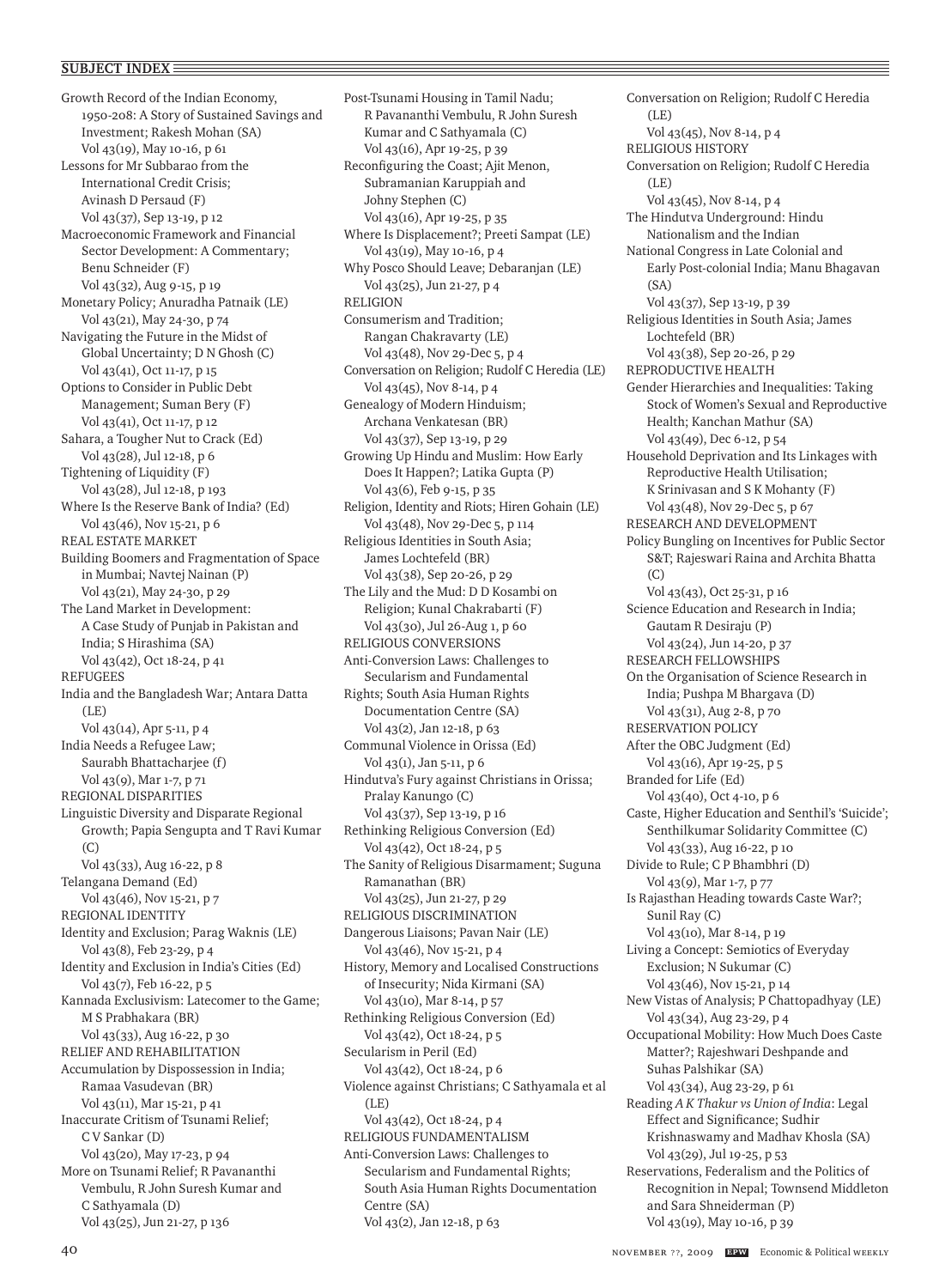Transcending Reservations: A Paradigm Shift in the Debate on Equality; Tarunabh Khaitan (C) Vol 43(38), Sep 20-26, p 8 RETAIL MARKETING Organised Food Retailing: A Blessing or a Curse?; Vijay Kumar, Yogesh Patwari and H N Ayush (SA) Vol 43(20), May 17-23, p 67 RETAIL PRICES Organised Food Retailing: A Blessing or a Curse?; Vijay Kumar, Yogesh Patwari and H N Ayush (SA) Vol 43(20), May 17-23, p 67 RETAIL TRADE Organised Food Retailing: A Blessing or a Curse?; Vijay Kumar, Yogesh Patwari and H N Ayush (SA) Vol 43(20), May 17-23, p 67 RICE World Rice Crisis: Issues and Options; C S C Sekhar (C) Vol 43(26-27), Jun 28-Jul 11, p 13 RICE TRADE World Rice Crisis: Issues and Options; C S C Sekhar (C) Vol 43(26-27), Jun 28-Jul 11, p 13 RIGHT TO EDUCATION Textbooks and the Constitution; A G Noorani (F) Vol 43(29), Jul 19-25, p 9 RIGHT TO EMPLOYMENT Struggle for the Right to Employment (Ed) Vol 43(31), Aug 2-8, p 6 RIGHT TO FOOD Right to Food versus Right to Profit (Ed) Vol 43(24), Jun 14-20, p 7 RIGHT TO INFORMATION Auditing the Right to Information Act (Ed) Vol 43(18), May 3-9, p 6 Governance and the Right to Information in Maharashtra; Ashwini Kulkarni (C) Vol 43(35), Aug 30-Sep 5, p 15 RIGHT TO INFORMATION ACT Auditing the Right to Information Act (Ed) Vol 43(18), May 3-9, p 6 RISK MANAGEMENT Estimating Loss Given Default for Indian Markets; Soumya Kanti Ghosh and Sanjeev Newar (C) Vol 43(29), Jul 19-25, p 27 RIVER WATER DISPUTES Floods, Himalayan Rivers, Nepal: Some Heresies; Ramaswamy R Iyer (F) Vol 43(46), Nov 15-21, p 37 ROAD TRANSPORT Unravelling Myths about Subsidies in Urban Transport; Ashok Sreenivas and Girish Sant (F) Vol 43(31), Aug 2-8, p 37 ROADS Land Acquisition and National Highways; Biswanath Debnath (LE) Vol 43(31), Aug 2-8, p 4 RSS Too Clever By Half; G P Deshpande (BR) Vol 43(30), Jul 26-Aug 1, p 31

RURAL AREAS NABARD and Microfinance; N P Mohapatra (LE) Vol 43(15), Apr 5-11, p 74 The National Rural Health Mission: A Stocktaking; Shyam Ashtekar (C) Vol 43(37), Sep 13-19, p 23 RURAL BANKS Case for De-Amalgamation of Regional Rural Banks; Vasam Anand Kumar (SA) Vol 43(42), Oct 18-24, p 60 NABARD and Microfinance; N P Mohapatra (LE) Vol 43(15), Apr 5-11, p 74 Rural Short-term Cooperative Credit Structure; Mandira Sarma and Rajiv Kumar (C) Vol 43(9), Mar 1-7, p 13 The Loan Waiver Scheme; EPW Research Foundation (MMR) Vol 43(11), Mar 15-21, p 28 RURAL DEVELOPMENT China's Rural Reform: Crisis and Ongoing Debate; Dale Jiajun Wen (F) Vol 43(52), Dec 27-Jan 2, p 86 Culture versus Coercion: Other Side of Nirmal Gram Yojana; Nilika Mehrotra and S M Patnaik (C) Vol 43(43), Oct 25-31, p 25 NREG Two Years On: Where Do We Go from Here?; Santosh Mehrotra (P) Vol 43(31), Aug 2-8, p 27 NREGS: A Wrong Solution; Suresh Patidar (LE) Vol 43(29), Jul 19-25, p 90 Struggle for the Right to Employment (Ed) Vol 43(31), Aug 2-8, p 6 Sustainability of Rural Artisans; S S Solanki (C) Vol 43(19), May 10-16, p 24 The Dragon and the Elephant: Learning from Agricultural and Rural Reforms in China and India; Shenggen Fan and Ashok Gulati (RA) Vol 43(26-27), Jun 28-Jul 11, p 137 Two Years of NREGA: The Road Ahead; Pramathesh Ambasta, P S Vijay Shankar and Mihir Shah (F) Vol 43(8), Feb 23-29, p 41 Wake-up Call on Rural Employment Guarantee (Ed) Vol 43(4), Jan 26-Feb 1, p 5 RURAL HEALTH SERVICES Employment Guarantee, Women's Work and Childcare; Sudha Narayanan (C) Vol 43(9), Mar 1-7, p 10 Socio-economic Crisis in Rural Punjab; Ranjit Singh Ghuman (C) Vol 43(7), Feb 16-22, p 12 The National Rural Health Mission: A Stocktaking; Shyam Ashtekar (C) Vol 43(37), Sep 13-19, p 23 RURAL INDUSTRIALISATION Rural Industrialisation and Spatial Inequality in China, 1978-206; Chris Bramall (F) Vol 43(52), Dec 27-Jan 2, p 43 RURAL LABOUR AND EMPLOYMENT Bank Payments: End of Corruption in NREGA?; Anish Vanaik and Siddhartha (F) Vol 43(17), Apr 26-May 2, p 33 CAG Report on NREGA: Fact and Fiction; Siddhartha and Anish Vanaik (F) Vol 43(25), Jun 21-27, p 39

Can Community Monitoring Improve the Accountability of Public Officials?; Farzana Afridi (F) Vol 43(42), Oct 18-24, p 35 Employment Guarantee, Women's Work and Childcare; Sudha Narayanan (C) Vol 43(9), Mar 1-7, p 10 Empowerment Guarantee Act; Reetika Khera (C) Vol 43(35), Aug 30-Sep 5, p 8 NREG Two Years On: Where Do We Go from Here?; Santosh Mehrotra (P) Vol 43(31), Aug 2-8, p 27 NREGA and the Death of Tapas Soren; Anish Vanik (C) Vol 43(30), Jul 26-Aug 1, p 8 NREGS: A Wrong Solution; Suresh Patidar (LE) Vol 43(29), Jul 19-25, p 90 Radicalism of NREGA; Mihir Shah (LE) Vol 43(23), Jun 7-13, p 4 Reviewing the National Rural Employment Guarantee Programme; Raghbendra Jha, Raghav Gaiha and Shylashri Shankar (F) Vol 43(11), Mar 15-21, p 44 Two Years of NREGA: The Road Ahead; Pramathesh Ambasta, P S Vijay Shankar and Mihir Shah (F) Vol 43(8), Feb 23-29, p 41 Wake-up Call on Rural Employment Guarantee (Ed) Vol 43(4), Jan 26-Feb 1, p 5 RURAL POVERTY Sustainability of Rural Artisans; S S Solanki (C) Vol 43(19), May 10-16, p 24 RURAL SOCIOLOGY Two Classic Tales of Village India; Himansu S Mohapatra (SA) Vol 43(50), Dec 13-19, p 62 RURAL-URBAN MIGRATION Squatter Settlements: Urbanised Spaces?; Annapurna Shaw (BR) Vol 43(22), May 31-Jun 6, p 21 RUSSIA From Kosovo to Georgia: The US, NATO and Russia; Rama Sampath Kumar (C) Vol 43(36), Sep 6-12, p 24 Proxy War in the Caucasus (Ed) Vol 43(34), Aug 30-Sep 5, p 6 Russia's New President (Ed) Vol 43(11), Mar 15-21, p 7 The Russian-Georgian Confrontation; Anuradha Chenoy (C) Vol 43(34), Aug 23-29, p 17 SAARC People-Centric Partnership: The Way Forward for SAARC?; Rahul Tripathi (C) Vol 43(41), Oct 11-17, p 29 SALES TAX National Policy for Urban Street Vendors and Its Impact; Satyam Shivam Sundaram (C) Vol 43(43), Oct 25-31, p 22 SCAMS AND SCANDALS From 50 Years Ago (5 January 208) (Ed) Vol 43(1), Jan 5-11, p 7 Scams Together: Satyam-Maytas-Metro Rail; C Ramachandriah (LE) Vol 43(52), Dec 27-Jan 2, p 4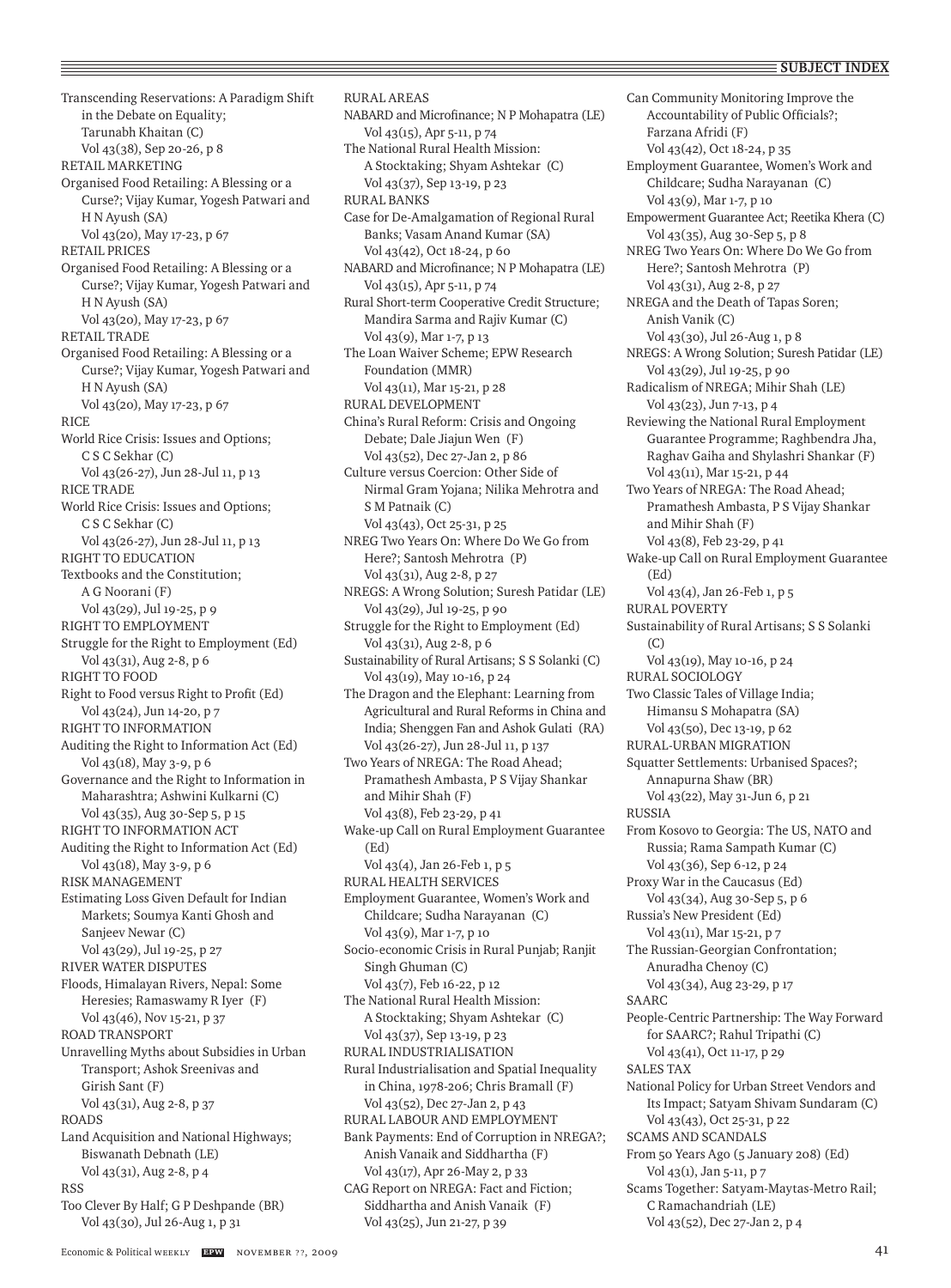SCHEDULED CASTES AND TRIBES Branded for Life (Ed) Vol 43(40), Oct 4-10, p 6 Discrimination in an Elite Labour Market? Job Placements at IIM-Ahmedabad; Sujoy Chakravarty and E Somanathan (SA) Vol 43(44), Nov 1-7, p 45 Divide to Rule; C P Bhambhri (D) Vol 43(9), Mar 1-7, p 77 Living a Concept: Semiotics of Everyday Exclusion; N Sukumar (C) Vol 43(46) , Nov 15-21, p 14 Mining in the Niyamgiri Hills and Tribal Rights; Geetanjoy Sahu (C) Vol 43(15), Apr 12-18, p 19 Surviving the Forest Rights Act: Between Scylla and Charybdis; Madhu Ramnath (P) Vol 43(9), Mar 1-7, p 37 Transcending Reservations: A Paradigm Shift in the Debate on Equality; Tarunabh Khaitan (C) Vol 43(38), Sep 20-26, p 8 Violence against Nomadic Tribes; Sanjay Kolekar (D) Vol 43(26-27), Jun 28-Jul 11, p 569 SCHOOL EDUCATION Childern's Mental Health: Role of Schools; Namita Ranganathan (C) Vol 43(20), May 17-23, p 19 Education Policy and Practice: Case Studies from Delhi and Mumbai; Radhika Iyengar and Sharmi Surianarain (F) Vol 43(38), Sep 20-26, p 63 Textbooks and the Constitution; A G Noorani (F) Vol 43(29), Jul 19-25, p 9 SCIENCE AND SOCIETY Islam and Science: A Comment; Anand Chandavarkar (D) Vol 43(49), Dec 6-12, p 78 Modern Science and Islamic Essentialism; S Irfan Habib (SA) Vol 43(36), Sep 6-12, p 55 Persistent Patriarchy: Theories of Race and Gender in Science; Abha Sur (SA) Vol 43(43), Oct 25-31, p 73 Science Is the Cognition of Necessity; Vivek Monteiro (F) Vol 43(30), Jul 26-Aug 1, p 13 SCIENCE AND TECHNOLOGY Experience and Science in Geography Education; Yemuna Sunny (F) Vol 43(24), Jun 14-20, p 45 Science Education and Research in India; Gautam R Desiraju (P) Vol 43(24), Jun 14-20, p 37 SCIENTIFIC RESEARCH Need for Change of Paradigm in Science Teaching; N Panchapakesan (C) Vol 43(17), Apr 26-May 2, p 14 On the Organisation of Science Research in India; Pushpa M Bhargava (D) Vol 43(31), Aug 2-8, p 70 Policy Bungling on Incentives for Public Sector S&T; Rajeswari Raina and Archita Bhatta (C) Vol 43(43), Oct 25-31, p 16 Science Research; S Ganesh (LE) Vol 43(28), Jul 12-18, p 4

Science Research in India: Universities, Research Institutes and Everything In-between; Anita Mehta (D) Vol 43(41), Oct 11-17, p 67 Universities, National Laboratories and Scientific Research; M Bapuji (LE) Vol 43(30), Jul 26-Aug 1, p 138 SEAFARERS Of Fanás and Forecastles: The Indian Ocean and Some Lost Languages of the Age of Sail; Amitav Ghosh (SA) Vol 43(25), Jun 21-27, p 56 SECULARISM Memory's Fatal Lure: The Left, the Congress and 'Jeevan' in Kerala; J Devika (C) Vol 43(30), Jul 26-Aug 1, p 13 Rethinking Religious Conversion (Ed) Vol 43(42), Oct 18-24, p 5 Secularism in Peril (Ed) Vol 43(42) , Oct 18-24, p 6 The Contemporary Muslim Situation in India: A Long-Term View; Javeed Alam (SA) Vol 43(2), Jan 12-18, p 45 SENIOR CITIZENS Care of Senior Citizens and the Role of the State; Anuradha Thakur (C) Vol 43(17), Apr 26-May 2, p 11 Increasing Life Expectancy and the Elderly; Ashish Bose (C) Vol 43(32), Aug 9-15, p 41 SEX RATIO Dispensable Daughters and Bachelor Sons: Sex Discrimination in North India; Ravinder Kaur (SA) Vol 43(30), Jul 26-Aug 1, p 19 Factors Contributing to the Declining Trend in Sex – Differentials in Mortality in India; D Jayaraj (SA) Vol 43(32), Aug 9-15, p 61 Improving the Child Sex Ratio: Role of Policy and Advocacy; Leela Visaria (P) Vol 43(12-13), Mar 22-Apr 4, p 34 SEXUAL BEHAVIOUR A Wide Gamut of Relationships; Sumanta Banerjee (BR) Vol 43(51), Dec 20-26, p 32 Denial of Rights to Sexual Minorities (Ed) Vol 43(43), Oct 25-31, p 6 Premarital Sex in India: Issues of Class and Gender; Lekha Subaiya (F) Vol 43(48), Nov 29-Dec 5, p 54 Section 377: No Jurisprudential Basis; Animesh Sharma (C) Vol 43(46), Nov 15-21, p 12 **SHANGHAI** Mumbai and Shanghai; Shirish B Patel  $(I.E)$ Vol 43(47), Nov 22-28, p 4 SHILLONG Anthology-Making, the Nation, and the Shillong Poets; Prasanta Das (C) Vol 43(42), Oct 18-24, p 19 SHOPPING MALLS Organised Food Retailing: A Blessing or a Curse?; Vijay Kumar, Yogesh Patwari and H N Ayush (SA) Vol 43(20), May 17-23, p 67

SIKHS A Good Addition to Existing Literature; Gurpreet Bal (BR) Vol 43(19), May 10-16, p 32 SIKKIM Gandhigiri in Sikkim; Vibha Arora (C) Vol 43(38), Sep 20-26, p 27 SILCHAR Remembering Sylhet; B K Bhattacharya (LE) Vol 43(44), Nov 1-7, p 7 SINGUR A Ballad of Singur: Progress with Human Dignity; Ranjit Sau (C) Vol 43(43) , Oct 25-31, p 10 Failure of the left; Satya Sivaraman (BR) Vol 43(47), Nov 22-28, p 49 Singur: What Happened, What Next and Time to Pay the Cost; D Bandyopadhyay (C) Vol 43(48), Nov 29-Dec 5, p 13 Tata Motors in Singur: A Step Towards Industrialisation or Pauperisation ?; Nirmal Kumar Chandra (SA) Vol 43(50), Dec 13-19, p 36 **SLUMS** Analysis of New Legal Discourse behind Delhi's Slum Demolitions; D Asher Ghertner (SA) Vol 43(20), May 17-23, p 57 Basti Redevelopment in Kolkata; V Ramaswamy (C) Vol 43(38), Sep 20-26, p 25 Building Boomers and Fragmentation of Space in Mumbai; Navtej Nainan (P) Vol 43(21), May 24-30, p 29 From 50 Years Ago (31 May 208) (Ed) Vol 43(22), May 31-Jun 6, p 7 Ghettoisation, Crime and Punishment in Mumbai; Abdul Shaban (F) Vol 43(33), Aug 16-22, p 68 Slum Demolitions in Delhi since the 1990s: An Appraisal; Veronique Dupont (SA) Vol 43(28), Jul 12-18, p 79 SMALL-SCALE INDUSTRIES Small Business Experiences; M H Bala Subrahmanya (BR) Vol 43(40), Oct 4-10, p 31 SOCIAL BEHAVIOUR The Power of Superstition in Public Life in India; Dipesh Chakrabarty (C) Vol 43(20), May 17-23, p 16 SOCIAL CHANGE Demographic and Social Changes: Issues for the Sixth Central Pay Commission; Mukesh Anand and Saswata Chaudhury (SA) Vol 43(7), Feb 16-22, p 54 From 50 Years Ago (26 January 208) (Ed) Vol 43(4), Jan 26-Feb 1, p 7 Social and Structural Transformations in Pakistan; S Akbar Zaidi (F) Vol 43(20), May 17-23, p 10 The Other Side of Soviet Industrialisation; Arup Kumar Sen (LE) Vol 43(11), Mar 15-21, p 4 SOCIAL CLASSES Double Movement in China; Shaoguang Wang (F)

Vol 43(52), Dec 27-Jan 2, p 51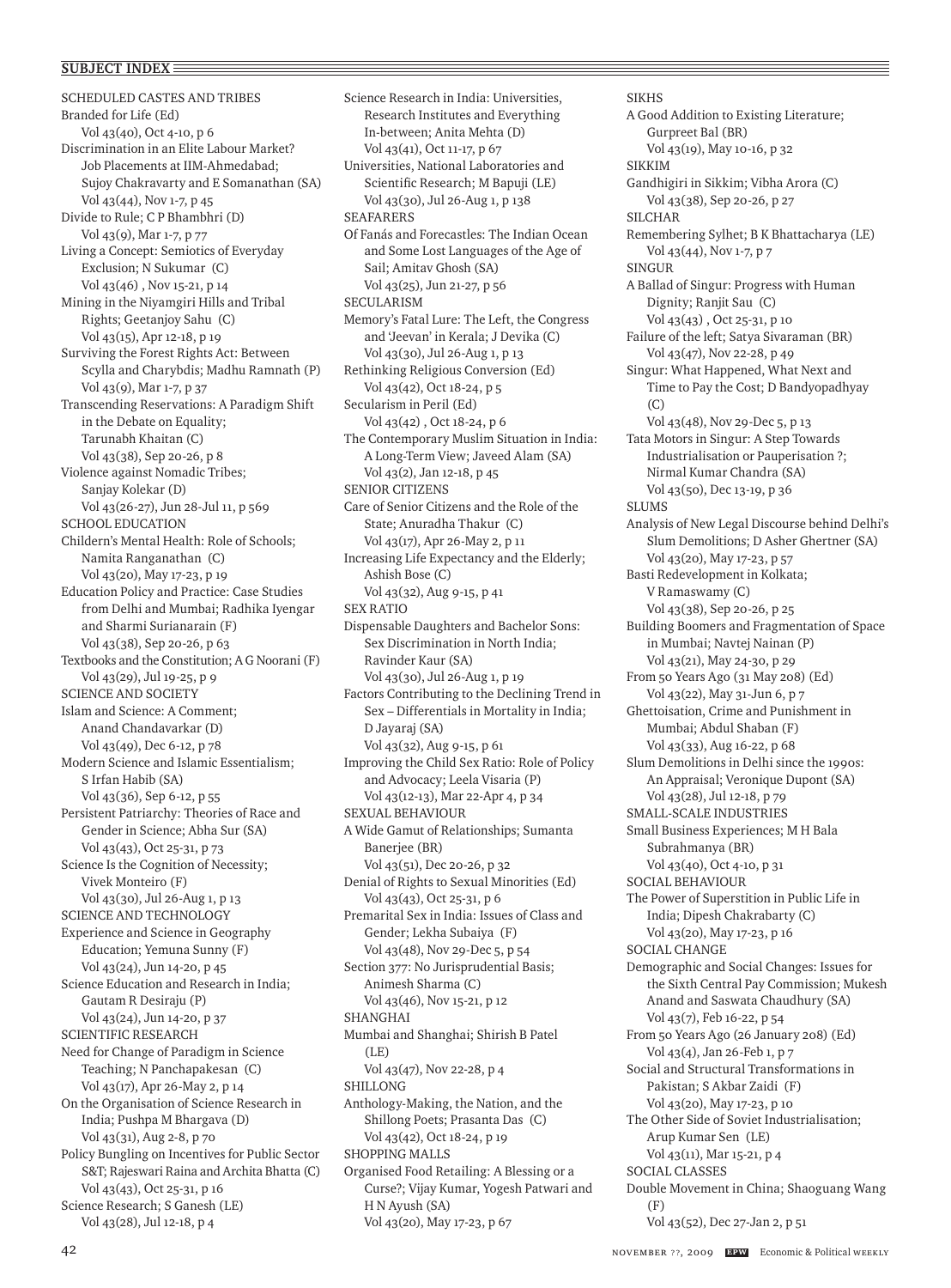#### $\equiv$  **SUBJECT INDEX**

Is Rajasthan Heading towards Caste War?; Sunil Ray (C) Vol 43(10), Mar 8-14, p 19 Socialism, Capitalism, and Class Struggle: The Political Economy of Modern China; Minqi Li (F) Vol 43(52), Dec 27-Jan 2, p 77 SOCIAL CONDITIONS D D Kosambi and the Study of Early Indian Coins; B D Chattopadhyaya (F) Vol 43(30), Jul 26-Aug 1, p 97 Failure of Governance; Richard Kohl (LE) Vol 43(50), Dec 13-19, p 4 Geographies Do matter; Ad de Bruijne (BR) Vol 43(2), Jan 12-18, p 33 Ghettoisation, Crime and Punishment in Mumbai; Abdul Shaban (F) Vol 43(33), Aug 16-22, p 68 The Mapping of the Adivasi Social: Colonial Anthropology and Adivasis; Bhangya Bhukya (SA) Vol 43(39), Sep 27-Oct 3, p 13 The Power of Superstition in Public Life in India; Dipesh Chakrabarty (C) Vol 43(20), May 17-23, p 16 SOCIAL CONFLICTS Thailand: Fighting over Democracy; Pasuk Phongpaichit and Chris Baker (C) Vol 43(50), Dec 13-19, p 18 SOCIAL JUSTICE A Father's Voice; Thomas Ferreira (LE) Vol 43(41), Oct 11-17, p 4 An Open Letter to the CPI (Maoist); Himanshu Kumar (LE) Vol 43(40), Oct 4-10, p 4 Dedicated to Social Justice; N G R Prasad (BR) Vol 43(12-13), Mar 22-Apr 4, p 28 Feminist Contributions to Sociology of Law: A Review; Pratiksha Baxi (SA) Vol 43(43), Oct 25-31, p 79 Response to 'From Ambedkar to Thakkar and Beyond'; Arnab Chatterjee (D) Vol 43(51), Dec 20-26, p 73 SOCIAL MOBILITY Agrarian Change and Social Mobility in Tamil Nadu; Goran Djurfeldt, Venkatesh Athreya, N Jayakumar, Staffan Lindberg, A Rajagopal and R Vidyasagar (SA) Vol 43(45), Nov 8-14, p 50 Why Do Some Countries Win More Olympic Medals? Lessons for Social Mobility and Poverty Reduction; Anirudh Krishna and Eric Haglund (SA) Vol 43(28), Jul 12-18, p 143 SOCIAL MOVEMENTS Crisis in Bolivia (Ed) Vol 43(40), Oct 4-10, p 7 Detention of Dr Binayak Sen; Sandeep Pandey, Arvind Kejriwal, Manoranjan Mohanty, Uma Chakravarty and Gabriele Dietrich (LE) Vol 43(6), Feb 9-15, p 4 Gramsci is Dead But Resurrected; Arun Kumar Patnaik (BR) Vol 43(50), Dec 13-19, p 25 Integrative Reconciliation: Mothers in the Naga Movement; Soumyajit Patra and

Samita Manna (C) Vol 43(10), Mar 8-14, p 21 Interrogating the Thesis of 'Irrational Deification'; Sharmila Rege (C) Vol 43(7), Feb 16-22, p 16 Investigation in Kashmir; Harish Dhawan (LE) Vol 43(35), Aug 30-Sep 5, p 4 Suffering and 'Lived Experience'; S D Kapoor (LE) Vol 43(3), Jan 19-25, p 4 The Political and the Social in the Dalit Movement Today; Harish S Wankhede (SA) Vol 43(6), Feb 9-15, p 50 Trajectory of Indigenous Politics in Latin America; Sujatha Fernandez (F) Vol 43(7), Feb 16-22, p 8 Voices of Adivasis; Maithreyi Krishnaraj (BR) Vol 43(11), Mar 15-21, p 37 Y D Phadke (1931-208): Scholar and Public Intellectual; Suhas Palshikar (C) Vol 43(5), Feb 2-8, p 18 SOCIAL PROBLEMS Confronting Untouchability; Gopal Guru (BR) Vol 43(28), Jul 12-18, p 31 Inequality and Its Enemies in Revolutionary and Reform China; Ching Kwan Lee and Mark Selden (F) Vol 43(52), Dec 27-Jan 2, p 27 SOCIAL REFORMS Double Movement in China; Shaoguang Wang (F) Vol 43(52), Dec 27-Jan 2, p 51 Suffering and 'Lived Experience'; S D Kapoor (LE) Vol 43(3), Jan 19-25, p 4 SOCIAL SCIENCE RESEARCH A View from Abroad; Michael E Lamb (F) Vol 43(5), Feb 2-8, p 40 Autonomy and Ideology; Ramachandra Guha (F) Vol 43(5), Feb 2-8, p 33 Declining Simplistic Narratives; Satish Deshpande (F) Vol 43(5), Feb 2-8, p 25 Ethnographies of the Global Information Economy: Research Strategies and Methods; Carol Upadhya (RA) Vol 43(17), Apr 26-May 2, p 64 Fourth Review of Indian Council of Social Science Research: An Overview; A Vaidyanathan (F) Vol 43(5), Feb 2-8, p 21 New Agendas for Social Science Research; Mary E John (F) Vol 43(5), Feb 2-8, p 36 Research in Engaged Social Sciences: A Few Concerns; Nilanjan Ghosh (D) Vol 43(4), Jan 26-Feb 1, p 77 Social Science Autonomy; Hiren Gohain (LE) Vol 43(12-13), Mar 22-Apr 4, p 113 Social Science Education and Research; T Krishna Kumar (D) Vol 43(14), Apr 5-11, p 68 Social Science Research in India: Concerns and Proposals; Pulapre Balakrishnan (F) Vol 43(5), Feb 2-8, p 28 Social Sciences; V Anil Kumar (LE) Vol 43(33), Aug 16-22, p 4

The Near Future of Social Science Research in India; Partha Chatterjee (F) Vol 43(5), Feb 2-8, p 38 The Scholar and the Manager; Supriya RoyChowdhury (C) Vol 43(7), Feb 16-22, p 10 The Social Sciences in Post-1947 India; Prathama Banerjee (C) Vol 43(16), Apr 19-25, p 22 SOCIAL SCIENCE RESEARCH + INDIA The Near Future of Social Science Research in India; Partha Chatterjee (F) Vol 43(5), Feb 2-8, p 38 SOCIAL SCIENCES A View from Abroad; Michael E Lamb (F) Vol 43(5), Feb 2-8, p 40 Autonomy and Ideology; Ramachandra Guha (F) Vol 43(5), Feb 2-8, p 33 Fourth Review of Indian Council of Social Science Research: An Overview; A Vaidyanathan (F) Vol 43(5), Feb 2-8, p 21 New Agendas for Social Science Research; Mary E John (F) Vol 43(5), Feb 2-8, p 36 Social Science Autonomy; Hiren Gohain (LE) Vol 43(12-13), Mar 22-Apr 4, p 113 Social Science Research in India: Concerns and Proposals; Pulapre Balakrishnan (F) Vol 43(5), Feb 2-8, p 28 Social Sciences; V Anil Kumar (LE) Vol 43(33), Aug 16-22, p 4 The Near Future of Social Science Research in India; Partha Chatterjee (F) Vol 43(5), Feb 2-8, p 38 Writing Ordinary Lives; M S S Pandian (P) Vol 43(38), Sep 20-26, p 34 SOCIAL SURVEYS Ethnographies of the Global Information Economy: Research Strategies and Methods; Carol Upadhya (RA) Vol 43(17), Apr 26-May 2, p 64 SOCIAL WORK A Father's Voice; Thomas Ferreira (LE) Vol 43(41), Oct 11-17, p 4 Community Caretaking and Women Volunteer Teachers in Mumbai Slums; Anju Saigal (F) Vol 43(42), Oct 18-24, p 69 SOCIALISM From 50 years Ago (25 October 208) (Ed) Vol 43(43), Oct 25-31, p 7 Goodbye Socialism; Sumanta Banerjee (C) Vol 43(4), Jan 26-Feb 1, p 13 Reading Patnaik; Arup Kumar Sen (LE) Vol 43(5), Feb 2-8, p 90 Socialism and the Second Industrial Revolution; K Vijayachandran (D) Vol 43(33), Aug 16-22, p 74 Socialism, Capitalism, and Class Struggle: The Political Economy of Modern China; Minqi Li (F) Vol 43(52), Dec 27-Jan 2, p 77 Socialism, Freedom, Democracy: Some Issues; Paresh Chattopadhyay (D) Vol 43(2), Jan 12-18, p 74 Where Is China Going? (Ed) Vol 43(52), Dec 27-Jan 2, p 5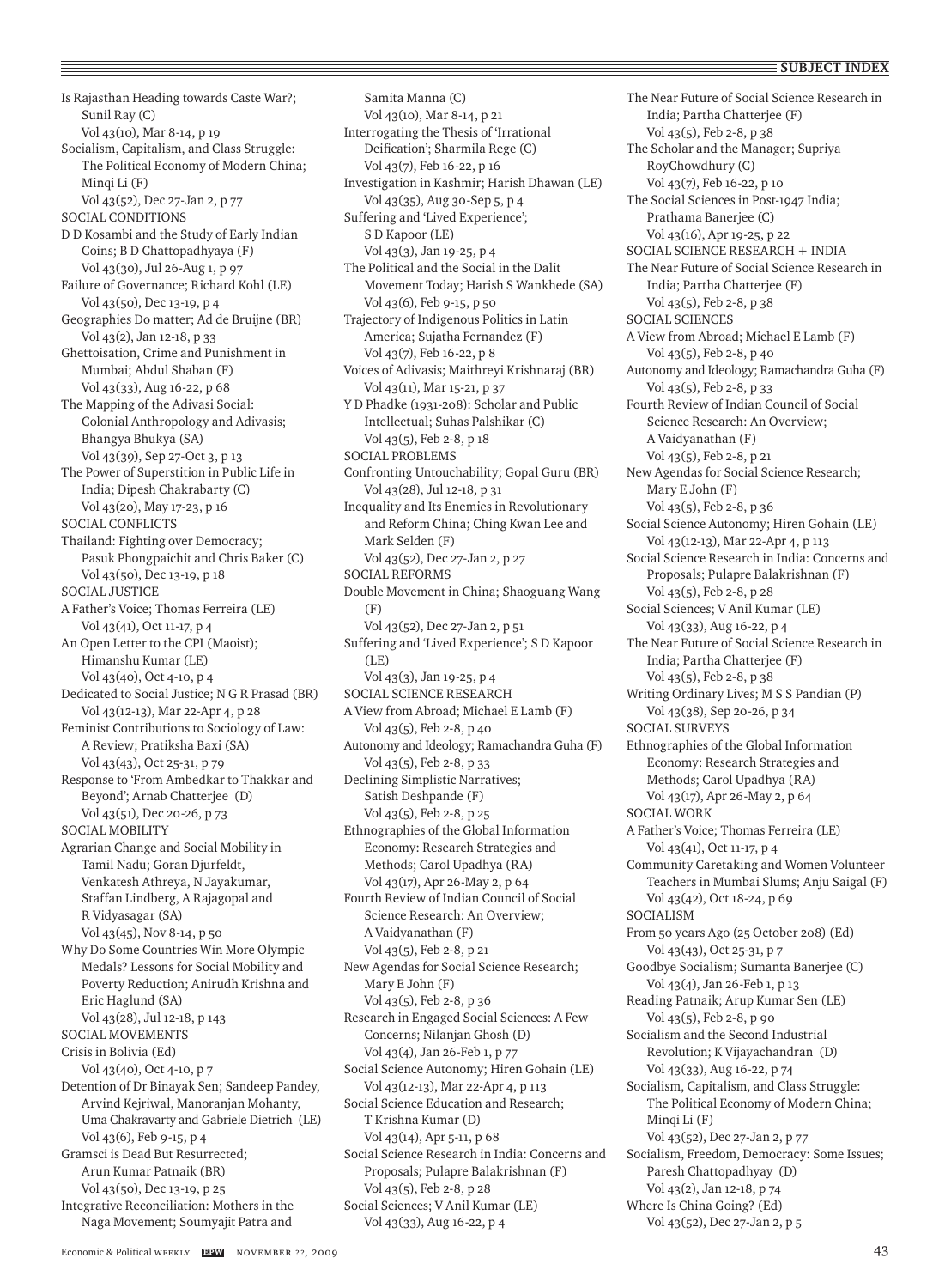SOCIALISTS Homage to 'Red Rosa'; Sumanta Banerjee (BR) Vol 43(23), Jun 7-13, p 27 In Memoriam: Anuradha Ghandy; P A Sebastian (LE) Vol 43(17), Apr 26-May 2, p 5 SOLAR ENERGY Prospects of Solar Power in India under Global Warming; Deb Kumar Bose (C) Vol 43(47), Nov 22-28, p 14 SOUTH AFRICA Exit Mbeki (Ed) Vol 43(39), Sep 27-Oct 3, p 6 SOVEIT RUSSIA The Other Side of Soviet Industrialisation; Arup Kumar Sen (LE) Vol 43(11), Mar 15-21, p 4 SPACE PROGRAMME Into Deep Space (Ed) Vol 43(43), Oct 25-31, p 7 ISRO's Deep Space Venture; Pallava Bagla (C) Vol 43(45), Nov 8-14, p 21 Space Relations of Capital and Significance of New Economic Enclaves: SEZs in India; Swapna Banerjee-Guha (SA) Vol 43(47), Nov 22-28, p 51 **SPORTS** China's Uighur 'Problem' (Ed) Vol 43(33), Aug 16-22, p 6 Cricket, Excesses and Market Mania; Srinivasn Ramani (C) Vol 43(10), Mar 8-14, p 13 Sordid Sports (Ed) Vol 43(33), Aug 16-22, p 6 Sports for a Few; Vidyadhar Date (C) Vol 43(47), Nov 22-28, p 22 Why Do Some Countries Win More Olympic Medals? Lessons for Social Mobility and Poverty Reduction; Anirudh Krishna and Eric Haglund (SA) Vol 43(28), Jul 12-18, p 143 SRI LANKA A Labour of Recovery; Radhika Desai (BR) Vol 43(20), May 17-23, p 37 Democracy as Solution to Sri Lanka's Ethnic Crisis; Rohini Hensman (C) Vol 43(32), Aug 9-15, p 47 From 50 Years Ago (3 May 8) (Ed) Vol 43(18), May 3-9, p 7 Humanitarian Crisis in Sri Lanka's 'Final Battle' (Ed) Vol 43(42) , Oct 18-24, p 7 Mapping of Fevers and Colonising the Body in British Ceylon; Kalinga Tudor Silva (F) Vol 43(12-13), Mar 22-Apr 4, p 41 Sri Lanka's Conflict at the Crossroads; Jayadeva Uyangoda (F) Vol 43(26-27), Jun 28-Jul 11, p 8 Sri Lanka: A Distant Dream (Ed) Vol 43(29), Jul 19-25, p 6 Sri Lanka: The State Changes Face; Jayadeva Uyangoda (F) Vol 43(43), Oct 25-31, p 8 Terrorism and Democratic Regression in Sri Lanka; Neil DeVotta (C) Vol 43(14), Apr 5-11, p 15

The Discreet Charm of India; Jayadeva Uyangoda (F) Vol 43(8), Feb 23-29, p 8 The Janatha Vimukthi Peramuna Split; Jayadeva Uyangoda (F) Vol 43(18), May 3-9, p 8 STATES REORGANISATION Reorganisation of States in India; Mahendra Prasad Singh (C) Vol 43(11), Mar 15-21, p 70 Telangana Demand (Ed) Vol 43(46), Nov 15-21, p 7 STOCK MARKET As Between Democracy and Wall Street (Ed) Vol 43(41), Oct 11-17, p 5 Do Interest Rates Matter for Stock Markets?; Chakradhara Panda (SA) Vol 43(17), Apr 26-May 2, p 7 Ghosts in the Corridor; K Subramanian (C) Vol 43(45), Nov 8-14, p 19 STOCKS AND SHARES Do Interest Rates Matter for Stock Markets?; Chakradhara Panda (SA) Vol 43(17), Apr 26-May 2, p 7 STREET VENDORS National Policy for Urban Street Vendors and Its Impact; Satyam Shivam Sundaram (C) Vol 43(43), Oct 25-31, p 22 STRIKES AND LOCKOUTS From 50 Years Ago (30 August 208) (Ed) Vol 43(34), Aug 30-Sep 5, p 7 **STUDENTS** Discrimination in an Elite Labour Market? Job Placements at IIM-Ahmedabad; Sujoy Chakravarty and E Somanathan (SA) Vol 43(44), Nov 1-7, p 45 JNU Students' Elections and the Lyngdoh Recommendations; Albeena Shakil (C) Vol 43(50), Dec 13-19, p 15 Social Malaise in Greece (Ed) Vol 43(52), Dec 27-Jan 2, p 7 SUBALTERN STUDIES The Subaltern and Politics at the Grassroots; Buddhadeb Ghosh (D) Vol 43(32), Aug 9-15, p 86 SUDAN Darfur: Primary Accumulation and Genocide; Dev Nathan (C) Vol 43(35), Aug 30-Sep 5, p 23 SUGAR COOPERATIVES Cooperatives in Maharashtra; A K D Jadhav (LE) Vol 43(7), Feb 16-22, p 81 **SUICIDES** Caste, Higher Education and Senthil's 'Suicide'; Senthilkumar Solidarity Committee (C) Vol 43(33), Aug 16-22, p 10 NREGA and the Death of Tapas Soren; Anish Vanaik (C) Vol 43(30), Jul 26-Aug 1, p 8 SUPERSTITION The Power of Superstition in Public Life in India; Dipesh Chakrabarty (C) Vol 43(20), May 17-23, p 16 SUSTAINABLE DEVELOPMENT For a New Sustainable Economic Order (Ed) Vol 43(44), Nov 1-7, p 7

Languages of Valuation; J Martinez-Alier (F) Vol 43(48), Nov 29-Dec 5, p 28 Sustainable Development Perspective of Climate Change; Mukul Sanwal (P) Vol 43(15), Apr 12-18, p 49 TAMIL NADU Agrarian Change and Social Mobility in Tamil Nadu; Goran Djurfeldt, Venkatesh Athreya, N Jayakumar, Staffan Lindberg, A Rajagopal and R Vidyasagar (SA) Vol 43(45), Nov 8-14, p 50 Employment Guarantee, Women's Work and Childcare; Sudha Narayanan (C) Vol 43(9), Mar 1-7, p 10 Fiscal Sustainability Analysis of Tamil Nadu; Swati Raju (D) Vol 43(30), Jul 26-Aug 1, p 131 Fiscal Sustainability of Tamil Nadu; M Suresh Babu (D) Vol 43(11), Mar 15-21, p 76 Gender Rights (Ed) Vol 43(25), Jun 21-27, p 7 Inaccurate Criticism of Tsunami Relief; C V Sankar (D) Vol 43(20), May 17-23, p 94 Monopolising Periyar (Ed) Vol 43(39), Sep 27-Oct 3, p 7 More on Tsunami Relief; R Pavananthi Vembulu, R John Suresh Kumar and C Sathyamala (D) Vol 43(25), Jun 21-27, p 136 Post-Tsunami Housing in Tamil Nadu; R Pavananthi Vembulu, R John Suresh Kumar and C Sathyamala (C) Vol 43(16), Apr 19-25, p 39 Reconfiguring the Coast; Ajit Menon, Subramanian Karuppiah and Johny Stephen (C) Vol 43(16), Apr 19-25, p 35 Tamil Nadu Government Intervention and Prices of Medicines; N Lalitha (F) Vol 43(1), Jan 5-11, p 66 Violating Letter and Spirit: Environmental Clearances for Koodankulam Reactors; Divya Badami Rao and M V Ramana (C) Vol 43(51), Dec 20-26, p 14 TARIFF REFORMS Imbalances Remain in the WTO Texts of 6 December 208; Martin Khor (C) Vol 43(52), Dec 27-Jan 2, p 8 TAX ADMINISTRATION Urban Public Transport Systems: Are the Taxation Policies Congenial for Their Survival and Growth?; P S Kharola and G Tiwari (SA) Vol 43(41), Oct 11-17, p 41 TAX PAYERS Analysis of Fringe Benefits Tax and Its Collection Pattern; Praveen Kishore (SA) Vol 43(33), Aug 16-22, p 41 Harassing a Kashmiri; Sabha Hussien (LE) Vol 43(12-13), Mar 22-Apr 4, p 113 TAX REVENUES Expanding the Resource Base of Panchayats: Augmenting Own Revenues; M Govinda Rao and U A Vasantha Rao (SA) Vol 43(4), Jan 26-Feb 1, p 54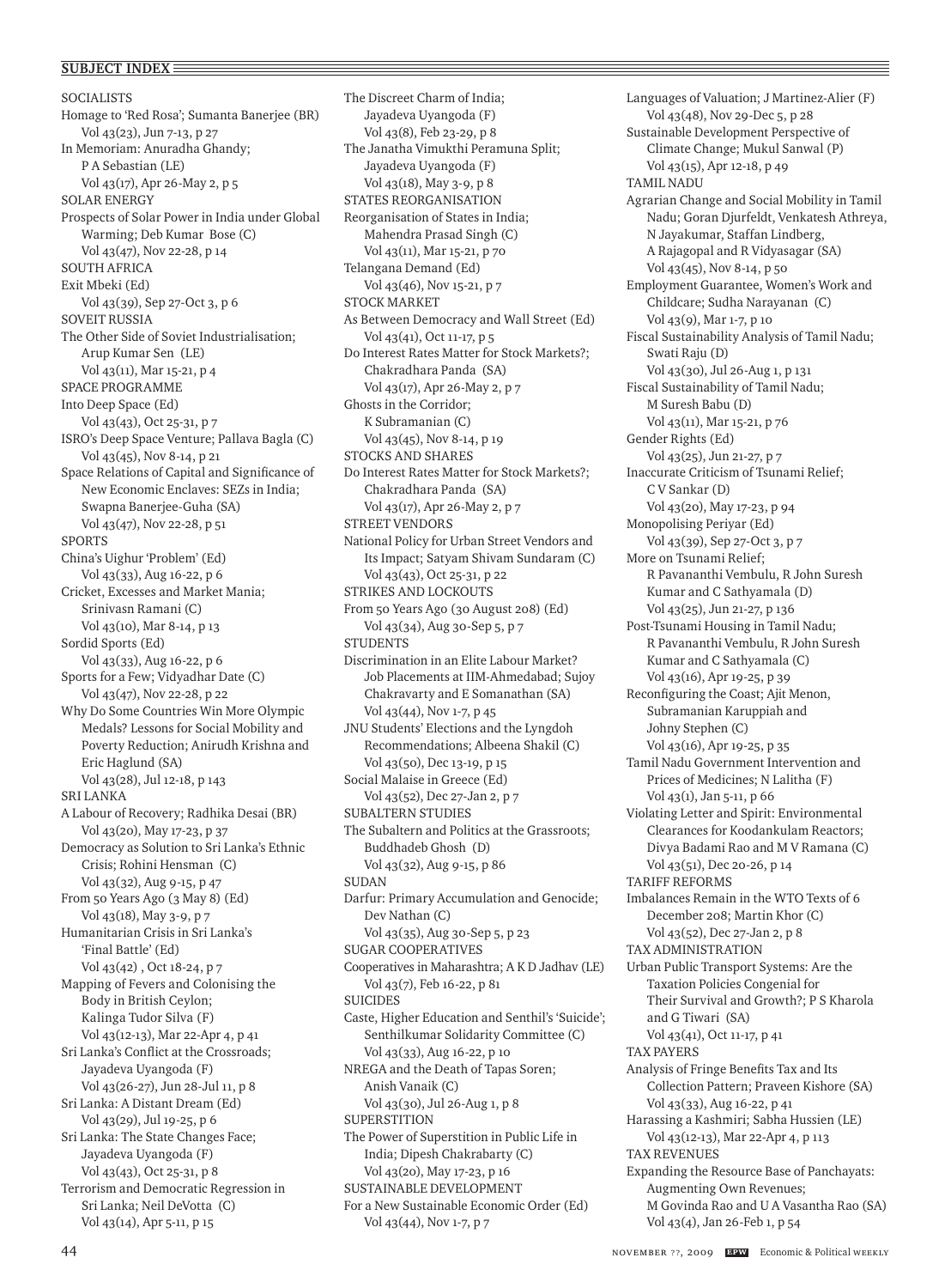TAX SYSTEMS Commodity Transaction Tax: A Recipe for Disaster; Madhoo Pavaskar and Nilanjan Ghosh (C) Vol 43(39), Sep 27-Oct 3, p 17 Expanding the Resource Base of Panchayats: Augmenting Own Revenues; M Govinda Rao and U A Vasantha Rao (SA) Vol 43(4), Jan 26-Feb 1, p 54 Urban Public Transport Systems: Are the Taxation Policies Congenial for Their Survival and Growth?; P S Kharola and G Tiwari (SA) Vol 43(41), Oct 11-17, p 41 TAXATION Analysis of Fringe Benefits Tax and Its Collection Pattern; Praveen Kishore (SA) Vol 43(33), Aug 16-22, p 41 Issues before the Thirteenth Finance Commission: Correction of Horizontal and Vertical Imbalances; Kumudini S Hajra, P B Rakhe and Dhirendra Gajbhiye (SA) Vol 43(12-13), Mar 22-Apr 4, p 89 Revenue Efforts of Panchayats: Evidence from Four States; Pratap Ranjan Jena and Manish Gupta (SA) Vol 43(30), Jul 26-Aug 1, p 125 TAXES Equalising Transfers through the Finance Commission; N J Kurian (P) Vol 43(29), Jul 19-25, p 37 **TEACHERS** Community Caretaking and Women Volunteer Teachers in Mumbai Slums; Anju Saigal (F) Vol 43(42), Oct 18-24, p 69 Rajendra Vora; Rajeshwari Deshpande (LE) Vol 43(12-13), Mar 22-Apr 4, p 4 TEACHING Nurksian Contributions and Development Economics Curriculum; G Visakh Varma (F) Vol 43(28), Jul 12-18, p 186 TECHNICAL EDUCATION Need for Change of Paradigm in Science Teaching; N Panchapakesan (C) Vol 43(17), Apr 26-May 2, p 14 TELANGANA Telangana Demand (Ed) Vol 43(46), Nov 15-21, p 7 TELECOM REGULATORY AUTHORITY OF INDIA A Critique of Spectrum Management in India; Rohit Prasad and V Sridhar (C) Vol 43(38), Sep 20-26, p 13 TELECOMMUNICATION POLICY A Critique of Spectrum Management in India; Rohit Prasad and V Sridhar (C) Vol 43(38), Sep 20-26, p 13 Growth of India's Telecom Services (1991-207): Can It Lead to Emergence of a Manufacturing Hub?; Sunil Mani (SA) Vol 43(3), Jan 19-25, p 37 TELECOMMUNICATIONS A Critique of Spectrum Management in India; Rohit Prasad and V Sridhar (C) Vol 43(38), Sep 20-26, p 13

Growth of India's Telecom Services (1991-207): Can It Lead to Emergence of a Manufacturing Hub?; Sunil Mani (SA) Vol 43(3), Jan 19-25, p 37 The International Experience of Auctioning Spectrum; Manas Bhattacharya (F) Vol 43(37), Sep 13-19, p 33 TELEVISION Manufacturing Confusion (Ed) Vol 43(49), Dec 6-12, p 7 Mumbai, Militarism and the Media; Sukumar Muralidharan (C) Vol 43(49), Dec 6-12, p 15 **TENANCY** Improving Land Access for India's Rural Poor; Tim Hanstad, T Haque and Robin Nielsen  $(SA)$ Vol 43(10), Mar 8-14, p 49 **TERRORISM** A Call for Sanity (Ed) Vol 43(49), Dec 6-12, p 5 A Failed State or Failure of Pakistan's Elite?; S Akbar Zaidi (F) Vol 43(28), Jul 12-18, p 10 A Labour of Recovery; Radhika Desai (BR) Vol 43(20), May 17-23, p 37 After the Attack (Ed) Vol 43(50), Dec 13-19, p 6 After the Mumbai Tragedy; Jayadeva Uyangoda (F) Vol 43(51), Dec 20-26, p 8 America's Pakistan Problem; Zia Mian (F) Vol 43(29), Jul 19-25, p 8 Batla House 'Encounter'; Manisha Sethi, Adil Mehdi, Anuradha Ghosh and Sreerekha (LE) Vol 43(47), Nov 22-28, p 90 Benazir's Last Battle (Ed) Vol 43(1), Jan 5-11, p 5 Bogey of Naxalism; Subhash Gatade (LE) Vol 43(22), May 31-Jun 6, p 4 China's Uighur 'Problem' (Ed) Vol 43(33), Aug 16-22, p 6 Confronting the Reality of Hindutva Terrorism; Praful Bidwai (C) Vol 43(47), Nov 22-28, p 10 Curbing Civil Liberties; Mahasweta Devi, Girish Karnad, Habib Tanvir, Arundhati Roy, Rajendra Yadav and others (LE) Vol 43(8), Feb 23-29, p 4 Dangerous Drift; Gautam Navlakha (C) Vol 43(31), Aug 2-8, p 13 Dangerous Liaisons; Pavan Nair (LE) Vol 43(46), Nov 15-21, p 4 Dangerous Portents: A View from Doda; Yoginder Sikand (C) Vol 43(35), Aug 30-Sep 5, p 19 Fatwa, Terrorism and Jehad; Muszffar Assadi (C) Vol 43(31), Aug 2-8, p 16 Find Your War, Or Risk Losing It; Haris Gazdar (F) Vol 43(41), Oct 11-17, p 8 Governance Failures and the Anti-Political Fallout; Kalpana Sharma (C) Vol 43(49), Dec 6-12, p 13 Hindutva's Terrorism Links (Ed) Vol 43(46), Nov 15-21, p 5

In the Name of Justice (Ed) Vol 43(25), Jun 21-27, p 6 In the Shadow of Terror: Anti-politician or Anti-politics?; Suhas Palshikar (C) Vol 43(50), Dec 13-19, p 10 Laws without Accountability (Ed) Vol 43(51), Dec 20-26, p 5 Losing the Battle against Terror (Ed) Vol 43(40), Oct 4-10, p 5 Macabre Cycle of Violence (Ed) Vol 43(20), May 17-23, p 5 Manufacturing Confusion (Ed) Vol 43(49), Dec 6-12, p 7 Moment of Truth for Pakistan's Elected Government; Haris Gazdar (F) Vol 43(49), Dec 6-12, p 8 Mumbai's Horror (Ed) Vol 43(48), Nov 29-Dec 5, p 5 Mumbai, Militarism and the Media; Sukumar Muralidharan (C) Vol 43(49), Dec 6-12, p 15 Neo-Taliban Insurgency; Anirudh Deshpande (BR) Vol 43(46), Nov 15-21, p 33 Not by Policing Alone (Ed) Vol 43(31), Aug 2-8, p 5 Reflections on Deoband's Anti-Terrorism Convention; Yoginder Sikand (C) Vol 43(12-13), Mar 22-Apr 4, p 13 Release Afzal Guru; S Seshaiah, K Phulindro, Shashi Bhushan Pathak, S A R Geelani and D Venkateswarlu (LE) Vol 43(21), May 24-30, p 4 Resentment Persists in Kashmir; Gautam Navlakha (C) Vol 43(6), Feb 9-15, p 13 Terror, Force and Diplomacy; Srinath Raghavan (C) Vol 43(49), Dec 6-12, p 10 Terrorism and Democratic Regression in Sri Lanka; Neil DeVotta (C) Vol 43(14), Apr 5-11, p 15 The Bali Execution; Prasenjit Biswas (LE) Vol 43(46), Nov 15-21, p 98 The Bigger Picture in Pakistan (Ed) Vol 43(34), Aug 23-29, p 5 The Dead of VT (Ed) Vol 43(49), Dec 6-12, p 6 The Mood Is the Message: Mumbai in a Time of Terror; Dilip D'Souza (C) Vol 43(49), Dec 6-12, p 18 The Rape of a Fortress; Pavan Nair (LE) Vol 43(49), Dec 6-12, p 4 Trouble on the Friendship Express?; Antara Datta (C) Vol 43(21), May 24-30, p 13 Unravelling of a Warlord Confederacy (Ed) Vol 43(34), Aug 23-29, p 7 Unveiling the Ties between US Imperialism and Al Qaida; Rajen Harshe (F) Vol 43(51), Dec 20-26, p 67 War against Terror and the New Lawlessness; Sukumar Muralidharan (C) Vol 43(40), Oct 4-10, p 8 'We Fight, Therefore We Are'; Gautam Navlakha (BR) Vol 43(15), Apr 12-18, p 46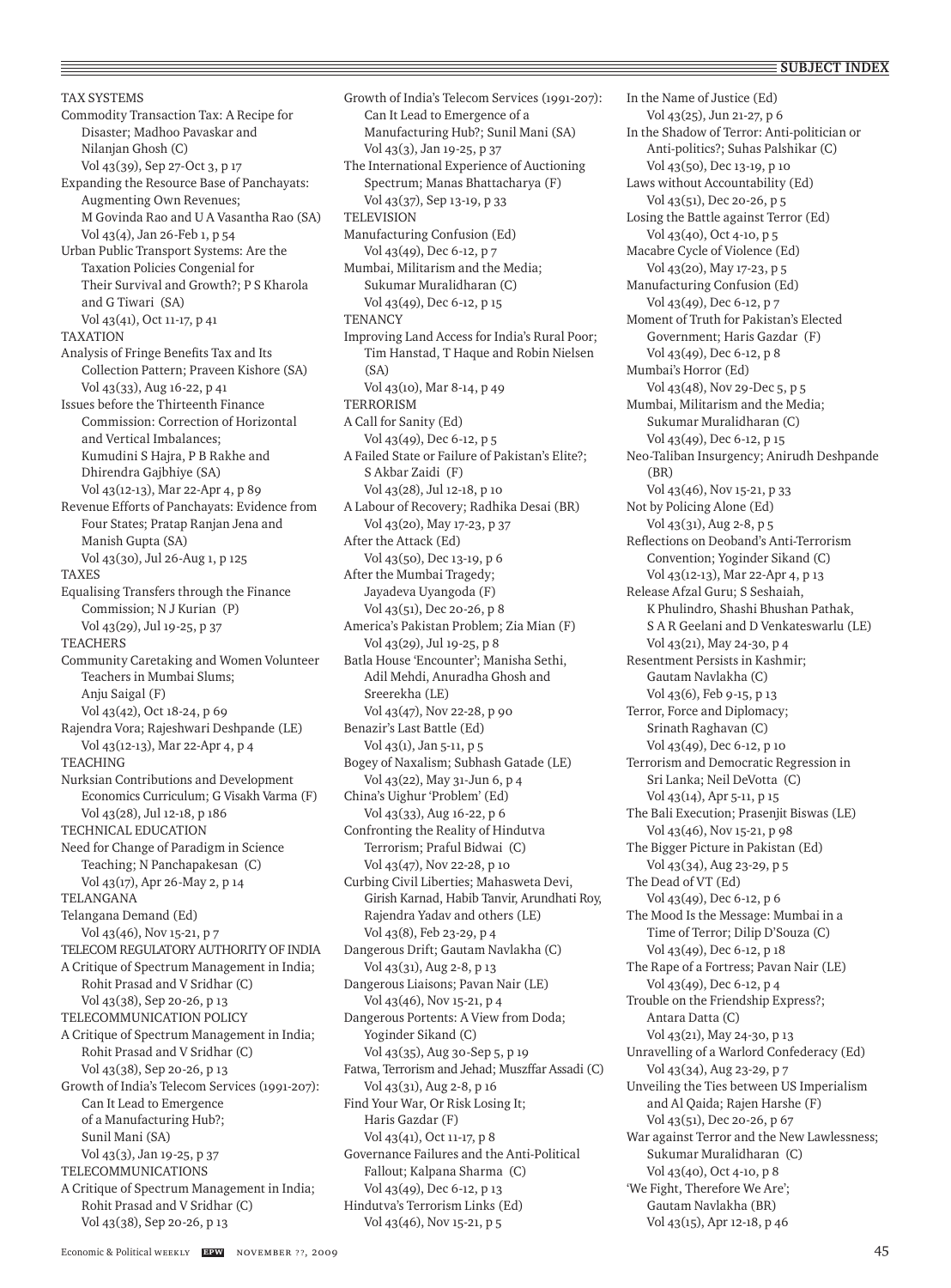TEXTILE INDUSTRY Economics of Handloom Weaving: A Field Study in Andhra Pradesh; S Mahendra Dev, S Galab, P Prudhvikar Reddy and Soumya Vinayan (SA) Vol 43(21), May 24-30, p 43 TEXTILE WORKERS Economics of Handloom Weaving: A Field Study in Andhra Pradesh; S Mahendra Dev, S Galab, P Prudhvikar Reddy and Soumya Vinayan (SA) Vol 43(21), May 24-30, p 43 Local Impact of Retailer-Driven Garment Supply Chains; Anuradha Kalhan (C) Vol 43(4), Jan 26-Feb 1, p 19 TEXTILES Economics of Handloom Weaving: A Field Study in Andhra Pradesh; S Mahendra Dev, S Galab, P Prudhvikar Reddy and Soumya Vinayan (SA) Vol 43(21), May 24-30, p 43 Local Impact of Retailer-Driven Garment Supply Chains; Anuradha Kalhan (C) Vol 43(4), Jan 26-Feb 1, p 19 THEATRE The Constitution and Censorship of Plays; A G Noorani (BR) Vol 43(10), Mar 8-14, p 31 Remembering Tendulkar; G P Deshpande (C) Vol 43(22), May 31-Jun 6, p 19 THILAND Thailand: Fighting over Democracy; Pasuk Phongpaichit and (C) Vol 43(50), Dec 13-19, p 18 TIBET China's Olympic Troubles (Ed) Vol 43(16), Apr 19-25, p 7 Little Can Be Achieved through Negotiations on Tibet; Thomas Abraham (C) Vol 43(14), Apr 5-11, p 8 Rethinking Tibet?; Honey Oberoi (F) Vol 43(19), May 10-16, p 80 The Case for Restraint on Tibet; Srinath Raghavan (Ed) Vol 43(14), Apr 5-11, p 11 Tibetans in Exile in a Changing Global Political Climate; Denis J Burke (F) Vol 43(15), Apr 12-18, p 79 What Happened in Tibet?; Arup Kumar Sen (LE) Vol 43(17), Apr 26-May 2, p 4 TIRUCHIRAPALLI Agrarian Change and Social Mobility in Tamil Nadu; Goran Djurfeldt, Venkatesh Athreya, N Jayakumar, Staffan Lindberg, A Rajagopal and R Vidyasagar (SA) Vol 43(45), Nov 8-14, p 50 TOILETS Community Sanitation Campaign: A Study in Haryana; Vikas Gupta and Mahi Pal (C) Vol 43(33), Aug 16-22, p 20 TOWN AND URBAN PLANNING Inclusions and Exclusions; Darshini Mahadevia (BR) Vol 43(5), Feb 2-8, p 42 Mumbai and Shanghai; Shirish B Patel (LE) Vol 43(47), Nov 22-28, p 4

Should Mumbai Learn from Shanghai?; Yasheng Huang (SA) Vol 43(29), Jul 19-25, p 44 TRADE AGREEMENTS A Doha Failure Once More (Ed) Vol 43(51), Dec 20-26, p 6 A Visit of Substance (Ed) Vol 43(3), Jan 19-25, p 6 Broadening and Deepening the Debate on Trade; Amitava Dutt (BR) Vol 43(36), Sep 6-12, p 28 Dispute Settlement System at the World Trade Organisation; Atul Kaushik (Ed) Vol 43(2), Jan 12-18, p 26 Does a Free Trade Agreement with ASEAN Make Sense?; Parthapratim Pal and Mitali Dasgupta (C) Vol 43(46), Nov 15-21, p 8 End of the 'Development' Round (Ed) Vol 43(32), Aug 9-15, p 5 Imbalances Remain in the WTO Texts of 6 December 208; Martin Khor (C) Vol 43(52), Dec 27-Jan 2, p 8 Regional Trade Agreements and Improved Market Access in Developed Countries: The Evidence; Parthapratim Pal (SA) Vol 43(48), Nov 29-Dec 5, p 83 Will Accra Affect Development Mandate of UNCTAD?; Linu Mathew Philip and Karthy Nair (C) Vol 43(24), Jun 14-20, p 23 TRADE LIBERALISATION Broadening and Deepening the Debate on Trade; Amitava Dutt (BR) Vol 43(36), Sep 6-12, p 28 Can Trade Liberalisation Bridge the Digital Divide? Assessing the Information Technology Agreement; K J Joseph and Govindan Parayil (SA) Vol 43(1), Jan 5-11, p 46 Effects of Liberalisation on the Informal Economy; Sarasij Majumder (BR) Vol 43(14), Apr 5-11, p 27 Trade Liberalisation for Development? Who Gains? Who Loses?; K S Jomo and Rudiger von Arnim (C) Vol 43(48), Nov 29-Dec 5, p 11 Understanding Globalisation; Dev Nathan (BR) Vol 43(18), May 3-9, p 29 TRADE POLICY 50 Years Ago (9 February 208) (Ed) Vol 43(6), Feb 9-15, p 7 A Visit of Substance (Ed) Vol 43(3), Jan 19-25, p 6 Latin America Looks towards European Union; Sujatha Fernandes (F) Vol 43(32), Aug 9-15, p 12 Regional Trade Agreements and Improved Market Access in Developed Countries: The Evidence; Parthapratim Pal (SA) Vol 43(48), Nov 29-Dec 5, p 83 Trade Theory Status Quo Despite Krugman; K S Jomo and Rudiger von Arnim (F) Vol 43(49), Dec 6-12, p 29 TRADE UNIONS Labour, Class and Economy: Rethinking Trade Union Struggle; Anjan Chakrabarti and

Anup Kumar Dhar (RA) Vol 43(22), May 31-Jun 6, p 73 TRANSPORTATION Governance in India's Public Transport Systems: Comparing Indian Railways and Airlines; Ashima Goyal (SA) Vol 43(28), Jul 12-18, p 119 Indian Railways on a Fast Track; S Sriraman (C) Vol 43(11), Mar 15-21, p 23 Mythologies, Metro Rail Systems and Future Urban Transport; Dinesh Mohan (SA) Vol 43(4), Jan 26-Feb 1, p 41 On Metro Rail Systems; C Ramachandraiah (LE) Vol 43(11), Mar 15-21, p 4 Urban Public Transport Systems: Are the Taxation Policies Congenial for Their Survival and Growth?; P S Kharola and G Tiwari (SA) Vol 43(41), Oct 11-17, p 41 TRIBAL DEVELOPMENT Concept of 'Tribe' in the Draft National Tribal Policy; Vinay Kumar Srivastava (P) Vol 43(50), Dec 13-19, p 29 TRIBAL LANDS An Open Letter to the CPI (Maoist); Himanshu Kumar (LE) Vol 43(40), Oct 4-10, p 4 TRIBALS An Open Letter to the CPI (Maoist); Himanshu Kumar (LE) Vol 43(40), Oct 4-10, p 4 Australian Apology (Ed) Vol 43(10), Mar 8-14, p 7 Communal Violence in Orissa (Ed) Vol 43(1), Jan 5-11, p 6 Concept of 'Tribe' in the Draft National Tribal Policy; Vinay Kumar Srivastava (P) Vol 43(50), Dec 13-19, p 29 Contract Killings: Silicosis among Adivasi Migrant Workers; Amita Baviskar (C) Vol 43(25), Jun 21-27, p 8 Detention of Dr Binayak Sen; Sandeep Pandey, Arvind Kejriwal, Manoranjan Mohanty, Uma Chakravarty and Gabriele Dietrich  $(I.E)$ Vol 43(6), Feb 9-15, p 4 Ex-Criminal Tribes of Punjab; Birinder Pal Singh (SA) Vol 43(51), Dec 20-26, p 58 Food Insecurity among Tribal Communities of Orissa; Manipadma Jena (C) Vol 43(6), Feb 9-15, p 18 Mining in the Niyamgiri Hills and Tribal Rights; Geetanjoy Sahu (C) Vol 43(15), Apr 12-18, p 19 On Adivasi Protests in Assam; Hiren Gohain (LE) Vol 43(5), Feb 2-8, p 4 On the Naxalite Movement: A Report with a Difference; Sumanta Banerjee (C) Vol 43(21), May 24-30, p 10 Practices of Healing in Tribal Gujarat; David Hardiman and Gauri Raje (SA) Vol 43(9), Mar 1-7, p 43 Starvation Deaths and 'Primitive Tribal Groups'; Reetika Khera (C) Vol 43(52), Dec 27-Jan 2, p 11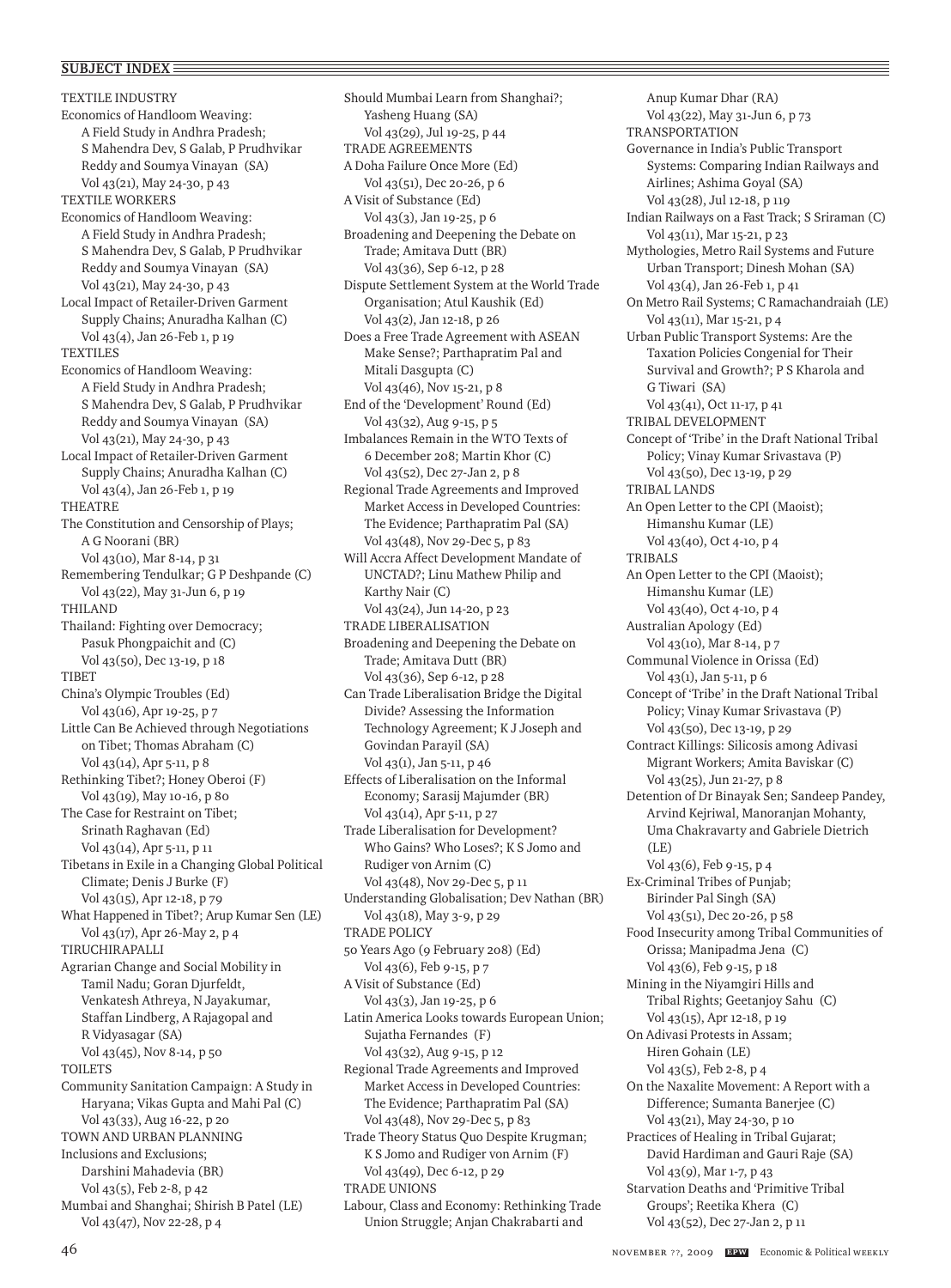Surviving the Forest Rights Act: Between Scylla and Charybdis; Madhu Ramnath (P) Vol 43(9), Mar 1-7, p 37 The Mapping of the Adivasi Social: Colonial Anthropology and Adivasis; Bhangya Bhukya (SA) Vol 43(39), Sep 27-Oct 3, p 13 Violence in Bodoland (Ed) Vol 43(41), Oct 11-17, p 6 Voices of Adivasis; Maithreyi Krishnaraj (BR) Vol 43(11), Mar 15-21, p 37 Witch-hunting in 1857; Ata Mallick (D) Vol 43(39), Sep 27-Oct 3, p 118 TRIPS Ranbaxy Sell-out: Reversal of Fortunes; Sudip Chaudhuri (C) Vol 43(29), Jul 19-25, p 11 TUBERCULOSIS *The Magic Mountain Revisited*: History of the Madanapalle TB Sanatorium; Sheela Prasad and B Venkat Raju (SA) Vol 43(33), Aug 16-22, p 52 TURKEY Turkish Democracy under Siege; Kirsty Hughes (C) Vol 43(22), May 31-Jun 6, p 16 ULFA Black Thursday in Assam (Ed) Vol 43(45), Nov 8-14, p 5 Curbing Civil Liberties; Mahasweta Devi, Girish Karnad, Habib Tanvir, Arundhati Roy, Rajendra Yadav and others (LE) Vol 43(8), Feb 23-29, p 4 Of Human Rights and Wrongs; Hiren Gohain (C) Vol 43(14), Apr 5-11, p 13 UNCTAD Will Accra Affect Development Mandate of UNCTAD?; Linu Mathew Philip and Karthy Nair (C) Vol 43(24), Jun 14-20, p 23 UNEMPLOYMENT Social Malaise in Greece (Ed) Vol 43(52), Dec 27-Jan 2, p 7 Socio-economic Crisis in Rural Punjab; Ranjit Singh Ghuman (C) Vol 43(7), Feb 16-22, p 12 UNIONS Mumbai's Rebels: Those Who Couldn't Remain Unmoved; Bernard D'Mello (C) Vol 43(18), May 3-9, p 17 UNITED NATIONS Internet Governance and Development Agenda; Gurumurthy Kasinathan and Anita Gurumurthy (C) Vol 43(14), Apr 5-11, p 19 The Political Economy of Aid; Anand Chandavarkar (BR) Vol 43(1), Jan 5-11, p 25 United Nations as a Forum for Reform of Global Institutions; Barry Herman (C) Vol 43(45), Nov 8-14, p 15 When Words Are Not Enough (Ed) Vol 43(22), May 31-Jun 6, p 7 Will Accra Affect Development Mandate of UNCTAD?; Linu Mathew Philip and Karthy Nair (C) Vol 43(24), Jun 14-20, p 23

A Stimulating Overview of Terrorism; Hiren Gohain (BR) Vol 43(8), Feb 23-29, p 34 Asia and the Meltdown of American Finance; R Taggart Murphy (F) Vol 43(46), Nov 15-21, p 25 Black Man/White House; Sankaran Krishna (F) Vol 43(11), Mar 15-21, p 10 Candidates as Salesmen (Ed) Vol 43(6), Feb 9-15, p 6 Capital Concentration in the US Military; Peter Custers (C) Vol 43(12-13), Mar 22-Apr 4, p 25 Contemporary Global Capitalism: Multi-pronged Crises; Pritam Singh (P) Vol 43(41), Oct 11-17, p 36 Elephant in the Room; Sankaran Krishna (F) Vol 43(41), Oct 11-17, p 10 For a Revamp of the Global Financial Architecture (F) Vol 43(46), Nov 15-21, p 30 Guess Who's Calling Us for Dinner?; Sumanta Banerjee (C) Vol 43(46), Nov 15-21, p 22 Mahatma Gandhi and the Pro-Israeli Lobby in the US; Robi Chakravorti (C) Vol 43(6), Feb 9-15, p 25 Oil Prices and the US Election (Ed) Vol 43(30), Jul 26-Aug 1, p 7 Political Economy of the Financial Crisis: A World-Historical Perspective; Farshad Araghi (F) Vol 43(45), Nov 8-14, p 30 President Barack Hussein Obama (Ed) Vol 43(45), Nov 8-14, p 6 Scapegoating Regulation; Thomas I Palley (C) Vol 43(35), Aug 30-Sep 5, p 21 Seven Triggers of the US Financial Crisis; Rajendra Chitale (C) Vol 43(44), Nov 1-7, p 20 The State and Global Finance (Ed) Vol 43(38), Sep 20-26, p 5 The Technician in the Establishment: Obama's America and the World; Vinay Lal (C) Vol 43(44), Nov 1-7, p 14 Too Close to Call? Maybe Not; Sankaran Krishna (F) Vol 43(37), Sep 13-19, p 10 Unveiling the Ties between US Imperialism and Al Qaida; Rajen Harshe (F) Vol 43(51), Dec 20-26, p 67 Wall Street: Hoist With Its Own Petard; D N Ghosh (C) Vol 43(39), Sep 27-Oct 3, p 10 The 'Masters of the Universe' Outsmart Themselves; Chronis Polychroniou (C) Vol 43(43), Oct 25-31, p 14 UNITED STATES-IRAN RELATIONS Zionists and the US Joint Intelligence Report; James Petras (Ed) Vol 43(1), Jan 5-11, p 20 UNITED STATES-IRAQ RELATIONS Five Years of War; Zia Mian (F) Vol 43(12-13), Mar 22-Apr 4, p 8

UNITED STATES

UNITED STATES-ISRAEL RELATIONS Mahatma Gandhi and the Pro-Israeli Lobby in the US; Robi Chakravorti (C) Vol 43(6), Feb 9-15, p 25 UNITED STATES-JAPAN RELATIONS Japan, the United States and Yasukuni Nationalism; Mark Selden (SA) Vol 43(45), Nov 8-14, p 71 UNITED STATES-PAKISTAN RELATIONS A Failed State or Failure of Pakistan's Elite?; S Akbar Zaidi (F) Vol 43(28), Jul 12-18, p 10 America's Pakistan Problem; Zia Mian (F) Vol 43(29), Jul 19-25, p 8 Poverty of American Policy in Pakistan; Zia Mian (F) Vol 43(1), Jan 5-11, p 8 UNIVERSITIES From 50 Years Ago (27 December 208) (Ed) Vol 43(52), Dec 27-Jan 2, p 7 Spitting on Democracy; Khan Yasir (LE) Vol 43(45), Nov 8-14, p 82 UNTOUCHABLES Confronting Untouchability; Gopal Guru (BR) Vol 43(28), Jul 12-18, p 31 From Ambedkar to Thakkar and Beyond: Towards a Genealogy of Our Activisms; R Srivatsan (SA) Vol 43(39), Sep 27-Oct 3, p 96 URBAN DEVELOPMENT Globalisation of Urban India; N Sridharan (BR) Vol 43(10), Mar 8-14, p 26 Inclusions and Exclusions; Darshini Mahadevia (BR) Vol 43(5), Feb 2-8, p 42 One Size Does Not Fit All; Darshini Mahadevia (BR) Vol 43(24), Jun 14-20, p 32 Pensioners' Paradise to IT: The Fallacy That Is Bangalore; Suchitra J Y and C K Nandakumar (C) Vol 43(3), Jan 19-25, p 16 Slum Demolitions in Delhi since the 1990s: An Appraisal; Véronique Dupont (SA) Vol 43(28), Jul 12-18, p 79 URBAN SOCIOLOGY An Alternative Articulation of Urban Experience; Edward A Rodrigues (BR) Vol 43(8), Feb 23-29, p 37 URBAN TRANSPORT Mythologies, Metro Rail Systems and Future Urban Transport; Dinesh Mohan (SA) Vol 43(4), Jan 26-Feb 1, p 41 Of Nanos and Cities (Ed) Vol 43(3), Jan 19-25, p 5 Unravelling Myths about Subsidies in Urban Transport; Ashok Sreenivas and Girish Sant (F) Vol 43(31), Aug 2-8, p 37 URBANISATION An Alternative Articulation of Urban Experience; Edward A Rodrigues (BR) Vol 43(8), Feb 23-29, p 37 Basti Redevelopment in Kolkata; V Ramaswamy (C) Vol 43(38), Sep 20-26, p 25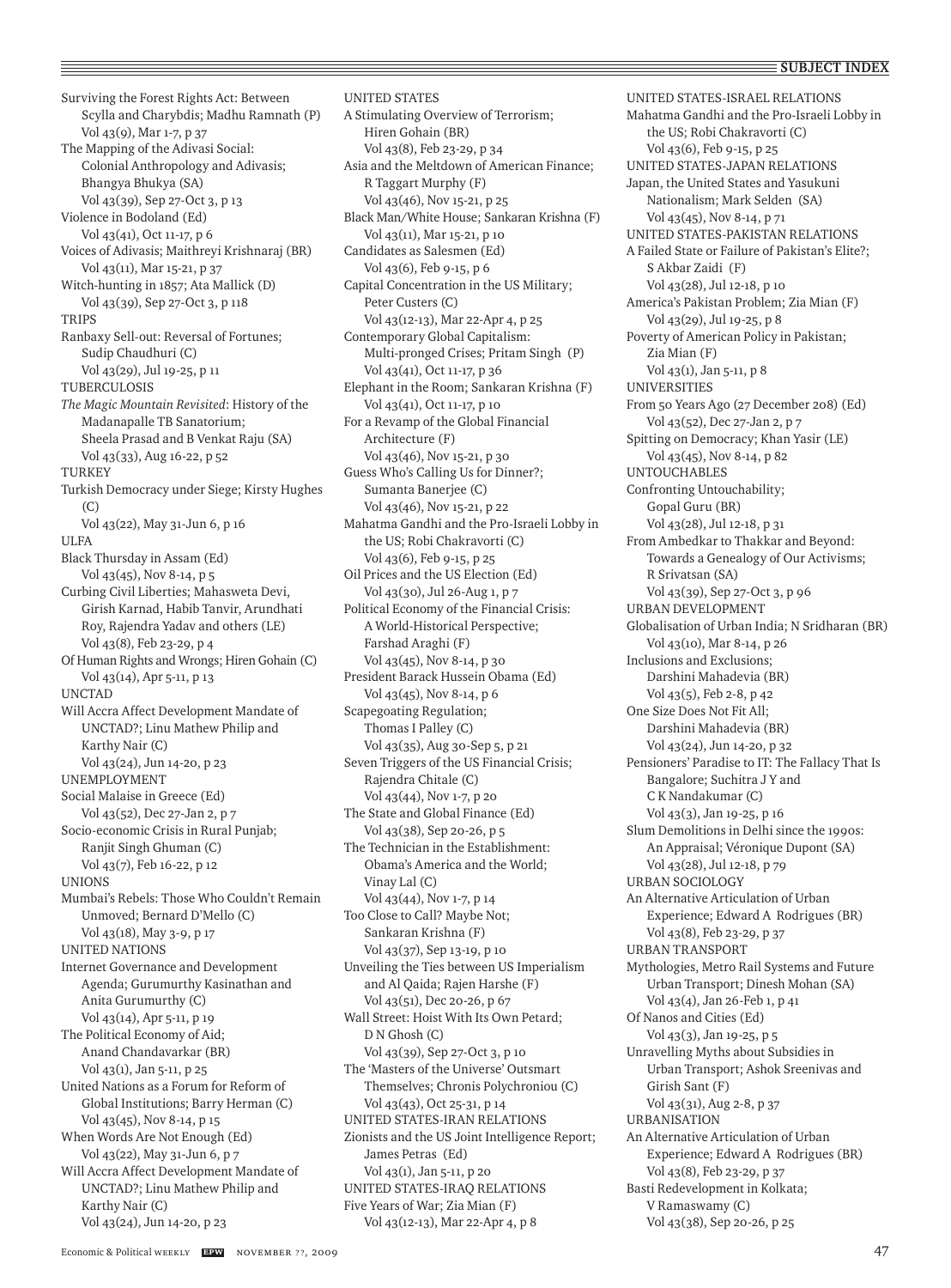The Shift to City-Centric Growth Strategies: Perspectives from Hyderabad and Mumbai; Loraine Kennedy and Marie-Héléne Zérah (SA) Vol 43(39), Sep 27-Oct 3, p 110 URDU Salvaging Urdu from Degradation; Ather Farouqui (BR) Vol 43(18), May 3-9, p 28 US Then and Now in US Capitalism (Ed) Vol 43(48), Nov 29-Dec 5, p 6 UTTAR PRADESH Accused, Presumed Guilty (Ed) Vol 43(17), Apr 26-May 2, p 6 Public Health System in UP: What Can Be Done?; Santosh Mehrotra (P) Vol 43(49), Dec 6-12, p 46 The Minus Degrees; Carol Upadhya (BR) Vol 43(45), Nov 8-14, p 37 UTTARAKHAND Hydropower in Uttarakhand: Is 'Development' the Real Objective?; Dunu Roy (C) Vol 43(41), Oct 11-17, p 19 UZBEKISTAN NGOs in the Service of Global Governance: The Case of Uzbekistan; Bernard Hours (P) Vol 43(28), Jul 12-18, p 67 Work, Ideology and Reflexivity within the Frame of Globalisation: Comparative Perspectives; Monique Selim (SA) Vol 43(42), Oct 18-24, p 49 VIETNAM From 50 Years Ago (21 June 208) (Ed) Vol 43(25), Jun 21-27, p 7 VIOLENCE Investigation in Kashmir; Harish Dhawan (LE) Vol 43(35), Aug 30-Sep 5, p 4 Justice for Bilkis Bano (Ed) Vol 43(4), Jan 26-Feb 1, p 7 Maoist and State Violence in Orissa-II; Manoranjan Mohanty (LE) Vol 43(9), Mar 1-7, p 4 Strains in Kenya (Ed) Vol 43(4), Jan 26-Feb 1, p 6 Trajectory of Indigenous Politics in Latin America; Sujatha Fernandez (F) Vol 43(7), Feb 16-22, p 8 VIOLENCE AGAINST WOMEN Changes in Law, What about Mindsets? (Ed) Vol 43(19), May 10-16, p 6 Crime in India (Ed) Vol 43(3), Jan 19-25, p 6 No Longer Worried about Becoming a 'Free Sex Zone'; Haris Gazdar (F) Vol 43(16), Apr 19-25, p 8 Violence against Women in India: Is Empowerment a Protective Factor?; Leela Visaria (F) Vol 43(48), Nov 29-Dec 5, p 60 VISHWA HINDU PARISHAD A Cauldron of Communal Violence (Ed) Vol 43(35), Aug 30-Sep 5, p 6 Hindutva's Fury against Christians in Orissa; Pralay Kanungo (C) Vol 43(37), Sep 13-19, p 16

WAGES, PERKS AND BONUS Board Level Remuneration in Central Public Sector Enterprises: Myth and Reality; R K Mishra and A Sridhar Raj (F) Vol 43(18), May 3-9, p 64 Companies Prima Facie; P Chattopadhyay  $(LE)$ Vol 43(22), May 31-Jun 6, p 4 Discrimination in an Elite Labour Market? Job Placements at IIM-Ahmedabad; Sujoy Chakravarty and E Somanathan (SA) Vol 43(44), Nov 1-7, p 45 Employment, Wages and Poverty in the Non-Agricultural Sector: All-India, 2000-5; K Sundaram (SA) Vol 43(22), May 31-Jun 6, p 91 Fair Paying Job (Ed) Vol 43(34), Aug 23-29, p 6 Fiscal Space with States and the Sixth Pay Commission; Ravindra H Dholakia and Astha Govil (C) Vol 43(19), May 10-16, p 16 Pay Structure in Higher Education: Some Issues; T Ravi Kumar and Vijender Sharma (C) Vol 43(16), Apr 19-25, p 19 WAGES, PERKS AND BONUS+COMMITTEES AND COMMISSIONS Demographic and Social Changes: Issues for the Sixth Central Pay Commission; Mukesh Anand and Saswata Chaudhury (SA) Vol 43(7), Feb 16-22, p 54 Pay Commission: Missing the Wood, Missing the Trees; Mukesh Anand (C) Vol 43(35), Aug 30-Sep 5, p 11 WARS AND WARFARE Five Years of War; Zia Mian (F) Vol 43(12-13), Mar 22-Apr 4, p 8 Going MAD: Ten Years of the Bomb in South Asia; Zia Mian and M V Ramana (SA) Vol 43(26-27), Jun 28-Jul 11, p 21 India and the Bangladesh War; Antara Datta (LE) Vol 43(14), Apr 5-11, p 4 Ten Years of the Bomb; Zia Mian (F) Vol 43(19), May 10-16, p 10 The Gaza Breakout and Its Aftermath (Ed) Vol 43(5), Feb 2-8, p 6 WATER CRISIS Culture versus Coercion: Other Side of Nirmal Gram Yojana; Nilika Mehrotra and S M Patnaik (C) Vol 43(43), Oct 25-31, p 25 Water: A Critique of Three Concepts; Ramaswamy R Iyer (Ed) Vol 43(1), Jan 5-11, p 15 WATER HARVESTING Chasing a Mirage: Water Harvesting and Artificial Recharge in Naturally Water-Scarce Regions; M Dinesh Kumar, Ankit Patel, R Ravindranath and O P Singh  $(SA)$ Vol 43(35), Aug 30-Sep 5, p 61 Groundwater Management and Ownership: Rejoinder; Tushaar Shah (D) Vol 43(17), Apr 26-May 2, p 116 Rainfed Authority and Watershed Reforms; Mihir Shah (D) Vol 43(12-13), Mar 22-Apr 4, p 15

Water Harvesting and Recharge: A Misinterpretation; Pradeep Kumar Mishra (D) Vol 43(48), Nov 29-Dec 5, p 110 WATER POLLUTION Pollution in the Mahanadi: Urban Sewage, Industrial Effluents and Biomedical Waste; Manipadma Jena (F) Vol 43(20), May 17-23, p 88 The Plachimada Struggle; C R Bijoy (BR) Vol 43(46), Nov 15-21, p 35 WATER RESOURCE MANAGEMENT A Plea for Unpopular Wisdom; Jasveen Jairath (BR) Vol 43(7), Feb 16-22, p 32 Breaches in Narmada Command; Himanshu Upadhyaya (C) Vol 43(30), Jul 26-Aug 1, p 21 Chasing a Mirage: Water Harvesting and Artificial Recharge in Naturally Water-Scarce Regions; M Dinesh Kumar, Ankit Patel, R Ravindranath and O P Singh (SA) Vol 43(35), Aug 30-Sep 5, p 61 Co-Management of Electricity and Groundwater: An Assessment of Gujarat's Jyotirgram Scheme; Tushaar Shah and Shilp Verma (SA) Vol 43(7), Feb 16-22, p 59 Common Guidelines for Watershed Development: Some Reflections; Forum for Watershed Research and Policy Dialogue (C) Vol 43(23), Jun 7-13, p 18 Culture versus Coercion: Other Side of Nirmal Gram Yojana; Nilika Mehrotra and S M Patnaik (C) Vol 43(43), Oct 25-31, p 25 Deficient Public Infrastructure and Private Costs: Evidence for the Water Sector; Lekha S Chakraborty (F) Vol 43(31), Aug 2-8, p 65 Functioning of the Drinking Water Component of the Narmada Pipeline Project in Gujarat; Indira Hirway and Subhrangsu Goswami  $(SA)$ Vol 43(9), Mar 1-7, p 51 Groundwater Management and Ownership: Rejoinder; Tushaar Shah (D) Vol 43(17), Apr 26-May 2, p 116 Independent Regulatory Agencies: A Theoretical Review With Reference To Electricity and Water in India; Navroz K Dubash (SA) Vol 43(40), Oct 4-10, p 43 India's Master Plan for Groundwater Recharge: An Assessment and Some Suggestions for Revision; Tushaar Shah (SA) Vol 43(51), Dec 20-26, p 41 Likely Impact of Reforming Water Supply and Sewerage Services in Delhi; Smita Misra and Bishwanath Goldar (SA) Vol 43(41), Oct 11-17, p 57 Water Resources; G Ananda Vadivelu (LE) Vol 43(37), Sep 13-19, p 4 Water: A Critique of Three Concepts; Ramaswamy R Iyer (Ed) Vol 43(1), Jan 5-11, p 15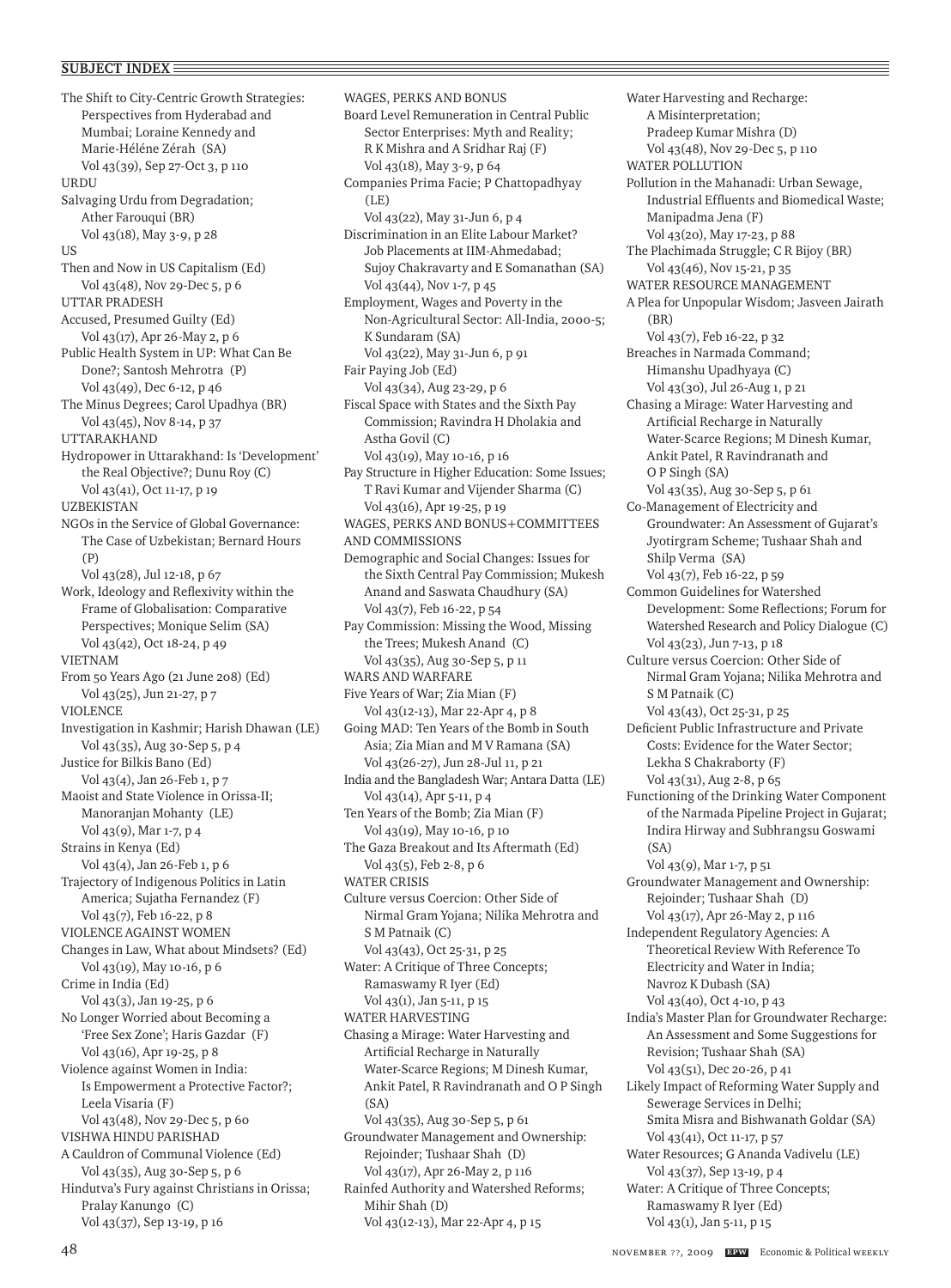Watersheds: Putting the Cart before the Horse; R S Deshpande (D) Vol 43(6), Feb 9-15, p 74 Why and Where Are the Krishna Waters Disappearing?; Jean-Philippe Venot (C) Vol 43(6), Feb 9-15, p 15 WATERSHED DEVELOPMENT Common Guidelines for Watershed Development: Some Reflections; Forum for Watershed Research and Policy Dialogue (C) Vol 43(23), Jun 7-13, p 18 Rainfed Authority and Watershed Reforms; Mihir Shah (D) Vol 43(12-13), Mar 22-Apr 4, p 15 Water Resources; G Ananda Vadivelu (LE) Vol 43(37), Sep 13-19, p 4 Watersheds: Putting the Cart before the Horse; R S Deshpande (D) Vol 43(6), Feb 9-15, p 74 WEST BENGAL A Ballad of Singur: Progress with Human Dignity; Ranjit Sau (C) Vol 43(43), Oct 25-31, p 10 Basti Redevelopment in Kolkata; V Ramaswamy (C) Vol 43(38), Sep 20-26, p 25 Changing Terms and Conditions of Employment of Agricultural Labourers in West Bengal; Rathindra Nath Pramanik (SA) Vol 43(15), Apr 12-18, p 73 Chinks in the Left Front Armour (Ed) Vol 43(21), May 24-30, p 6 Darjeeling's New Eruption (Ed) Vol 43(26-27), Jun 28-Jul 11, p 6 Endemic Hunger in West Bengal; Rajat Roy (C) Vol 43(18), May 3-9, p 21 Eyeless in Bengal; AM (C) Vol 43(8), Feb 23-29, p 10 Failure of the Left; Satya Sivaraman (BR) Vol 43(47), Nov 22-28, p 49 Girl Children in the Care Economy: Domestics in West Bengal; Deepita Chakravarty and Ishita Chakravarty (SA) Vol 43(48), Nov 29-Dec 5, p 93 It Isn't Going to Come Easy (Ed) Vol 43(36), Sep 6-12, p 6 Nandigram: A Tale of Developmental Violence; Arup Kumar Sen (BR) Vol 43(37), Sep 13-19, p 31 Politics of PDS Anger in West Bengal; Dwaipayan Bhattacharyya and Kumar Rana (SA) Vol 43(5), Feb 2-8, p 63 Reading Patnaik; Arup Kumar Sen (LE) Vol 43(5), Feb 2-8, p 90 Sexual Harassment at the Workplace: Experiences with Complaints Committees; Paramita Chaudhuri (SA) Vol 43(17), Apr 26-May 2, p 99 Siliguri in Gorkhaland: A Political Nightmare for West Bengal?; Rakesh Kumar Meena and Dhrubajyoti Bhattacharjee (C) Vol 43(25), Jun 21-27, p 15 Singur: What Happened, What Next and Time to Pay the Cost; D Bandyopadhyay (C) Vol 43(48), Nov 29-Dec 5, p 13

The Economy of West Bengal; Ratan Khasnabis (SA) Vol 43(52), Dec 27-Jan 2, p 13 The Other Side of Soviet Industrialisation; Arup Kumar Sen (LE) Vol 43(11), Mar 15-21, p 4 The Party and the Panchayats of West Bengal; Partha Sarathi Banerjee (C) Vol 43(24), Jun 14-20, p 17 The Subaltern and Politics at the Grassroots; Buddhadeb Ghosh (D) Vol 43(32), Aug 9-15, p 86 Whither the Subaltern Domain? – An Ethnographic Enquiry; Dayabati Roy (F) Vol 43(23), Jun 7-13, p 31 WHEAT Surge in World Wheat Prices: Learning from the Past; C S C Sekhar (C) Vol 43(20), May 17-23, p 12 WHO Fighting Tuberculosis (Ed) Vol 43(14), Apr 5-11, p 6 Will There Be Another Alma-Ata? (Ed) Vol 43(39), Sep 27-Oct 3, p 5 WHOLESALE PRICE Beast of Inflation (Ed) Vol 43(14), Apr 5-11, p 5 WHOLESALE PRICE INDEX Price Indices and Inflation Rates; T N Srinivasan (SA) Vol 43(26-27), Jun 28-Jul 11, p 217 Understanding Recent Trends in Inflation; Neha Batura (F) Vol 43(24), Jun 14-20, p 18 WILDLIFE Mining in the Niyamgiri Hills and Tribal Rights; Geetanjoy Sahu (C) Vol 43(15), Apr 12-18, p 19 WOMEN A Nikahnama for Muslim Women (Ed) Vol 43(12-13), Mar 22-Apr 4, p 6 Marriage Norms, Choice and Aspirations of Rural Women; U Kalpagam (SA) Vol 43(21), May 24-30, p 53 Sexual Harassment at the Workplace (Ed) Vol 43(26-27), Jun 28-Jul 11, p 6 The 'Virtuous Woman': Law, Language and Activism; Kanchana Mahadevan (RA) Vol 43(17), Apr 26-May 2, p 44 WOMEN AND CHILD HEALTH A Factsheet on Women's Malnutrition in India; Sunny Jose and K Navaneetham  $(SA)$ Vol 43(33), Aug 16-22, p 61 Between Public and Private Morality; Maithreyi Krishnaraj (RA) Vol 43(17), Apr 26-May 2, p 40 Employment Guarantee, Women's Work and Childcare; Sudha Narayanan (C) Vol 43(9), Mar 1-7, p 10 Exploring the Determinants of Childhood Immunisation; Nilanjan Patra (SA) Vol 43(12-13), Mar 22-Apr 4, p 97 Flaws in Child Nutrition and Health Governance; Arun Gupta and Navdeep Singh Khaira (C) Vol 43(17), Apr 26-May 2, p 17

Full Meal or Package Deal?; Rama V Baru, Rajib Dasgupta, Mita Deshpande and Aparna Mohanty (C) Vol 43(24), Jun 14-20, p 20 Gender Hierarchies and Inequalities: Taking Stock of Women's Sexual and Reproductive Health; Kanchan Mathur (SA) Vol 43(49), Dec 6-12, p 54 Health Inequality in India: Evidence from NFHS 3; William Joe, U S Mishra and K Navaneetham (SA) Vol 43(31), Aug 2-8, p 41 Household Deprivation and Its Linkages with Reproductive Health Utilisation; K Srinivasan and S K Mohanty (F) Vol 43(48), Nov 29-Dec 5, p 67 Manipulation by Assistance: Undermining Breastfeeding; Arun Gupta (C) Vol 43(36), Sep 6-12, p 21 Nutritional Deprivation of Children in Orissa; Sukanta Chandra Swain (SA) Vol 43(37), Sep 13-19, p 49 Post-Demographic Transition Research on Childcare in Kerala; J Devika (C) Vol 43(5), Feb 2-8, p 15 Sibling-Linked Data in the Demographic and Health Surveys; Sonia Bhalotra (F) Vol 43(48), Nov 29-Dec 5, p 39 Women Physicians as Vital Intermediaries in Colonial Bombay; Mridula Ramanna (F) Vol 43(12-13), Mar 22-Apr 4, p 71 WOMEN AND DEVELOPMENT Between Public and Private Morality; Maithreyi Krishnaraj (RA) Vol 43(17), Apr 26-May 2, p 40 Engendering Governance (BR) Vol 43(42), Oct 18-24, p 32 Exclusions From and Inclusions in 'Development': Implications for 'Engendering Development'; Padmini Swaminathan (SA) Vol 43(43), Oct 25-31, p 48 Gender Inequality in Banking Services; Pallavi Chavan (C) Vol 43(47), Nov 22-28, p 18 Integrative Reconciliation: Mothers in the Naga Movement; Soumyajit Patra and Samita Manna (C) Vol 43(10), Mar 8-14, p 21 South Asian Women in Britain; Uma Chakravarti (BR) Vol 43(16), Apr 19-25, p 31 The Troubled Relationship of Feminism and History; Janaki Nair (SA) Vol 43(43), Oct 25-31, p 57 WOMEN AND EDUCATION English Literary Studies, Women's Studies and Feminism in India; Rajeswari Sunder Rajan (SA) Vol 43(43), Oct 25-31, p 66 Exclusions From and Inclusions In 'Development': Implications for 'Engendering Development'; Padmini Swaminathan (SA) Vol 43(43), Oct 25-31, p 48 The Troubled Relationship of Feminism and History; Janaki Nair (SA) Vol 43(43), Oct 25-31, p 57